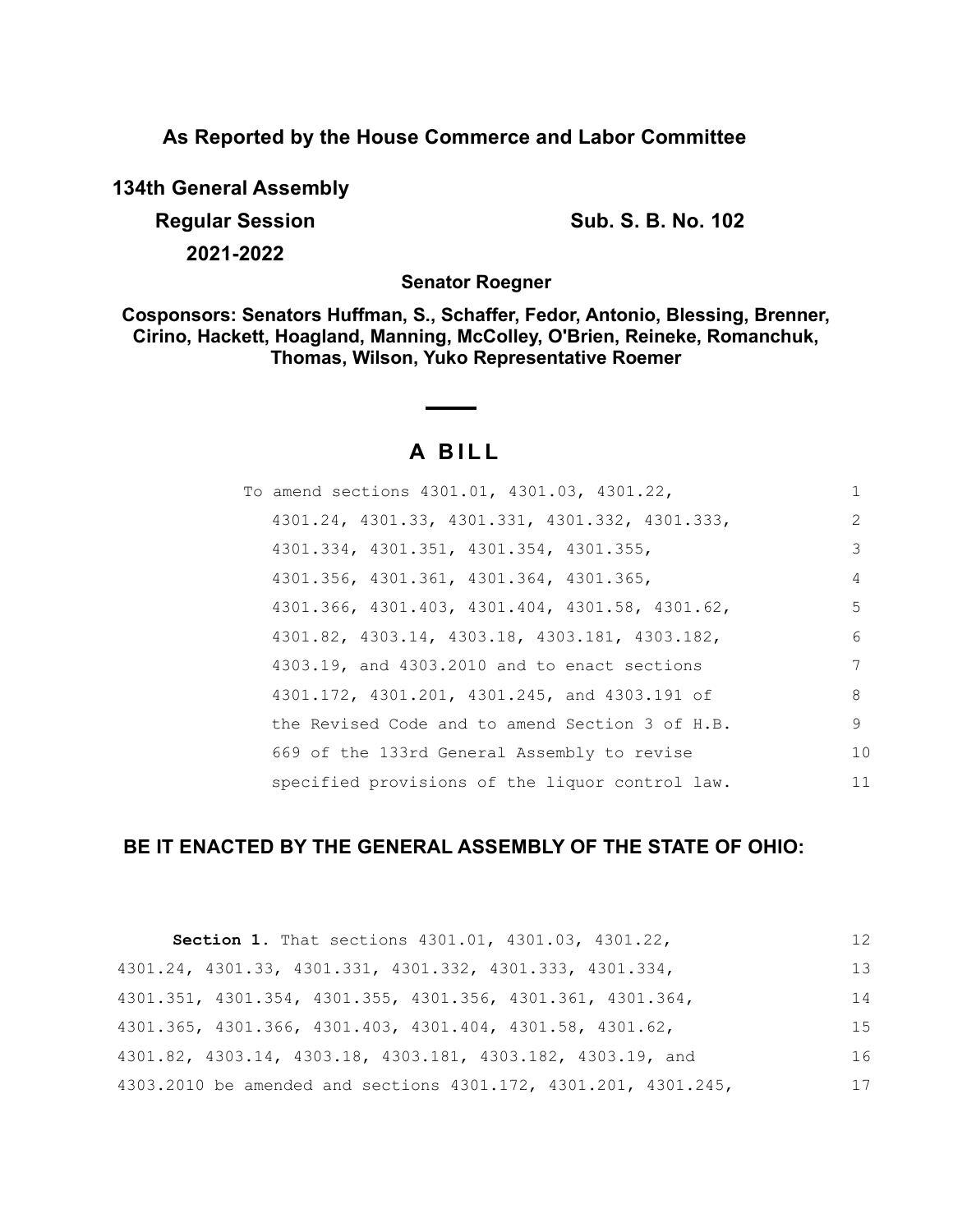#### **Sub. S. B. No. 102 Page 2 As Reported by the House Commerce and Labor Committee**

and 4303.191 of the Revised Code be enacted to read as follows: **Sec. 4301.01.** (A) As used in the Revised Code: (1) "Intoxicating liquor" and "liquor" include all liquids and compounds, other than beer, containing one-half of one per cent or more of alcohol by volume which are fit to use for beverage purposes, from whatever source and by whatever process produced, by whatever name called, and whether they are medicated, proprietary, or patented. "Intoxicating liquor" and "liquor" include cider and alcohol, and all solids and confections which contain one-half of one per cent or more of alcohol by volume. (2) Except as used in sections 4301.01 to 4301.20, 4301.22 to 4301.52, 4301.56, 4301.70, 4301.72, and 4303.01 to 4303.36 of the Revised Code, "sale" and "sell" include exchange, barter, gift, offer for sale, sale, distribution and delivery of any kind, and the transfer of title or possession of beer and intoxicating liquor either by constructive or actual delivery by any means or devices whatever, including the sale of beer or intoxicating liquor by means of a controlled access alcohol and beverage cabinet pursuant to section 4301.21 of the Revised Code. "Sale" and "sell" do not include the mere solicitation of 18 19 20 21 22 23 24 25 26 27 28 29 30 31 32 33 34 35 36 37 38

orders for beer or intoxicating liquor from the holders of permits issued by the division of liquor control authorizing the sale of the beer or intoxicating liquor, but no solicitor shall solicit any such orders until the solicitor has been registered with the division pursuant to section 4303.25 of the Revised Code. 39 40 41 42 43 44

(3) "Vehicle" includes all means of transportation by land, by water, or by air, and everything made use of in any way for such transportation. 45 46 47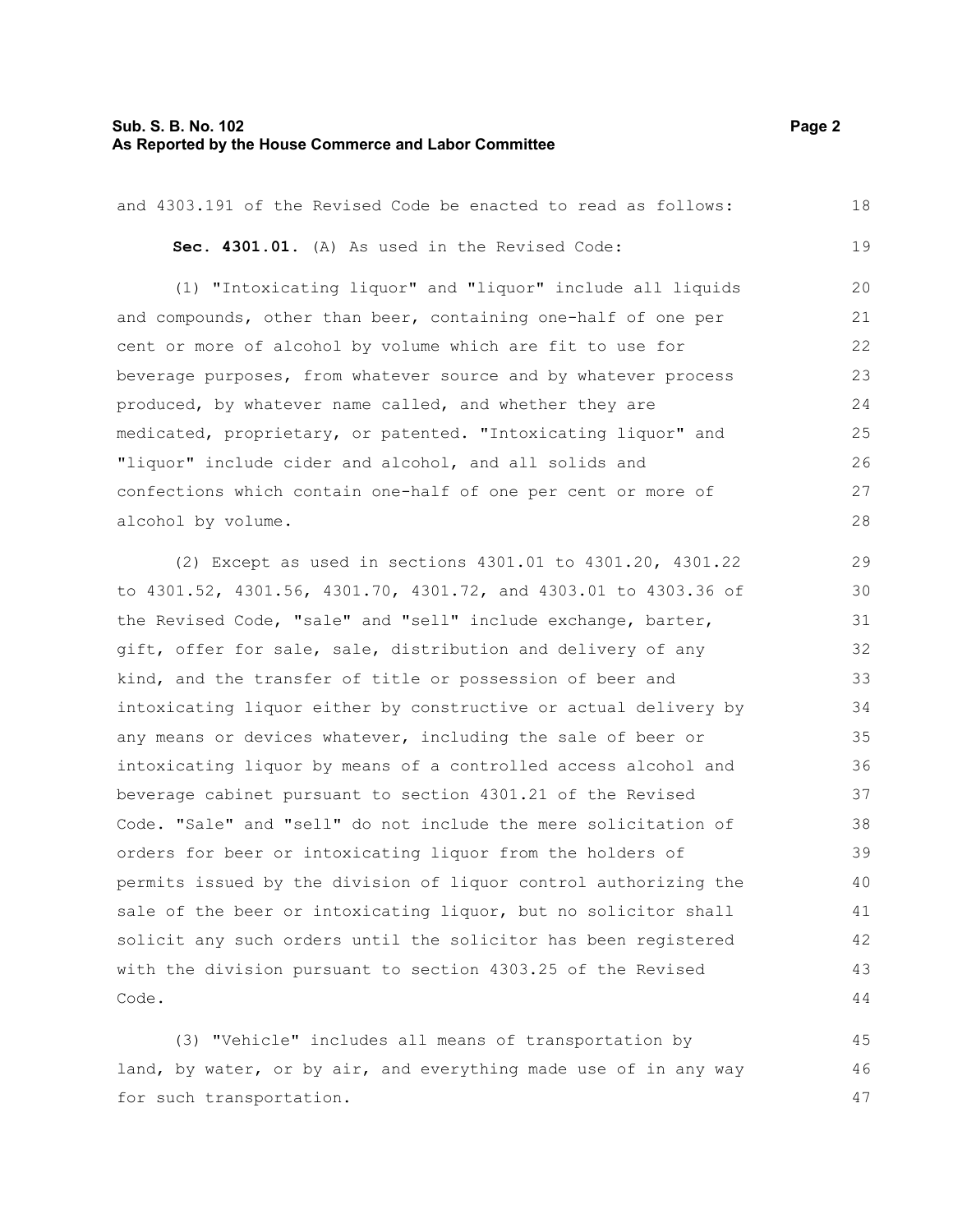#### **Sub. S. B. No. 102 Page 3 As Reported by the House Commerce and Labor Committee**

(B) As used in this chapter:

(1) "Alcohol" means ethyl alcohol, whether rectified or diluted with water or not, whatever its origin may be, and includes synthetic ethyl alcohol. "Alcohol" does not include denatured alcohol and wood alcohol.

(2) "Beer" includes all beverages brewed or fermented wholly or in part from malt products and containing one-half of one per cent or more of alcohol by volume.

(3) "Wine" includes all liquids fit to use for beverage purposes containing not less than one-half of one per cent of alcohol by volume and not more than twenty-one per cent of alcohol by volume, which- that is made from the fermented juices of grapes, fruits, or other agricultural products, except that. "Wine" includes cider, except as used in sections 4301.13, 4301.421, 4301.422, 4301.432, and 4301.44 of the Revised Code, and, for purposes of determining the rate of the tax that applies, division (B) of section 4301.43 of the Revised Code, "wine" does not include cider.

(4) "Mixed beverages" include bottled and prepared cordials, cocktails, highballs, and solids and confections that are obtained by mixing any type of whiskey, neutral spirits, brandy, gin, or other distilled spirits with, or over, carbonated or plain water, pure juices from flowers and plants, and other flavoring materials. The completed product shall contain not less than one-half of one per cent of alcohol by volume and not more than twenty-one per cent of alcohol by volume. "Mixed beverages" includes the contents of a pod. 66 67 68 69 70 71 72 73 74

(5) "Spirituous liquor" includes all intoxicating liquors containing more than twenty-one per cent of alcohol by volume. 75 76

48

53 54 55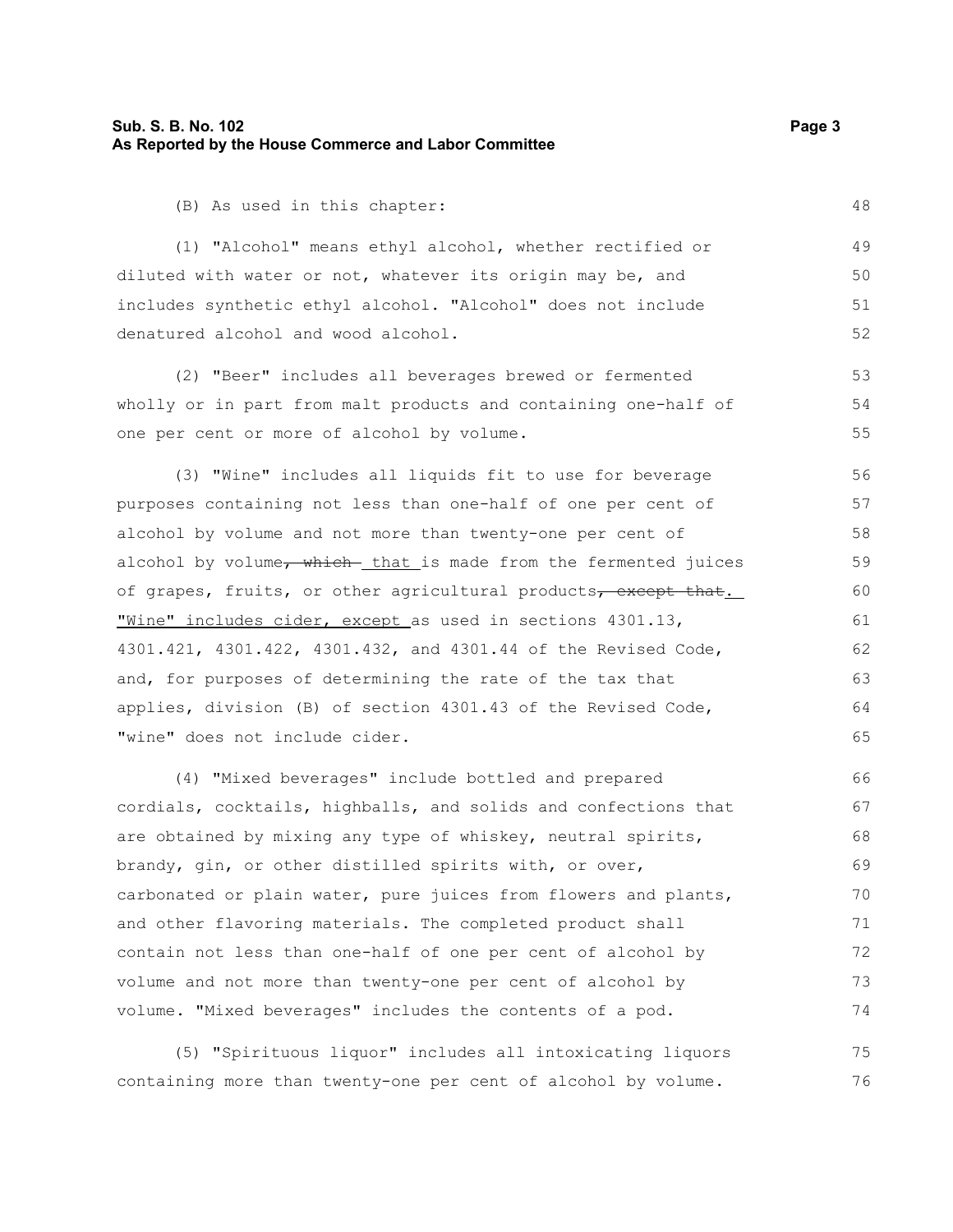## **Sub. S. B. No. 102** Page 4 **As Reported by the House Commerce and Labor Committee**

| "Spirituous liquor" does not include the contents of a pod.      | 77  |
|------------------------------------------------------------------|-----|
| (6) "Sealed container" means any container having a              | 78  |
| capacity of not more than one hundred twenty-eight fluid ounces, | 79  |
| the opening of which is closed to prevent the entrance of air.   | 80  |
| (7) "Person" includes firms and corporations.                    | 81  |
| (8) "Manufacture" includes all processes by which beer or        | 82  |
| intoxicating liquor is produced, whether by distillation,        | 83  |
| rectifying, fortifying, blending, fermentation, or brewing, or   | 84  |
| in any other manner.                                             | 85  |
| (9) "Manufacturer" means any person engaged in the               | 86  |
| business of manufacturing beer or intoxicating liquor.           | 87  |
| (10) "Wholesale distributor" and "distributor" means a           | 88  |
| person engaged in the business of selling to retail dealers for  | 89  |
| purposes of resale.                                              | 90  |
| (11) "Hotel" has the same meaning as in section 3731.01 of       | 91  |
| the Revised Code, subject to the exceptions mentioned in section | 92  |
| 3731.03 of the Revised Code.                                     | 93  |
| (12) "Restaurant" means a place located in a permanent           | 94  |
| building provided with space and accommodations wherein, in      | 95  |
| consideration of the payment of money, hot meals are habitually  | 96  |
| prepared, sold, and served at noon and evening, as the principal | 97  |
| business of the place. "Restaurant" does not include pharmacies, | 98  |
| confectionery stores, lunch stands, night clubs, and filling     | 99  |
| stations.                                                        | 100 |
| (13) "Club" means a corporation or association of                | 101 |
| individuals organized in good faith for social, recreational,    | 102 |
| benevolent, charitable, fraternal, political, patriotic, or      | 103 |
| athletic purposes, which is the owner, lessor, or occupant of a  | 104 |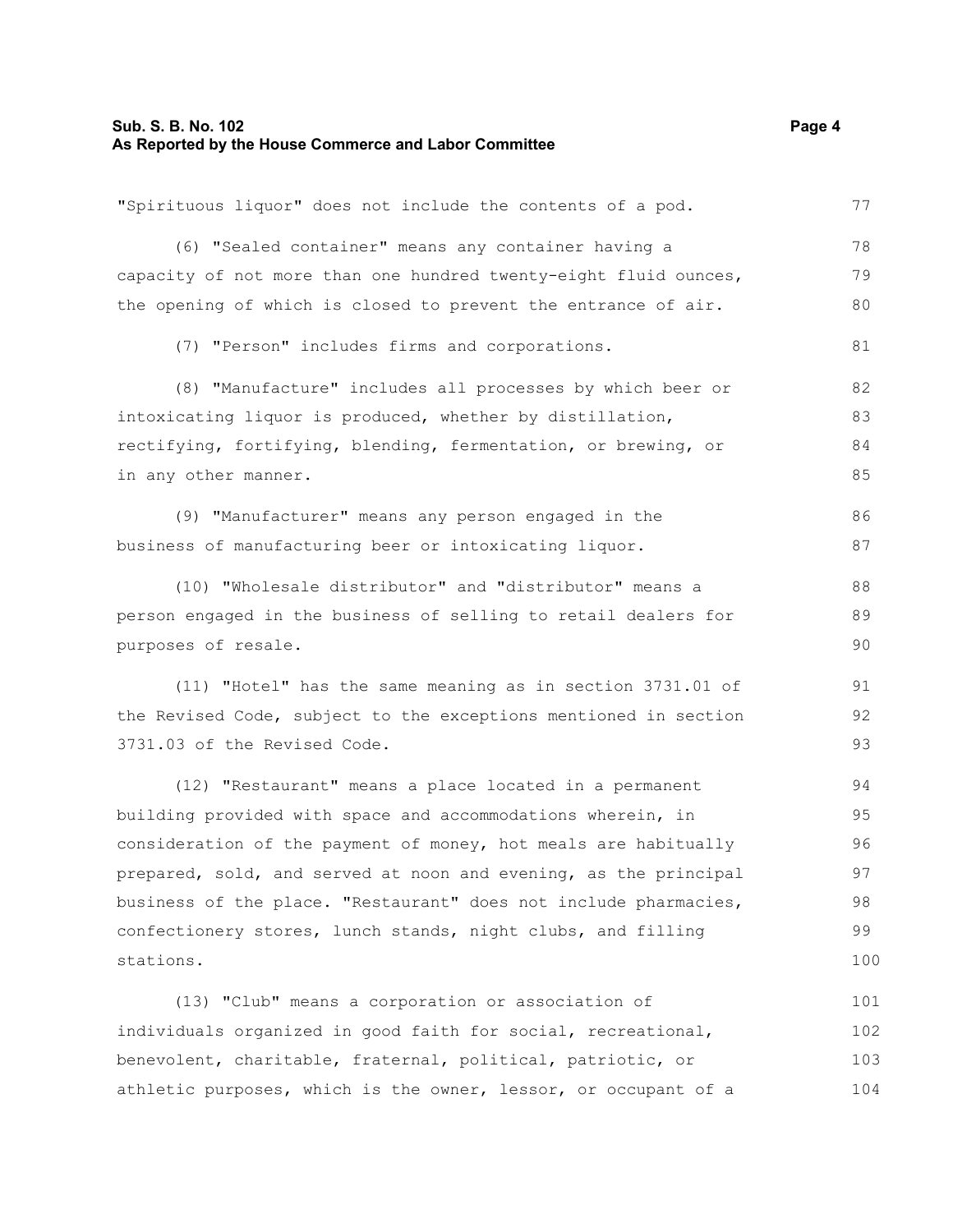#### **Sub. S. B. No. 102 Page 5 As Reported by the House Commerce and Labor Committee**

permanent building or part of a permanent building operated solely for those purposes, membership in which entails the prepayment of regular dues, and includes the place so operated. 105 106 107

(14) "Night club" means a place operated for profit, where food is served for consumption on the premises and one or more forms of amusement are provided or permitted for a consideration that may be in the form of a cover charge or may be included in the price of the food and beverages, or both, purchased by patrons. 108 109 110 111 112 113

(15) "At retail" means for use or consumption by the purchaser and not for resale.

(16) "Pharmacy" means an establishment, as defined in section 4729.01 of the Revised Code, that is under the management or control of a licensed pharmacist in accordance with section 4729.27 of the Revised Code. 116 117 118 119

(17) "Enclosed shopping center" means a group of retail sales and service business establishments that face into an enclosed mall, share common ingress, egress, and parking facilities, and are situated on a tract of land that contains an area of not less than five hundred thousand square feet. "Enclosed shopping center" also includes not more than one business establishment that is located within a free-standing building on such a tract of land, so long as the sale of beer and intoxicating liquor on the tract of land was approved in an election held under former section 4301.353 of the Revised Code. 120 121 122 123 124 125 126 127 128 129

(18) "Controlled access alcohol and beverage cabinet" means a closed container, either refrigerated, in whole or in part, or nonrefrigerated, access to the interior of which is restricted by means of a device that requires the use of a key, 130 131 132 133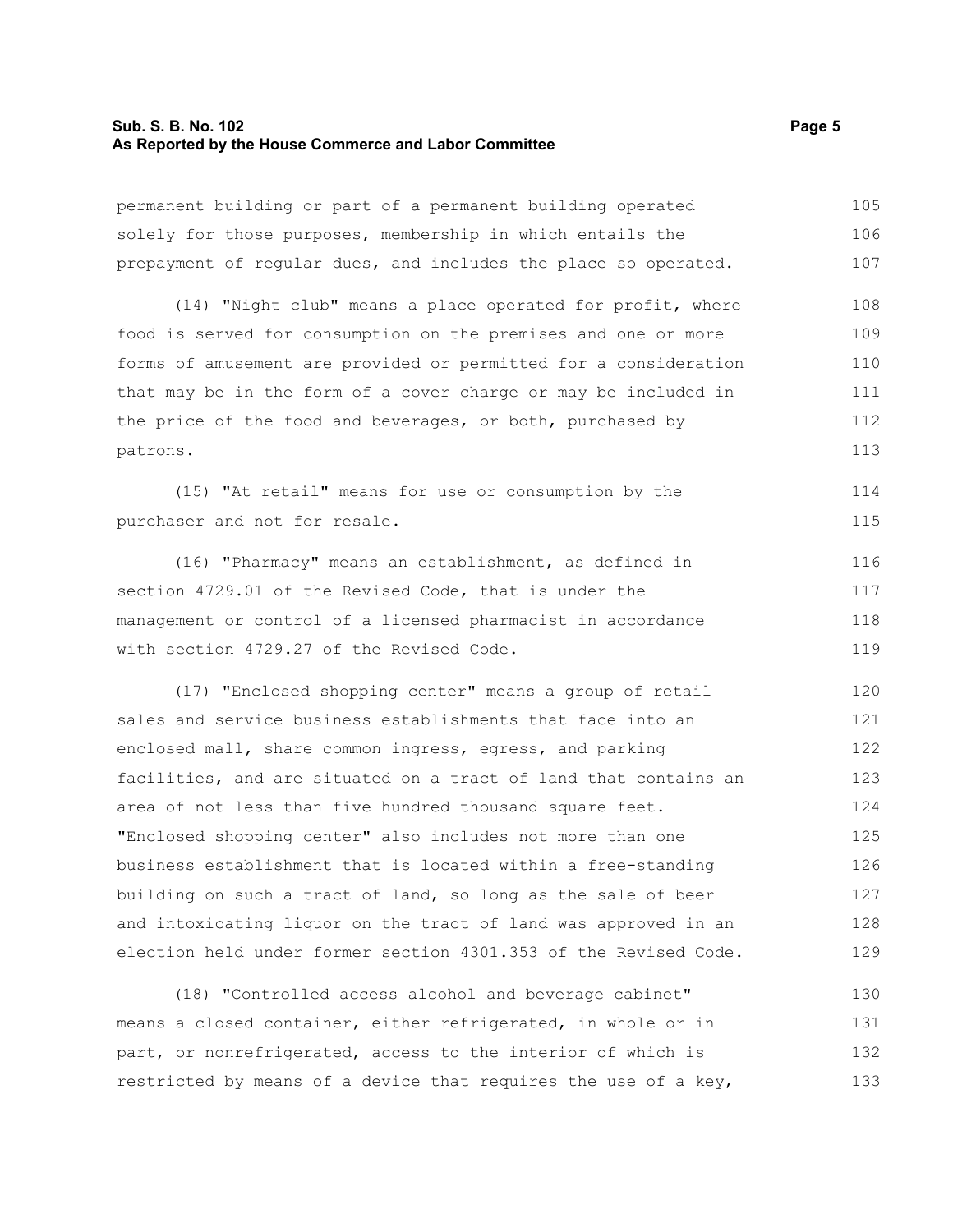magnetic card, or similar device and from which beer, intoxicating liquor, other beverages, or food may be sold. 134 135

(19) "Community facility" means either of the following: 136

(a) Any convention, sports, or entertainment facility or complex, or any combination of these, that is used by or accessible to the general public and that is owned or operated in whole or in part by the state, a state agency, or a political subdivision of the state or that is leased from, or located on property owned by or leased from, the state, a state agency, a political subdivision of the state, or a convention facilities authority created pursuant to section 351.02 of the Revised Code; 137 138 139 140 141 142 143 144 145

(b) An area designated as a community entertainment district pursuant to section 4301.80 of the Revised Code. 146 147

(20) "Low-alcohol beverage" means any brewed or fermented malt product, or any product made from the fermented juices of grapes, fruits, or other agricultural products, that contains either no alcohol or less than one-half of one per cent of alcohol by volume. The beverages described in division (B)(20) of this section do not include a soft drink such as root beer, birch beer, or ginger beer. 148 149 150 151 152 153 154

(21) "Cider" means all liquids fit to use for beverage purposes that contain one-half of one per cent of alcohol by volume, but not more than six per cent of alcohol by weight, and that are made through the normal alcoholic fermentation of the juice of sound, ripe apples, including, without limitation, flavored, sparkling, or carbonated cider and cider made from pure condensed apple must. 155 156 157 158 159 160 161

(22) "Sales area or territory" means an exclusive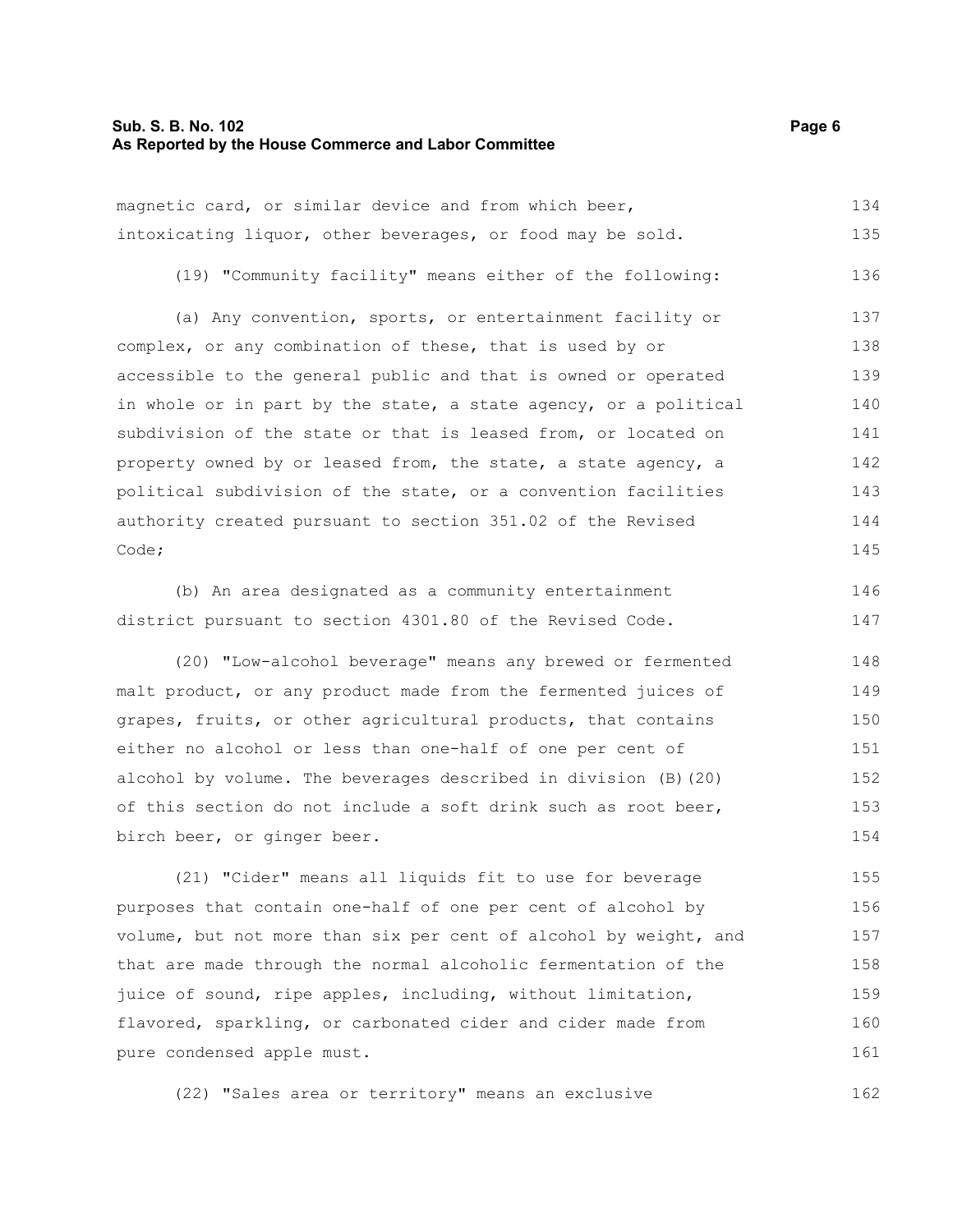#### **Sub. S. B. No. 102 Page 7 As Reported by the House Commerce and Labor Committee**

geographic area or territory that is assigned to a particular A or B permit holder and that either has one or more political subdivisions as its boundaries or consists of an area of land with readily identifiable geographic boundaries. "Sales area or territory" does not include, however, any particular retail location in an exclusive geographic area or territory that had been assigned to another A or B permit holder before April 9, 2001. (23) "Pod" means a sealed capsule made from plastic, glass, aluminum, or a combination thereof to which all of the following apply: (a) The capsule contains intoxicating liquor of more than twenty-one per cent of alcohol by volume. (b) The capsule also contains a concentrated flavoring mixture. (c) The contents of the capsule are not readily accessible or intended for consumption unless certain manufacturer's processing instructions are followed. (d) The instructions include releasing the contents of the 163 164 165 166 167 168 169 170 171 172 173 174 175 176 177 178 179 180 181

capsule through a machine specifically designed to process the contents. 182 183

(e) After being properly processed according to the manufacturer's instructions, the final product produced from the capsule contains not less than one-half of one per cent of alcohol by volume and not more than twenty-one per cent of alcohol by volume. 184 185 186 187 188

**Sec. 4301.03.** The liquor control commission may adopt and promulgate, repeal, rescind, and amend, in the manner required by this section, rules, standards, requirements, and orders 189 190 191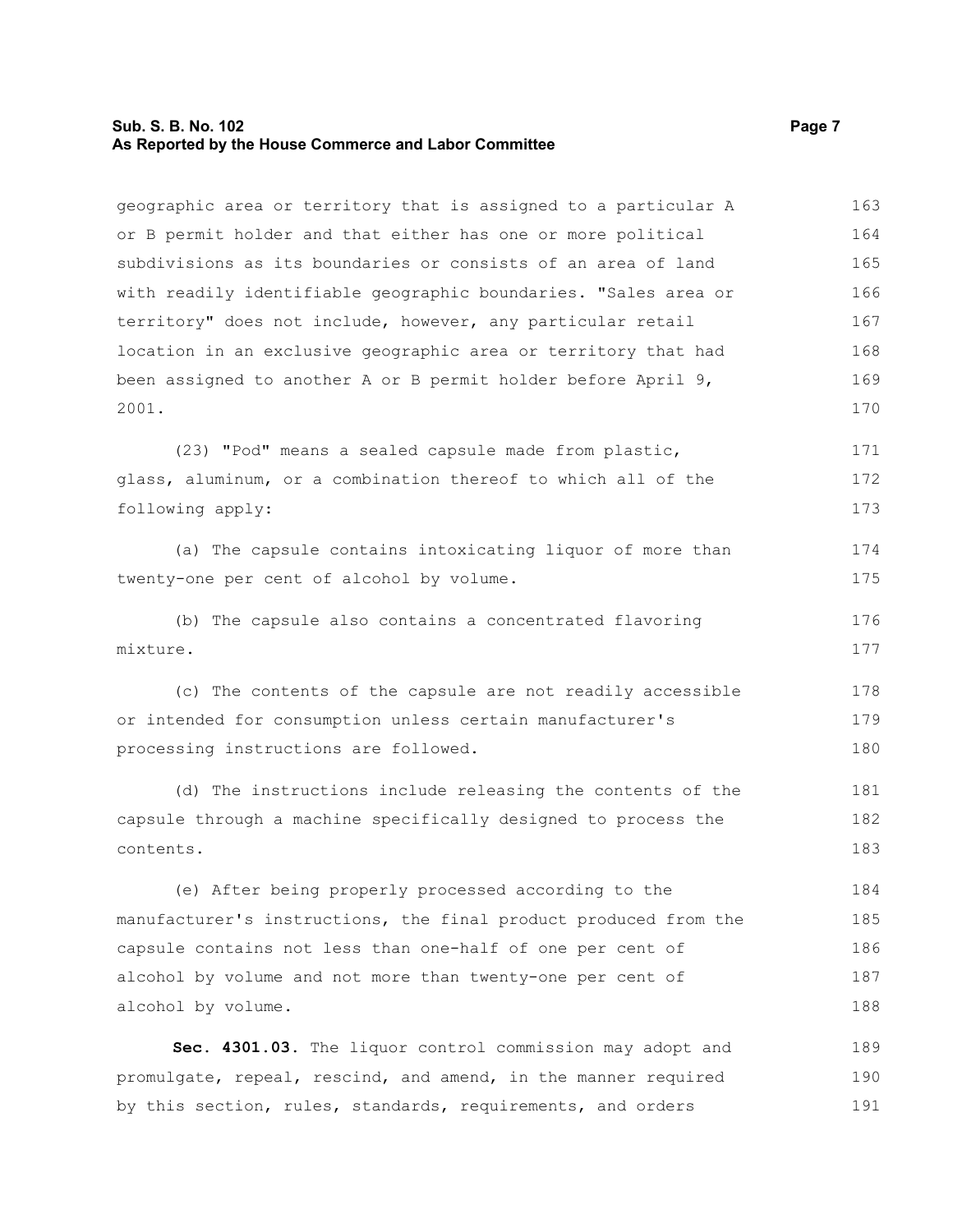#### **Sub. S. B. No. 102 Page 8 As Reported by the House Commerce and Labor Committee**

necessary to carry out this chapter and Chapter 4303. of the Revised Code, but all rules of the board of liquor control that were in effect immediately prior to April 17, 1963, shall remain in full force and effect as rules of the liquor control commission until and unless amended or repealed by the liquor control commission. The rules of the commission may include the following: 192 193 194 195 196 197 198

(A) Rules with reference to applications for and the issuance of permits for the manufacture, distribution, transportation, and sale of beer and intoxicating liquor, and the sale of alcohol; and rules governing the procedure of the division of liquor control in the suspension, revocation, and cancellation of those permits; 199 200 201 202 203 204

(B) Rules and orders providing in detail for the conduct of any retail business authorized under permits issued pursuant to this chapter and Chapter 4303. of the Revised Code, with a view to ensuring compliance with those chapters and laws relative to them, and the maintenance of public decency, sobriety, and good order in any place licensed under the permits. No rule or order shall prohibit the operation of video lottery terminal games at a commercial race track where live horse racing and simulcasting are conducted in accordance with Chapter 3769. of the Revised Code or the sale of lottery tickets issued pursuant to Chapter 3770. of the Revised Code by any retail business authorized under permits issued pursuant to that chapter. 205 206 207 208 209 210 211 212 213 214 215 216 217

No rule or order shall prohibit pari-mutuel wagering on simulcast horse races at a satellite facility that has been issued a D liquor permit under Chapter 4303. of the Revised Code. No rule or order shall prohibit a charitable organization 218 219 220 221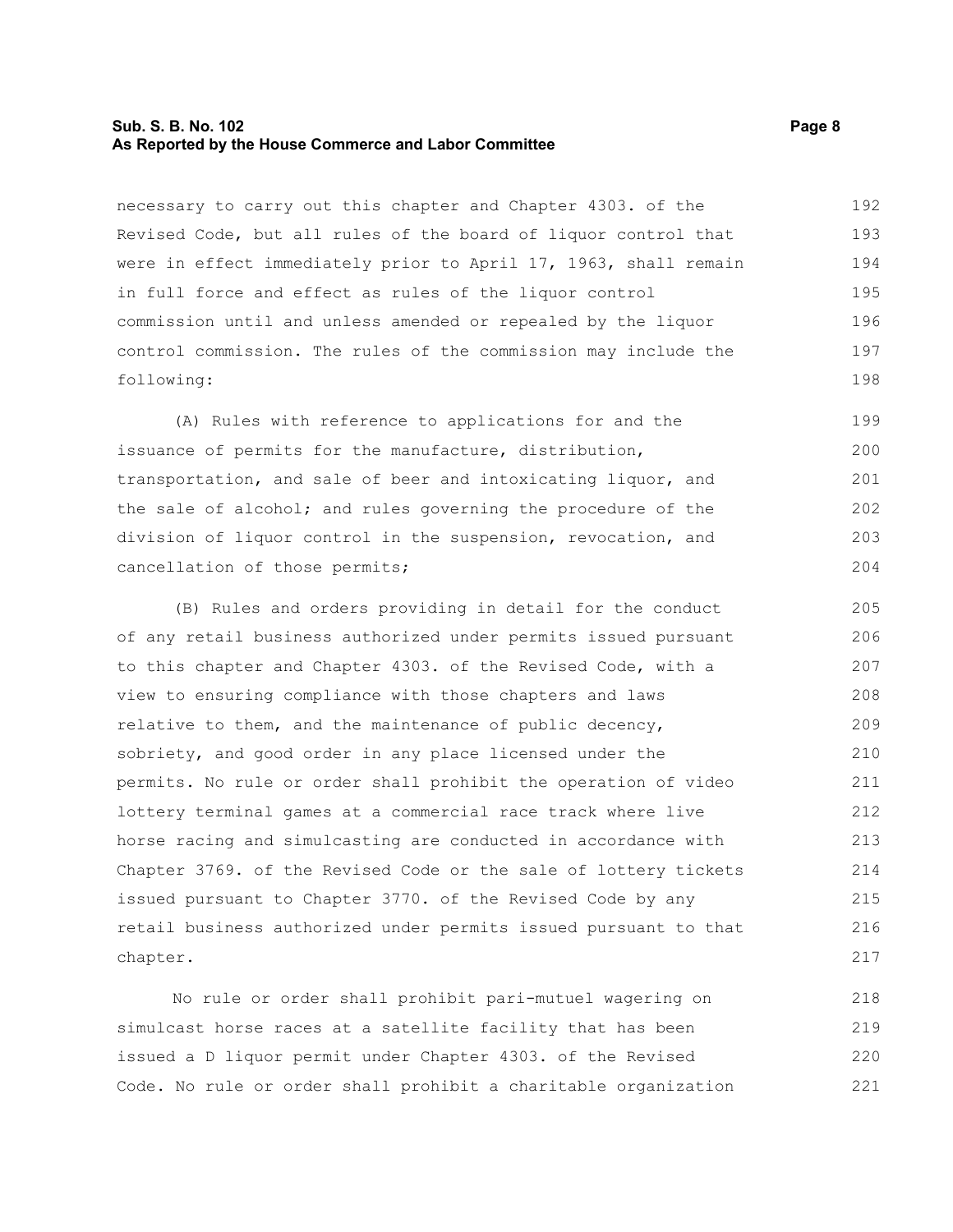#### **Sub. S. B. No. 102 Page 9 As Reported by the House Commerce and Labor Committee**

that holds a D-4 permit from selling or serving beer or intoxicating liquor under its permit in a portion of its premises merely because that portion of its premises is used for the conduct of a bingo game, as described in division (O) of section 2915.01 of the Revised Code. As used in this division, "charitable organization" has the same meaning as in division (H) of section 2915.01 of the Revised Code. No rule or order pertaining to visibility into the premises of a permit holder after the legal hours of sale shall be adopted or maintained by the commission. (C) Standards, not in conflict with those prescribed by any law of this state or the United States, to secure the use of proper ingredients and methods in the manufacture of beer, mixed beverages, and wine to be sold within this state; (D) Rules determining the nature, form, and capacity of all packages and bottles to be used for containing beer or intoxicating liquor, except for spirituous liquor to be kept or sold, governing the form of all seals and labels to be used on those packages and bottles; (E) Rules requiring the label on every package, bottle, and container to state all of the following, as applicable: (1) The ingredients in the contents; (2) Except for beer, the terms of weight, volume, or proof spirits; (3) Except for spirituous liquor, whether the product is beer, wine, alcohol, or any intoxicating liquor; (4) Regarding beer that contains more than twelve per cent of alcohol by volume, the percentage of alcohol by volume and that the beer is a "high alcohol beer." 222 223 224 225 226 227 228 229 230 231 232 233 234 235 236 237 238 239 240 241 242 243 244 245 246 247 248 249 250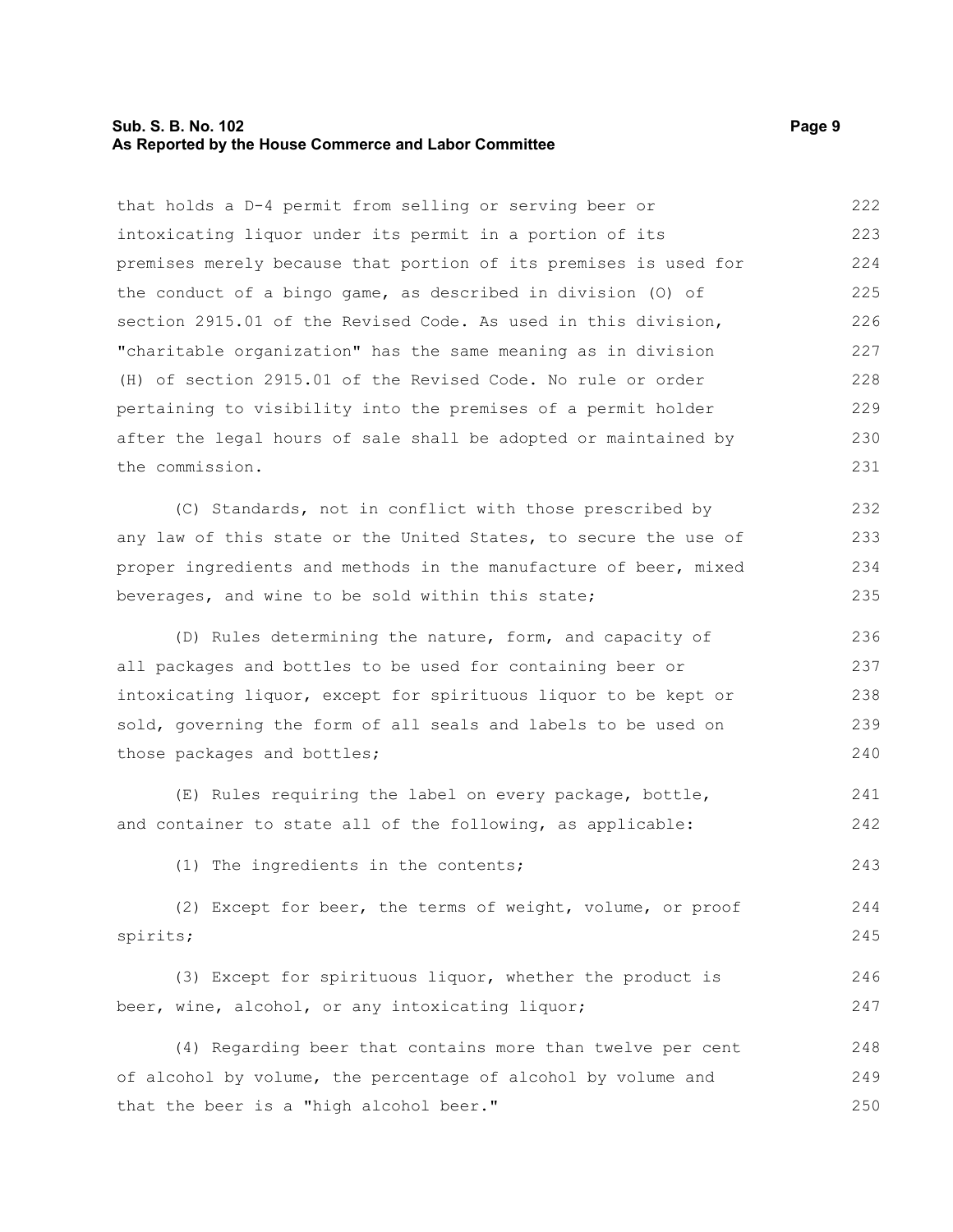#### **Sub. S. B. No. 102 Page 10 As Reported by the House Commerce and Labor Committee**

(F) Uniform rules governing all advertising with reference to the sale of beer and intoxicating liquor throughout the state and advertising upon and in the premises licensed for the sale of beer or intoxicating liquor; 251 252 253 254

(G) Rules restricting and placing conditions upon the transfer of permits;

(H) Rules and orders limiting the number of permits of any class within the state or within any political subdivision of the state; and, for that purpose, adopting reasonable classifications of persons or establishments to which any authorized class of permits may be issued within any political subdivision; 257 258 259 260 261 262

(I) Rules and orders with reference to sales of beer and intoxicating liquor on Sundays and holidays and with reference to the hours of the day during which and the persons to whom intoxicating liquor of any class may be sold, and rules with reference to the manner of sale;

(J) Rules requiring permit holders buying beer to pay and permit holders selling beer to collect minimum cash deposits for kegs, cases, bottles, or other returnable containers of the beer; requiring the repayment, or credit, of the minimum cash deposit charges upon the return of the empty containers; and requiring the posting of such form of indemnity or such other conditions with respect to the charging, collection, and repayment of minimum cash deposit charges for returnable containers of beer as are necessary to ensure the return of the empty containers or the repayment upon that return of the minimum cash deposits paid; 268 269 270 271 272 273 274 275 276 277 278

(K) Rules establishing the method by which alcohol

255 256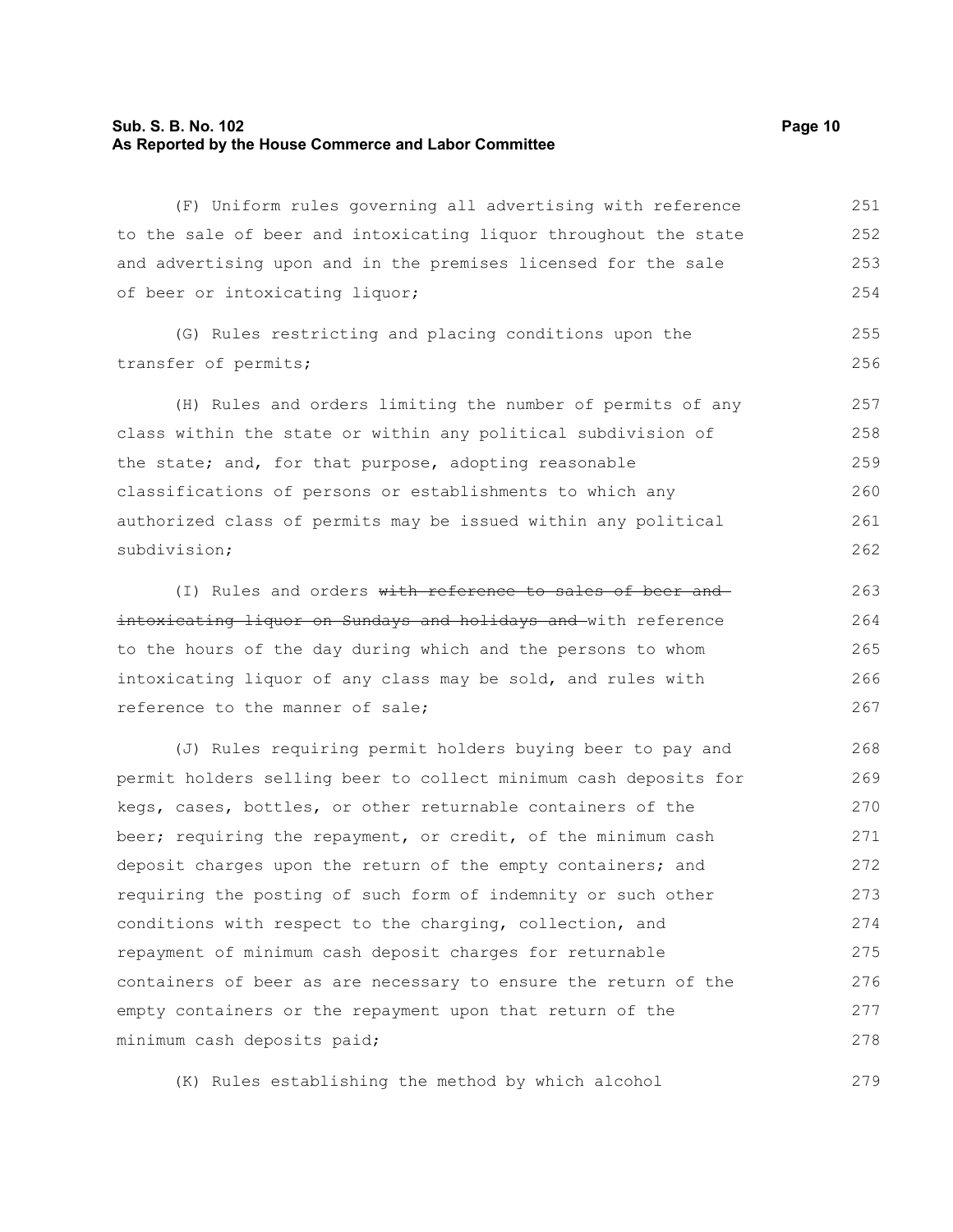#### **Sub. S. B. No. 102 Page 11 As Reported by the House Commerce and Labor Committee**

products may be imported for sale by wholesale distributors and the method by which manufacturers and suppliers may sell alcohol products to wholesale distributors. 280 281 282

Every rule, standard, requirement, or order of the commission and every repeal, amendment, or rescission of them shall be posted for public inspection in the principal office of the commission and the principal office of the division of liquor control, and a certified copy of them shall be filed in the office of the secretary of state. An order applying only to persons named in it shall be served on the persons affected by personal delivery of a certified copy, or by mailing a certified copy to each person affected by it or, in the case of a corporation, to any officer or agent of the corporation upon whom a service of summons may be served in a civil action. The posting and filing required by this section constitutes sufficient notice to all persons affected by such rule or order which is not required to be served. General rules of the commission promulgated pursuant to this section shall be published in the manner the commission determines. 283 284 285 286 287 288 289 290 291 292 293 294 295 296 297 298

 **Sec. 4301.172.** If an agency contract holder is authorized to make sales of spirituous liquor on Sunday, those sales may occur during the same hours that the contract holder is authorized to sell spirituous liquor on Monday through Saturday. 299 300 301 302

**Sec. 4301.201.** (A) As used in this section:

(1) "Event" means a demonstration or competition that is not open to the public and at which tasting samples of homemade beer or wine are served. 304 305 306

(2) "Fraternal organization" means any society, order, or association within this state, except a college or high school 307 308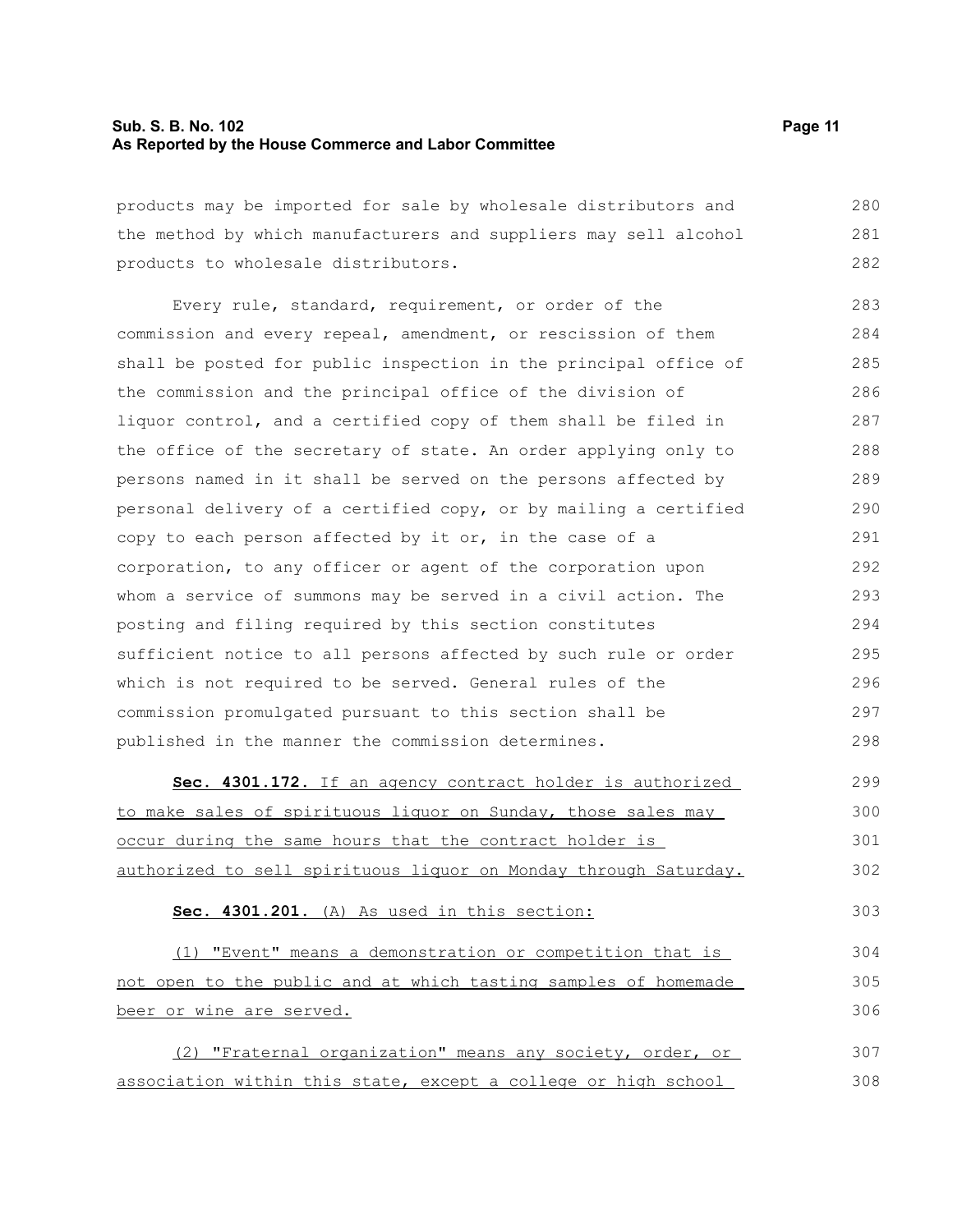| Sub. S. B. No. 102<br>As Reported by the House Commerce and Labor Committee | Page 12 |
|-----------------------------------------------------------------------------|---------|
| fraternity, to which all of the following apply:                            | 309     |
| (a) It is not organized for profit.                                         | 310     |
| (b) It is a branch, lodge, or chapter of a national or                      | 311     |
| state organization.                                                         | 312     |
| (c) It exists exclusively for the common business or                        | 313     |
| sodality of its members.                                                    | 314     |
| (3) "Homebrewer" means a person who brews or ferments                       | 315     |
| homemade beer or wine.                                                      | 316     |
| (4) "Homemade beer or wine" means beer that is brewed or                    | 317     |
| wine that is fermented by an individual's own efforts and not               | 318     |
| for commercial purposes.                                                    | 319     |
| (5) "Sell" does not include giving away homemade beer or                    | 320     |
| wine free of charge.                                                        | 321     |
| (6) "Tasting sample" means an amount of beer or wine not                    | 322     |
| to exceed two ounces.                                                       | 323     |
| (B) A homebrewer may brew or ferment homemade beer or wine                  | 324     |
| without a permit issued under Chapter 4303. of the Revised Code             | 325     |
| if all of the following apply:                                              | 326     |
| (1) The homebrewer does not sell homemade beer or wine or                   | 327     |
| offer homemade beer or wine for sale.                                       | 328     |
| (2) The homebrewer does not receive compensation for                        | 329     |
| participating in any event. Both of the following are not                   | 330     |
| considered compensation:                                                    | 331     |
| (a) Any prize that is cash or a cash equivalent awarded at                  | 332     |
| an event;                                                                   | 333     |
| (b) A free or discounted admission to an event.                             | 334     |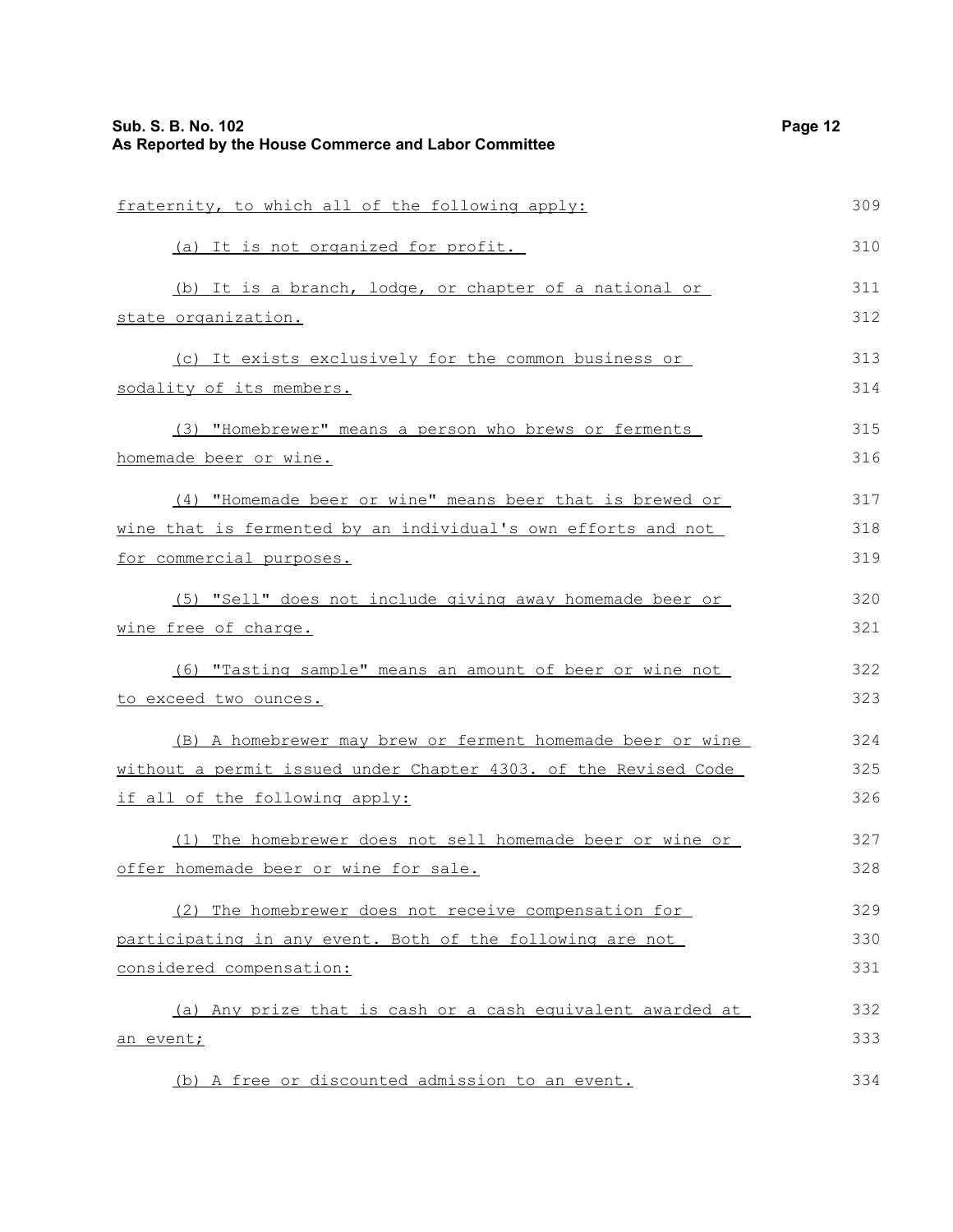older; or

age or older.

(3) The homebrewer annually brews or ferments homemade beer or wine in either of the following amounts: (a) Not more than one hundred gallons if the homebrewer's household has only one person who is twenty-one years of age or (b) Not more than two hundred gallons if the homebrewer's household has two or more persons who are twenty-one years of

(C) A homebrewer may serve homemade beer or wine the homebrewer brews or ferments without a permit issued under Chapter 4303. of the Revised Code as follows: 343 344 345

(1) For personal consumption on private property or to the homebrewer's family, neighbors, co-workers, and friends on private property. 346 347 348

(2) At an event, if the event is held on private property, the premises of a fraternal organization, or on the premises for which an A-1-A, A-1c, A-2, A-2f, A-3a, or D-4 permit is issued. 349 350 351

(D) A homebrewer or the homebrewer's designated representative may transport homemade beer or wine brewed or fermented by the homebrewer without a permit issued under Chapter 4303. of the Revised Code. 352 353 354 355

(E) A person may conduct, sponsor, or host an event if the person: 356 357

(1) Is a homebrewer or fraternal organization that does not hold a permit issued under Chapter 4303. of the Revised Code and conducts, sponsors, or hosts the event on private property or the premises of a fraternal organization; or 358 359 360 361

(2) Holds an A-1-A, A-1c, A-2, A-2f, A-3a, or D-4 permit 362

335 336

337 338 339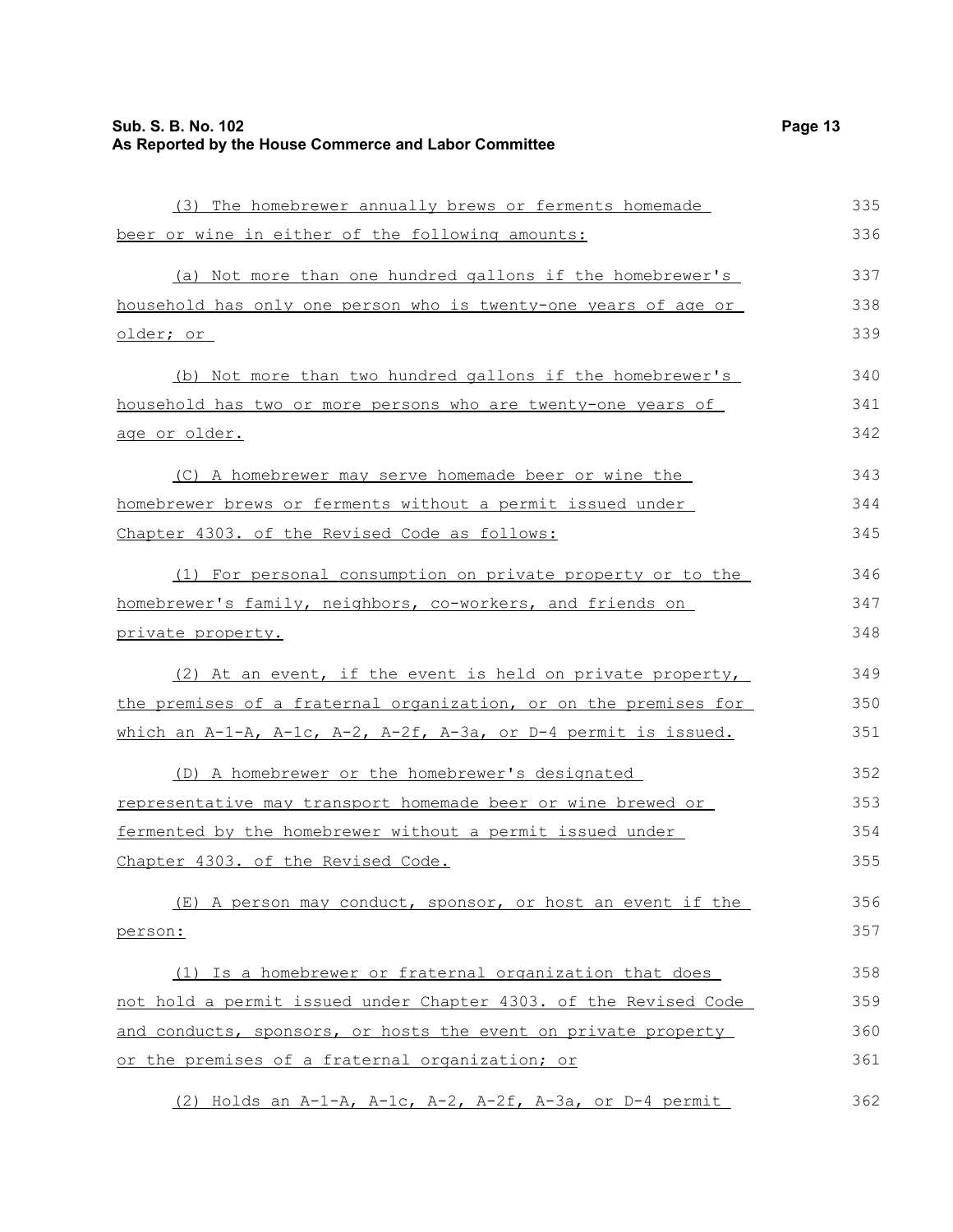#### **Sub. S. B. No. 102 Page 14 As Reported by the House Commerce and Labor Committee**

| and the person conducts, sponsors, or hosts the event on the     |
|------------------------------------------------------------------|
| permitted premises. The permit holder shall suspend its permit   |
| privileges in the portion of the permit premises where the event |
| is to occur and for the duration of the event. The permit holder |
| shall provide notice to the division of liquor control and the   |
| investigative unit of the department of public safety not later  |
| than ten days prior to the date of the event.                    |
| (F) A person described under division (E) of this section        |
| who is hosting an event shall not do any of the following:       |

(1) Sell any homemade beer or wine.

(2) Unless the person is the homebrewer of the homemade beer or wine, acquire an ownership interest in any homemade beer or wine served at the event. 373 374 375

(3) Charge a fee for the consumption of the homemade beer or wine at the event. If an event is hosted by a homebrewers club or group, division (F)(3) of this section does not apply to a registration fee charged to a member of the club or group to attend the event. 376 377 378 379

(4) If the person is a liquor permit holder and conducts, sponsors, or hosts the event on the permit holder's permitted premises, fail to store the homemade beer or wine on the premises so that it is clearly identified and kept separate from any beer or intoxicating liquor that is intended for sale by the permit holder under the authority of the applicable permit. 381 382 383 384 385 386

**Sec. 4301.22.** Sales of beer and intoxicating liquor under all classes of permits and from state liquor stores are subject to the following restrictions, in addition to those imposed by the rules or orders of the division of liquor control: 387 388 389 390

(A)(1) Except as otherwise provided in this chapter, no 391

370 371

372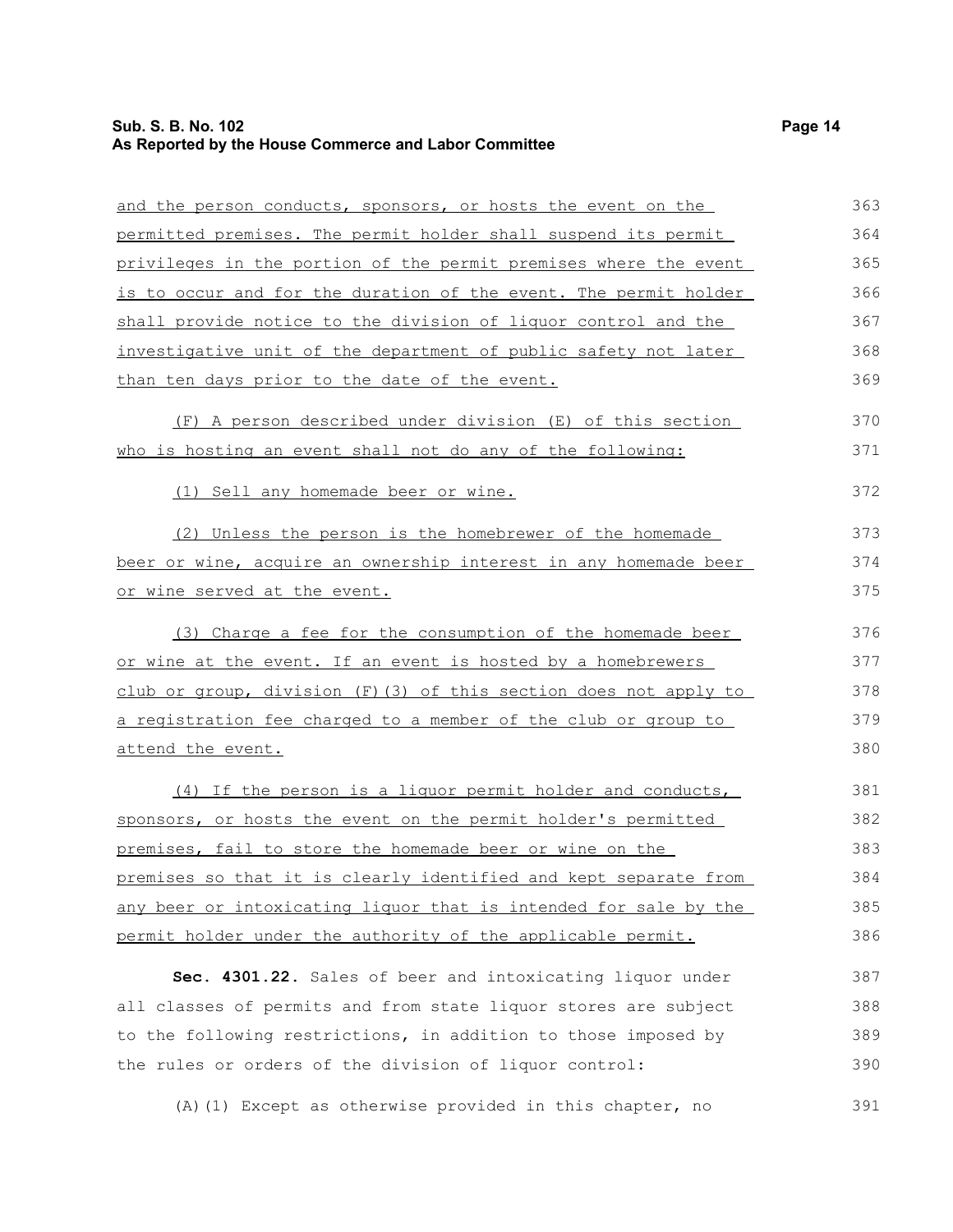beer or intoxicating liquor shall be sold to any person under twenty-one years of age. (2) No low-alcohol beverage shall be sold to any person under eighteen years of age. No permit issued by the division shall be suspended, revoked, or canceled because of a violation of division (A)(2) of this section. (3) Except as provided in division (A)(4) of this section, all of the following apply to the handling, serving, and selling of beer and intoxicating liquor by a person employed by a permit holder: (a) No intoxicating liquor shall be handled by any personunder twenty-one years of age, except that a person eighteenyears of age or older employed by a permit holder may handle or sell beer or intoxicating liquor in sealed containers in connection with wholesale or retail sales, and any person nineteen years of age or older employed by a permit holder may handleintoxicating liquor in open containers when acting in the eapacity of a server in a hotel, restaurant, club, or night club, as defined in division (B) of section 4301.01 of the Revised Code, or in the premises of a D-7 permit holder. This section does not authorize persons under twenty-one years of age to sell intoxicating liquorperson under nineteen years of age shall sell beer across a bar. Any-(b) No person under twenty-one years of age shall sell wine, mixed beverages, or spirituous liquor across a bar. (c) No person under eighteen years of age shall otherwise handle, serve, or sell beer or intoxicating liquor. 392 393 394 395 396 397 398 399 400 401 402 403 404 405 406 407 408 409 410 411 412 413 414 415 416 417 418

(4) Any person employed by a permit holder may handle beer or intoxicating liquor in sealed containers in connection with 419 420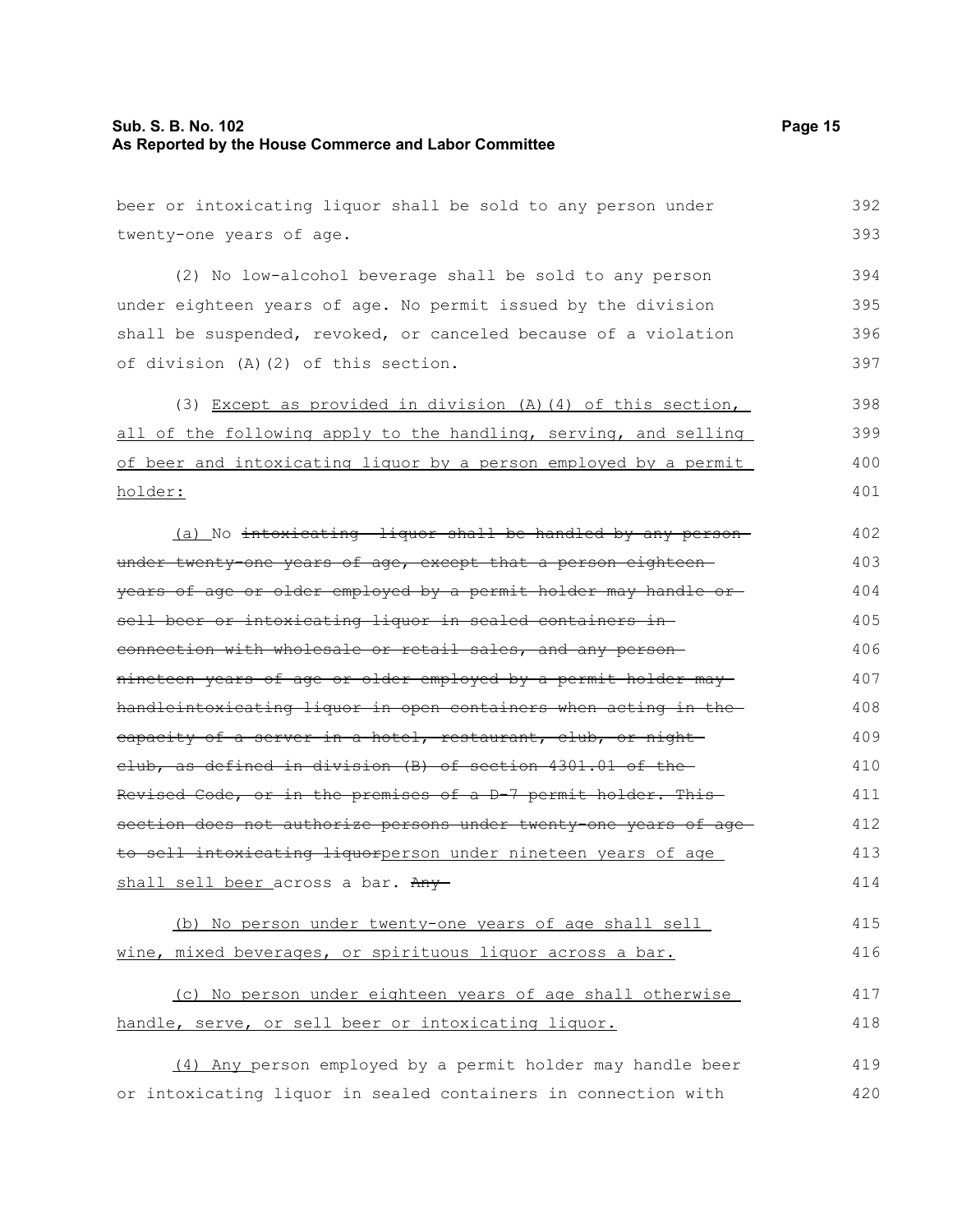#### **Sub. S. B. No. 102 Page 16 As Reported by the House Commerce and Labor Committee**

manufacturing, storage, warehousing, placement, stocking, bagging, loading, or unloading, and may handle beer or intoxicating liquor in open containers in connection with cleaning tables or handling empty bottles or glasses. 421 422 423 424

(B) No permit holder and no agent or employee of a permit holder shall sell or furnish beer or intoxicating liquor to an intoxicated person. 425 426 427

(C) No sales of intoxicating liquor shall be made after two-thirty a.m. on Sunday except under either of the following circumstances: 428 429 430

(1) Intoxicating liquor may be sold on Sunday under authority of a permit that authorizes Sunday sale. 431 432

(2) Spirituous liquor may be sold on Sunday by any person awarded an agency contract under section 4301.17 of the Revised Code if the sale of spirituous liquor is authorized in the applicable precinct as the result of an election on question (B) (1) or (2) of section 4301.351 of the Revised Code and if the agency contract authorizes the sale of spirituous liquor on Sunday. 433 434 435 436

This section does not prevent a municipal corporation from adopting a closing hour for the sale of intoxicating liquor earlier than two-thirty a.m. on Sunday or to provide that no intoxicating liquor may be sold prior to that hour on Sunday. 440 441 442 443

(D) No holder of a permit shall give away any beer or intoxicating liquor of any kind at any time in connection with the permit holder's business. However, with the exception of an A-1-A permit holder that also has been issued an A-2 or A-2f permit, an A-1-A, A-1c, or D permit holder may provide to a paying customer not more than a total of four tasting samples of 444 445 446 447 448 449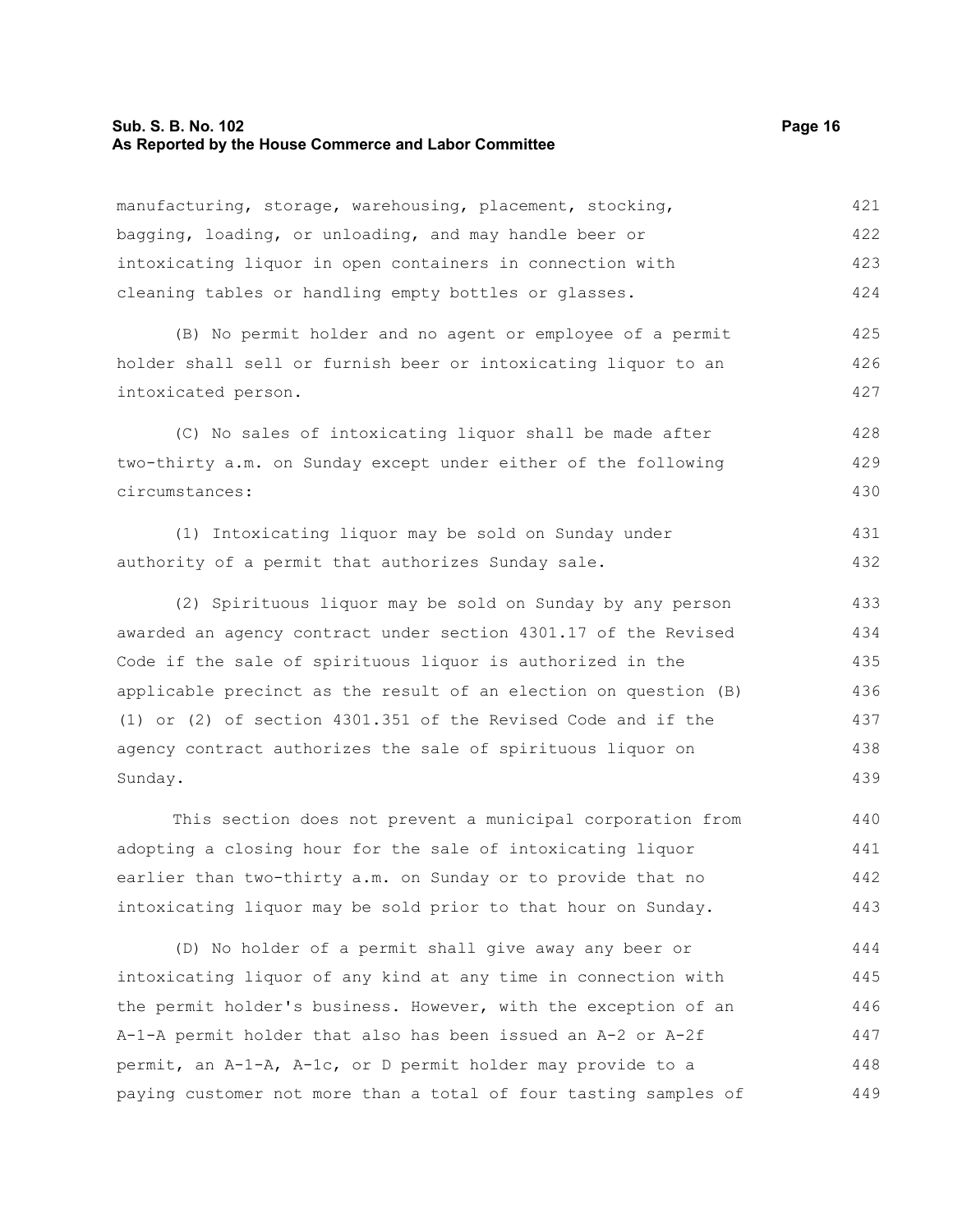#### **Sub. S. B. No. 102 Page 17 As Reported by the House Commerce and Labor Committee**

beer, wine, or spirituous liquor, as authorized by the applicable permit, in any twenty-four-hour period. The permit holder shall provide the tasting samples free of charge, at the permit holder's expense, only to a person who is twenty-one years of age or older. The person shall consume the tasting samples on the premises of the permit holder. A distributor is not responsible for the costs of providing tasting samples authorized under division (D) of this section. 450 451 452 453 454 455 456 457

As used in division (D) of this section:

(1) "Tasting sample" means one of the following, as applicable: 459 460

(a) An amount not to exceed two ounces of beer;

(b) An amount not to exceed two ounces of wine;

(c) An amount not to exceed a quarter ounce of spirituous liquor. 463 464

(2) "D permit holder" means a person that has been issued a D-1, D-2, D-2x, D-3, D-3a, D-3x, D-4, D-5, D-5a, D-5c, D-5d, D-5e, D-5f, D-5g, D-5h, D-5i, D-5j, D-5k, D-5l, D-5m, D-5n, D-5o, D-6, or D-7 permit. 465 466 467 468

(E) Except as otherwise provided in this division, no retail permit holder shall display or permit the display on the outside of any licensed retail premises, or on any lot of ground on which the licensed premises are situated, or on the exterior of any building of which the licensed premises are a part, any sign, illustration, or advertisement bearing the name, brand name, trade name, trade-mark, designation, or other emblem of or indicating the manufacturer, producer, distributor, place of manufacture, production, or distribution of any beer or intoxicating liquor. Signs, illustrations, or advertisements 469 470 471 472 473 474 475 476 477 478

458

461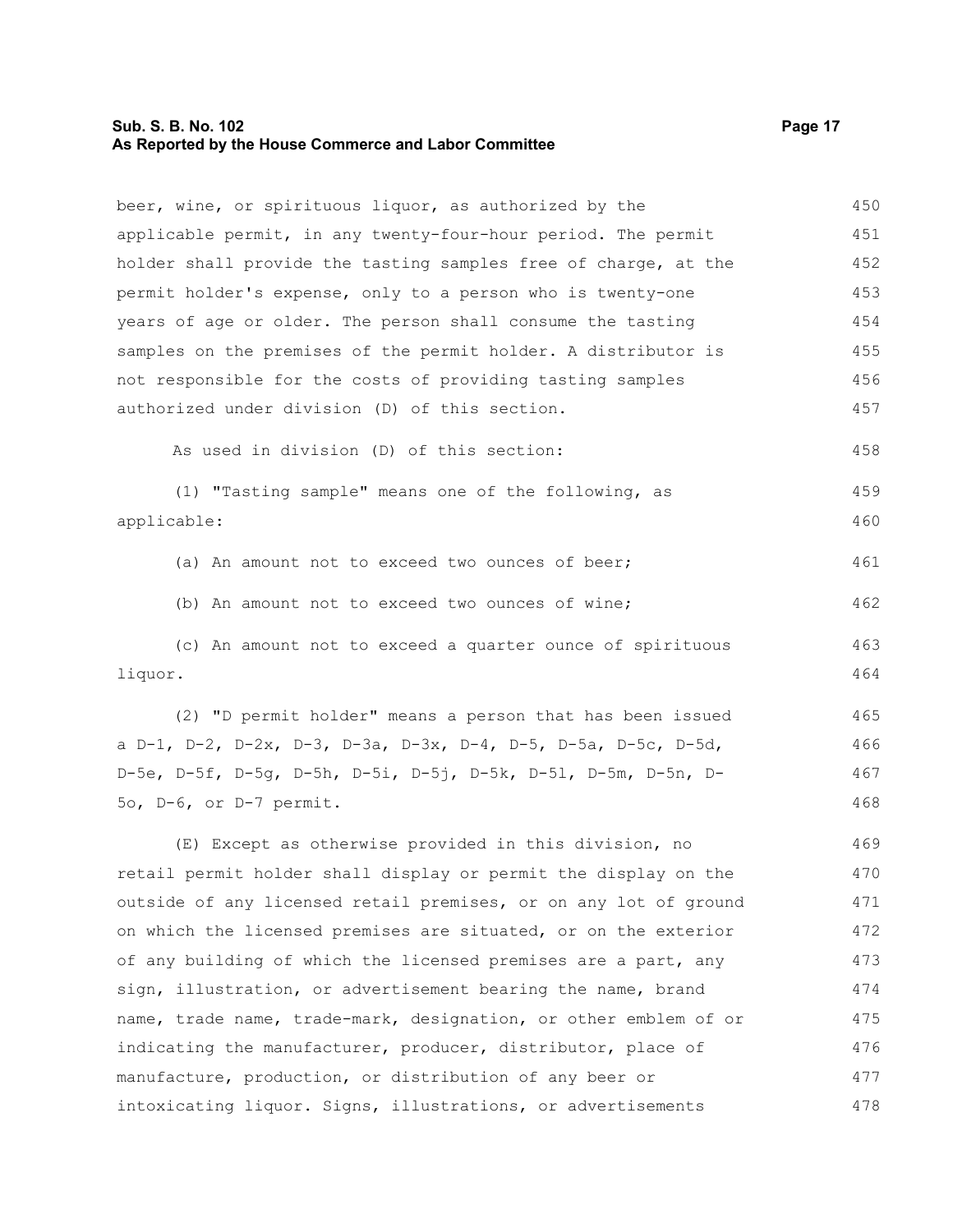#### **Sub. S. B. No. 102 Page 18 As Reported by the House Commerce and Labor Committee**

bearing the name, brand name, trade name, trade-mark, designation, or other emblem of or indicating the manufacturer, producer, distributor, place of manufacture, production, or distribution of beer or intoxicating liquor may be displayed and permitted to be displayed on the interior or in the show windows of any licensed premises, if the particular brand or type of product so advertised is actually available for sale on the premises at the time of that display. The liquor control commission shall determine by rule the size and character of those signs, illustrations, or advertisements. 479 480 481 482 483 484 485 486 487 488

(F) No retail permit holder shall possess on the licensed premises any barrel or other container from which beer is drawn, unless there is attached to the spigot or other dispensing apparatus the name of the manufacturer of the product contained in the barrel or other container, provided that, if the beer is served at a bar, the manufacturer's name or brand shall appear in full view of the purchaser. The commission shall regulate the size and character of the devices provided for in this section. 489 490 491 492 493 494 495 496

(G) Except as otherwise provided in this division, no sale of any gift certificate shall be permitted whereby beer or intoxicating liquor of any kind is to be exchanged for the certificate, unless the gift certificate can be exchanged only for food, and beer or intoxicating liquor, for on-premisesconsumption and the value of the beer or intoxicating liquor for which the certificate can be exchanged does not exceed more than thirty per cent of the total value of the gift certificate. The sale of gift certificates for the purchase of beer, wine, or mixed beverages shall be permitted for the purchase of beer, wine, or mixed beverages for on- or off-premises consumption. Limitations on the use of a gift certificate for the purchase of beer, wine, or mixed beverages for on- or off-premises 497 498 499 500 501 502 503 504 505 506 507 508 509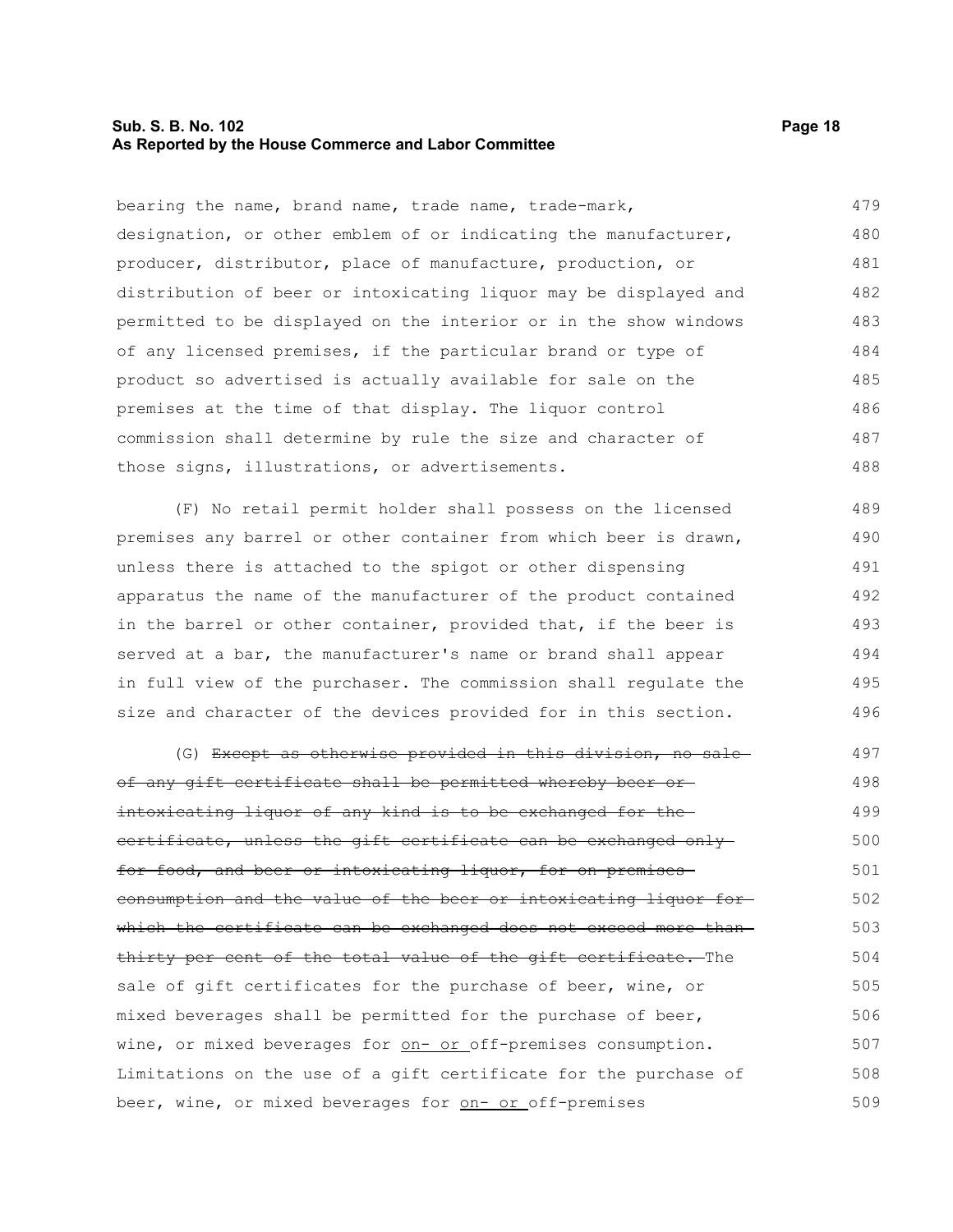#### **Sub. S. B. No. 102 Page 19 As Reported by the House Commerce and Labor Committee**

consumption may be expressed by clearly stamping or typing on the face of the certificate that the certificate may not be used for the purchase of beer, wine, or mixed beverages. 510 511 512

**Sec. 4301.24.** (A) Except as provided in sections 4301.242, 4301.245, and 4301.246 of the Revised Code, no manufacturer shall aid or assist the holder of any permit for sale at wholesale, and no manufacturer or wholesale distributor shall aid or assist the holder of any permit for sale at retail, by gift or loan of any money or property of any description or other valuable thing, or by giving premiums or rebates. Except as provided in sections 4301.242, 4301.245, and 4301.246 of the Revised Code, no holder of any such permit shall accept the same, provided that the manufacturer or wholesale distributor may furnish to a retail permittee the inside signs or advertising and the tap signs or devices authorized by divisions (E) and (F) of section 4301.22 of the Revised Code. 513 514 515 516 517 518 519 520 521 522 523 524 525

(B) No manufacturer shall have any financial interest, directly or indirectly, by stock ownership, or through interlocking directors in a corporation, or otherwise, in the establishment, maintenance, or promotion in the business of any wholesale distributor. No retail permit holder shall have any interest, directly or indirectly, in the operation of, or any ownership in, the business of any wholesale distributor or manufacturer. 526 527 528 529 530 531 532 533

(C)(1) No manufacturer shall, except as authorized by section 4303.021 of the Revised Code, have any financial interest, directly or indirectly, by stock ownership, or through interlocking directors in a corporation, or otherwise, in the establishment, maintenance, or promotion of the business of any retail dealer. No wholesale distributor or employee of a 534 535 536 537 538 539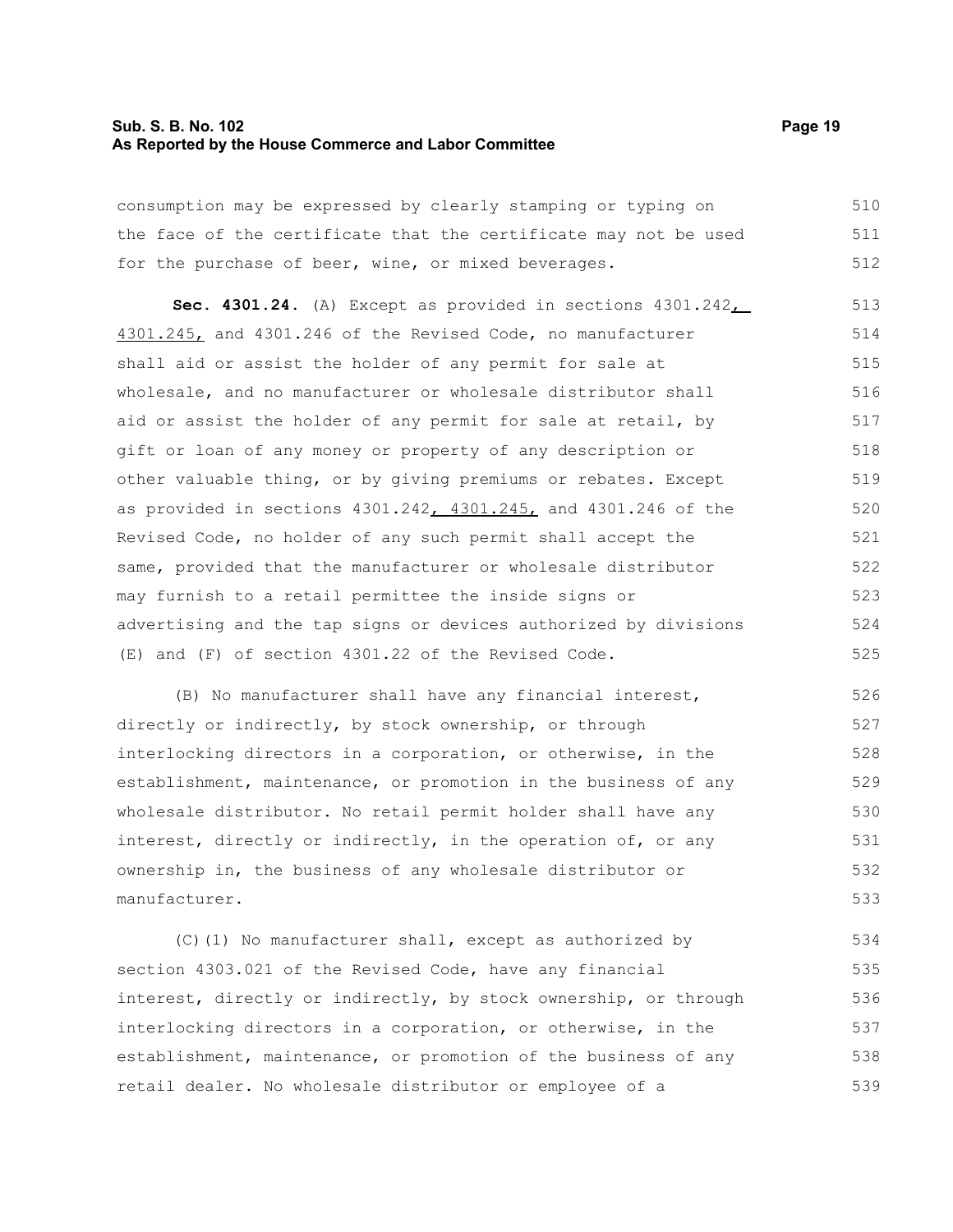#### **Sub. S. B. No. 102 Page 20 As Reported by the House Commerce and Labor Committee**

beer or intoxicating liquor is conducted.

wholesale distributor shall have any financial interest, directly or indirectly, by stock ownership, interlocking directors in a corporation, or otherwise, in the establishment, maintenance, or promotion of the business of any retail dealer. No manufacturer or wholesale distributor or any stockholder of a manufacturer or wholesale distributor shall acquire, by ownership in fee, leasehold, mortgage, or otherwise, directly or indirectly, any interest in the premises on which the business of any other person engaged in the business of trafficking in 540 541 542 543 544 545 546 547 548

(2) All contracts, covenants, conditions, and limitations whereby any person engaged or proposing to engage in the sale of beer or intoxicating liquors promises to confine the person's sales of a particular kind or quality of beer or intoxicating liquor to one or more products, or the products of a specified manufacturer or wholesale distributor, or to give preference to those products, shall to the extent of that promise be void. The making of a promise in any such form shall be cause for the revocation or suspension of any permit issued to any party. 550 551 552 553 554 555 556 557 558

(D) No manufacturer shall sell or offer to sell to any wholesale distributor or retail permit holder, no wholesale distributor shall sell or offer to sell to any retail permit holder, and no wholesale distributor or retail permit holder shall purchase or receive from any manufacturer or wholesale distributor, any beer, brewed beverages, or wine manufactured in the United States except for cash. No right of action shall exist to collect any claims for credit extended contrary to this section. 559 560 561 562 563 564 565 566 567

This section does not prohibit a licensee from crediting to a purchaser the actual prices charged for packages or 568 569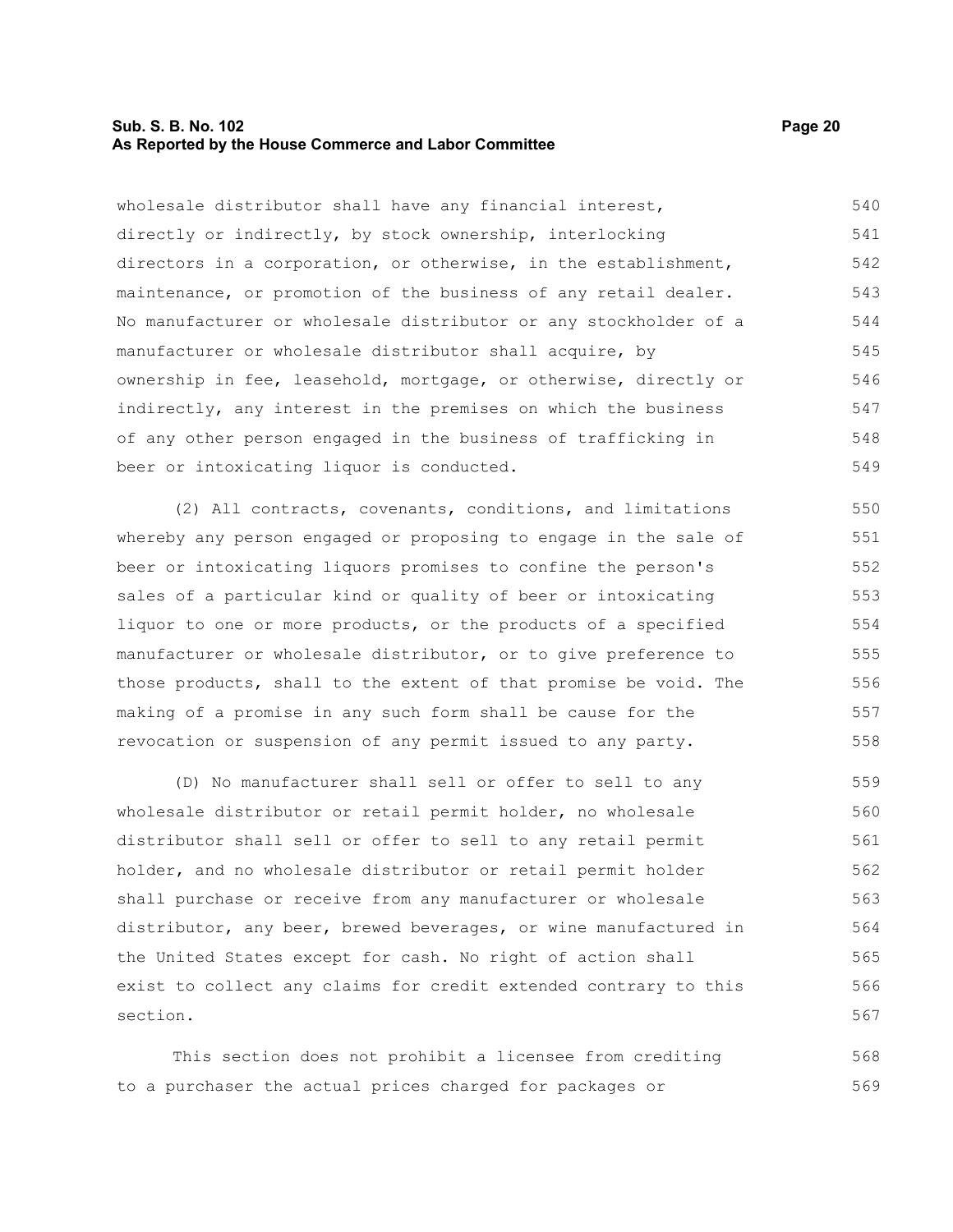#### **Sub. S. B. No. 102 Page 21 As Reported by the House Commerce and Labor Committee**

containers returned by the original purchaser as a credit on any sale or from refunding to any purchaser the amount paid by that purchaser for containers or as a deposit on containers when title is retained by the vendor, if those containers or packages have been returned to the manufacturer or distributor. This section does not prohibit a manufacturer from extending usual and customary credit for beer, brewed beverages, or wine manufactured in the United States and sold to customers who live or maintain places of business outside this state when the beverages so sold are actually transported and delivered to points outside this state. 570 571 572 573 574 575 576 577 578 579 580

No wholesale or retail permit shall be issued to an applicant unless the applicant has paid in full all accounts for beer or wine, manufactured in the United States, outstanding as of September 6, 1939. No beer or wine manufactured in the United States shall be imported into the state unless the beer or wine has been paid for in cash, and no supplier registration for any such beer or wine manufactured in the United States shall be issued by the division of liquor control until the A-2, A-2f, B-1, or B-5 permit holder establishes to the satisfaction of the division that the beer or wine has been paid for in cash. 581 582 583 584 585 586 587 588 589 590

(E) This section does not prohibit any of the following:

(1) A manufacturer from securing and holding any financial interest, directly or indirectly, by stock ownership or through interlocking directors in a corporation, or otherwise, in the establishment, maintenance, or promotion of the business or premises of any C or D permit holder, provided that the following conditions are met: 592 593 594 595 596 597

(a) Either the manufacturer or one of its parent companies is listed on a national securities exchange. 598 599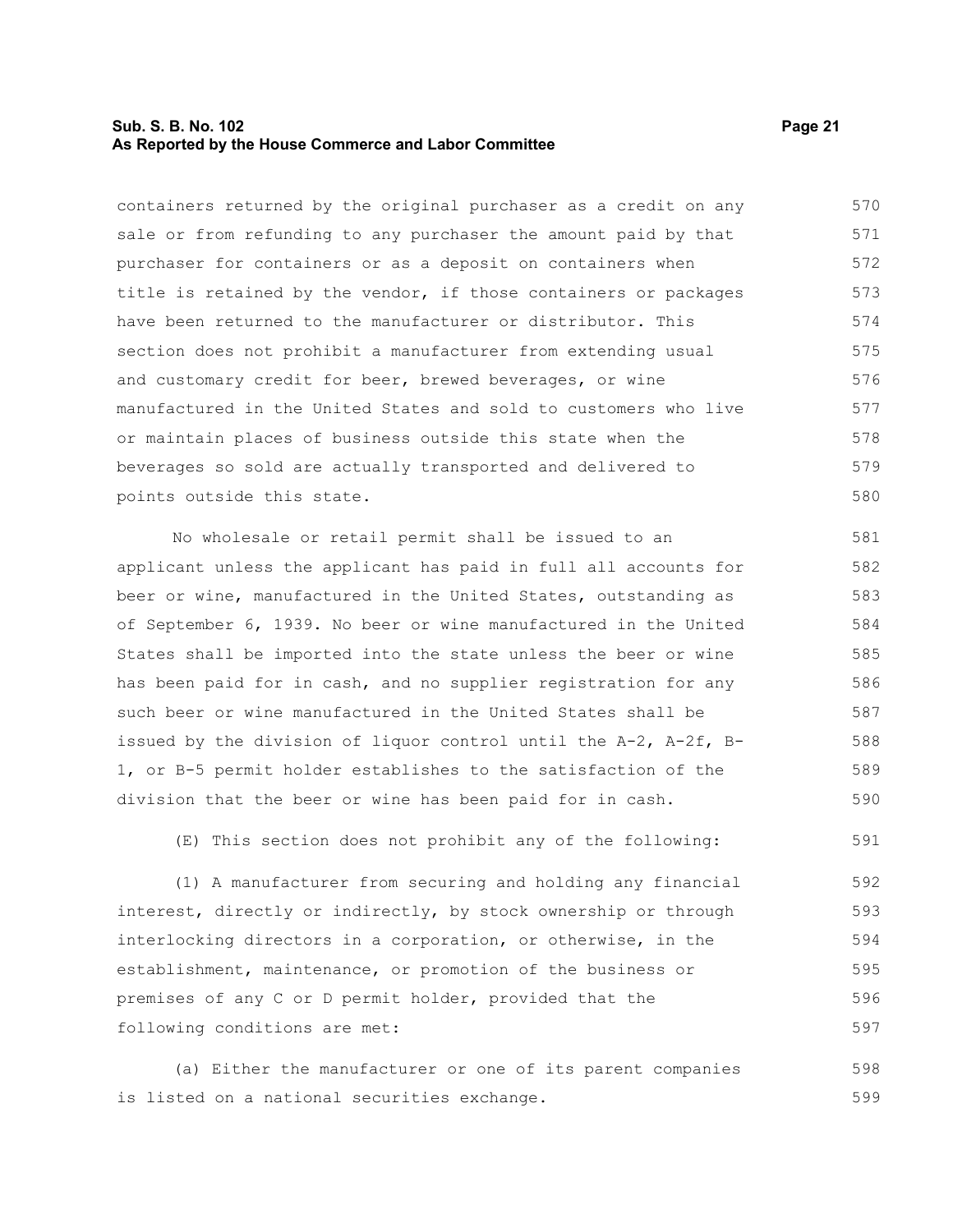#### **Sub. S. B. No. 102 Page 22 As Reported by the House Commerce and Labor Committee**

(b) All purchases of alcoholic beverages by the C or D permit holder are made from wholesale distributors in this state or agency stores licensed by the division of liquor control. 600 601 602

(c) If the C or D permit holder sells brands of alcoholic beverages that are produced or distributed by the manufacturer that holds the financial interest, the C or D permit holder also sells other competing brands of alcoholic beverages produced by other manufacturers, no preference is given to the products of the manufacturer, and there is no exclusion, in whole or in part, of products sold or offered for sale by other manufacturers, suppliers, or importers of alcoholic beverages that constitutes a substantial impairment of commerce. 603 604 605 606 607 608 609 610 611

(d) The primary purpose of the C or D permit premises is a purpose other than to sell alcoholic beverages, and the sale of other goods and services exceeds fifty per cent of the total gross receipts of the C or D permit holder at its premises. 612 613 614 615

(2) A manufacturer from giving financial assistance to the holder of a B permit for the purpose of the holder purchasing an ownership interest in the business, existing inventory and equipment, or property of another B permit holder, including, but not limited to, participation in a limited liability partnership, limited liability company, or any other legal entity authorized to do business in this state. However, this section does not permit a manufacturer to give financial assistance to the holder of a B permit to purchase inventory or equipment used in the daily operation of a B permit holder. 616 617 618 619 620 621 622 623 624 625

(3) A manufacturer or subsidiary of a manufacturer from continuing to operate a wholesale distribution franchise or distribute beer or wine within a designated territory if prior to July 30, 2013, the manufacturer either acquired the 626 627 628 629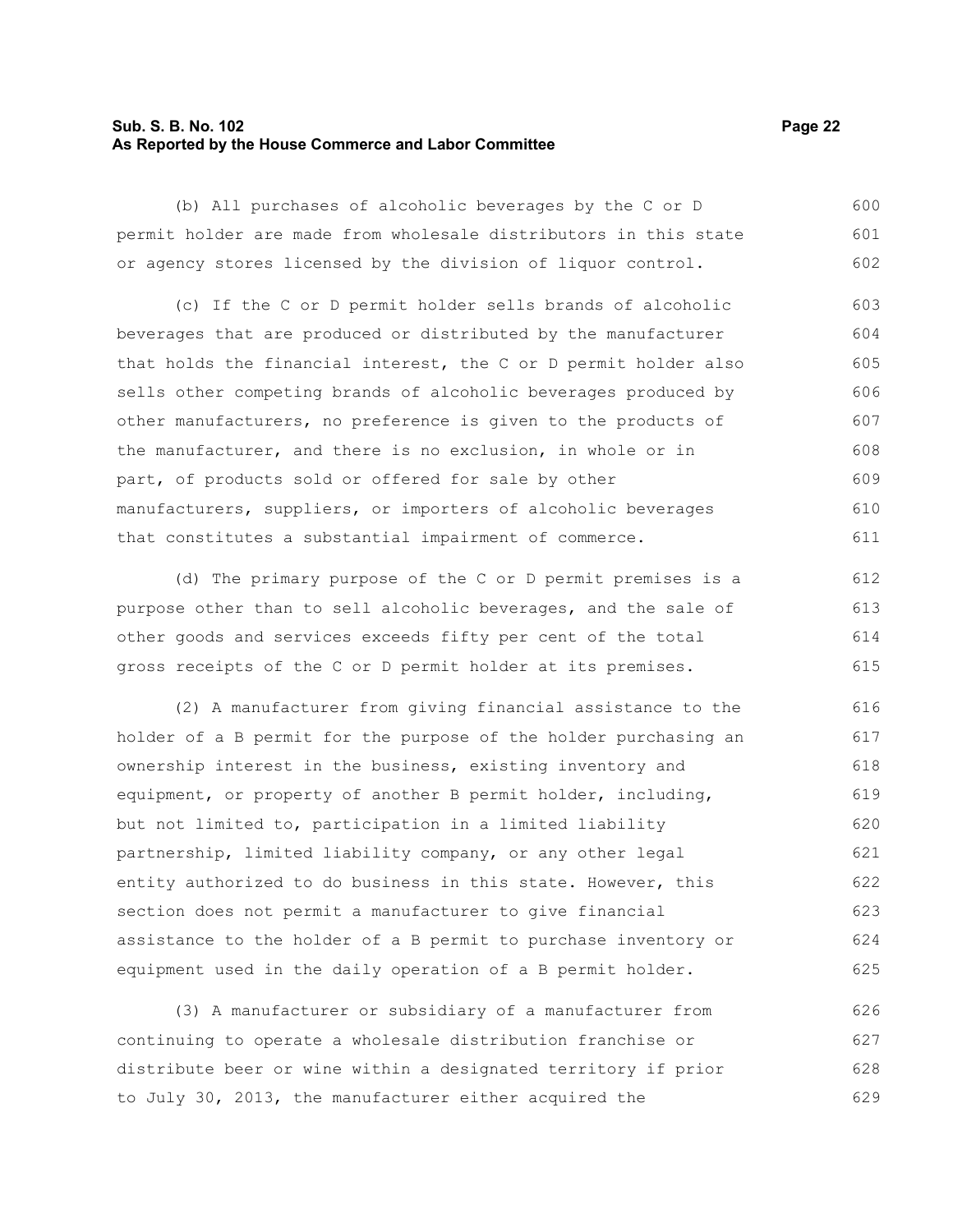## **Sub. S. B. No. 102 Page 23 As Reported by the House Commerce and Labor Committee**

| distribution franchise or territory, or awarded the franchise or | 630 |
|------------------------------------------------------------------|-----|
| territory to itself or a subsidiary.                             | 631 |
| (4) A manufacturer from securing and holding an A-1c or B-       | 632 |
| 2a permit or permits and operating as a wholesale distributor    | 633 |
| pursuant to such permits.                                        | 634 |
| (5) A manufacturer from renting or leasing property to the       | 635 |
| holder of an F class permit for purposes of an event for which   | 636 |
| the F class permit has been issued.                              | 637 |
| (6) A permit holder that sells beer or intoxicating liquor       | 638 |
| at retail from conducting, sponsoring, or hosting an event for   | 639 |
| homemade brewers in accordance with section 4301.201 of the      | 640 |
| Revised Code.                                                    | 641 |
| Sec. 4301.245. (A) As used in this section:                      | 642 |
| (1) "Broker" and "solicitor" have the same meanings as in        | 643 |
| rules adopted by the superintendent of liquor control under      | 644 |
| section 4303.25 of the Revised Code.                             | 645 |
| (2) "On-premises brand promotion" means a promotion of a         | 646 |
| brand of beer or intoxicating liquor by a distributor,           | 647 |
| manufacturer, trade marketing professional, solicitor, or broker | 648 |
| of that brand at a retail permit premises.                       | 649 |
| (3) "Product location communication" means a listing or          | 650 |
| program that allows an individual to determine the availability  | 651 |
| of a specific brand of beer or intoxicating liquor at retail     | 652 |
| permit holders or agency stores in a certain geographic area.    | 653 |
| (4) "Social media" means a service, platform, or web site        | 654 |
| where users communicate with one another free of charge and      | 655 |
| share media such as pictures, videos, music, and blogs. "Social  | 656 |
| media" includes the web site of a distributor, manufacturer,     | 657 |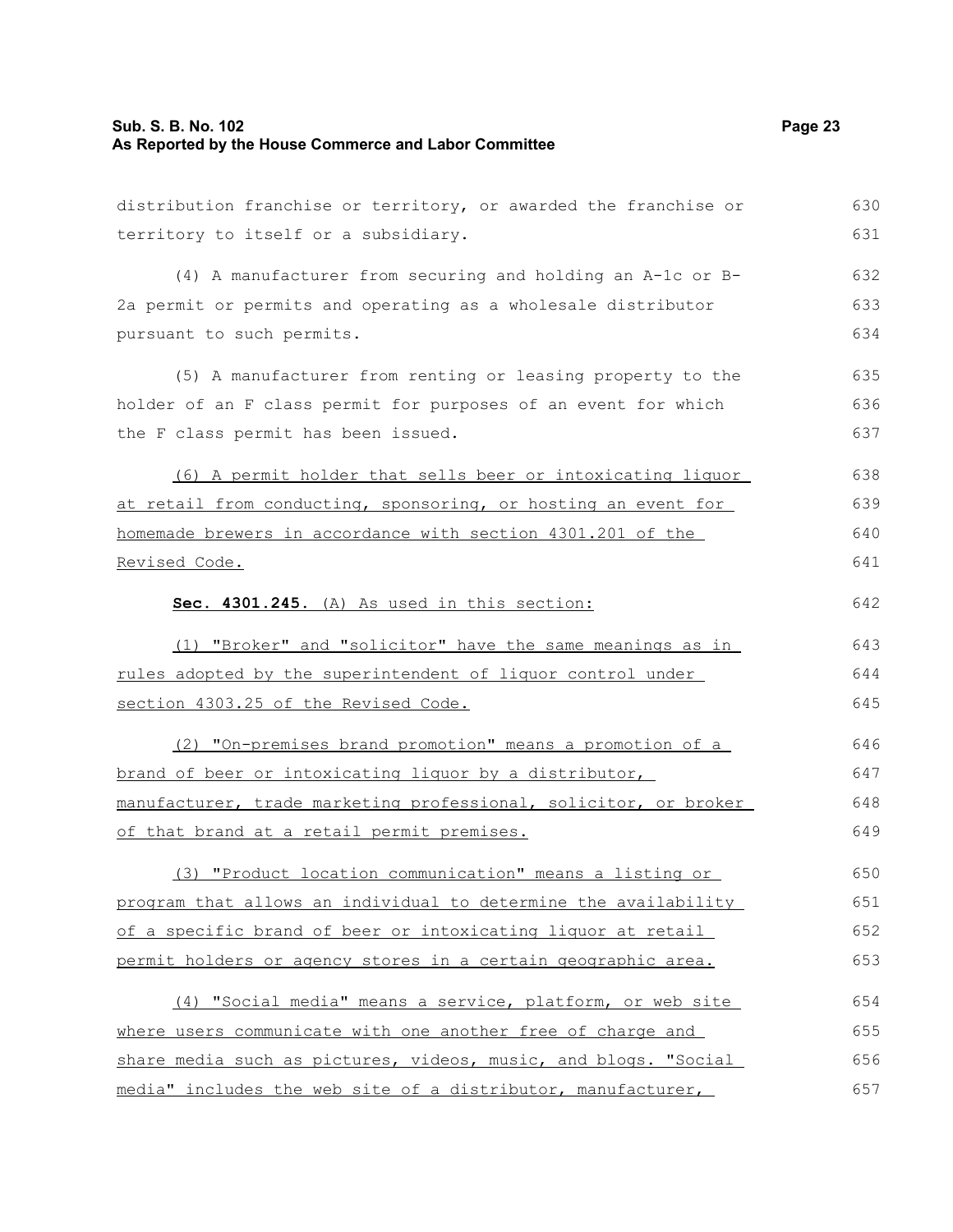| Sub. S. B. No. 102<br>As Reported by the House Commerce and Labor Committee | Page 24 |
|-----------------------------------------------------------------------------|---------|
| trade marketing professional, solicitor, or broker.                         | 658     |
| (5) "Trade marketing professional" has the same meaning as                  | 659     |
| in section 4301.171 of the Revised Code.                                    | 660     |
| (B) Notwithstanding section 4301.24 of the Revised Code                     | 661     |
| and except as provided in division (C) of this section, a                   | 662     |
| distributor, manufacturer, trade marketing professional,                    | 663     |
| solicitor, or broker may use free services provided by social               | 664     |
| media to advertise any of the following:                                    | 665     |
| (1) An on-premises brand promotion;                                         | 666     |
| (2) Beer, wine, or spirituous liquor tastings sold in                       | 667     |
| accordance with this chapter or Chapter 4303. of the Revised                | 668     |
| Code;                                                                       | 669     |
| (3) A product location communication.                                       | 670     |
| (C) No distributor, manufacturer, trade marketing                           | 671     |
| professional, solicitor, or broker shall use free services                  | 672     |
| provided by social media to advertise to persons under twenty-              | 673     |
| <u>one years of age.</u>                                                    | 674     |
| Sec. 4301.33. (A) The board of elections shall provide to                   | 675     |
| a petitioner circulating a petition for an election for the                 | 676     |
| submission of one or more of the questions specified in                     | 677     |
| $divisions$ (A) to (D) of section 4301.35 or section 4301.351 of            | 678     |
| the Revised Code, at the time of taking out the petition, the-              | 679     |
| both of the following:                                                      | 680     |
| (1) The names of the streets and, if appropriate, the                       | 681     |
| address numbers of residences and business establishments within            | 682     |
| the precinct in which the election is sought, and all                       | 683     |
|                                                                             | COA     |

(2) A form prescribed by the secretary of state for notifying affected permit holders and liquor agency stores of 684 685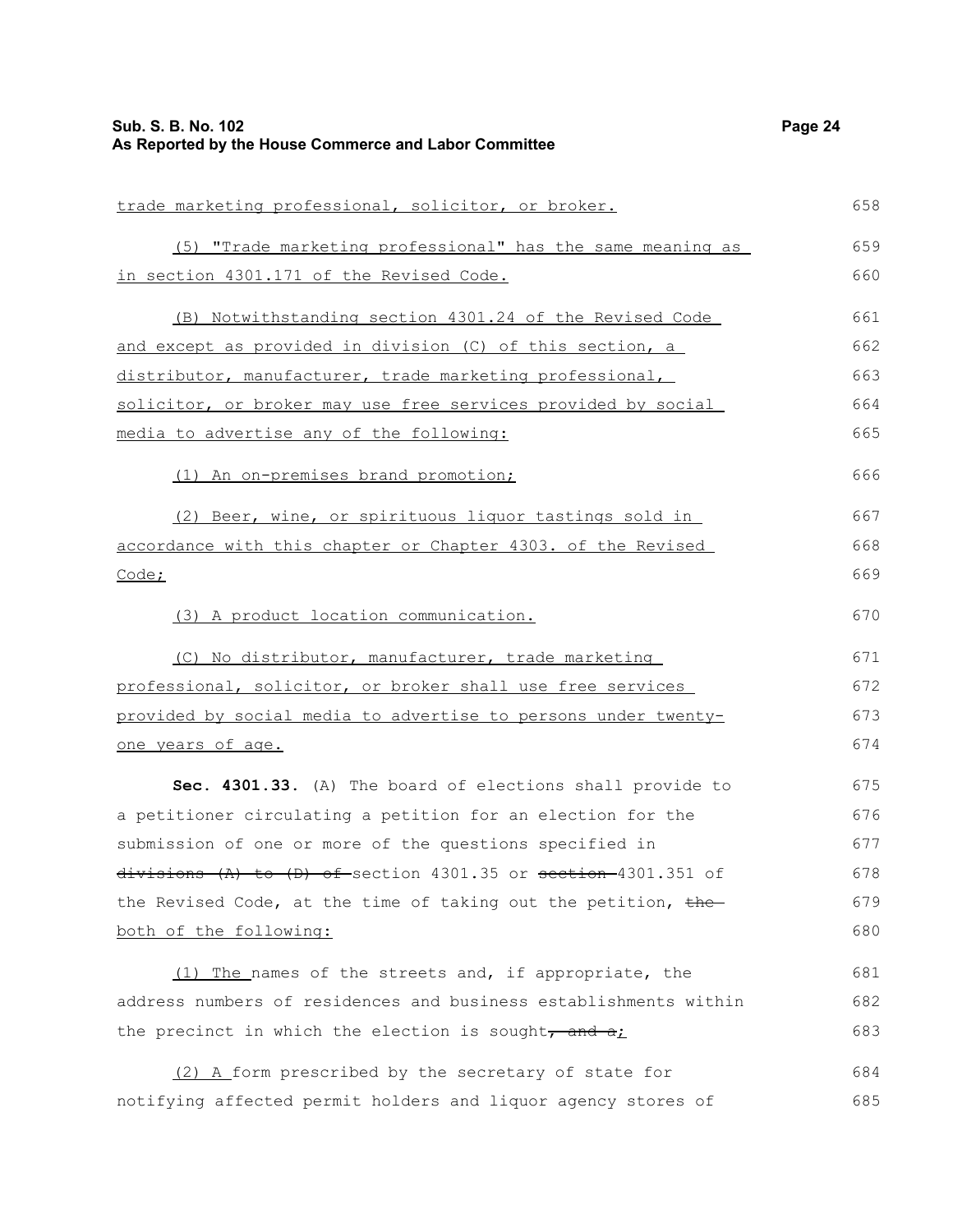#### **Sub. S. B. No. 102 Page 25 As Reported by the House Commerce and Labor Committee**

the circulation of a petition for an election for the submission of one or more of the questions specified in  $\frac{divisions}{dx}$  (A) to-(D) of section 4301.35 or section 4301.351 of the Revised Code. The-686 687 688 689

The petitioner shall, not less than fifty-five days before the petition-filing deadline for the election, as provided in this section, file with the division of liquor control the information regarding names of streets and, if appropriate, address numbers of residences and business establishments provided by the board of elections, and specify to the division the precinct that is concerned and that would be affected by the results of the election and the filing deadline. The division shall, within a reasonable period of time and not later than twenty-five days before the filing deadline, supply the petitioner with a list of the names and addresses of permit holders and liquor agency stores, if any, that would be affected by the election. The list shall contain a heading with the following words: "Liquor permit holders and liquor agency stores that would be affected by the question(s) set forth on petition for a local option election." 690 691 692 693 694 695 696 697 698 699 700 701 702 703 704 705

Within five days after a petitioner has received from the division the list of liquor permit holders and liquor agency stores, if any, that would be affected by the question or questions set forth on a petition for local option election, the petitioner shall, using the form provided by the board of elections, notify by certified mail each permit holder and liquor agency store whose name appears on that list. The form for notifying affected permit holders and liquor agency stores shall require the petitioner to state the petitioner's name and street address and shall contain a statement that a petition is being circulated for an election for the submission of the 706 707 708 709 710 711 712 713 714 715 716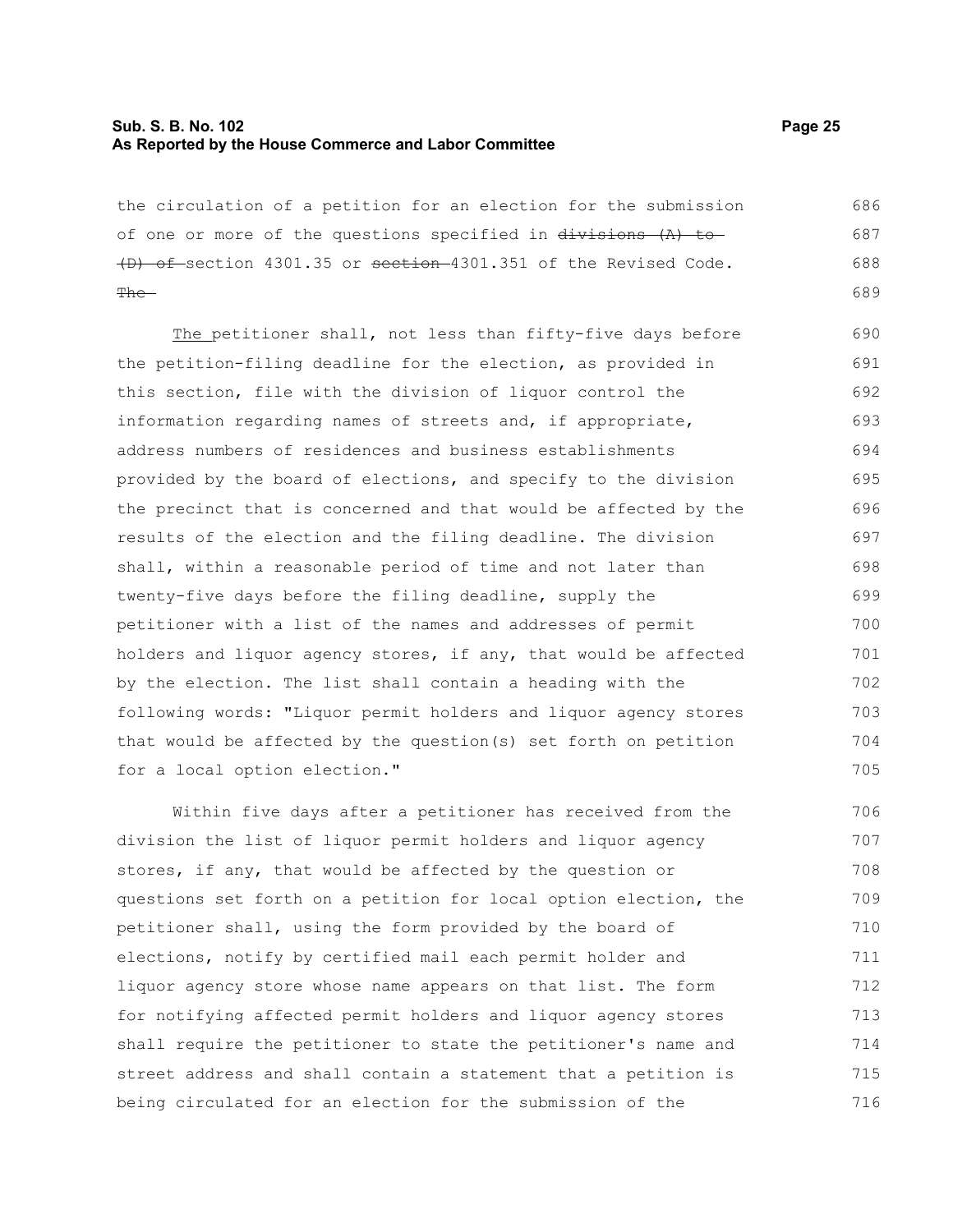#### **Sub. S. B. No. 102 Page 26 As Reported by the House Commerce and Labor Committee**

question or questions specified in divisions (A) to (D) ofsection 4301.35 or section 4301.351 of the Revised Code. The form shall require the petitioner to state the question or questions to be submitted as they appear on the petition. 717 718 719 720

The petitioner shall attach a copy of the list provided by the division to each petition paper. A part petition paper circulated at any time without the list of affected permit holders and liquor agency stores attached to it is invalid. 721 722 723 724

At the time the petitioner files the petition with the board of elections, the petitioner shall provide to the board the list supplied by the division and an affidavit certifying that the petitioner notified all affected permit holders and liquor agency stores, if any, on the list in the manner and within the time required in this section and that, at the time each signer of the petition affixed the signer's signature to the petition, the petition paper contained a copy of the list of affected permit holders and liquor agency stores. 725 726 727 728 729 730 731 732 733

Within five days after receiving a petition-ealling for anelection for the submission of one or more of the questions specified in divisions (A) to (D) of section 4301.35 or section 4301.351 of the Revised Code, the board shall give notice by certified mail that it has received the petition to all liquor permit holders and liquor agency stores, if any, whose names appear on the list of affected permit holders and liquor agency stores filed by the petitioner. Failure of the petitioner to supply the affidavit required by this section and a complete and accurate list of liquor permit holders and liquor agency stores, if any, invalidates the entire petition. The board of elections shall provide to a permit holder or liquor agency store that would be affected by a proposed local option election, on the 734 735 736 737 738 739 740 741 742 743 744 745 746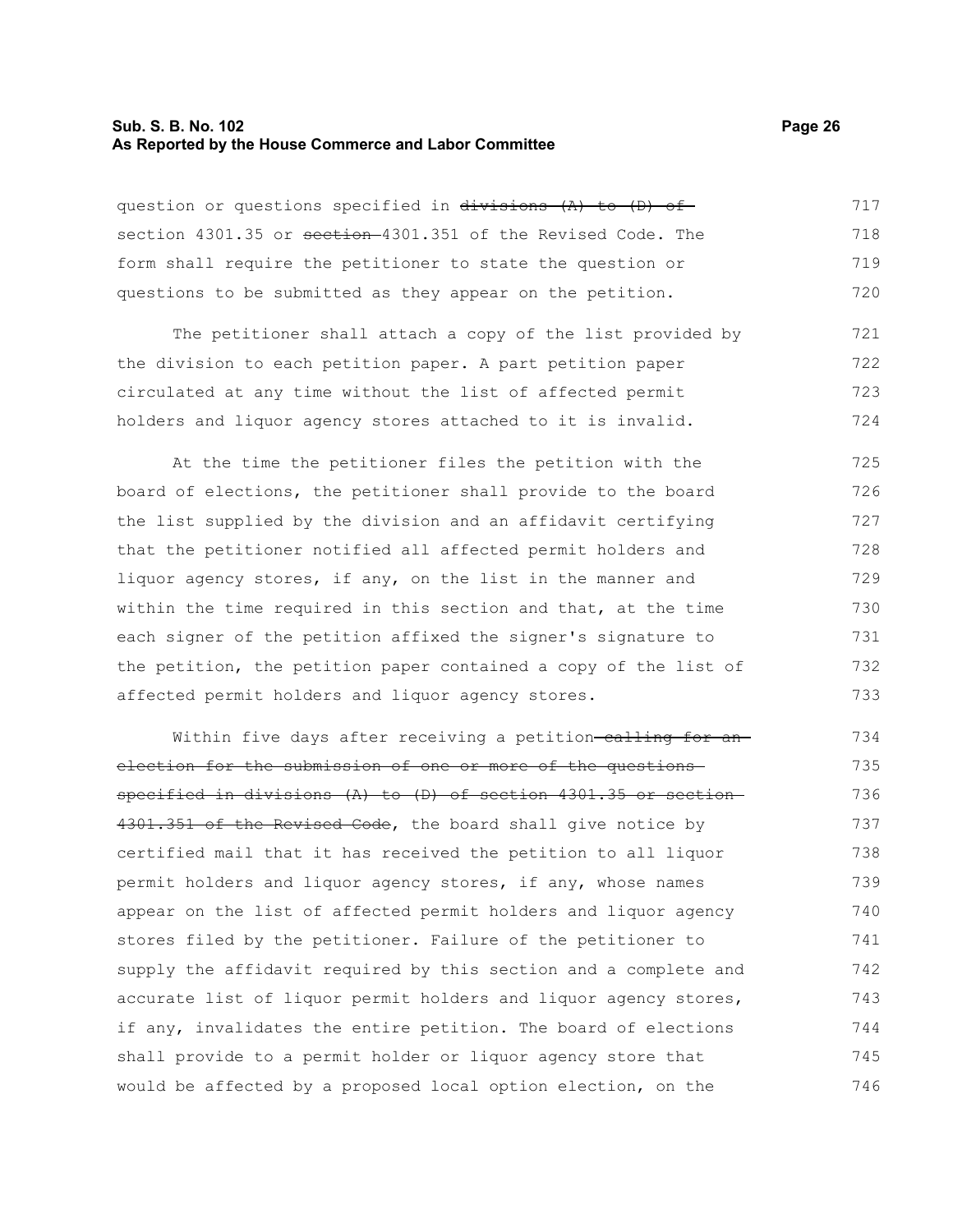#### **Sub. S. B. No. 102 Page 27 As Reported by the House Commerce and Labor Committee**

permit holder's or liquor agency store's request, the names of the streets, and, if appropriate, the address numbers of residences and business establishments within the precinct in which the election is sought that would be affected by the results of the election. The board may charge a reasonable fee for this information when provided to the petitioner and the permit holder or liquor agency store. 747 748 749 750 751 752 753

(B) Upon the presentation of a The petitioner shall present the petition $\tau$  to the board of elections of the county where the precinct is located not later than four p.m. of the ninetieth day before the day of a general election or primary-a special election, to the board of elections of the county wherethe precinct is located, designating held on a day on which a primary election may be held. The petitioner shall ensure that the petition designates whether it is a petition for an election for the submission of one or more of the questions specified in section 4301.35 of the Revised Code, or a petition for the submission of one or more of the questions specified in section 4301.351 of the Revised Code, designating. The petitioner also shall ensure that the petition designates the particular question or questions specified in section 4301.35 or 4301.351 of the Revised Code that are to be submitted, and. The petition shall be signed by the number of qualified electors of the precinct concerned, equal in number to thirty five per cent of the total number of votes cast in the precinct concerned for the office of governor at the preceding general election for that office, the as specified in division (C) of this section. 754 755 756 757 758 759 760 761 762 763 764 765 766 767 768 769 770 771 772 773

The board shall submit the question or questions specified in the petition to the electors of the precinct concerned, on the day of the next general election or the next special election held on a day on which a primary election may be held, 774 775 776 777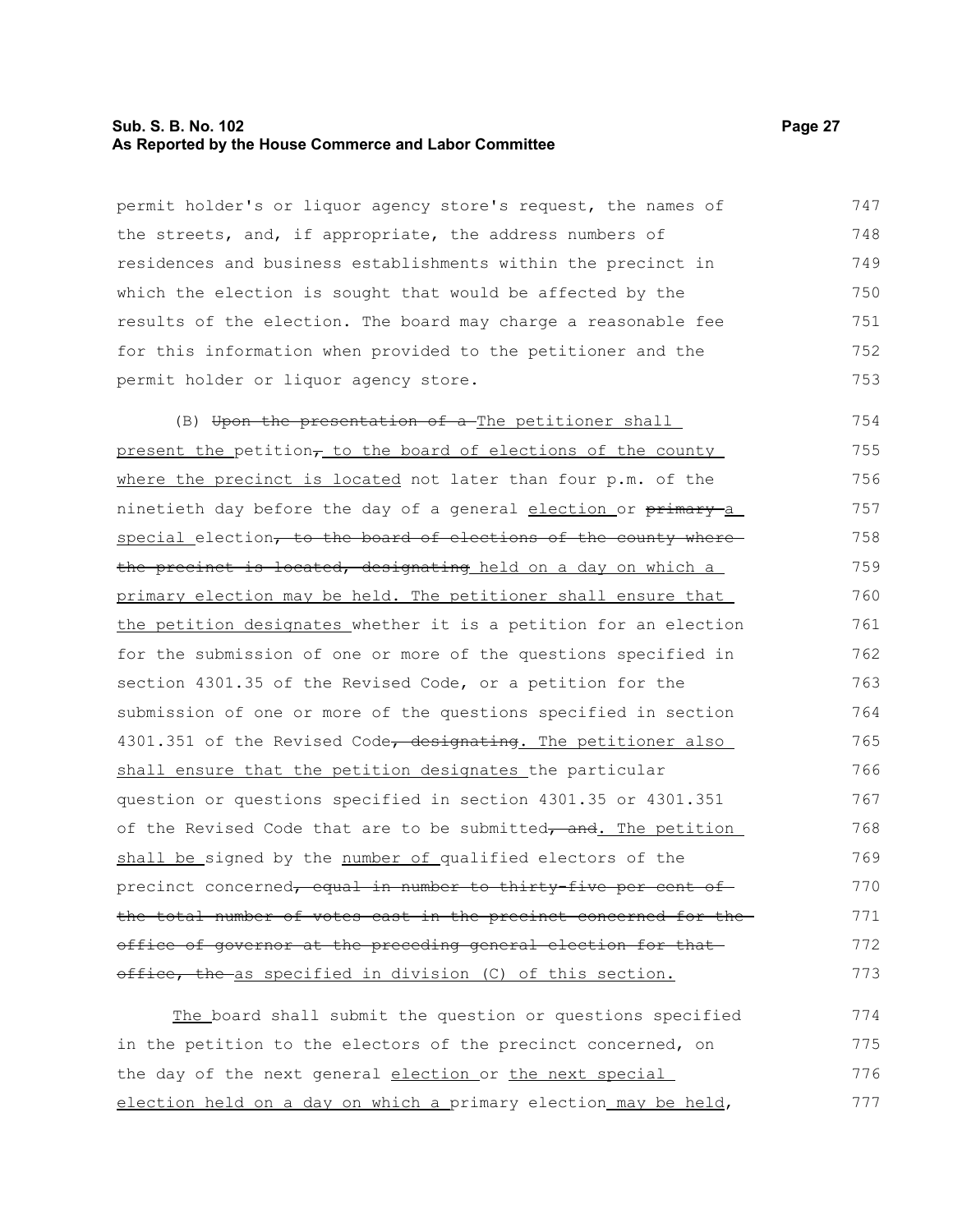#### **Sub. S. B. No. 102 Page 28 As Reported by the House Commerce and Labor Committee**

778

whichever occurs first and shall proceed as follows:

(1) Such board shall, not later than the seventy-eighth day before the day of the election for which the question or questions on the petition would qualify for submission to the electors of the precinct, examine and determine the sufficiency of the signatures and review, examine, and determine the validity of the petition and, in case of overlapping precinct petitions presented within that period, determine which of the petitions shall govern the further proceedings of the board. In the case where the board determines that two or more overlapping petitions are valid, the earlier filed petition shall govern. The board shall certify the sufficiency and validity of any petition determined to be valid. The board shall determine the validity of the petition as of the time of certification as described in this division. 779 780 781 782 783 784 785 786 787 788 789 790 791 792

(2) If a petition is sufficient, and, in case of overlapping precinct petitions, after the board has determined the governing petition, the board to which the petition has been presented shall order the holding of a special election in the precinct for the submission of whichever of the questions specified in section 4301.35 or 4301.351 of the Revised Code are designated in the petition, on the day of the next general election or the next special election held on a day on which a primary election\_may be held, whichever occurs first. 793 794 795 796 797 798 799 800 801

(3) All petitions filed with a board of elections under this section shall be open to public inspection under rules adopted by the board. 802 803 804

(4) Protest against local option petitions may be filed by any elector eligible to vote on the question or questions described in the petitions or by a permit holder or liquor 805 806 807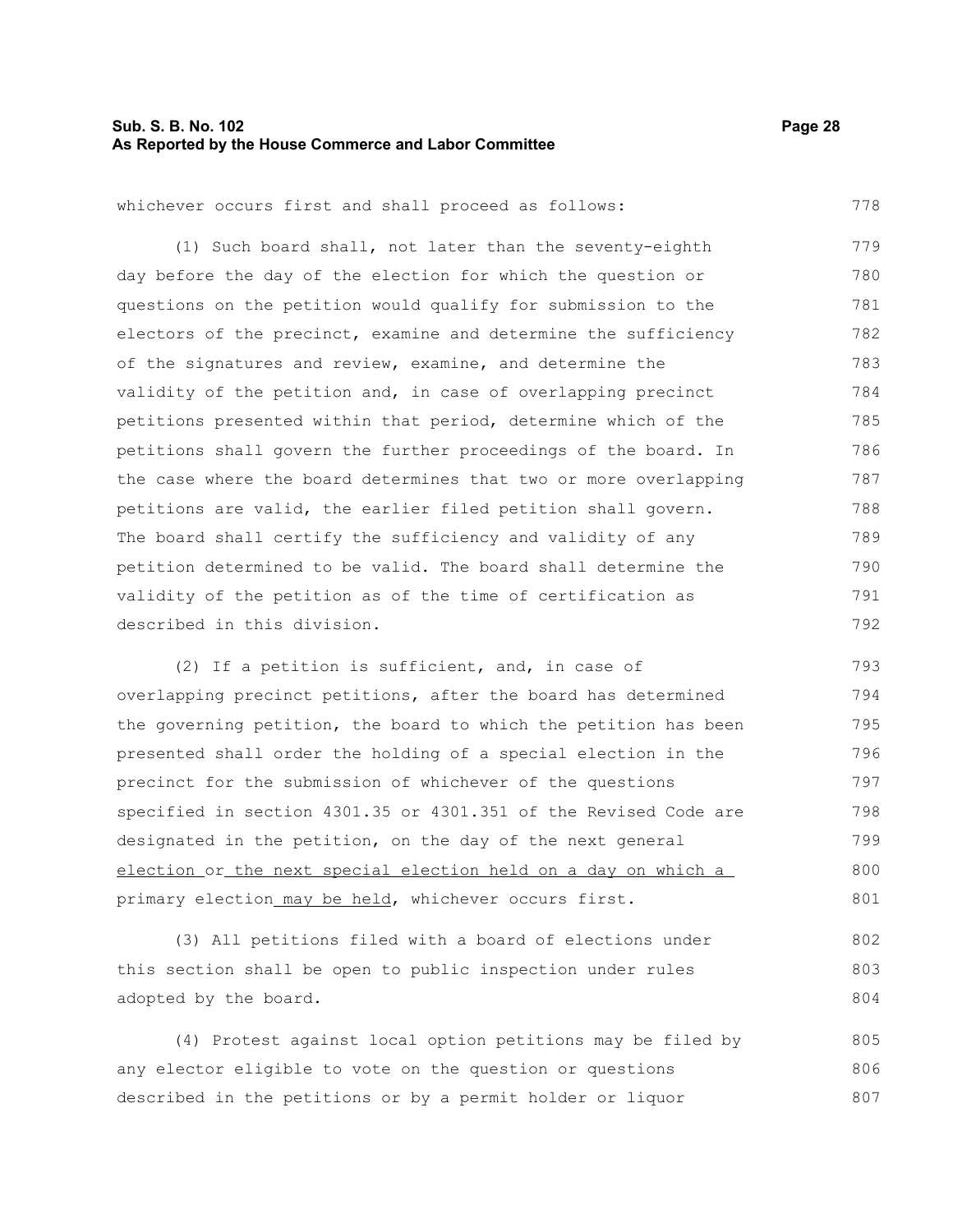#### **Sub. S. B. No. 102 Page 29 As Reported by the House Commerce and Labor Committee**

agency store in the precinct as described in the petitions, not later than four p.m. of the seventy-fourth day before the day of the general or primary special election for which the petition qualified. The protest shall be in writing and shall be filed with the election officials with whom the petition was filed. Upon filing of the protest, the election officials with whom it is filed shall promptly fix the time for hearing it, and shall mail notice of the filing of the protest and the time and place for hearing it to the person who filed the petition and to the person who filed the protest. At the time and place fixed, the election officials shall hear the protest and determine the validity of the petition. (C) A petition presented to a board of elections under division (B) of this section shall be signed by the following number of qualified electors: (1) If the petition is for an election for the submission of one or more of the questions specified in section 4301.35 of the Revised Code, an amount of qualified electors of the precinct equal in number to thirty-five per cent of the total number of votes cast in the precinct concerned for the office of governor at the preceding general election for that office; (2) If the petition is for an election for the submission of one or more of the questions specified in section 4301.35 of the Revised Code and the submission of one or more of the questions specified in section 4301.351 of the Revised Code, an amount of qualified electors of the precinct equal in number to thirty-five per cent of the total number of votes cast in the precinct concerned for the office of governor at the preceding general election for that office; 808 809 810 811 812 813 814 815 816 817 818 819 820 821 822 823 824 825 826 827 828 829 830 831 832 833 834 835 836

(3) If the petition is for an election for the submission 837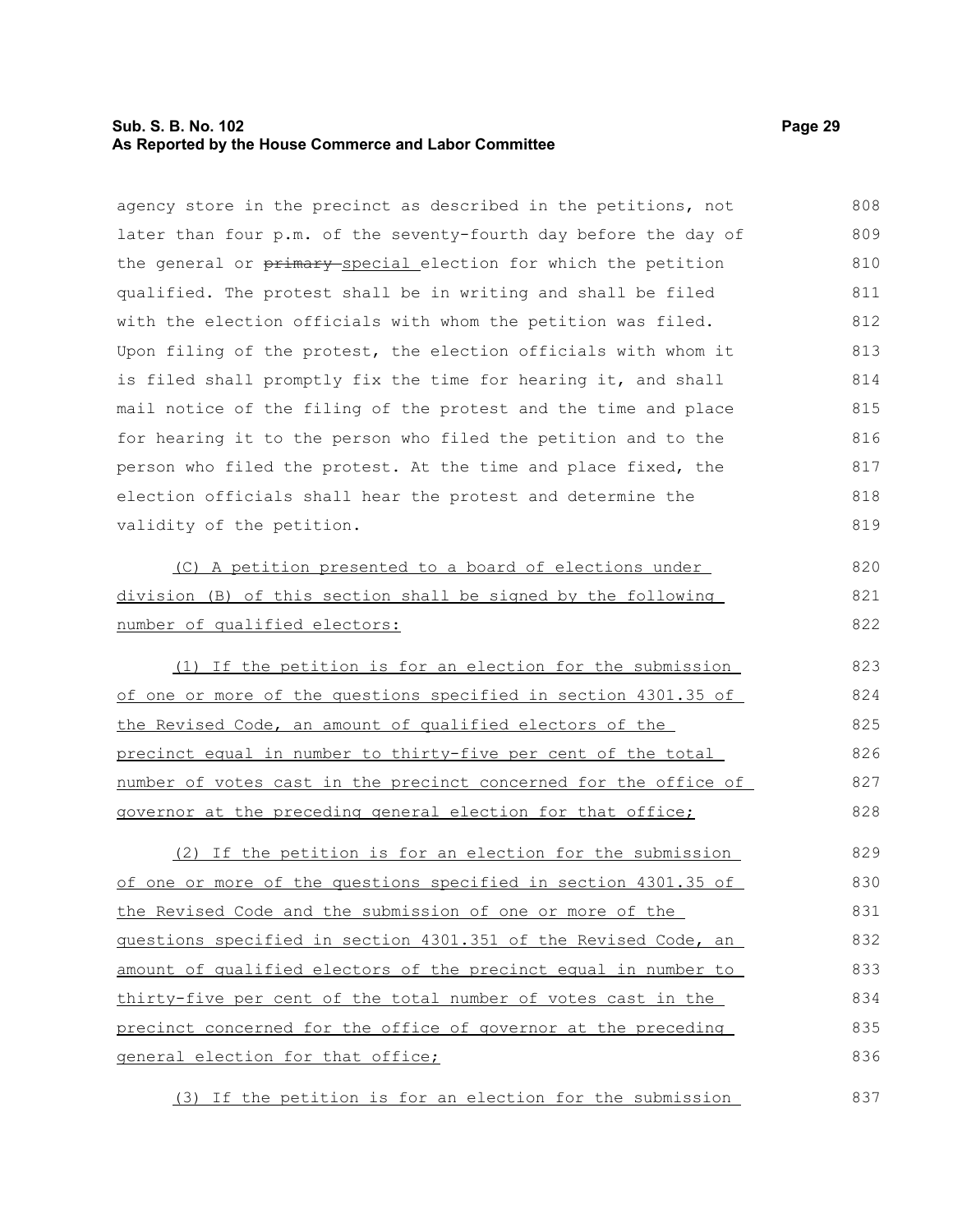## **Sub. S. B. No. 102 Page 30 As Reported by the House Commerce and Labor Committee**

| of one or more of the questions specified in section 4301.351 of | 838 |
|------------------------------------------------------------------|-----|
| the Revised Code, fifty electors.                                | 839 |
| Sec. 4301.331. (A) The privilege of local option conferred       | 840 |
| by section 4301.321 of the Revised Code shall be exercised if a  | 841 |
| certified copy of the judgment issued pursuant to division (D)   | 842 |
| or (E) of section 3767.05 of the Revised Code that is the basis  | 843 |
| for the exercise of the local option privilege is filed pursuant | 844 |
| to division (G) of section 3767.05 of the Revised Code           | 845 |
| indicating that a liquor permit premises has been adjudged a     | 846 |
| nuisance. The certified copy of the judgment shall be filed in   | 847 |
| accordance with this section by the person or public official    | 848 |
| who brought the action under section 3763.03 of the Revised      | 849 |
| Code.                                                            | 850 |
| (B) The certified copy of the judgment prescribed under          | 851 |
| division (A) of this section shall be filed with the board of    | 852 |
| elections of the county in which the nuisance was adjudged to    | 853 |
| exist pursuant to division (D) or (E) of section 3767.05 of the  | 854 |
| Revised Code not later than four p.m. of the ninetieth day       | 855 |
| before the day of the next general election or the next special  | 856 |
| election held on a day on which a primary election may be held.  | 857 |
| (C) The statement prescribed under division (A) of this          | 858 |
| section shall contain both of the following:                     | 859 |
| (1) A notice that the statement is for the submission of         | 860 |
| the question set forth in section 4301.352 of the Revised Code;  | 861 |
|                                                                  |     |
| (2) The name of a class C or D permit holder and the             | 862 |
| address of the permit holder's permit premises. If the business  | 863 |
| conducted by a class C or D permit holder at the permit premises | 864 |
| has a name different from the permit holder's personal or        | 865 |
| corporate name, the name of the permit holder's business shall   | 866 |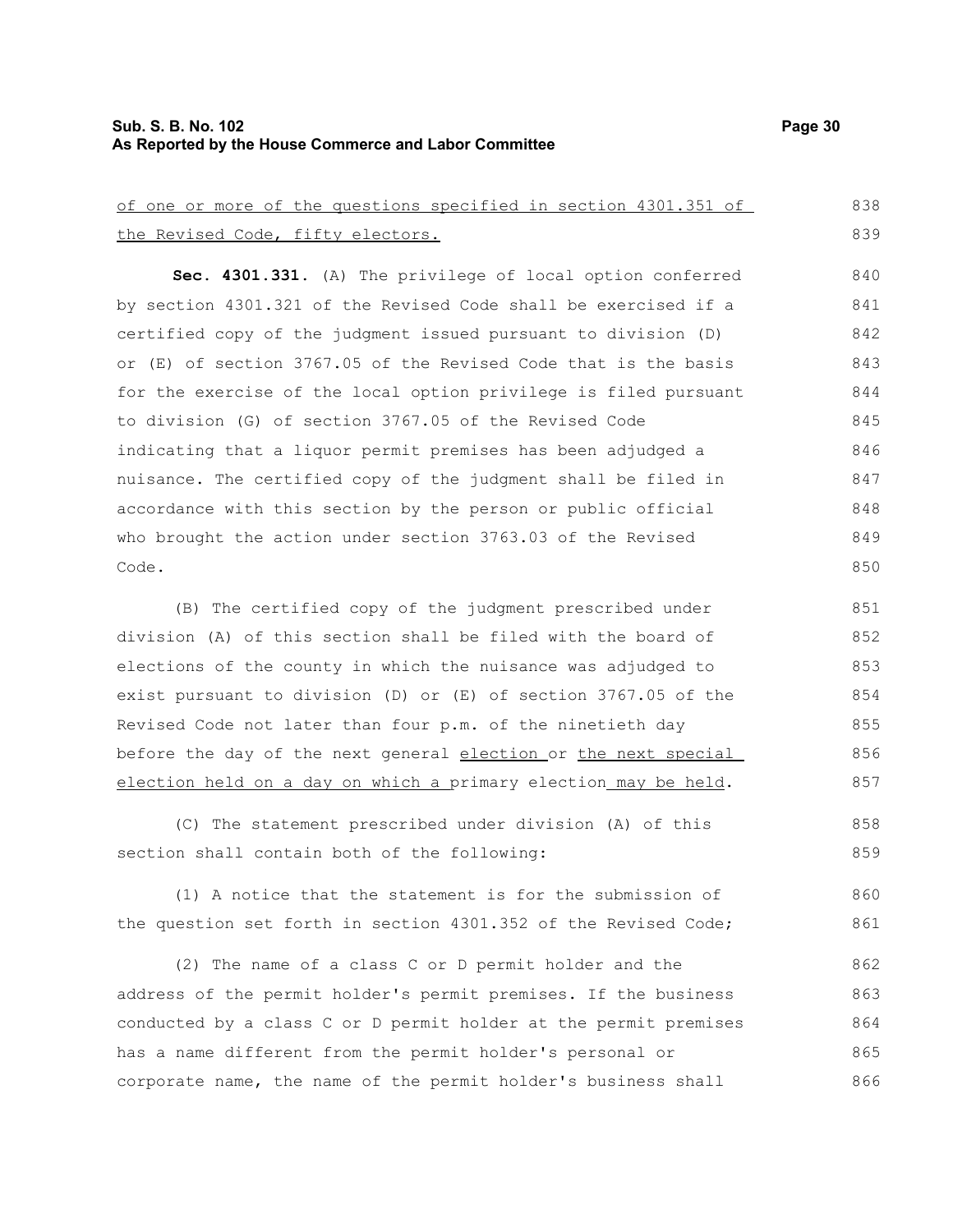## **Sub. S. B. No. 102 Page 31 As Reported by the House Commerce and Labor Committee**

| be stated along with the permit holder's personal or corporate   | 867 |
|------------------------------------------------------------------|-----|
| name.                                                            | 868 |
| (D) Not later than five days after the certified copy of         | 869 |
| the judgment prescribed under division (A) of this section is    | 870 |
| filed, the board shall give notice by certified mail that it has | 871 |
| received the certified copy of the judgment to the liquor permit | 872 |
| holder whose permit would be affected by the results of the      | 873 |
| election required by the filing of the certified copy of the     | 874 |
| judgment. Failure of the petitioner to supply a complete and     | 875 |
| accurate address of the liquor permit holder to the board of     | 876 |
| elections invalidates the election.                              | 877 |
| For purposes of this section, "complete and accurate             | 878 |
| address" means all of the following:                             | 879 |
| (1) The address of the liquor permit premises;                   | 880 |
| (2) The address of the statutory agent of the liquor             | 881 |
| permit holder, if applicable;                                    | 882 |
| (3) The address of the liquor permit holder if different         | 883 |
| from the liquor permit premises address.                         | 884 |
| (E) Not later than the seventy-eighth day before the day         | 885 |
| of the next general election or the next special election held   | 886 |
| on a day on which a primary election may be held, whichever      | 887 |
| occurs first, the board shall certify the sufficiency and        | 888 |
| validity of the certified copy of the judgment, make such        | 889 |
| determination as of the time of certification, and order the     | 890 |
| holding of an election in the precinct on the day of that        | 891 |
| general or primary special election for the submission of the    | 892 |
| question set forth in section 4301.352 of the Revised Code.      | 893 |

(F) A certified copy of the judgment filed with the board of elections under division (A) of this section shall be open to 894 895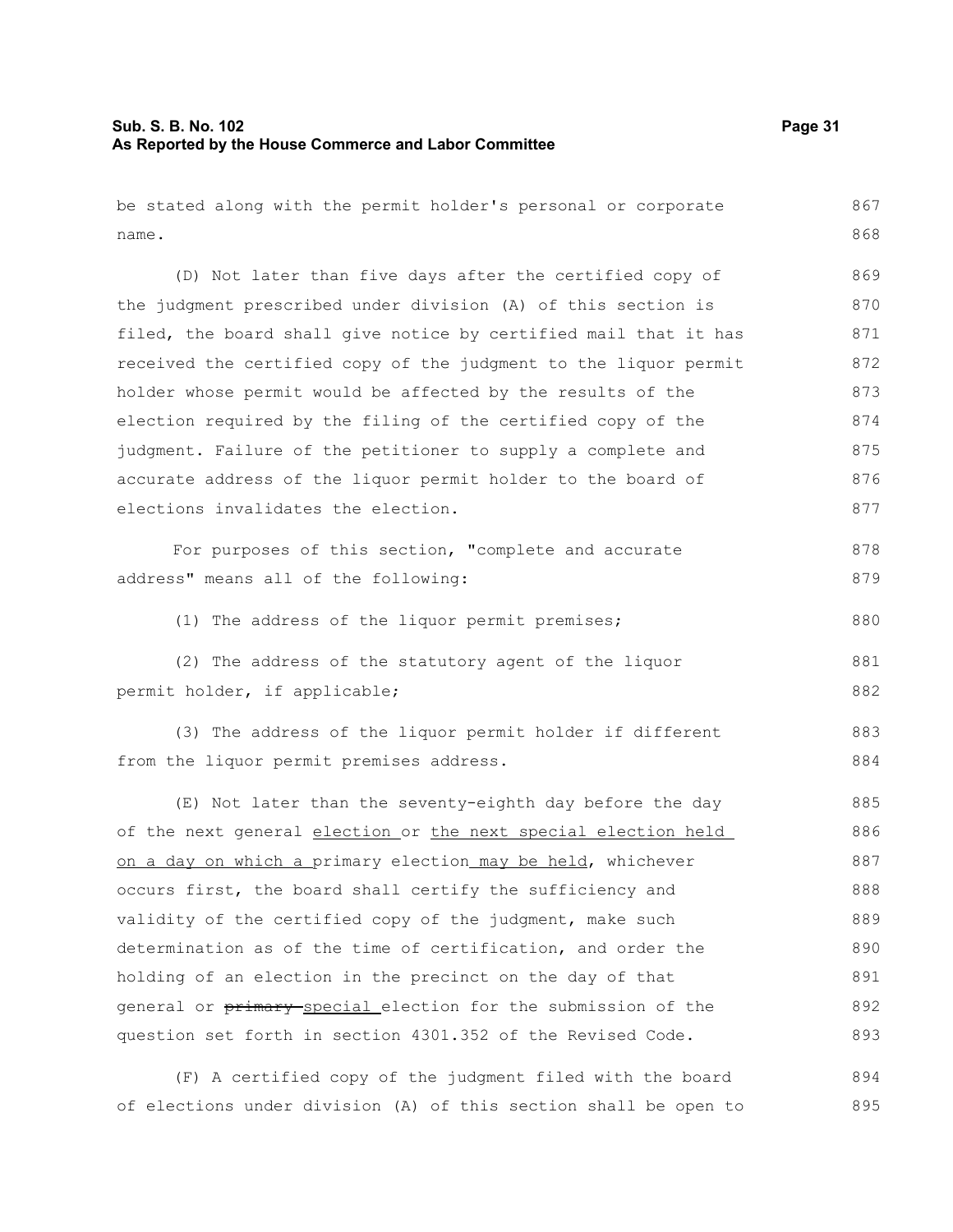#### **Sub. S. B. No. 102 Page 32 As Reported by the House Commerce and Labor Committee**

896

public inspection under rules adopted by the board.

An elector who is eligible to vote on the question set forth in section 4301.352 of the Revised Code or the permit holder named on the certified copy of the judgment, not later than four p.m. of the seventy-fourth day before the day of the election at which the question will be submitted to the electors, may file a protest against a local option petition. The protest shall be in writing and shall be filed with the election officials with whom the certified copy of the judgment was filed. Upon the filing of the protest, the election officials with whom it is filed shall promptly fix a time and place for hearing the protest, and shall mail notice of the time and place for hearing it to the person who filed the certified copy of the judgment and to the person who filed the protest. At the time and place fixed, the election officials shall hear the protest and determine the validity of the certified copy of the judgment. 897 898 899 900 901 902 903 904 905 906 907 908 909 910 911 912

**Sec. 4301.332.** (A) The board of elections shall provide to a petitioner circulating a petition for an election for the submission of one or more of the questions specified in section 4301.353 or 4301.354 of the Revised Code, at the time of taking out the petition, the both of the following: 913 914 915 916 917

(1) The names of the streets and, if appropriate, the address numbers of residences and business establishments within the precinct that would be affected by the results of the election $\frac{1}{2}$  and  $\frac{1}{2}$ ;

(2) A form prescribed by the secretary of state for notifying affected permit holders of the circulation of a petition for an election for the submission of one or more of the questions specified in section 4301.353 or 4301.354 of the 922 923 924 925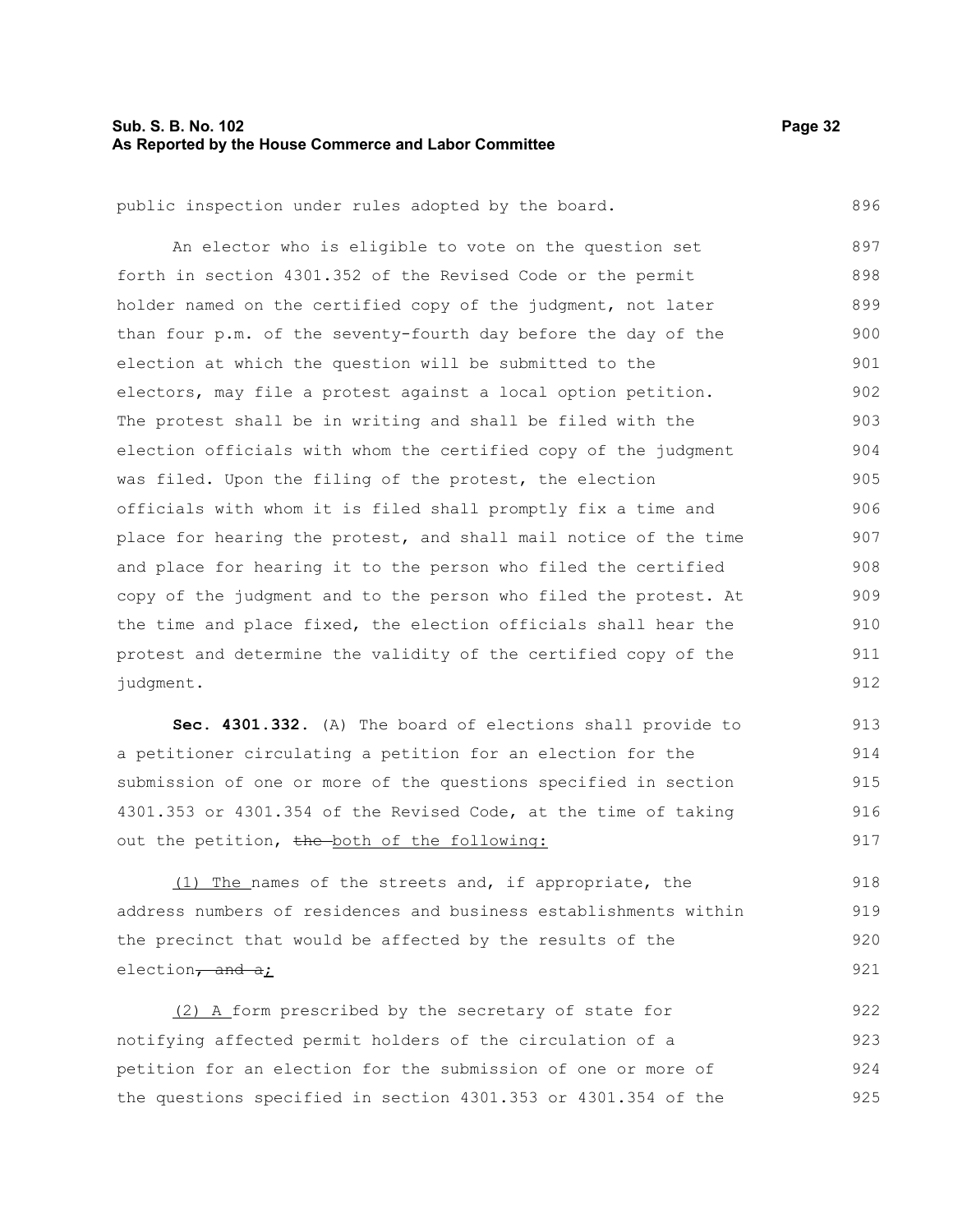#### **Sub. S. B. No. 102 Page 33 As Reported by the House Commerce and Labor Committee**

Revised Code. The

The petitioner shall, not less than fifty-five days before the petition-filing deadline for the election, as provided in this section, file with the division of liquor control the information regarding names of streets and, if appropriate, address numbers of residences and business establishments provided by the board of elections, and specify to the division the portion of the precinct that would be affected by the results of the election and the filing deadline. The division shall, within a reasonable period of time and not later than twenty-five days before the filing deadline, supply the petitioner with a list of the names and addresses of permit holders, if any, who would be affected by the election. The list shall contain a heading with the following words: "Liquor permit holders who would be affected by the question(s) set forth on petition for a local option election." 927 928 929 930 931 932 933 934 935 936 937 938 939 940 941

Within five days after a petitioner has received from the division the list of liquor permit holders, if any, who would be affected by the question or questions set forth on a petition for local option election, the petitioner, using the form provided by the board of elections, shall notify by certified mail each permit holder whose name appears on that list. The form for notifying affected permit holders shall require the petitioner to state the petitioner's name and street address and shall contain a statement that a petition is being circulated for an election for the submission of the question or questions specified in section 4301.353 or 4301.354 of the Revised Code. The form shall require the petitioner to state the question or questions to be submitted as they appear on the petition. 942 943 944 945 946 947 948 949 950 951 952 953 954

The petitioner shall attach a copy of the list provided by

926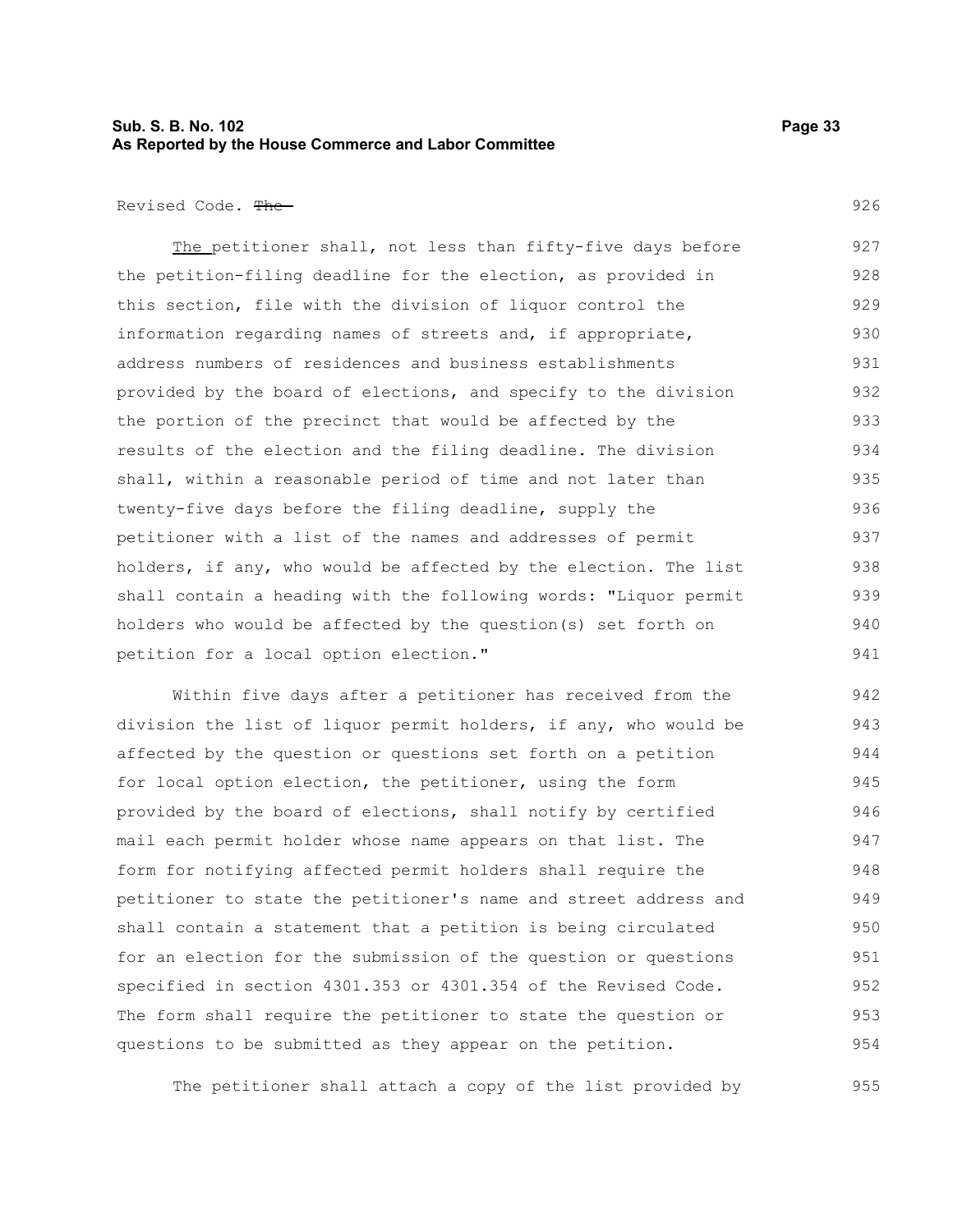#### **Sub. S. B. No. 102 Page 34 As Reported by the House Commerce and Labor Committee**

the division to each petition paper. A part petition paper circulated at any time without the list of affected permit holders attached to it is invalid. 956 957 958

At the time the petitioner files the petition with the board of elections, the petitioner shall provide to the board the list supplied by the division and an affidavit certifying that the petitioner notified all affected permit holders, if any, on the list in the manner and within the time required in this section and that, at the time each signer of the petition affixed the signer's signature to the petition, the petition paper contained a copy of the list of affected permit holders. 959 960 961 962 963 964 965 966

Within five days after receiving a petition-calling for anelection for the submission of one or more of the questions specified in section 4301.353 or 4301.354 of the Revised Code, the board shall give notice by certified mail that it has received the petition to all liquor permit holders, if any, whose names appear on the list of affected permit holders filed by the petitioner as furnished by the division. Failure of the petitioner to supply the affidavit required by this section and a complete and accurate list of liquor permit holders as furnished by the division invalidates the entire petition. The board of elections shall provide to a permit holder who would be affected by a proposed local option election, on the permit holder's request, the names of the streets, and, if appropriate, the address numbers of residences and business establishments within the portion of the precinct that would be affected by the results of the election. The board may charge a reasonable fee for this information when provided to the petitioner and the permit holder. 967 968 969 970 971 972 973 974 975 976 977 978 979 980 981 982 983 984

This division does not apply to an election held under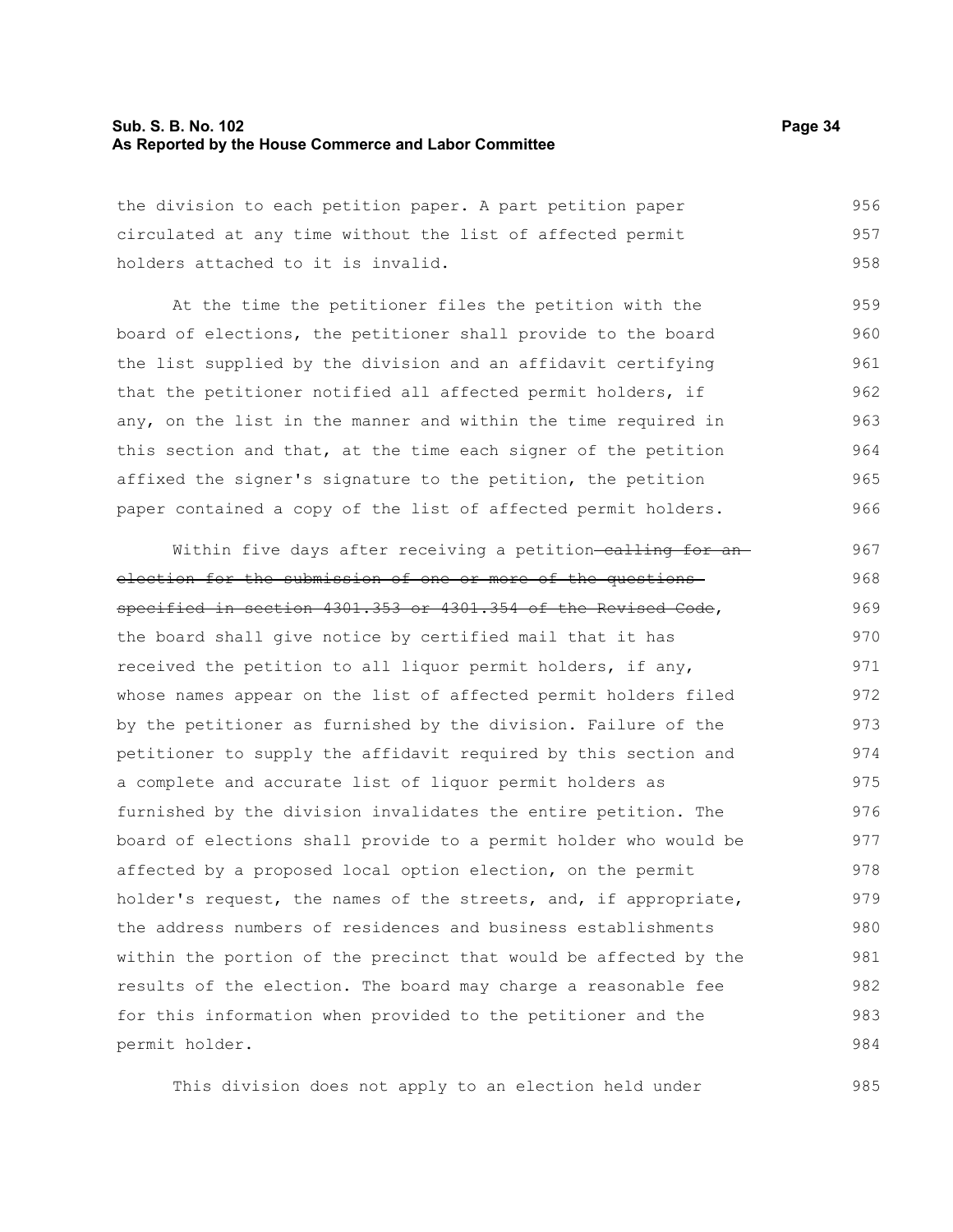#### **Sub. S. B. No. 102 Page 35 As Reported by the House Commerce and Labor Committee**

| section 4301.353 or 4301.354 of the Revised Code if the results  | 986  |
|------------------------------------------------------------------|------|
| of the election would not affect any permit holder.              | 987  |
| (B) Upon the presentation of a The petitioner shall              | 988  |
| present the petition, to the board of elections of the county    | 989  |
| where the precinct is located not later than four p.m. of the    | 990  |
| ninetieth day before the day of a general election or a special  | 991  |
| election held on a day on which a primary election, to the board | 992  |
| of elections of the county where the precinct is located,        | 993  |
| designating may be held. The petitioner shall ensure that the    | 994  |
| petition designates whether it is a petition for an election for | 995  |
| the submission of one or both of the questions specified in      | 996  |
| section 4301.353 of the Revised Code, or a petition for the      | 997  |
| submission of one or more of the questions specified in section  | 998  |
| 4301.354 of the Revised Code, designating. The petitioner also   | 999  |
| shall ensure that the petition designates the particular         | 1000 |
| question or questions specified in section 4301.353 or 4301.354  | 1001 |
| of the Revised Code that are to be submitted, and. The petition  | 1002 |
| shall be signed by the number of qualified electors of the       | 1003 |
| precinct concerned, equal in number to thirty-five per cent of   | 1004 |
| the total number of votes east in the precinct concerned for the | 1005 |
| office of governor at the preceding general election for that    | 1006 |
| office, the as required in division (E) of this section.         | 1007 |
| 最もの はいいしゅうけいきき しんはんきょうほし いっしょくちょう いっこう いっしょうしょう いいしょうほうほ         | 1000 |

The board shall submit the question or questions specified in the petition to the electors of the precinct concerned, on the day of the next general election or the next special election held on a day on which a primary election may be held, whichever occurs first and shall proceed as follows: 1008 1009 1010 1011 1012

(1) Such board shall, not later than the seventy-eighth day before the day of the election for which the question or questions on the petition would qualify for submission to the 1013 1014 1015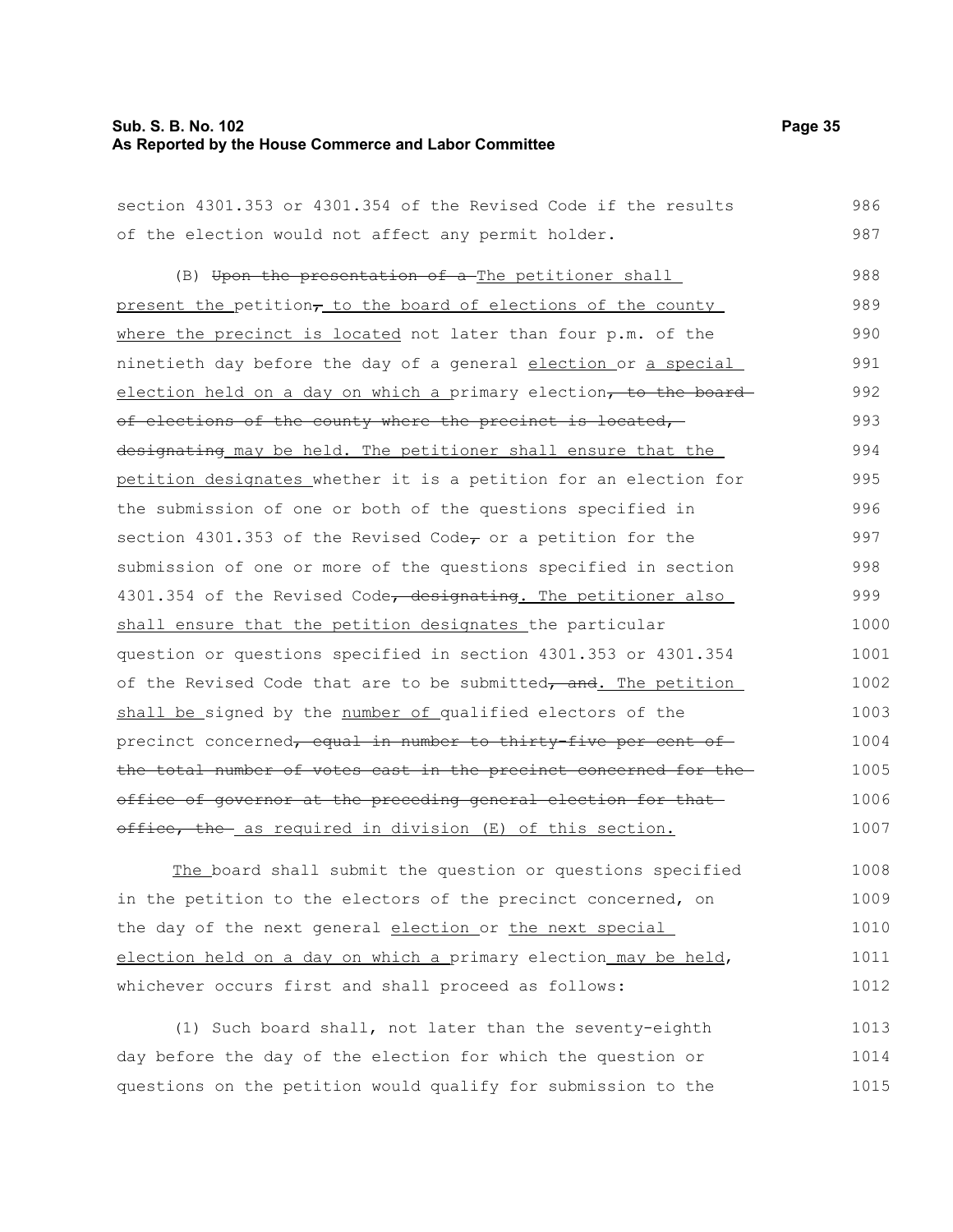#### **Sub. S. B. No. 102 Page 36 As Reported by the House Commerce and Labor Committee**

electors of the precinct, examine and determine the sufficiency of the signatures and review, examine, and determine the validity of the petition and, in case of overlapping precinct petitions presented within that period, determine which of the petitions shall govern the further proceedings of the board. In the case where the board determines that two or more overlapping petitions are valid, the earlier filed petition shall govern. The board shall certify the sufficiency and validity of any petition determined to be valid. The board shall determine the validity of the petition as of the time of certification as described in this division. 1016 1017 1018 1019 1020 1021 1022 1023 1024 1025 1026

(2) If a petition is sufficient, and, in case of overlapping precinct petitions, after the board has determined the governing petition, the board to which the petition has been presented shall order the holding of a special election in the precinct for the submission of whichever of the questions specified in section 4301.353 or 4301.354 of the Revised Code are designated in the petition, on the day of the next general election or the next special election held on a day on which a primary election may be held, whichever occurs first. 1027 1028 1029 1030 1031 1032 1033 1034 1035

(C) All petitions filed with a board of elections under this section shall be open to public inspection under rules adopted by the board. 1036 1037 1038

(D) Protest against local option petitions may be filed by any elector eligible to vote on the question or questions described in the petitions or by a permit holder in the precinct as described in the petitions, not later than four p.m. of the seventy-fourth day before the day of the general or primaryspecial election for which the petition qualified. The protest shall be in writing and shall be filed with the election 1039 1040 1041 1042 1043 1044 1045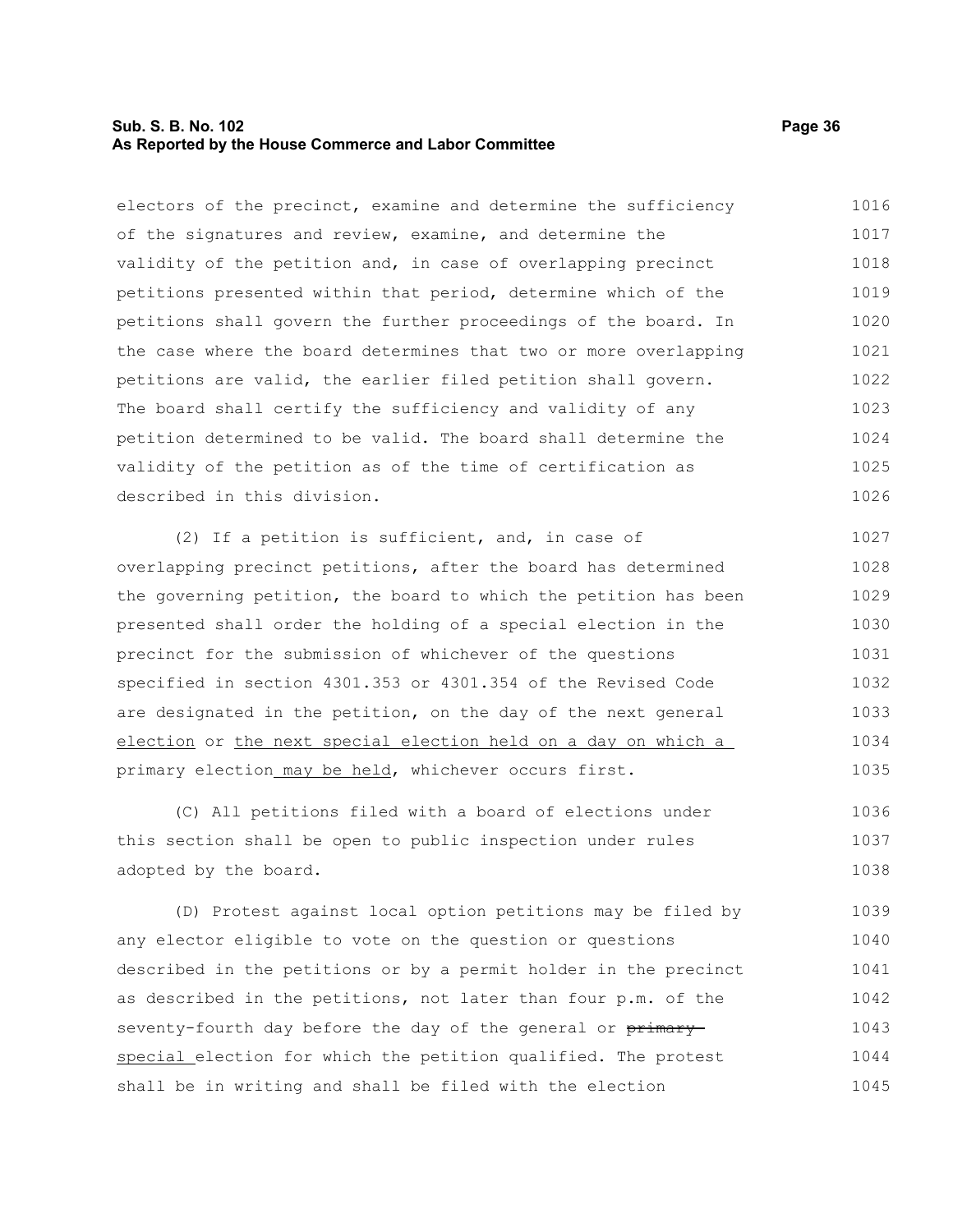## **Sub. S. B. No. 102 Page 37 As Reported by the House Commerce and Labor Committee**

officials with whom the petition was filed. Upon filing of the protest, the election officials with whom it is filed shall promptly fix the time for hearing it, and shall mail notice of the filing of the protest and the time and place for hearing it to the person who filed the petition and to the person who filed the protest. At the time and place fixed, the election officials shall hear the protest and determine the validity of the petition. 1046 1047 1048 1049 1050 1051 1052 1053

(E) A petition presented to a board of elections under division (B) of this section shall be signed by the following number of qualified electors: 1054 1055 1056

(1) If the petition is for an election for the submission of one or both of the questions specified in section 4301.353 of the Revised Code, an amount of qualified electors of the precinct equal in number to thirty-five per cent of the total number of votes cast in the precinct concerned for the office of governor at the preceding general election for that office; 1057 1058 1059 1060 1061 1062

(2) If the petition is for an election for the submission of one or both of the questions specified in section 4301.353 of the Revised Code and the submission of one or more of the questions specified in section 4301.354 of the Revised Code, an amount of qualified electors of the precinct equal in number to thirty-five per cent of the total number of votes cast in the precinct concerned for the office of governor at the preceding general election for that office; 1063 1064 1065 1066 1067 1068 1069 1070

(3) If the petition is for an election for the submission of one or more of the questions specified in section 4301.354 of the Revised Code only, fifty electors. 1071 1072 1073

**Sec. 4301.333.** (A) The privilege of local option conferred 1074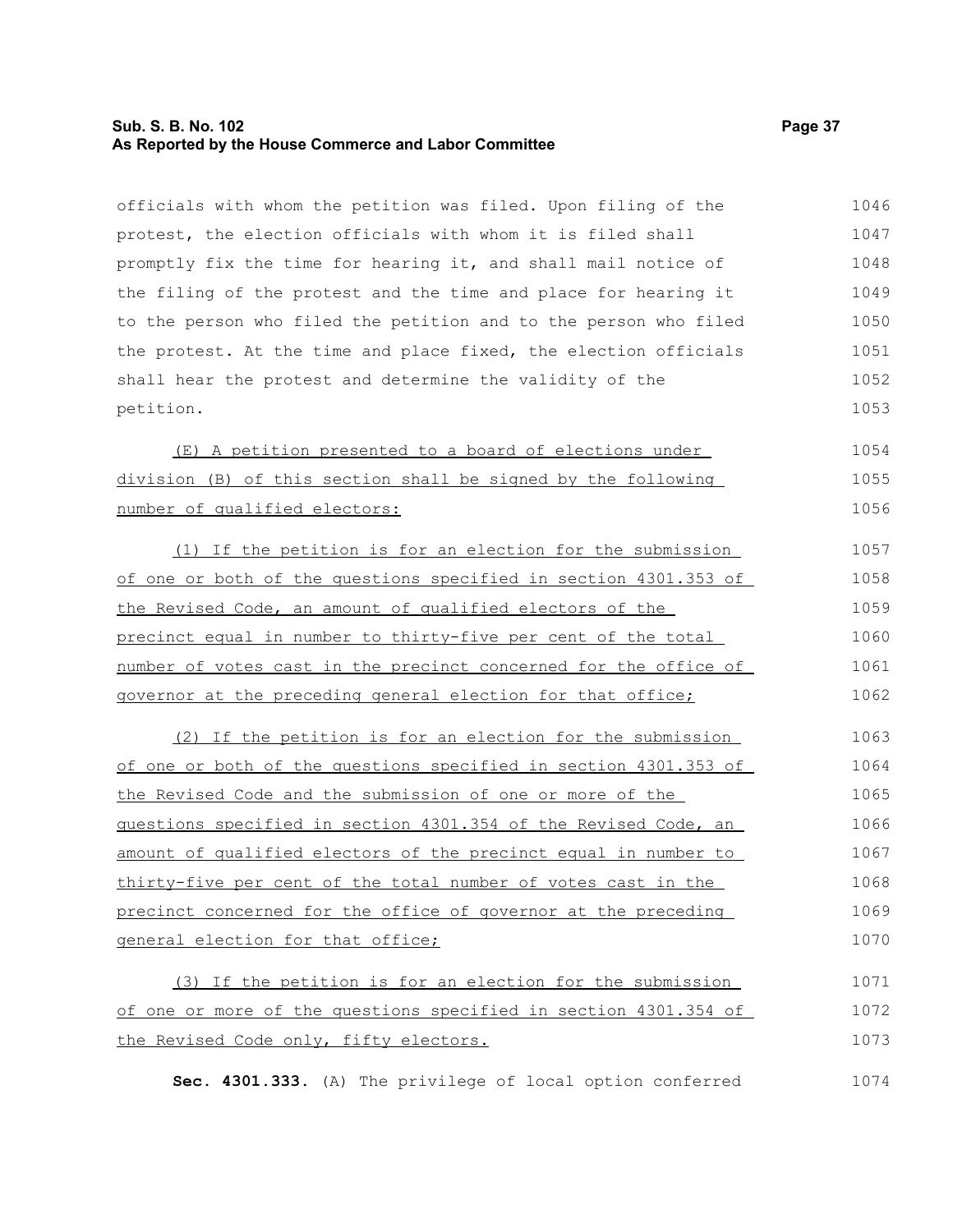#### **Sub. S. B. No. 102 Page 38 As Reported by the House Commerce and Labor Committee**

by section 4301.323 of the Revised Code may be exercised if, not later than four p.m. of the ninetieth day before the day of a general election or a special election held on a day on which a primary election may be held, a petition is presented to the board of elections of the county in which the precinct is situated by a petitioner who is one of the following: 1075 1076 1077 1078 1079 1080

(1) An applicant for the issuance or transfer of a liquor permit at, or to, a particular location within the precinct; 1081 1082

(2) The holder of a liquor permit at a particular location within the precinct; 1083 1084

(3) A person who operates or seeks to operate a liquor agency store at a particular location within the precinct; 1085 1086

(4) The designated agent for an applicant, liquor permit holder, or liquor agency store described in division (A)(1), (2), or (3) of this section. 1087 1088 1089

(B) The If the petition is for the submission of the question specified in division (B)(1) of section 4301.355 of the Revised Code or both questions specified in divisions (B)(1) and (2) of that section, the petition shall be signed by the electors of the precinct equal in number to at least thirty-five per cent of the total number of votes cast in the precinct for the office of governor at the preceding general election for that office—and. If the petition is solely for the submission of the question specified in division (B)(2) of section 4301.355 of the Revised Code, the petition shall be signed by fifty electors. 1090 1091 1092 1093 1094 1095 1096 1097 1098 1099 1100

The petition shall contain all of the following: 1101

(1) A notice that the petition is for the submission of the question or questions set forth in section 4301.355 of the 1102 1103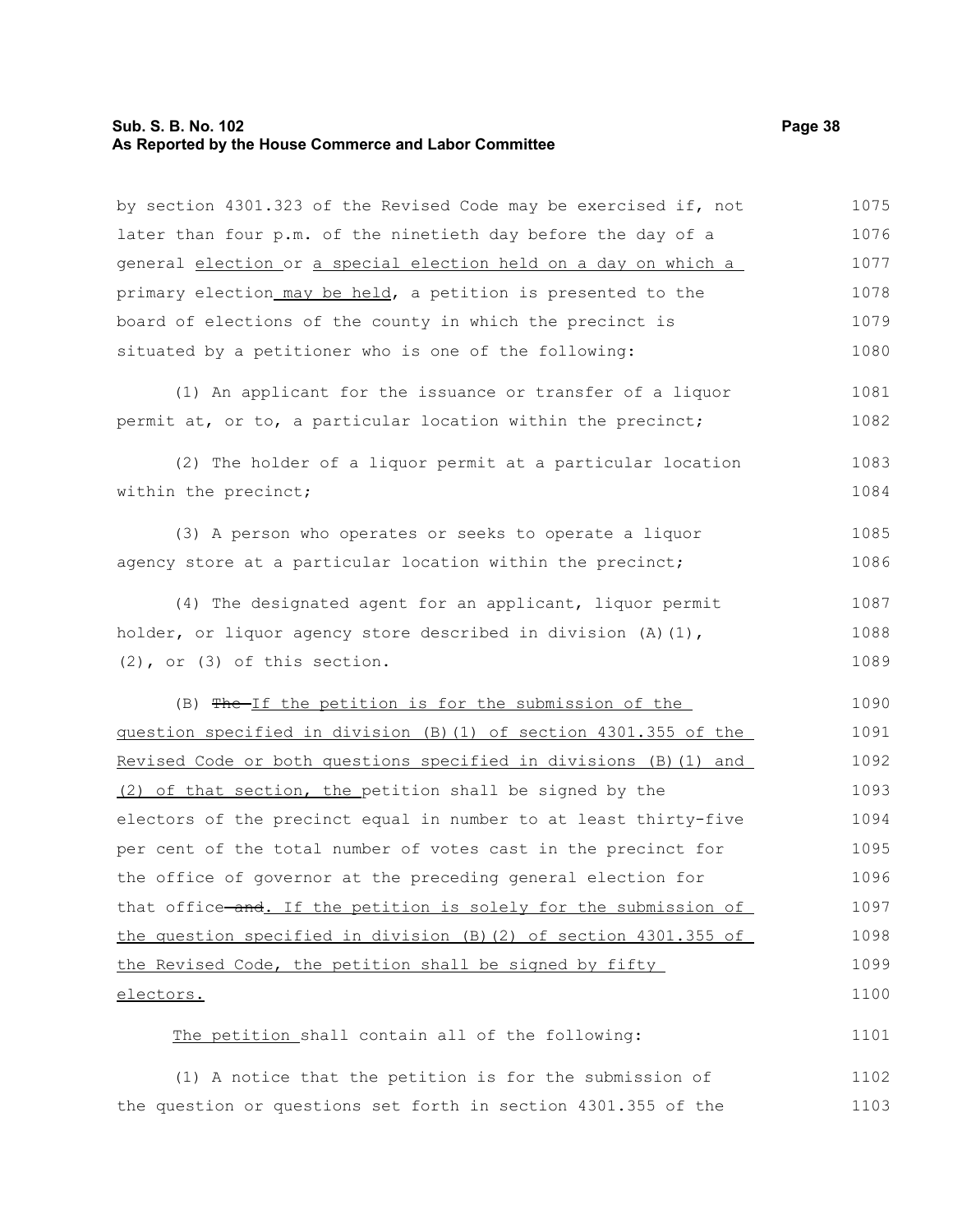# **Sub. S. B. No. 102 Page 39 As Reported by the House Commerce and Labor Committee**

Revised Code;

1104

| (2) The name of the applicant for the issuance or                | 1105 |
|------------------------------------------------------------------|------|
| transfer, or the holder, of the liquor permit or, if applicable, | 1106 |
| the name of the liquor agency store, including any trade or      | 1107 |
| fictitious names under which the applicant, holder, or liquor    | 1108 |
| agency store either intends to do or does business at the        | 1109 |
| particular location;                                             | 1110 |

(3) The address and proposed use of the particular location within the election precinct to which the results of the question or questions specified in section 4301.355 of the Revised Code shall apply. For purposes of this division, "use" means all of the following: 1111 1112 1113 1114 1115

(a) The type of each liquor permit applied for by the applicant or held by the liquor permit holder as described in sections 4303.11 to 4303.183 of the Revised Code, including a description of the type of beer or intoxicating liquor sales authorized by each permit as provided in those sections; 1116 1117 1118 1119 1120

(b) If a liquor agency store, the fact that the business operated as a liquor agency store authorized to operate by this state; 1121 1122 1123

(c) A description of the general nature of the business of the applicant, liquor permit holder, or liquor agency store. 1124 1125

(4) If the petition seeks approval of Sunday sales under question (B)(2) as set forth in section 4301.355 of the Revised Code, a statement indicating whether the hours of sale sought are between ten a.m. and midnight or between eleven a.m. and midnight. 1126 1127 1128 1129 1130

(C)(1) At the time the petitioner files the petition with the board of elections, the petitioner shall provide to the 1131 1132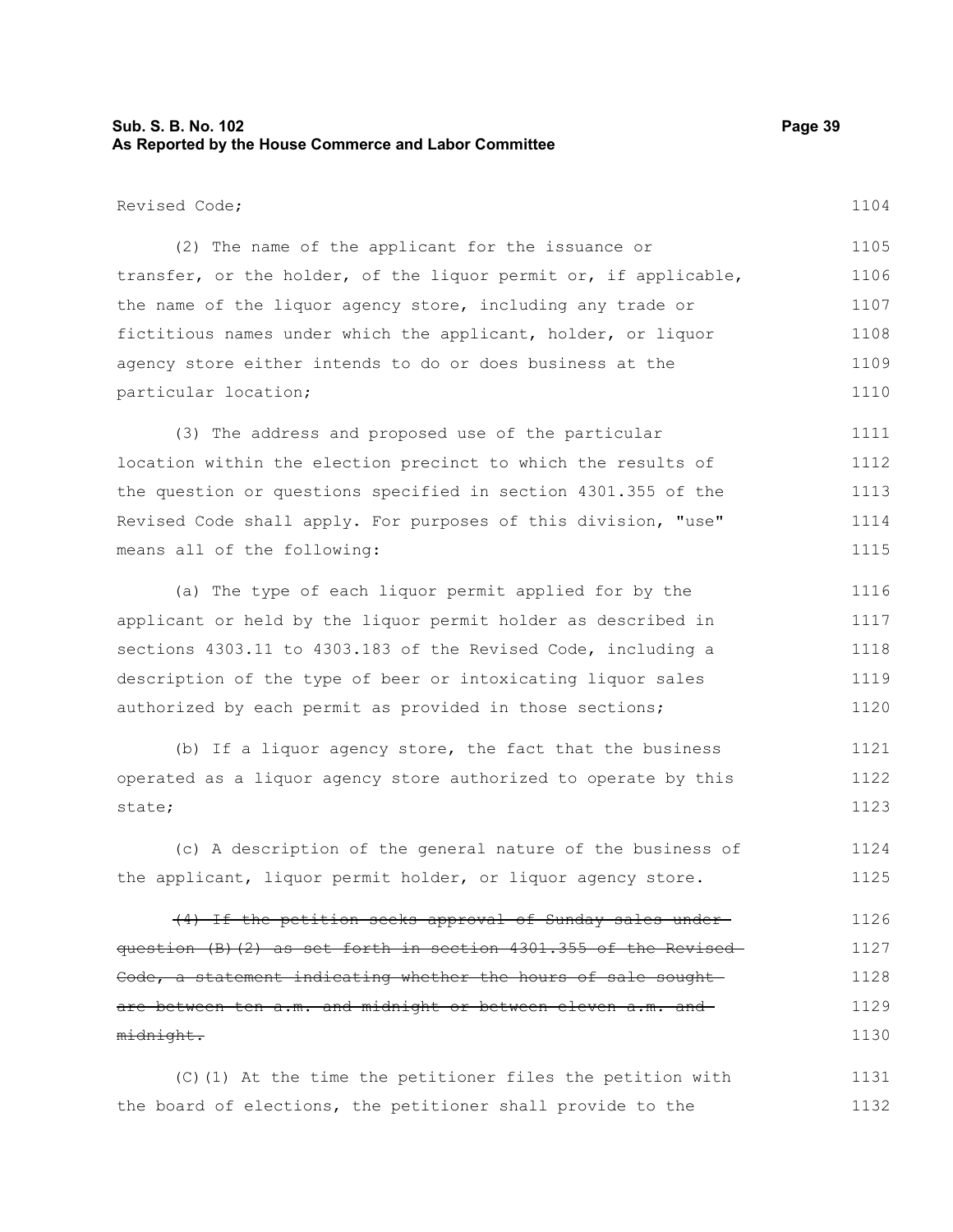# **Sub. S. B. No. 102 Page 40 As Reported by the House Commerce and Labor Committee**

board both of the following:

(a) An affidavit that is signed by the petitioner and that states the proposed use of the location following the election held to authorize the sale of beer or intoxicating liquor authorized by each permit as provided in sections 4303.11 to 4303.183 of the Revised Code; 1134 1135 1136 1137 1138

(b) Written evidence of the designation of an agent by the applicant, liquor permit holder, or liquor agency store described in division (A)(1), (2), or (3) of this section for the purpose of petitioning for the local option election, if the petitioner is the designated agent of the applicant, liquor permit holder, or liquor agency store. 1139 1140 1141 1142 1143 1144

(2) Failure to supply the affidavit, or the written evidence of the designation of the agent if the petitioner for the local option election is the agent of the applicant, liquor permit holder, or liquor agency store described in division (A) (1), (2), or (3) of this section, at the time the petition is filed invalidates the entire petition. 1145 1146 1147 1148 1149 1150

(D) Not later than the seventy-eighth day before the day of the next general election or the next special election held on a day on which a primary election may be held, whichever occurs first, the board shall examine and determine the sufficiency of the signatures and the validity of the petition. If the board finds that the petition contains sufficient signatures and in other respects is valid, it shall order the holding of an election in the precinct on the day of the next general election or the next special election held on a day on which a primary election may be held, whichever occurs first, for the submission of the question or questions set forth in section 4301.355 of the Revised Code. 1151 1152 1153 1154 1155 1156 1157 1158 1159 1160 1161 1162

1133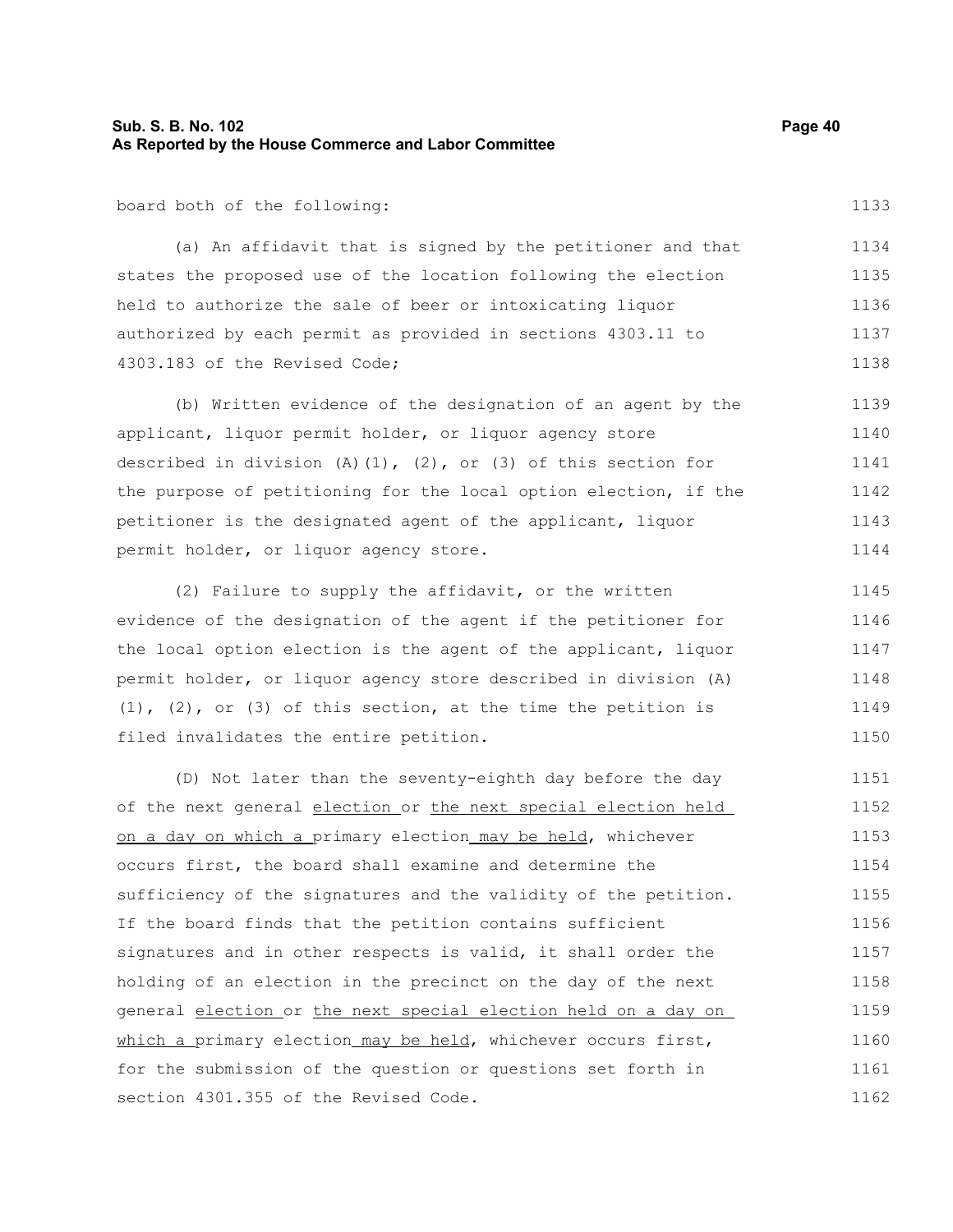# **Sub. S. B. No. 102 Page 41 As Reported by the House Commerce and Labor Committee**

(E) A petition filed with the board of elections under this section shall be open to public inspection under rules adopted by the board. 1163 1164 1165

(F) An elector who is eligible to vote on the question or questions set forth in section 4301.355 of the Revised Code may file, not later than four p.m. of the seventy-fourth day before the day of the election at which the question or questions will be submitted to the electors, a protest against a local option petition circulated and filed pursuant to this section. The protest shall be in writing and shall be filed with the election officials with whom the petition was filed. Upon the filing of the protest, the election officials with whom it is filed shall promptly establish a time and place for hearing the protest and shall mail notice of the time and place for the hearing to the applicant for, or the holder of, the liquor permit who is specified in the petition and to the elector who filed the protest. At the time and place established in the notice, the election officials shall hear the protest and determine the validity of the petition. 1166 1167 1168 1169 1170 1171 1172 1173 1174 1175 1176 1177 1178 1179 1180 1181

**Sec. 4301.334.** (A) The privilege of local option conferred by section 4301.324 of the Revised Code may be exercised if, not later than four p.m. of the ninetieth day before the day of a general election or a special election held on a day on which a primary election may be held, a petition and other information required by division (B) of this section are presented to the board of elections of the county in which the community facility named in the petition is located. The petition shall be signed by electors of the municipal corporation or unincorporated area of the township in which the community facility is located equal in number to at least ten per cent of the total number of votes cast in the municipal corporation or unincorporated area of the 1182 1183 1184 1185 1186 1187 1188 1189 1190 1191 1192 1193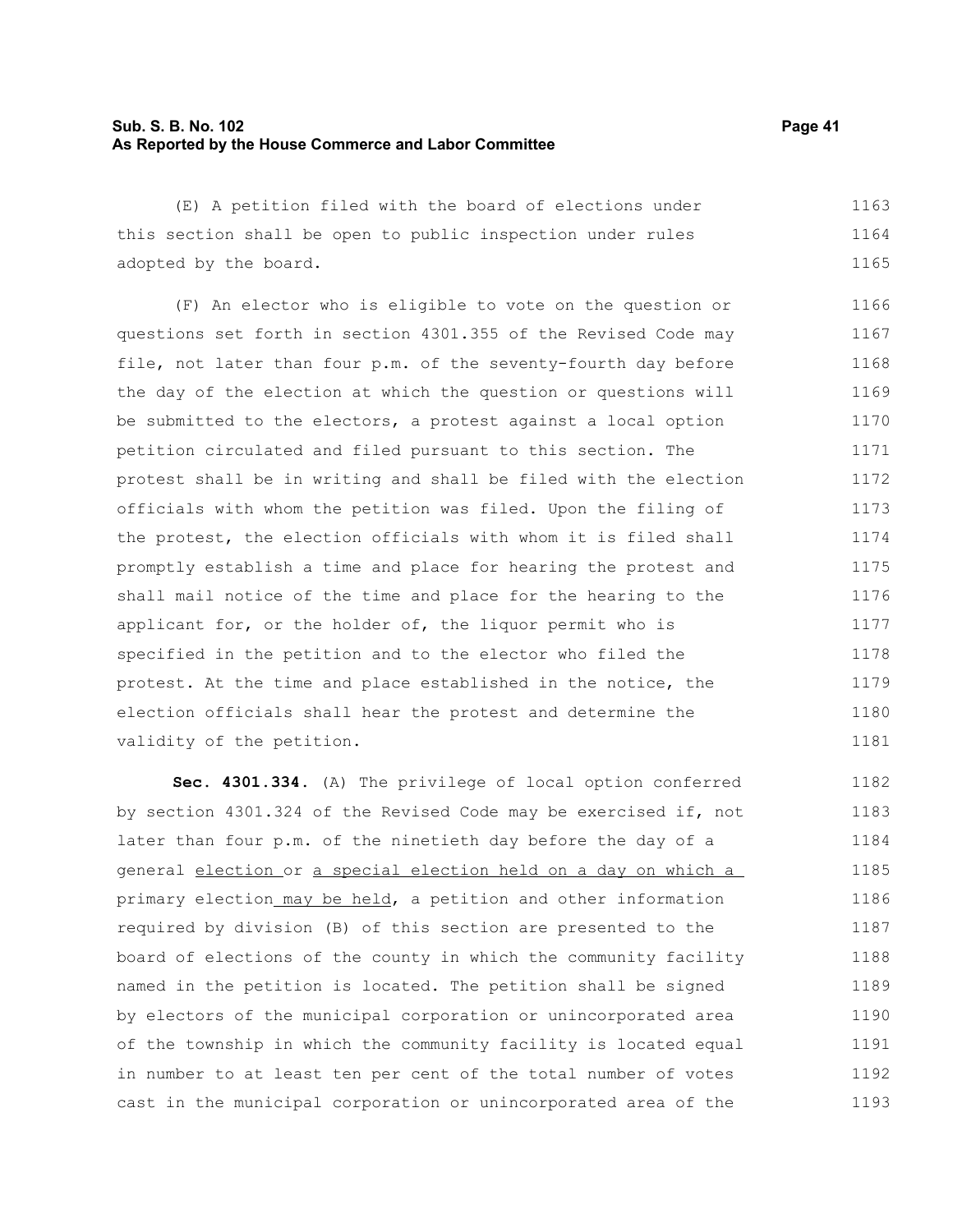## **Sub. S. B. No. 102 Page 42 As Reported by the House Commerce and Labor Committee**

township in which the community facility is located for the office of governor at the most recent general election for that office and shall contain both of the following: 1194 1195 1196

(1) A notice that the petition is for the submission of the question set forth in section 4301.356 of the Revised Code and a statement indicating whether the hours of Sunday salessought in the local option election are between ten a.m. and midnight or between eleven a.m. and midnight; 1197 1198 1199 1200 1201

(2) The name and address of the community facility for which the local option election is sought and, if the community facility is a community entertainment district, the boundaries of the district. 1202 1203 1204 1205

(B) Upon the request of a petitioner, a board of elections of a county shall furnish to the petitioner a copy of the instructions prepared by the secretary of state under division (P) of section 3501.05 of the Revised Code and, within fifteen days after the request, a certificate indicating the number of valid signatures that will be required on a petition to hold an election in the municipal corporation or unincorporated area of the township in which the community facility is located on the question specified in section 4301.356 of the Revised Code. 1206 1207 1208 1209 1210 1211 1212 1213 1214

The petitioner shall, not less than thirty days before the petition-filing deadline for an election on the question specified in section 4301.356 of the Revised Code, specify to the division of liquor control the name and address of the community facility for which the election is sought and, if the community facility is a community entertainment district, the boundaries of the district, the municipal corporation or unincorporated area of a township in which the election is sought, and the filing deadline. The division shall, within a 1215 1216 1217 1218 1219 1220 1221 1222 1223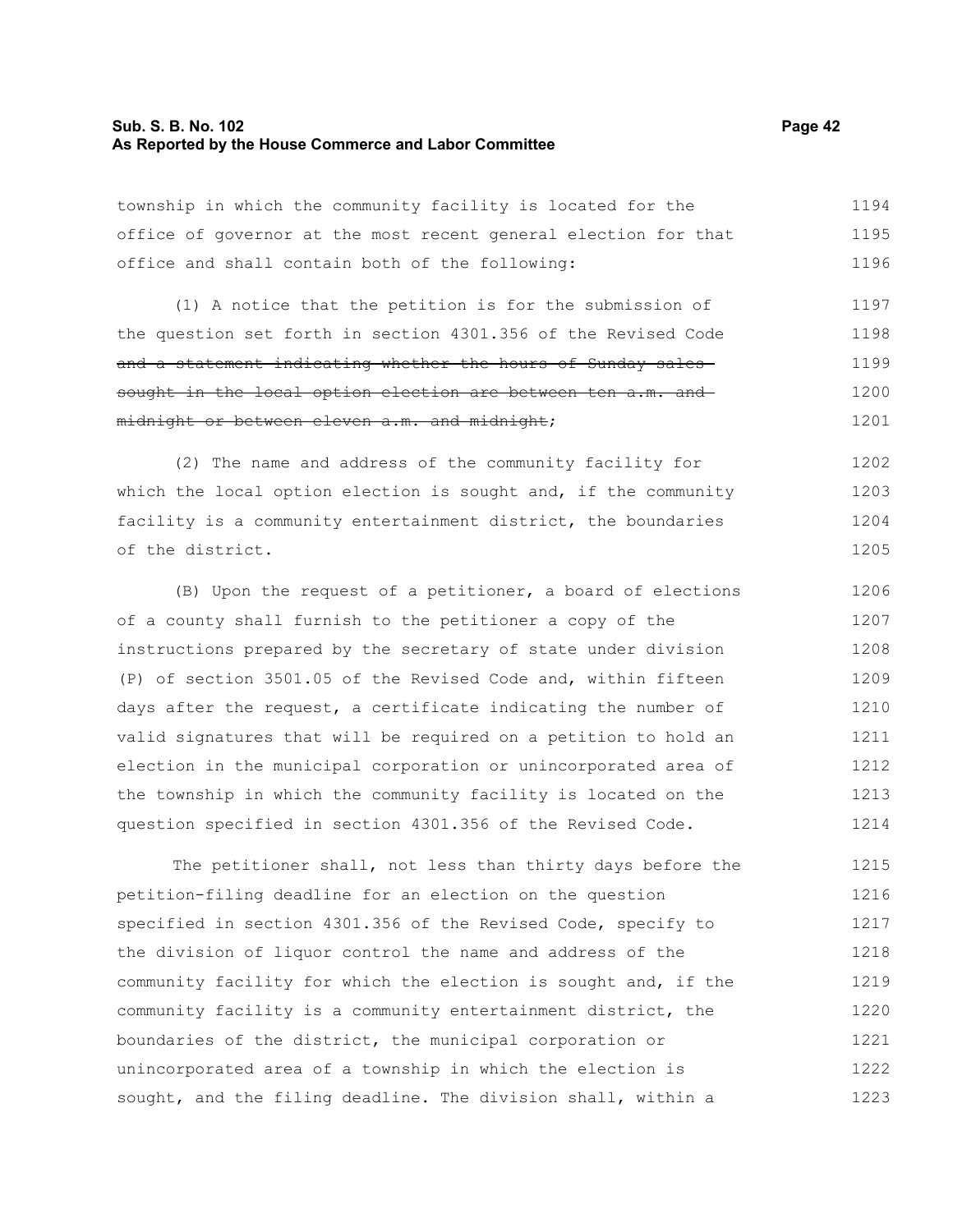## **Sub. S. B. No. 102 Page 43 As Reported by the House Commerce and Labor Committee**

reasonable period of time and not later than ten days before the filing deadline, supply the petitioner with the name and address of any permit holder for or within the community facility. 1224 1225 1226

The petitioner shall file the name and address of any permit holder who would be affected by the election at the time the petitioner files the petition with the board of elections. Within five days after receiving the petition, the board shall give notice by certified mail to any permit holder within the community facility that it has received the petition. Failure of the petitioner to supply the name and address of any permit holder for or within the community facility as furnished to the petitioner by the division invalidates the petition. 1227 1228 1229 1230 1231 1232 1233 1234 1235

(C) Not later than the seventy-eighth day before the day of the next general election or the next special election held on a day on which a primary election may be held, whichever occurs first, the board shall examine and determine the sufficiency of the signatures on the petition. If the board finds that the petition is valid, it shall order the holding of an election in the municipal corporation or unincorporated area of a township on the day of the next general election or the next special election held on a day on which a primary election may be held, whichever occurs first, for the submission of the question set forth in section 4301.356 of the Revised Code. 1236 1237 1238 1239 1240 1241 1242 1243 1244 1245 1246

(D) A petition filed with a board of elections under this section shall be open to public inspection under rules adopted by the board. 1247 1248 1249

(E) An elector who is eligible to vote on the question set forth in section 4301.356 of the Revised Code or any permit holder for or within the community facility may, not later than four p.m. of the seventy-fourth day before the day of the 1250 1251 1252 1253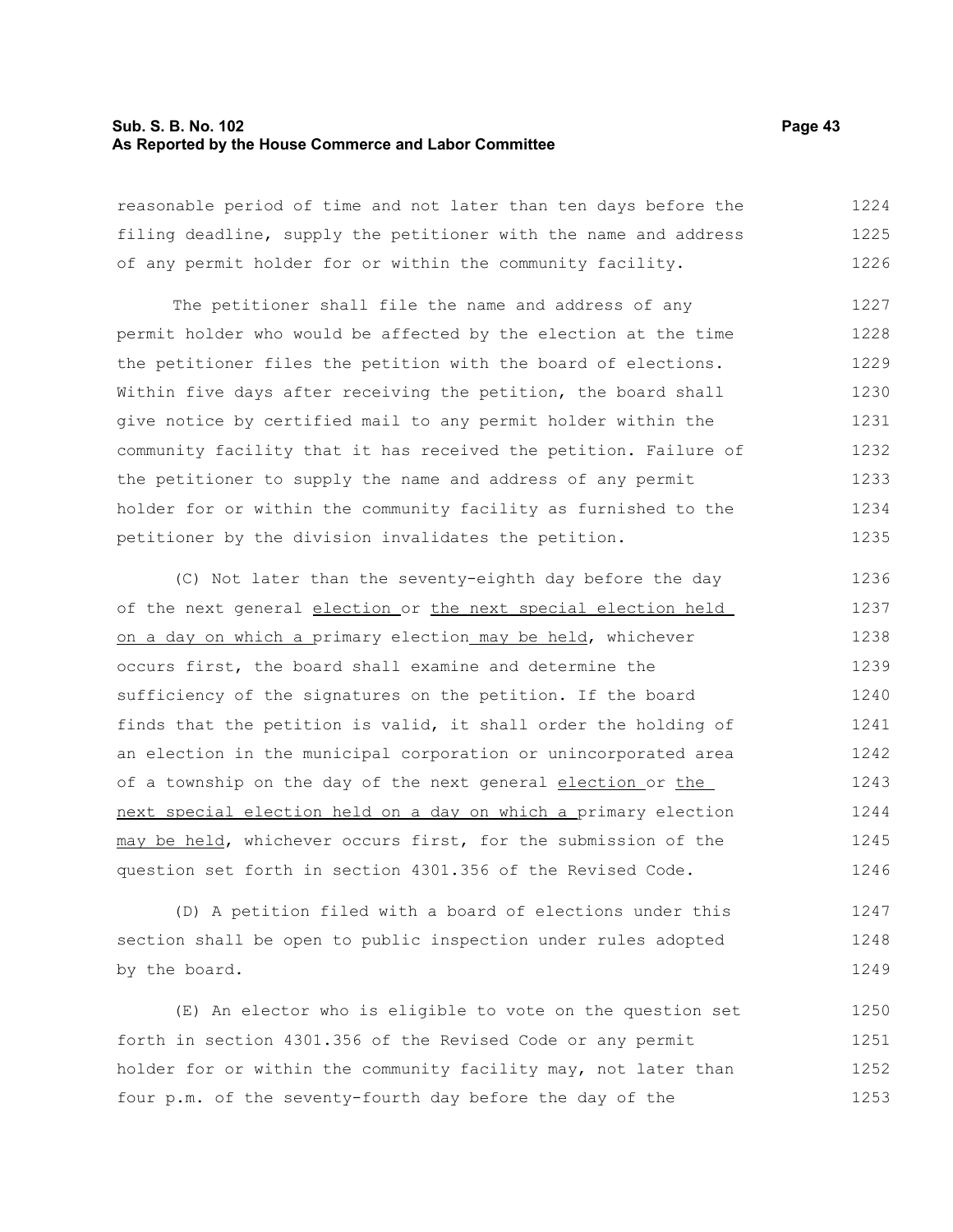## **Sub. S. B. No. 102 Page 44 As Reported by the House Commerce and Labor Committee**

election at which the question will be submitted to the electors, file a written protest against the local option petition with the board of elections with which the petition was filed. Upon the filing of the protest, the board shall promptly fix a time and place for hearing the protest and shall mail notice of the time and place to the person who filed the petition and to the person who filed the protest. At the time and place fixed, the board shall hear the protest and determine the validity of the petition. 1254 1255 1256 1257 1258 1259 1260 1261 1262

**Sec. 4301.351.** (A) If a petition is for submission of the question of whether the sale of intoxicating liquor shall be permitted on Sunday, a special election shall be held in the precinct at the time fixed as provided in section 4301.33 of the Revised Code. The expenses of holding the election shall be charged to the municipal corporation or township of which the precinct is a part. 1263 1264 1265 1266 1267 1268 1269

(B) At the election, one or more of the following questions, question  $(B)(1)$ ,  $(B)(2)$ , or  $(B)(3)$  as designated in a valid petition or question (B)(4) as submitted by the legislative authority of a municipal corporation or the board of trustees of a township, shall be submitted to the electors of the precinct: 1270 1271 1272 1273 1274 1275

(1) "Shall the sale of intoxicating liquor, of the same types as may be legally sold in this precinct on other days of the week, be permitted in this \_\_\_\_\_\_\_\_ for consumption on the premises where sold, between the hours of eleven a.m. and midnight on Sunday?" 1276 1277 1278 1279 1280

(2) "Shall the sale of intoxicating liquor, of the same types as may be legally sold in this precinct on other days of the week, be permitted in this for consumption on the 1281 1282 1283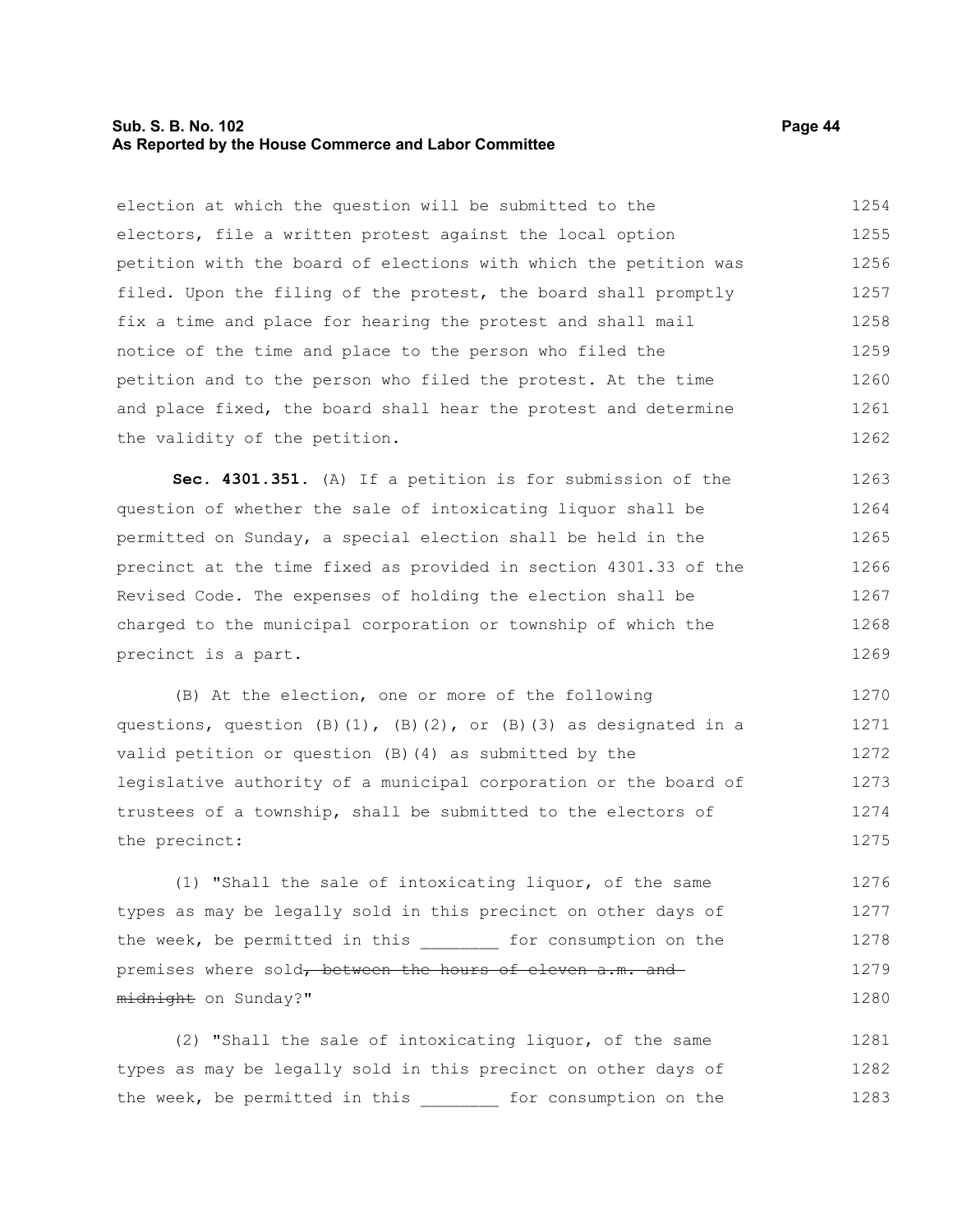### **Sub. S. B. No. 102 Page 45 As Reported by the House Commerce and Labor Committee**

premises where sold, between the hours of eleven a.m. and  $m$ idnight on Sunday, at licensed premises where the sale of food and other goods and services exceeds fifty per cent of the total gross receipts of the permit holder at the premises?" 1284 1285 1286 1287

(3) "Shall the sale of wine and mixed beverages, of the same types as may be legally sold in this precinct on other days of the week, be permitted in this for consumption off the premises where sold<del>, between the hours of eleven a.m. and</del> midnight on Sunday?" 1288 1289 1290 1291 1292

(4) "Shall the sale of intoxicating liquor, of the same types as may be legally sold in this precinct on other days of the week, be permitted in this \_\_\_\_\_\_\_ for consumption on the premises where sold, between the hours of one p.m. and midnight on Sunday, at outdoor performing arts centers, as defined in section 4303.182 of the Revised Code, that have been issued a D-6 permit?" 1293 1294 1295 1296 1297 1298 1299

Question (B)(4) shall be presented to the electors of a precinct in which an outdoor performing arts center is located only if the legislative authority of the municipal corporation in which, or the board of trustees of the township in which, the outdoor performing arts center is located submits, not later than four p.m. of the seventy-fifth day before the day of a primary or general election that occurs within two years after April 9, 2001, to the board of elections of the county in which the precinct is located, a copy of an ordinance or resolution requesting the submission of that question to the electors of the precinct. An election on question (B)(4) may not be sought by a petition under section 4301.33 of the Revised Code. 1300 1301 1302 1303 1304 1305 1306 1307 1308 1309 1310 1311

(C) At the election, one or more of the following questions, as designated in a valid petition, shall be submitted 1312 1313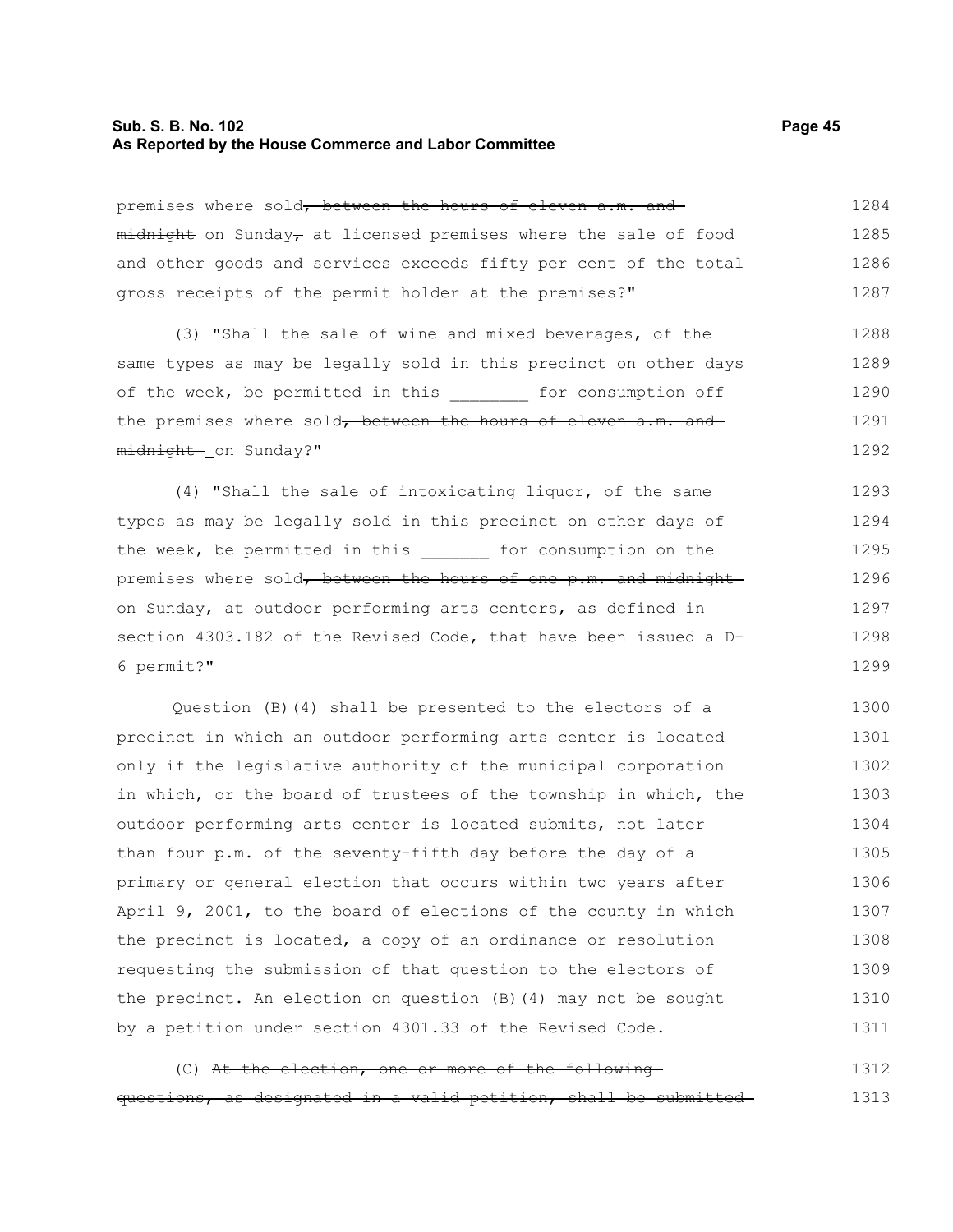# **Sub. S. B. No. 102 Page 46 As Reported by the House Commerce and Labor Committee**

to the electors of the precinct:

(1) "Shall the sale of intoxicating liquor, of the same types as may be legally sold in this precinct on other days ofthe week, be permitted in this **Example 10** for consumption on the premises where sold, between the hours of ten a.m. and midnight on Sunday?" 1315 1316 1317 1318 1319

(2) "Shall the sale of intoxicating liquor, of the same types as may be legally sold in this precinct on other days of the week, be permitted in this **the set of consumption** on the premises where sold, between the hours of ten a.m. and midnight on Sunday, at licensed premises where the sale of food and other goods and services exceeds fifty per cent of the total gross receipts of the permit holder at the premises?" 1320 1321 1322 1323 1324 1325 1326

(3) "Shall the sale of wine and mixed beverages, of the same types as may be legally sold in this precinct on other days of the week, be permitted in this - - - for consumption offthe premises where sold, between the hours of ten a.m. and midnight on Sunday?" 1327 1328 1329 1330 1331

(D) No C or D permit holder who first applied for such a permit after April 15, 1982, shall sell beer on Sunday unless the sale of intoxicating liquor is authorized in the precinct or portion of the precinct at an election on question  $(B)$   $(1)$ ,  $(B)$ (2), or (B)(3) of this section, on question  $(C)$  (1),  $(C)$  (2), or  $\left\{ \left( \left( \left( \mathcal{L} \right) \right) \right) \right\}$  of this section, on question (B)(1), (B)(2), or (B)(3) of section 4301.354 of the Revised Code, on question  $(C)$   $(1)$ ,  $(C)$ (2), or (C)(3) of section 4301.354 of the Revised Code, or on question (B)(2) of section 4301.355 of the Revised Code. No D-6 permit is required for the sale of beer on Sunday. 1332 1333 1334 1335 1336 1337 1338 1339 1340 1341

The board of elections to which the petition is presented 1342

1314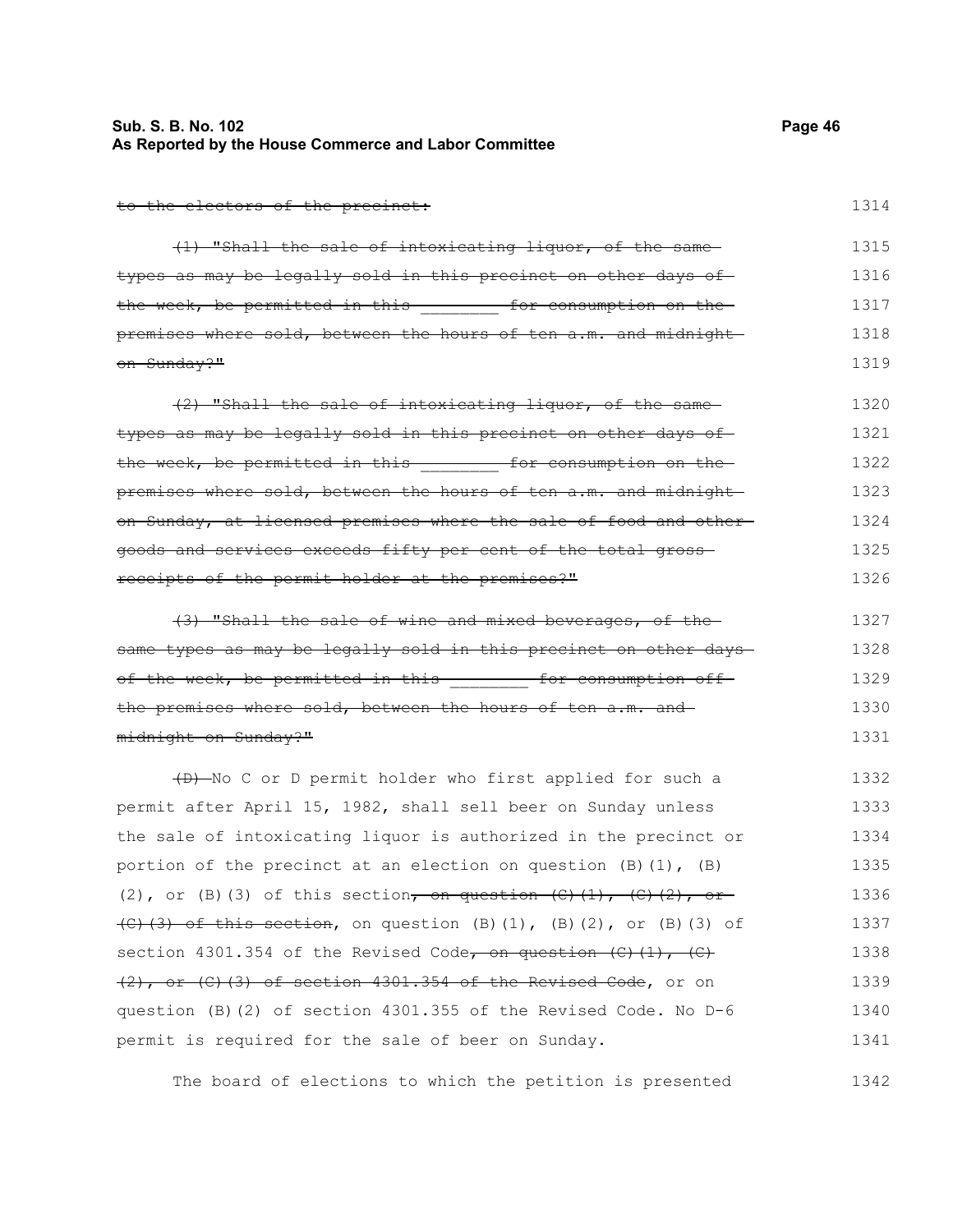## **Sub. S. B. No. 102 Page 47 As Reported by the House Commerce and Labor Committee**

shall furnish printed ballots at the election in accordance with section 3505.06 of the Revised Code, and separate ballots shall be used for the special election under this section. One or more of the questions prescribed by  $divisions-division$  (B) and  $(C)$  of this section, as designated in the petition, shall be set forth on each ballot, and the board shall insert in each question the name or an accurate description of the precinct in which the election is to be held. Votes shall be cast as provided in section 3505.06 of the Revised Code. 1343 1344 1345 1346 1347 1348 1349 1350 1351

**Sec. 4301.354.** (A) If a petition is filed under section 4301.332 of the Revised Code for the submission of one or more questions set forth in this section, a special election shall be held in the precinct as ordered by the board of elections under that section. The expense of holding the special election shall be charged to the municipal corporation or township of which the precinct is a part. 1352 1353 1354 1355 1356 1357 1358

(B) At the election, one or more of the following questions, as designated in a valid petition, shall be submitted to the electors of the precinct concerning Sunday sales: 1359 1360 1361

(1) "Shall the sale of intoxicating liquor be permitted in a portion of this precinct between the hours of eleven a.m. and midnight on Sunday for consumption on the premises where sold, where the status of such Sunday sales as allowed or prohibited is inconsistent with the status of such Sunday sales in the remainder of the precinct?" 1362 1363 1364 1365 1366 1367

(2) "Shall the sale of intoxicating liquor be permitted in a portion of this precinct between the hours of eleven a.m. and midnight on Sunday for consumption on the premises where sold at licensed premises where the sale of food and other goods exceeds fifty per cent of the total gross receipts of the permit holder 1368 1369 1370 1371 1372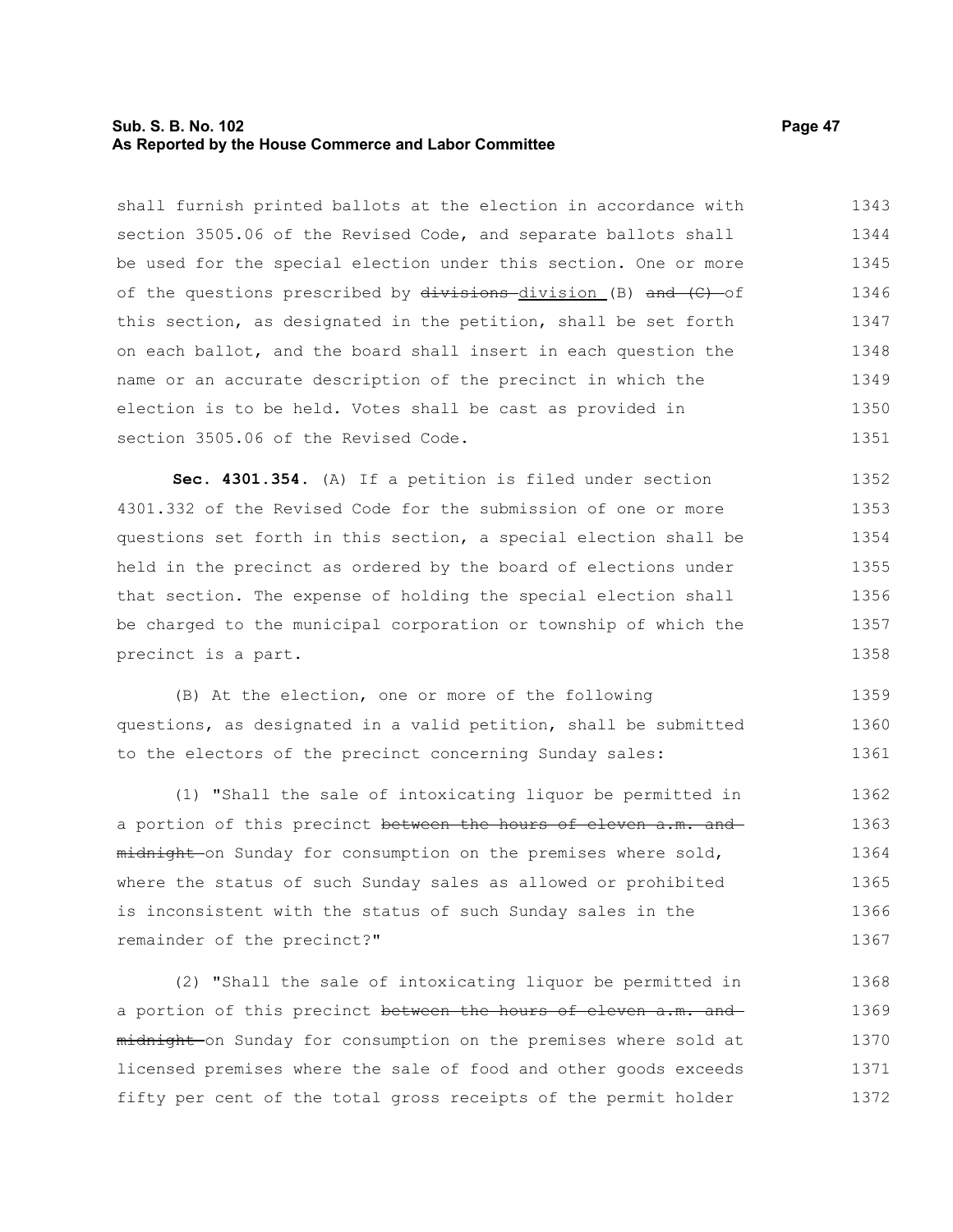# **Sub. S. B. No. 102 Page 48 As Reported by the House Commerce and Labor Committee**

| at the premises, where the status of such Sunday sales as         | 1373 |
|-------------------------------------------------------------------|------|
| allowed or prohibited is inconsistent with the status of such     | 1374 |
| Sunday sales in the remainder of the precinct?"                   | 1375 |
| (3) "Shall the sale of wine and mixed beverages be                | 1376 |
| permitted in a portion of this precinct between the hours of      | 1377 |
| eleven a.m. and midnight on Sunday for consumption off the        | 1378 |
| premises where sold, where the status of such Sunday sales as     | 1379 |
| allowed or prohibited is inconsistent with the status of such     | 1380 |
| Sunday sales in the remainder of the precinct?"                   | 1381 |
| (C) At the election, one or more of the following-                | 1382 |
| questions, as designated in a valid petition, shall be submitted- | 1383 |
| to the electors of the precinct concerning Sunday sales:          | 1384 |
| (1) "Shall the sale of intoxicating liquor be permitted in-       | 1385 |
| a portion of this precinct between the hours of ten a.m. and      | 1386 |
| midnight on Sunday for consumption on the premises where sold,    | 1387 |
| where the status of such Sunday sales as allowed or prohibited-   | 1388 |
| is inconsistent with the status of such Sunday sales in the       | 1389 |
| remainder of the precinct?"                                       | 1390 |
| $(2)$ "Shall the sale of intoxicating liquor be permitted in-     | 1391 |
| a portion of this precinct between the hours of ten a.m. and      | 1392 |
| midnight on Sunday for consumption on the premises where sold at  | 1393 |
| licensed premises where the sale of food and other goods exceeds- | 1394 |
| fifty per cent of the total gross receipts of the permit holder-  | 1395 |
| at the premises, where the status of such Sunday sales as-        | 1396 |
| allowed or prohibited is inconsistent with the status of such-    | 1397 |
| Sunday sales in the remainder of the precinct?"                   | 1398 |
| (3) "Shall the sale of wine and mixed beverages be-               | 1399 |
| permitted in a portion of this precinct between the hours of ten- | 1400 |
| a.m. and midnight on Sunday for consumption off the premises-     | 1401 |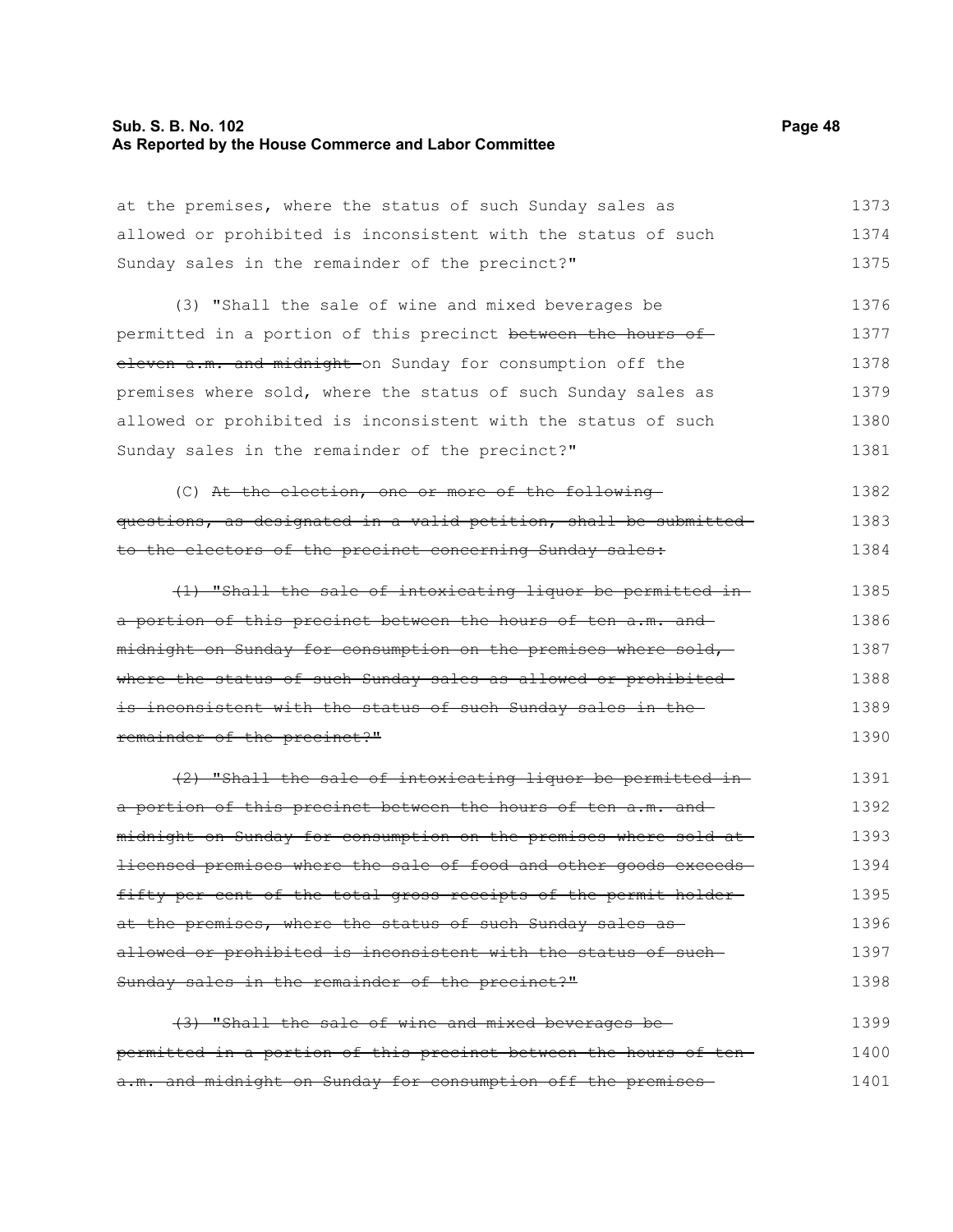# **Sub. S. B. No. 102 Page 49 As Reported by the House Commerce and Labor Committee**

where sold, where the status of such Sunday sales as allowed orprohibited is inconsistent with the status of such Sunday sales in the remainder of the precinct?" 1402 1403 1404

(D) The board of elections shall furnish printed ballots at the special election as provided under section 3505.06 of the Revised Code, except that a separate ballot shall be used for the special election. The one or more questions set forth in  $divisions-division (B) and (C) -of this section shall be printed$ on each ballot, and the board shall insert in the questions appropriate words to complete each and a description of the portion of the precinct that would be affected by the results of the election. 1405 1406 1407 1408 1409 1410 1411 1412 1413

The description of the portion of the precinct shall include either the complete listing of street addresses in that portion or a condensed text that accurately describes the boundaries of the portion of the precinct by street name or by another name generally known by the residents of the portion of the precinct. If other than a full street listing is used, the full street listing also shall be posted in each polling place in a location that is easily accessible to all voters. Failure of the board of elections to completely and accurately list all street addresses in the affected area of the precinct does not affect the validity of the election at which the failure occurred and is not grounds for contesting an election under section 3515.08 of the Revised Code. Votes shall be cast as provided under section 3505.06 of the Revised Code. 1414 1415 1416 1417 1418 1419 1420 1421 1422 1423 1424 1425 1426 1427

**Sec. 4301.355.** (A) If a petition is filed under section 4301.333 of the Revised Code for the submission of the question or questions set forth in this section, it shall be held in the precinct as ordered by the board of elections under that 1428 1429 1430 1431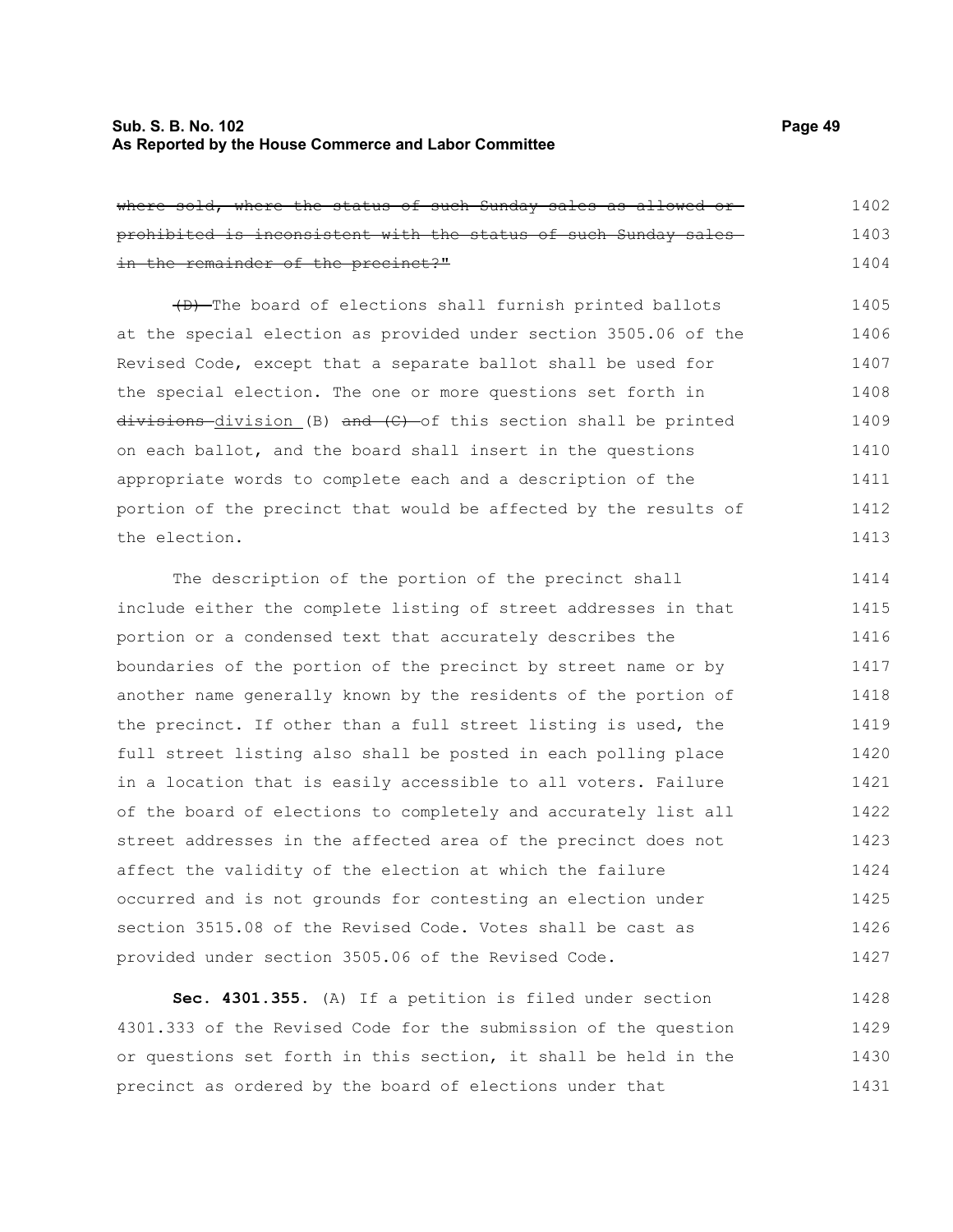| section. The expense of holding the election shall be charged to  | 1432 |
|-------------------------------------------------------------------|------|
| the municipal corporation or township of which the precinct is a  | 1433 |
| part.                                                             | 1434 |
| (B) At the election, one or more of the following                 | 1435 |
| questions, as designated in a valid petition, shall be submitted  | 1436 |
| to the electors of the precinct:                                  | 1437 |
| (1) "Shall the sale of (insert beer, wine and                     | 1438 |
| mixed beverages, or spirituous liquor) be permitted by            | 1439 |
| (insert name of applicant, liquor permit holder, or               | 1440 |
| liquor agency store, including trade or fictitious name under     | 1441 |
| which applicant for, or holder of, liquor permit or liquor        | 1442 |
| agency store either intends to do, or does, business at the       | 1443 |
| particular location), an __________ (insert "applicant for" or    | 1444 |
| "holder of" or "operator of") a ___________ (insert class name of | 1445 |
| liquor permit or permits followed by the words "liquor            | 1446 |
| permit(s)" or, if appropriate, the words "liquor agency store     | 1447 |
| for the State of Ohio"), who is engaged in the business of        | 1448 |
| (insert general nature of the business in which                   | 1449 |
| applicant or liquor permit holder is engaged or will be engaged   | 1450 |
| in at the particular location, as described in the petition) at   | 1451 |
| (insert address of the particular location within the             | 1452 |
| precinct as set forth in the petition) in this precinct?"         | 1453 |
| (2) "Shall the sale of __________ (insert beer, wine and          | 1454 |
| mixed beverages, or spirituous liquor) be permitted for sale on   | 1455 |
| Sunday between the hours of (insert "ten a.m. and                 | 1456 |
| midnight" or "eleven a.m. and midnight") by (insert               | 1457 |
| name of applicant, liquor permit holder, or liquor agency store,  | 1458 |
| including trade or fictitious name under which applicant for, or  | 1459 |
| holder of, liquor permit or liquor agency store either intends    | 1460 |
| to do, or does, business at the particular location), an          | 1461 |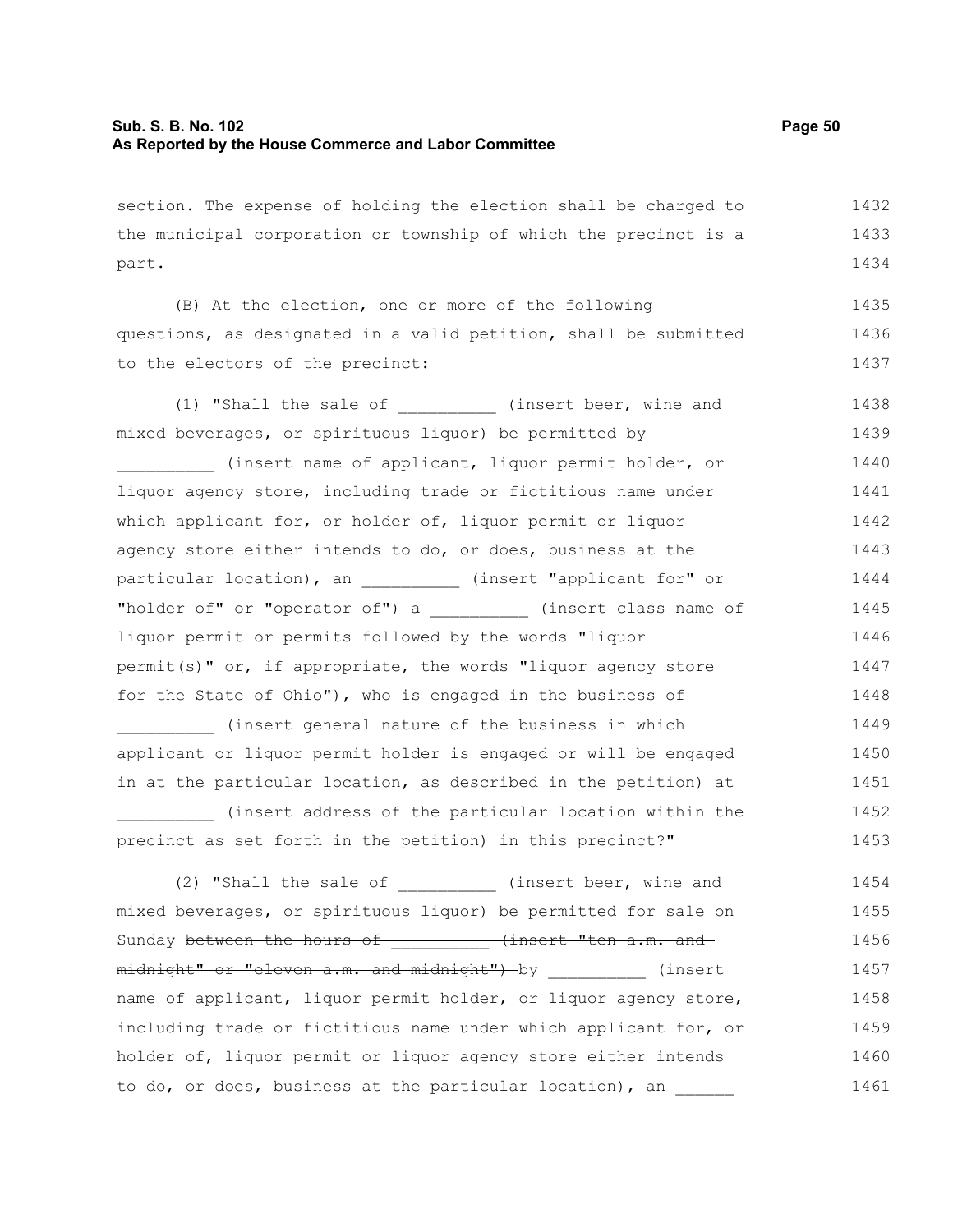## **Sub. S. B. No. 102 Page 51 As Reported by the House Commerce and Labor Committee**

(insert "applicant for a D-6 liquor permit," "holder of a D-6 liquor permit," "applicant for or holder of an A-1-A, A-2, A-2f, A-3a, C-1, C-2x, D-1, D-2x, D-3, D-3x, D-4, D-5, D-5b, D-5c, D-5e, D-5f, D-5g, D-5h, D-5i, D-5j, D-5k, D-5l, D-5m, D-5n, D-5o, or D-7 liquor permit," if only the approval of beer sales is sought, or "liquor agency store") who is engaged in the business of **the insert general nature of the business in which** applicant or liquor permit holder is engaged or will be engaged in at the particular location, as described in the petition) at \_\_\_\_\_\_\_\_\_\_ (insert address of the particular location within the precinct) in this precinct?" 1462 1463 1464 1465 1466 1467 1468 1469 1470 1471 1472

(C) The board of elections shall furnish printed ballots at the election as provided under section 3505.06 of the Revised Code, except that a separate ballot shall be used for the election under this section. The question set forth in this section shall be printed on each ballot, and the board shall insert in the question appropriate words to complete it. Votes shall be cast as provided under section 3505.06 of the Revised Code. 1473 1474 1475 1476 1477 1478 1479 1480

**Sec. 4301.356.** If a petition is filed under section 4301.334 of the Revised Code for the submission of the question set forth in this section, an election shall be held in the municipal corporation or unincorporated area of a township as ordered by the board of elections under that section. 1481 1482 1483 1484 1485

Except as otherwise provided in this section, if the legislative authority of a municipal corporation in whose territory, or the board of township trustees of a township in whose unincorporated area, a community facility is located submits, not later than four p.m. of the ninetieth day before the day of a general election or a special election held on a 1486 1487 1488 1489 1490 1491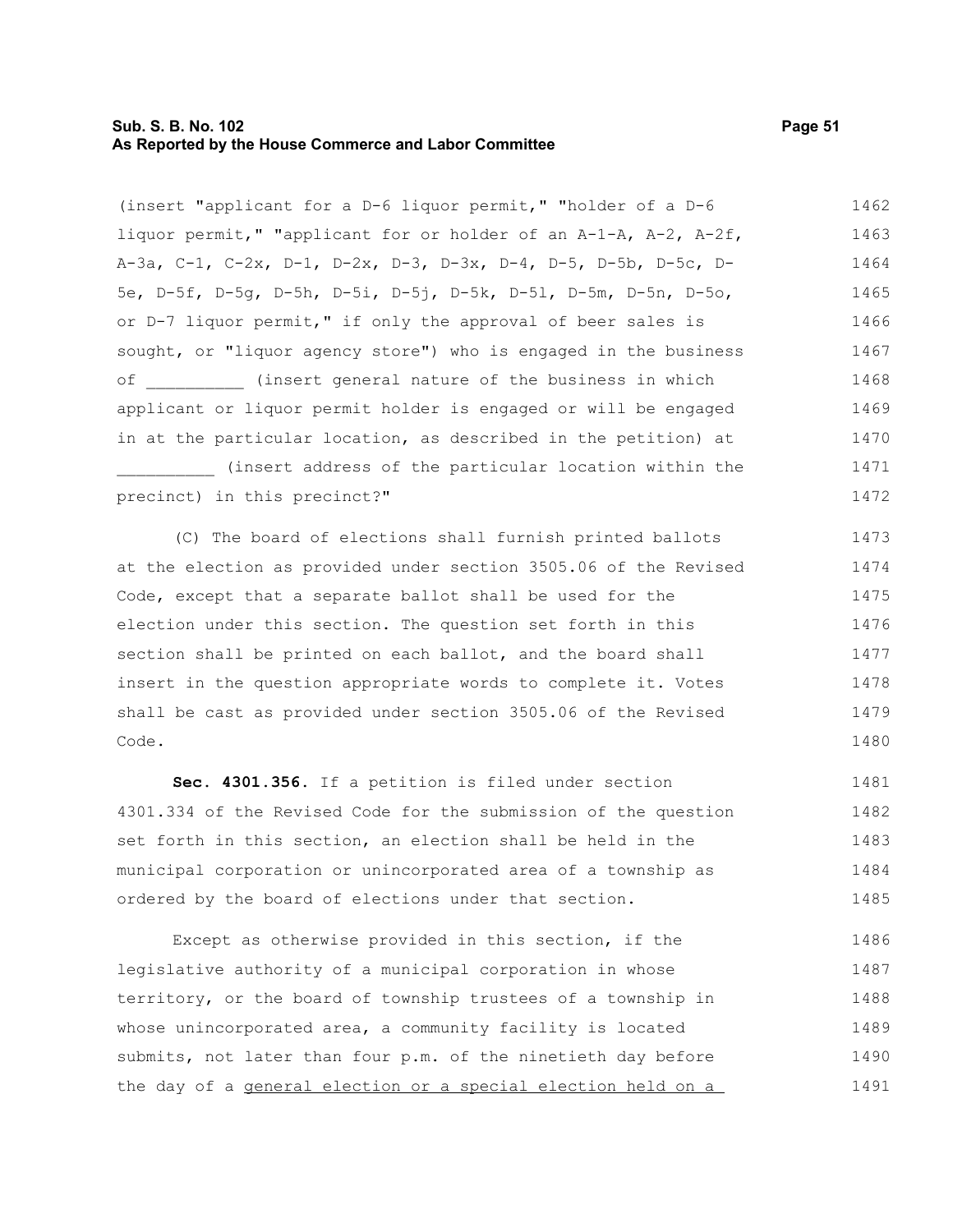# **Sub. S. B. No. 102 Page 52 As Reported by the House Commerce and Labor Committee**

day on which a primary or general election may be held, to the board of elections of the county in which the community facility is located an ordinance or resolution requesting the submission of the question set forth in this section to the electors of the municipal corporation or unincorporated area of the township, the board of elections shall order that an election be held on that question in the municipal corporation or the unincorporated area of the township on the day of the next general election or the next special election held on a day on which a primary  $\Theta$ <sup> $\pm$ </sup> general-election\_may be held, whichever occurs first. The legislative authority or board of township trustees shall submit the name and address of any permit holder who would be affected by the results of the election to the board of elections at the same time it submits the ordinance or resolution. The board of elections, within five days after receiving the name and address, shall give notice by certified mail to each permit holder that it has received the ordinance or resolution. Failure of the legislative authority or board of township trustees to supply the name and address of each permit holder to the board of elections invalidates the effect of the ordinance or resolution. 1492 1493 1494 1495 1496 1497 1498 1499 1500 1501 1502 1503 1504 1505 1506 1507 1508 1509 1510 1511 1512

At the election, the following question shall be submitted to the electors of the municipal corporation or unincorporated area of a township: 1513 1514 1515

"Shall the sale of beer and intoxicating liquor be permitted on all days of the week-other than Sunday and betweenthe hours of \_\_\_\_\_\_\_\_\_\_ (insert "ten a.m." or "eleven a.m.") and midnight on, including Sunday, at (insert name of community facility), a community facility as defined by section 4301.01 of the Revised Code, and located at (insert the address of the community facility and, if the community facility 1516 1517 1518 1519 1520 1521 1522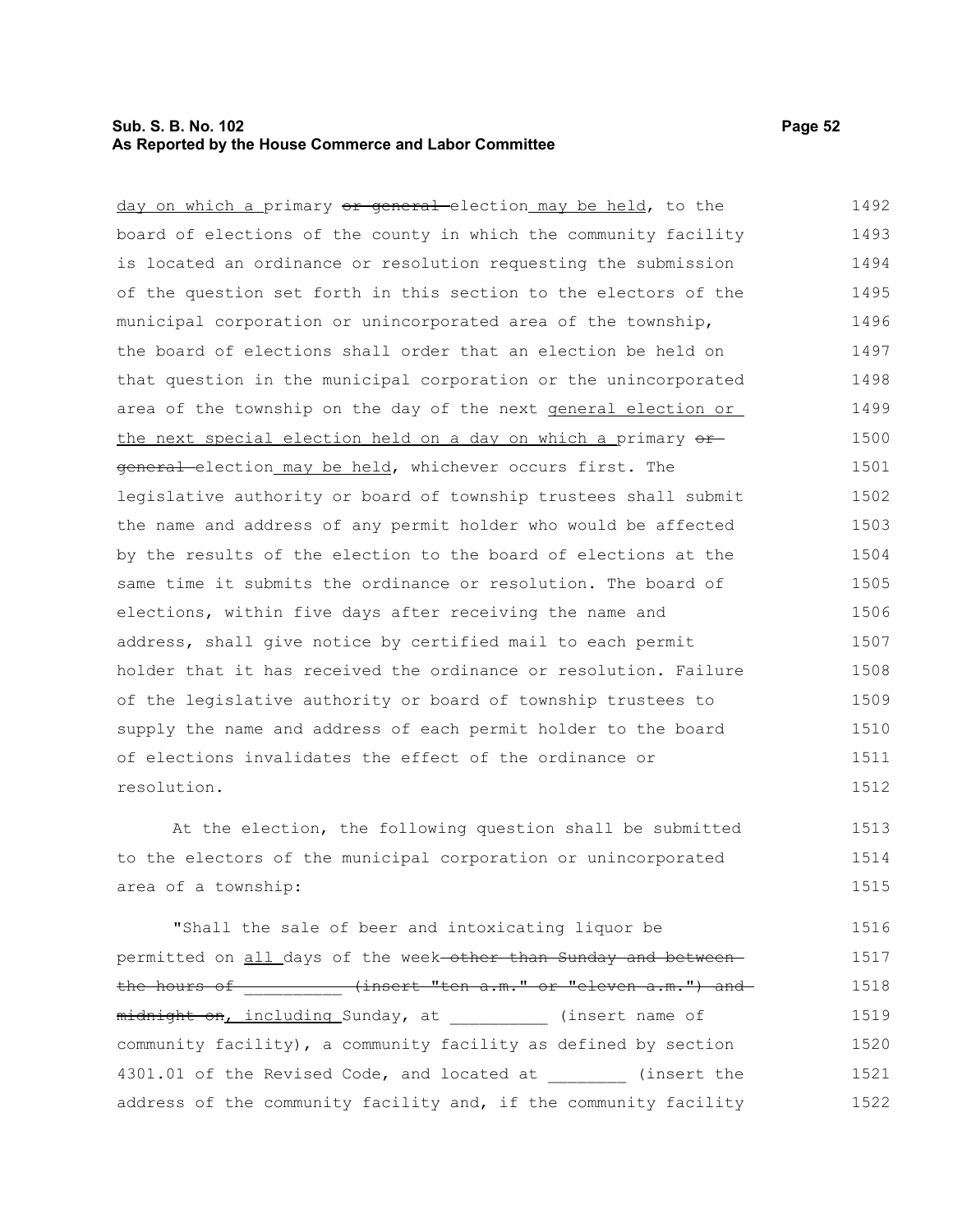## **Sub. S. B. No. 102 Page 53 As Reported by the House Commerce and Labor Committee**

is a community entertainment district, the boundaries of the district, as set forth in the petition)?" 1523 1524

The board of elections shall furnish printed ballots at the election as provided under section 3505.06 of the Revised Code, except that a separate ballot shall be used for the election under this section. The question set forth in this section shall be printed on each ballot, and the board shall insert in the question appropriate words to complete it, subject to the approval of the secretary of state. Votes shall be cast as provided under section 3505.06 of the Revised Code. 1525 1526 1527 1528 1529 1530 1531 1532

**Sec. 4301.361.** (A) If a majority of the electors voting on questions set forth in section 4301.351 of the Revised Code in a precinct vote "yes" on question (B)(1) -or (C)(1), or, if both questions (B)(1) and (B)(2), or questions  $(C)$  (1) and  $(C)$  (2), are submitted, "yes" on both questions or "yes" on question (B)(1)  $or$   $(C)$   $(1)$  but "no" on question (B)(2) or  $(C)$   $(2)$ , sales of intoxicating liquor shall be allowed on Sunday in the manner and under the conditions specified in question (B)(1)  $-$ or (C)(1), under a D-6 permit, within the precinct concerned, during the hours specified in division  $(A) - (N)$  of section 4303.182 of the Revised Code and during the period the election is in effect as defined in section 4301.37 of the Revised Code. 1533 1534 1535 1536 1537 1538 1539 1540 1541 1542 1543 1544

(B) If only question (B)(2)  $or$   $(C)$   $(2)$  is submitted to the voters or if questions (B)(2) and (B)(3)  $\sigma$  (C)(2) and (C)(3) are submitted and a majority of the electors voting in a precinct vote "yes" on question (B)(2)  $\theta$  + (C)(2) as set forth in section 4301.351 of the Revised Code, sales of intoxicating liquor shall be allowed on Sunday in the manner and under the conditions specified in question (B)(2)  $-$  or (C)(2), under a D-6 permit, within the precinct concerned, during the hours 1545 1546 1547 1548 1549 1550 1551 1552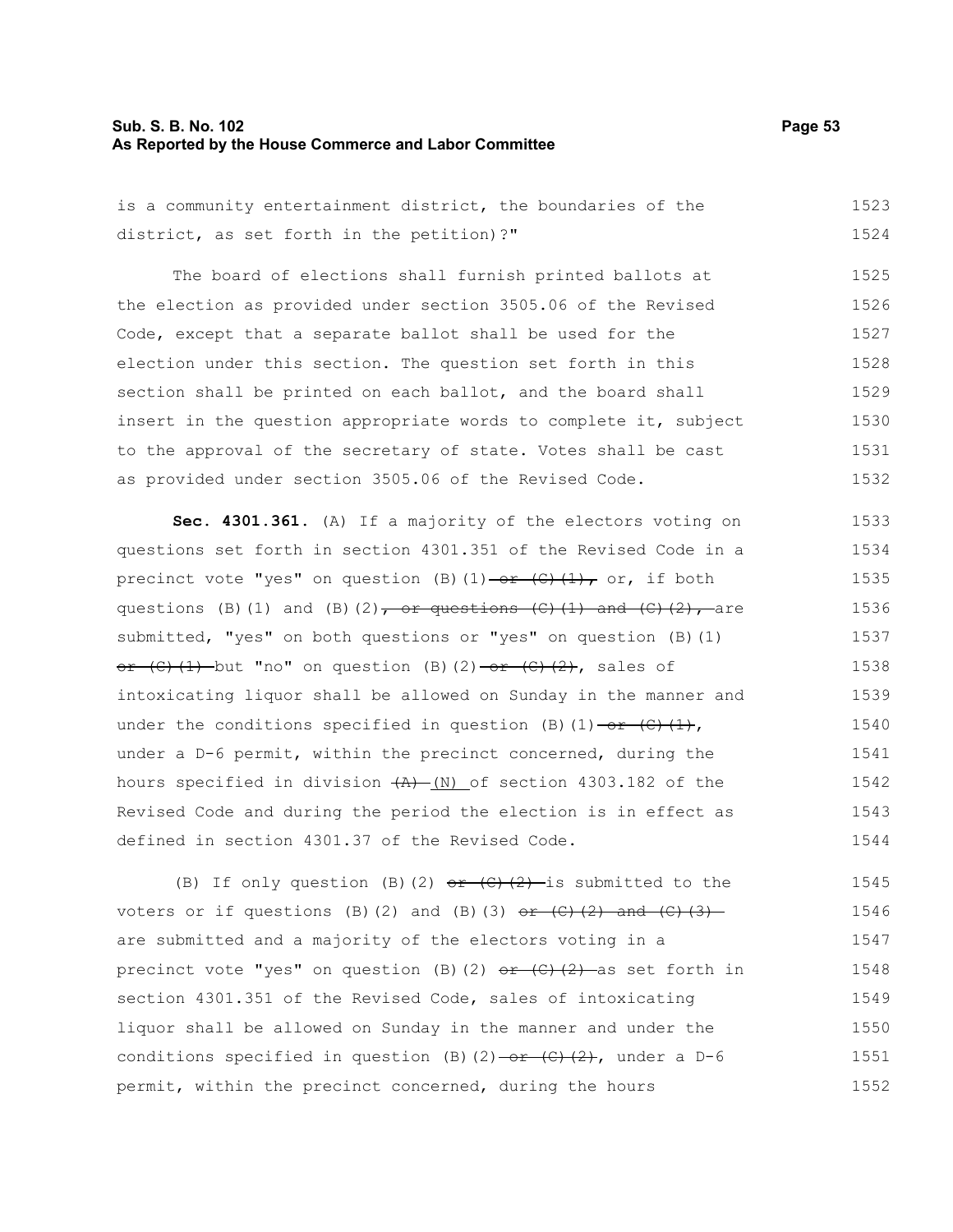#### **Sub. S. B. No. 102 Page 54 As Reported by the House Commerce and Labor Committee**

specified in division  $(A)$  (N) of section 4303.182 of the Revised Code and during the period the election is in effect as defined in section 4301.37 of the Revised Code, even if question (B)(1)  $e^{i}$  (C)(1) was also submitted and a majority of the electors voting in the precinct voted "no." 1553 1554 1555 1556 1557

(C) If question (B)(3)  $e^{+}(C)(3)$  is submitted and a majority of electors voting on question (B)(3)  $or$  (C)(3) as set forth in section 4301.351 of the Revised Code in a precinct vote "yes," sales of wine and mixed beverages shall be allowed on Sunday in the manner and under the conditions specified in question (B)(3)  $-$ or (C)(3), under a D-6 permit, within the precinct concerned, during the hours specified in division  $(A)$ (N) of section 4303.182 of the Revised Code and during the period the election is in effect as defined in section 4301.37 of the Revised Code. 1558 1559 1560 1561 1562 1563 1564 1565 1566 1567

(D) If questions (B)(1), (B)(2), and (B)(3), or questions  $(C)$ (1), (C)(2), and (C)(3), as set forth in section 4301.351 of the Revised Code, are all submitted and a majority of the electors voting in such precinct vote "no" on all three questions, no sales of intoxicating liquor shall be made within the precinct concerned after two-thirty a.m. on Sunday as specified in the questions submitted, during the period the election is in effect as defined in section 4301.37 of the Revised Code. 1568 1569 1570 1571 1572 1573 1574 1575 1576

 $(E)$  <del>If question  $(C)$  (1) as set forth in section 4301.351 of</del> the Revised Code is submitted to the voters in a precinct in which question  $(B)$  (1) as set forth in that section previously was submitted and approved, and the results of the election onquestion (B)(1) are still in effect in the precinct; or ifquestion  $(C)$   $(2)$  as set forth in that section is submitted to the 1577 1578 1579 1580 1581 1582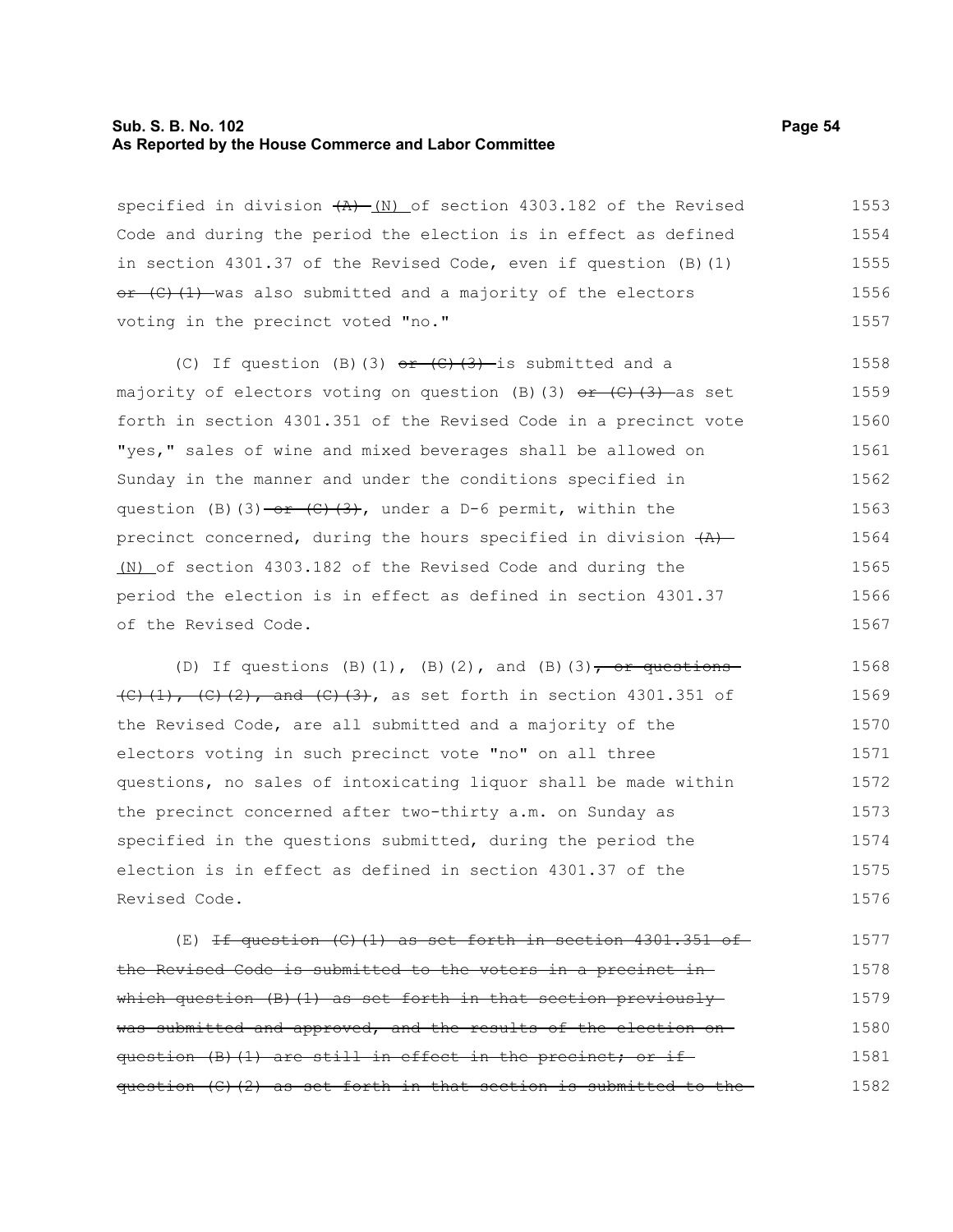## **Sub. S. B. No. 102 Page 55 As Reported by the House Commerce and Labor Committee**

voters in a precinct in which question (B)(2) as set forth in that section previously was submitted and approved, and the results of the election on question (B)(2) are still in effect in the precinct; or if question  $(C)$  (3) as set forth in that section is submitted to the voters in a precinct in whichquestion (B)(3) as set forth in that section previously was submitted and approved, and the results of the election onquestion (B)(3) are still in effect in the precinct; and if a majority of the electors voting on question  $(C)$   $(1)$ ,  $(C)$   $(2)$ , or-(C)(3) vote "no," then sales shall continue to be allowed in the precinct in the manner and under the conditions specified in the previously approved question  $(B)$   $(1)$ ,  $(B)$   $(2)$ , or  $(B)$   $(3)$ , as applicable. 1583 1584 1585 1586 1587 1588 1589 1590 1591 1592 1593 1594 1595

 $(F)$ -If question (B)(4) as set forth in section 4301.351 of the Revised Code is submitted and a majority of the electors voting in the precinct vote "yes," sales of intoxicating liquor shall be allowed on Sunday at outdoor performing arts centers in the manner and under the conditions specified in question  $(B)$   $(4)$ under a D-6 permit, within the precinct concerned, during the hours specified in division  $(F)$  (N) of section 4303.182 of the Revised Code and during the period the election is in effect as defined in section 4301.37 of the Revised Code. If question (B) (4) as set forth in section 4301.351 of the Revised Code is submitted and a majority of the electors voting in the precinct vote "no," no sales of intoxicating liquor shall be allowed at outdoor performing arts centers in the precinct concerned under a D-6 permit, after 2:30 a.m. on Sunday, during the period the election is in effect as defined in section 4301.37 of the Revised Code. 1596 1597 1598 1599 1600 1601 1602 1603 1604 1605 1606 1607 1608 1609 1610 1611

**Sec. 4301.364.** (A) If a majority of the electors in a precinct vote "yes" on question (B)(1)  $or$  (C)(1) as set forth in 1612 1613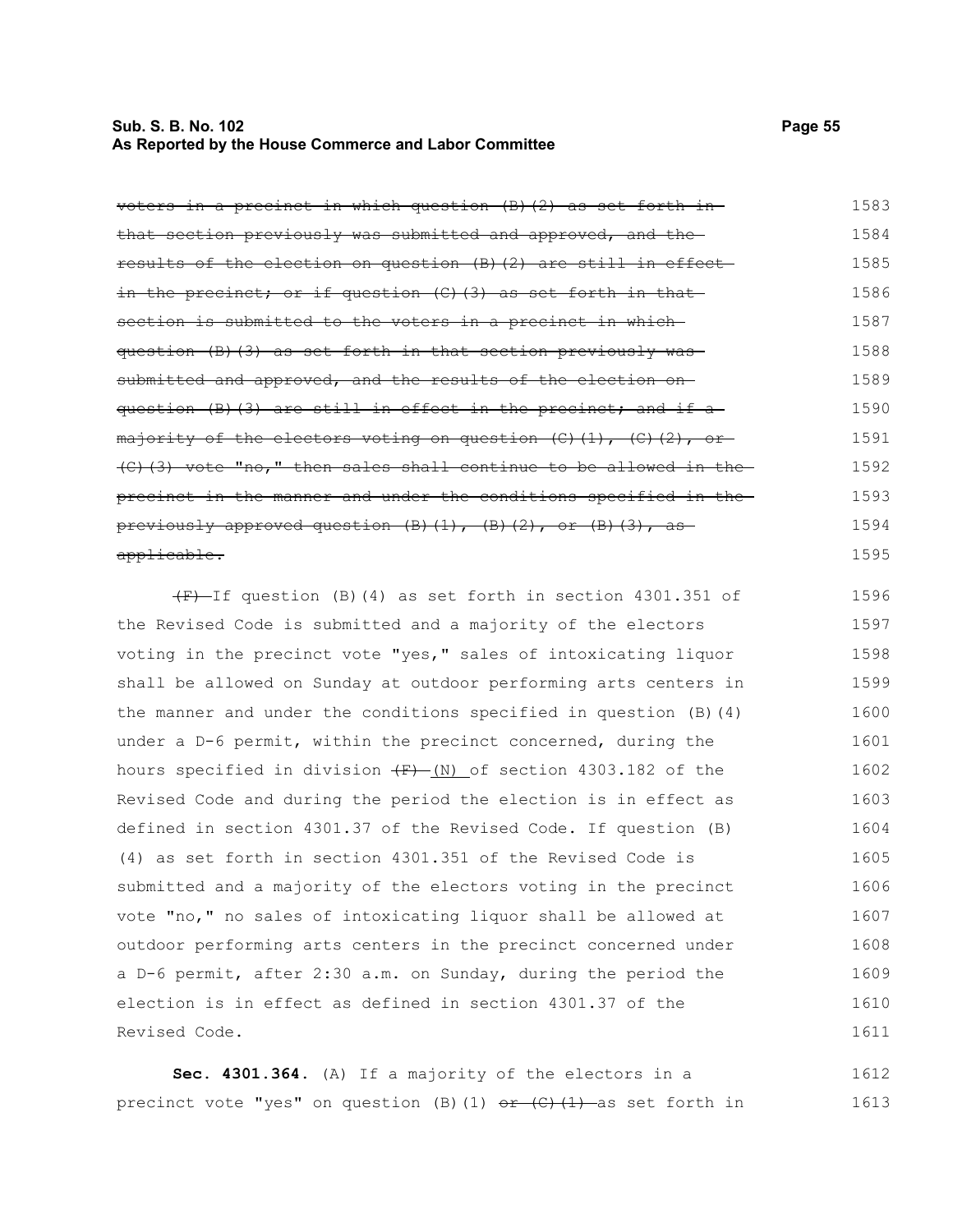## **Sub. S. B. No. 102 Page 56 As Reported by the House Commerce and Labor Committee**

section 4301.354 of the Revised Code, the sale of intoxicating liquor, of the same types as may be legally sold in the precinct on other days of the week, shall be permitted on Sunday in the portion of the precinct affected by the results of the election during the hours specified in division  $(A)$  (N) of section 4303.182 of the Revised Code and in the manner and under the conditions specified in the question, subject only to this chapter and Chapter 4303. of the Revised Code. 1614 1615 1616 1617 1618 1619 1620 1621

(B) If a majority of the electors in a precinct vote "yes" on question (B)(2)  $e^2 + (c^2)^2$  as set forth in section 4301.354 of the Revised Code, the sale of intoxicating liquor, of the same types as may be legally sold in the precinct on other days of the week, shall be permitted on Sunday in the portion of the precinct affected by the results of the election during the hours specified in division  $(A)$  (N) of section 4303.182 of the Revised Code and in the manner and under the conditions specified in the question, subject only to this chapter and Chapter 4303. of the Revised Code. 1622 1623 1624 1625 1626 1627 1628 1629 1630 1631

(C) If a majority of the electors in a precinct vote "yes" on question (B)(3)  $e^2 + (c^2 + 3)$  as set forth in section 4301.354 of the Revised Code, the sale of wine and mixed beverages shall be permitted on Sunday in the portion of the precinct affected by the results of the election during the hours specified in division  $(A)$  (N) of section 4303.182 of the Revised Code and in the manner and under the conditions specified in the question, subject only to this chapter and Chapter 4303. of the Revised Code. 1632 1633 1634 1635 1636 1637 1638 1639 1640

(D) If a majority of the electors in a precinct vote "no" on question (B)(1)  $e^+$  (C)(1) as set forth in section 4301.354 of the Revised Code, no sale of intoxicating liquor shall be 1641 1642 1643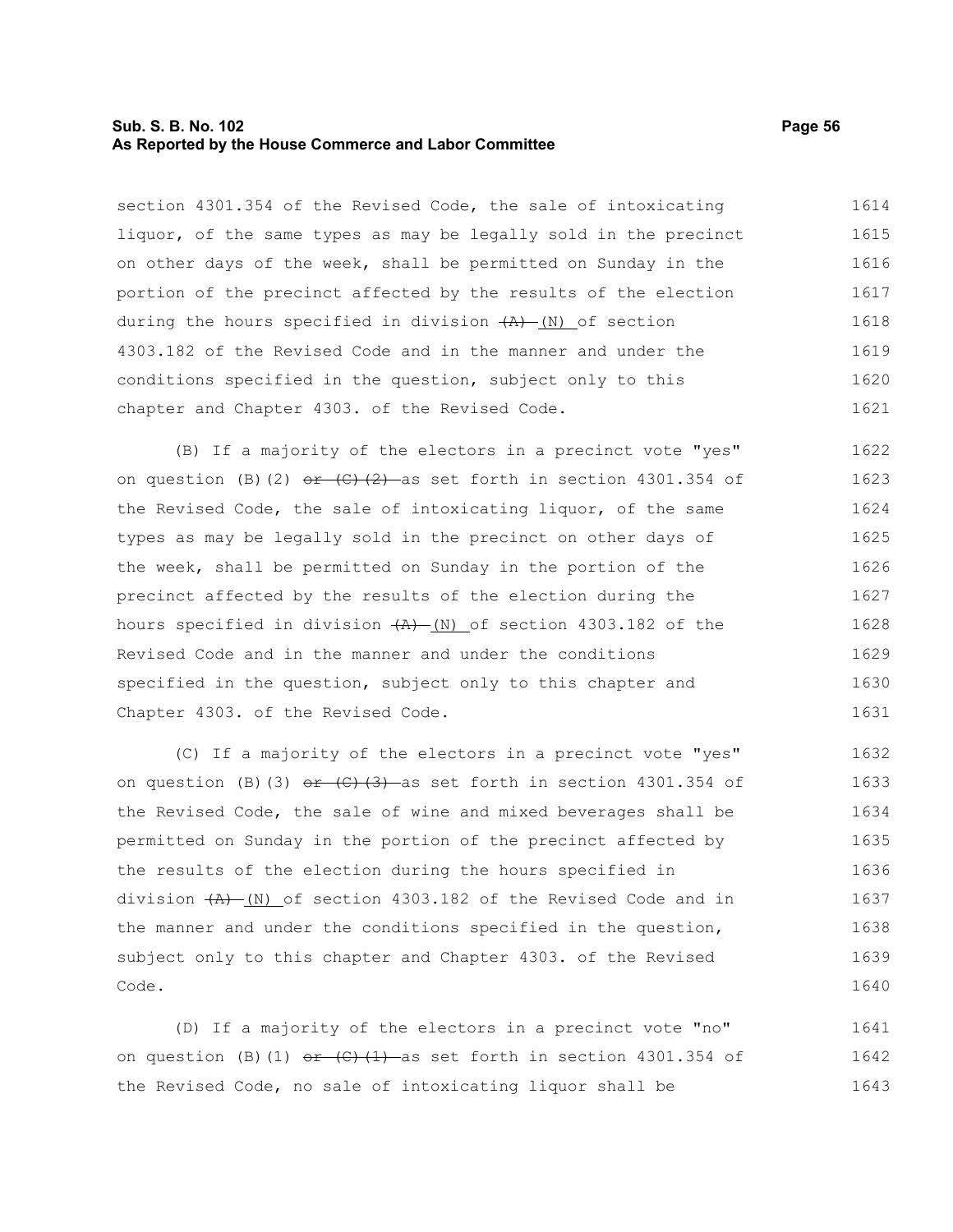### **Sub. S. B. No. 102 Page 57 As Reported by the House Commerce and Labor Committee**

permitted on Sunday in the manner and under the conditions specified in the question in the portion of the precinct affected by the results of the election. 1644 1645 1646

(E) If a majority of the electors in a precinct vote "no" on question (B)(2)  $e^+$  (C)(2) as set forth in section 4301.354 of the Revised Code, no sale of intoxicating liquor shall be permitted on Sunday in the manner and under the conditions specified in the question in the portion of the precinct affected by the results of the election. 1647 1648 1649 1650 1651 1652

(F) If a majority of the electors in a precinct vote "no" on question (B)(3)  $e^2 + (c^2 + 3)$  as set forth in section 4301.354 of the Revised Code, no sale of wine or mixed beverages shall be permitted on Sunday in the manner and under the conditions specified in the question in the portion of the precinct affected by the results of the election. 1653 1654 1655 1656 1657 1658

(G) If question (C)(1) as set forth in section 4301.354 of the Revised Code is submitted to the voters in a precinct in which question (B)(1) as set forth in that section previously was submitted and approved, and the results of the election onquestion (B)(1) are still in effect in the precinct; or ifquestion  $(C)$   $(2)$  as set forth in that section is submitted to the voters in a precinct in which question (B)(2) as set forth in that section previously was submitted and approved, and the results of the election on question (B)(2) are still in effect in the precinct; or if question (C)(3) as set forth in that section is submitted to the voters in a precinct in whichquestion (B)(3) as set forth in that section previously was submitted and approved, and the results of the election onquestion (B)(3) are still in effect in the precinct; and if amajority of the electors voting on question (C)(1), (C)(2), or-1659 1660 1661 1662 1663 1664 1665 1666 1667 1668 1669 1670 1671 1672 1673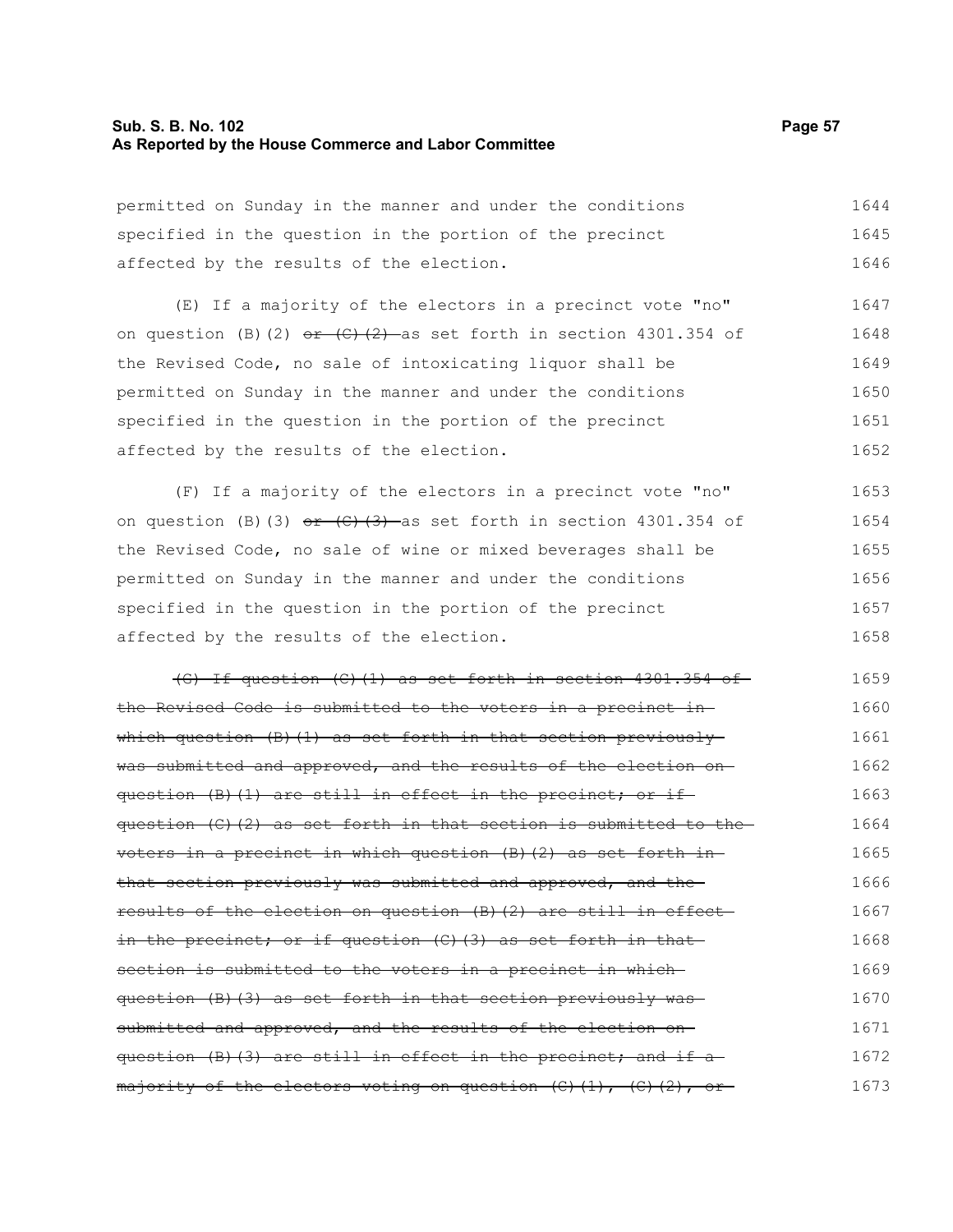## **Sub. S. B. No. 102 Page 58 As Reported by the House Commerce and Labor Committee**

(C)(3) vote "no," then sales shall continue to be allowed in the precinct in the manner and under the conditions specified in the previously approved question (B)(1), (B)(2), or (B)(3), asapplicable. 1674 1675 1676 1677

**Sec. 4301.365.** (A) If a majority of the electors in a precinct vote "yes" on questions (B)(1) and (2) as set forth in section 4301.355 of the Revised Code, the sale of beer, wine and mixed beverages, or spirituous liquor, whichever was the subject of the election, shall be allowed at the particular location and for the use specified in the questions under each permit applied for by the petitioner or at the address listed for the liquor agency store, and, in relation to question  $(B)$  (2), during the hours on Sunday specified in division (A) of section 4303.182 of the Revised Code, subject only to this chapter and Chapter 4303. of the Revised Code. Failure to continue to use the particular location for any proposed or stated use set forth in the petition is grounds for the denial of a renewal of the liquor permit under division (A) of section 4303.271 of the Revised Code or is grounds for the nonrenewal or cancellation of the liquor agency store contract by the division of liquor control, except in the case where the liquor permit holder or liquor agency store decides to cease the sale of beer, wine and mixed beverages, or spirituous liquor, whichever was the subject of the election, on Sundays. 1678 1679 1680 1681 1682 1683 1684 1685 1686 1687 1688 1689 1690 1691 1692 1693 1694 1695 1696 1697

(B) Except as otherwise provided in division (H) of this section, if If a majority of the electors in a precinct vote "yes" on question (B)(1) and "no" on question (B)(2) as set forth in section 4301.355 of the Revised Code, the sale of beer, wine and mixed beverages, or spirituous liquor, whichever was the subject of the election, shall be allowed at the particular location for the use specified in question (B)(1) of section 1698 1699 1700 1701 1702 1703 1704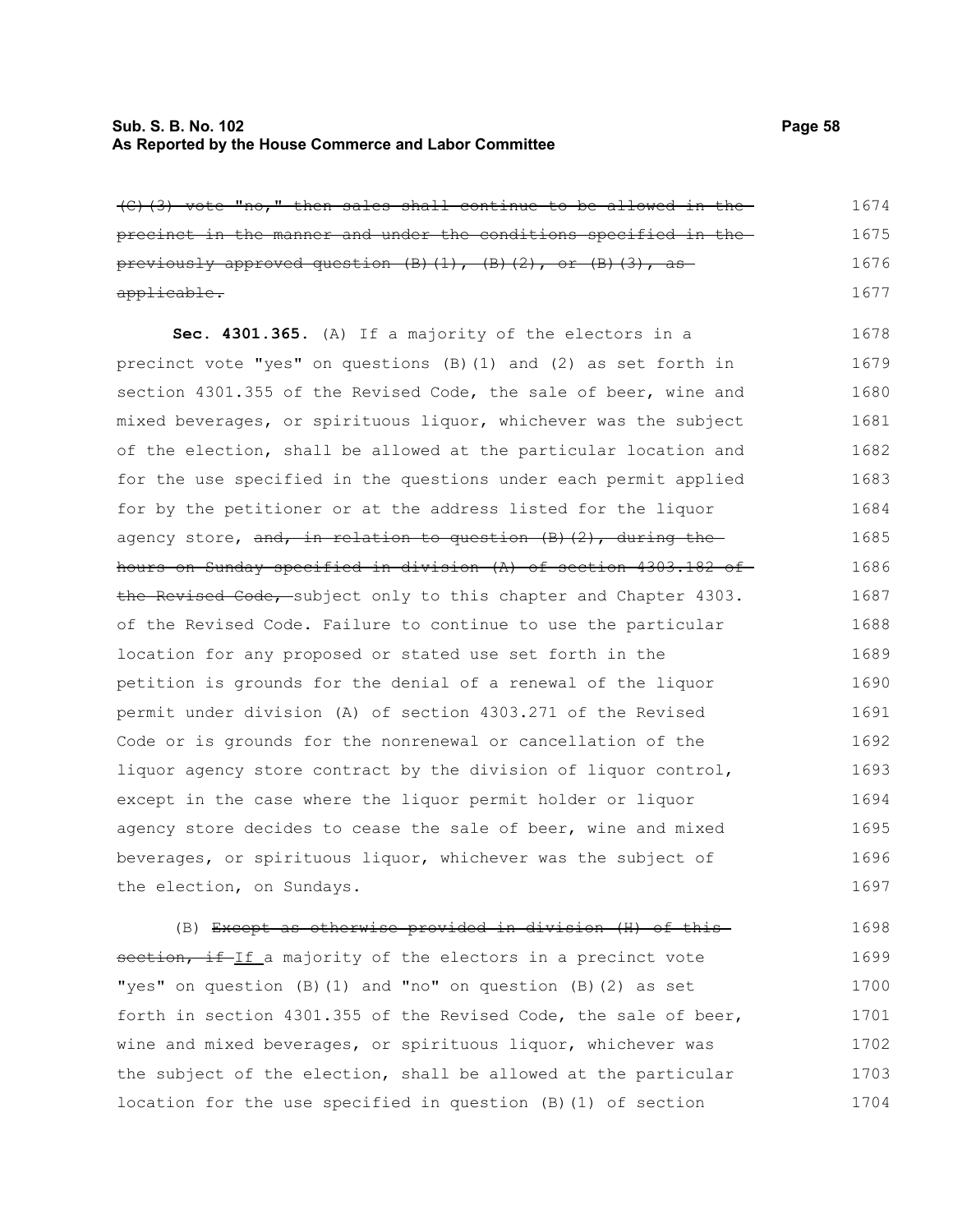## **Sub. S. B. No. 102 Page 59 As Reported by the House Commerce and Labor Committee**

4301.355 of the Revised Code and under each permit applied for by the petitioner, except for a D-6 permit, subject only to this chapter and Chapter 4303. of the Revised Code. 1705 1706 1707

(C) If a majority of the electors in a precinct vote "no" on question (B)(1) as set forth in section 4301.355 of the Revised Code, no sales of beer, wine and mixed beverages, or spirituous liquor, whichever was the subject of the election, shall be allowed at the particular location for the use specified in the petition during the period the election is in effect as defined in section 4301.37 of the Revised Code. 1708 1709 1710 1711 1712 1713 1714

(D) If a majority of the electors in a precinct vote only on question (B)(2) as set forth in section 4301.355 of the Revised Code and that vote results in a majority "yes" vote, sales of beer, wine and mixed beverages, or spirituous liquor, whichever was the subject of the election, shall be allowed at the particular location for the use specified in the petition on Sunday during the hours specified in division  $+A$ ) (N) of section 4303.182 of the Revised Code and during the period the election is in effect as defined in section 4301.37 of the Revised Code. 1715 1716 1717 1718 1719 1720 1721 1722 1723

(E) Except as otherwise provided in division (H) of this section, if If a majority of the electors in a precinct vote only on question (B)(2) as set forth in section 4301.355 of the Revised Code and that vote results in a majority "no" vote, no sales of beer, wine and mixed beverages, or spirituous liquor, whichever was the subject of the election, shall be allowed at the particular location for the use and during the hoursspecified in the petition on Sunday during the period the election is in effect as defined in section 4301.37 of the Revised Code. 1724 1725 1726 1727 1728 1729 1730 1731 1732 1733

(F) In case of elections in the same precinct for the

1734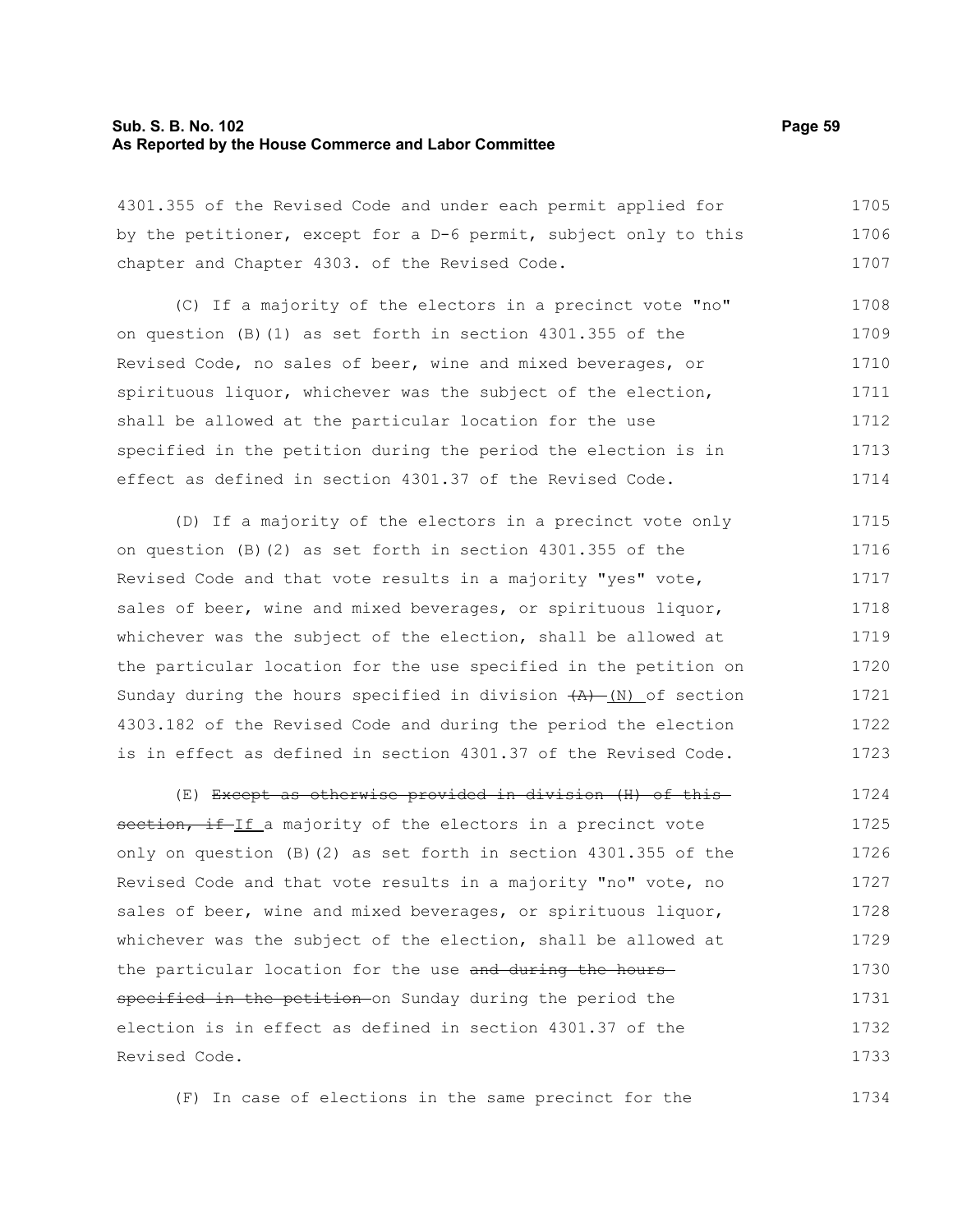## **Sub. S. B. No. 102 Page 60 As Reported by the House Commerce and Labor Committee**

question or questions set forth in section 4301.355 of the Revised Code and for a question or questions set forth in section 4301.35, 4301.351, 4301.353, 4301.354, 4303.29, or 4305.14 of the Revised Code, the results of the election held on the question or questions set forth in section 4301.355 of the Revised Code shall apply to the particular location notwithstanding the results of the election held on the question or questions set forth in section 4301.35, 4301.351, 4301.353, 4301.354, 4303.29, or 4305.14 of the Revised Code. 1735 1736 1737 1738 1739 1740 1741 1742 1743

(G) Sections 4301.32 to 4301.41 of the Revised Code do not prohibit the transfer of ownership of a permit that was issued to a particular location as the result of an election held on sales of beer, wine and mixed beverages, spirituous liquor, or intoxicating liquor at that particular location as long as the general nature of the business at that particular location described in the petition for that election remains the same after the transfer. 1744 1745 1746 1747 1748 1749 1750 1751

(H) If question (B)(2) as set forth in section 4301.355 of the Revised Code is submitted to the electors of a precinct proposing to authorize the sale of beer, wine and mixed beverages, or spirituous liquor between the hours of ten a.m. and midnight at a particular location at which the sale of beer,wine and mixed beverages, spirituous liquor, or intoxicating liquor is already allowed between the hours of eleven a.m. and midnight or one p.m. and midnight and the question submitted is defeated, the sale of beer, wine and mixed beverages, spirituousliquor, or intoxicating liquor between the hours of eleven a.m. and midnight or one p.m. and midnight, as applicable, shallcontinue at that particular location. 1752 1753 1754 1755 1756 1757 1758 1759 1760 1761 1762 1763

**Sec. 4301.366.** If a majority of the electors voting on the 1764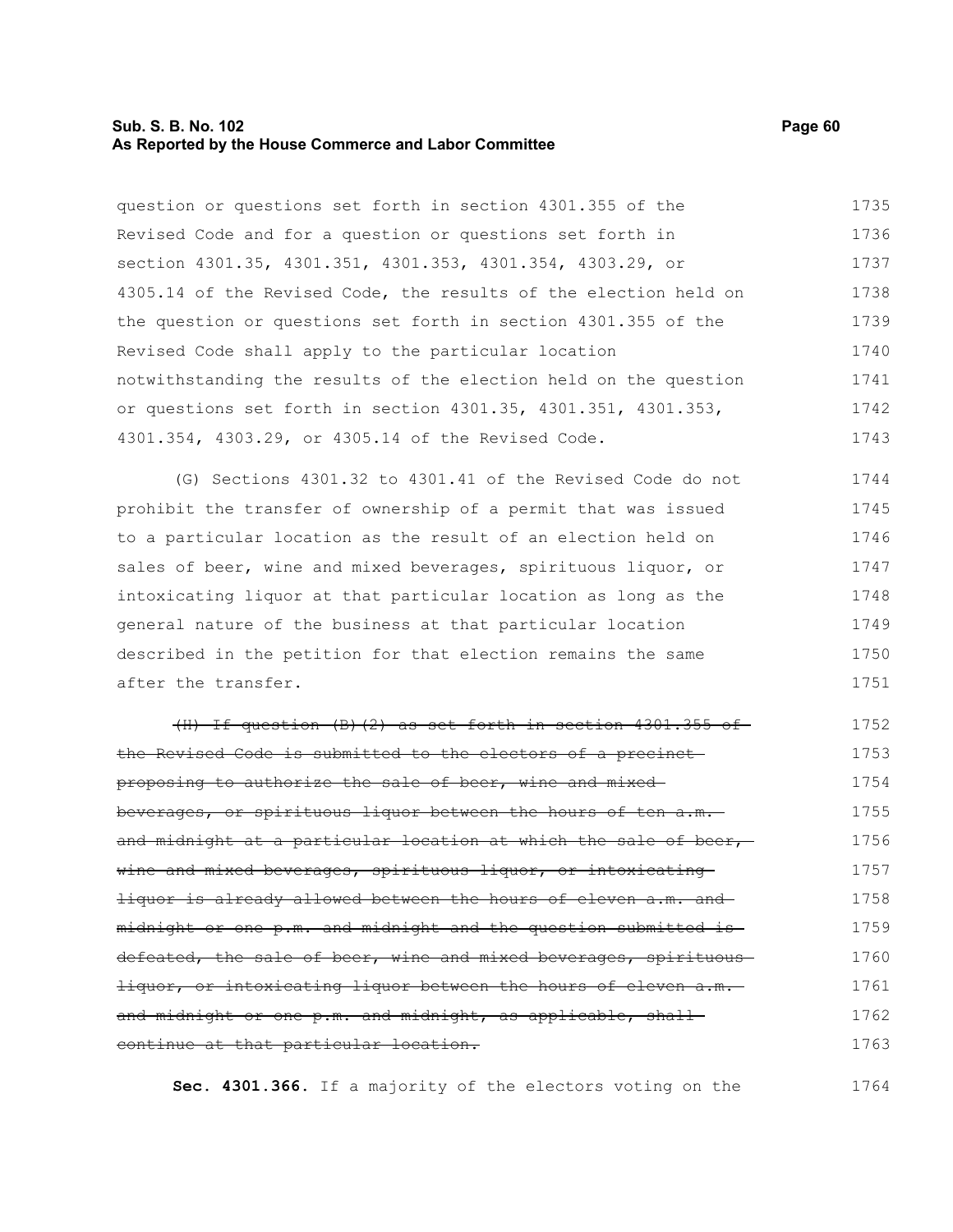## **Sub. S. B. No. 102 Page 61 As Reported by the House Commerce and Labor Committee**

question specified in section 4301.356 of the Revised Code vote "yes," the sale of beer and intoxicating liquor shall be allowed at the community facility on all days of the week-other than, including Sunday and during the hours on Sunday specified in division (A) of section 4303.182 of the Revised Code, for the use specified in the question, subject only to this chapter and Chapter 4303. of the Revised Code. Failure to continue to use the location as a community facility constitutes good cause for rejection of the renewal of the liquor permit under division (A) of section 4303.271 of the Revised Code. 1765 1766 1767 1768 1769 1770 1771 1772 1773 1774

If a majority of the electors voting on the question specified in section 4301.356 of the Revised Code vote "no," no sales of beer or intoxicating liquor shall be made at or within the community facility during the period the election is in effect as defined in section 4301.37 of the Revised Code. 1775 1776 1777 1778 1779

**Sec. 4301.403.** (A) As used in this section, "exhibition premises" means a premises at the site where an exhibition sanctioned by the U.S. Christopher Columbus quincentenary jubilee commission is being or has been held, if the exhibition is or was sponsored by an organization that also is sponsoring or has sponsored an exhibition sanctioned by the international association of horticulture producers. 1780 1781 1782 1783 1784 1785 1786

(B) Sections 4301.32 to 4301.391 and 4305.14 of the Revised Code and the provisions for local option elections and the election on the question of the repeal of Section 9 of Article XV, Ohio Constitution, in section 4303.29 of the Revised Code do not affect or prohibit the sale of beer or intoxicating liquor at an exhibition premises if the permit holder for the premises operates pursuant to the authority of a D liquor permit issued pursuant to Chapter 4303. of the Revised Code. 1787 1788 1789 1790 1791 1792 1793 1794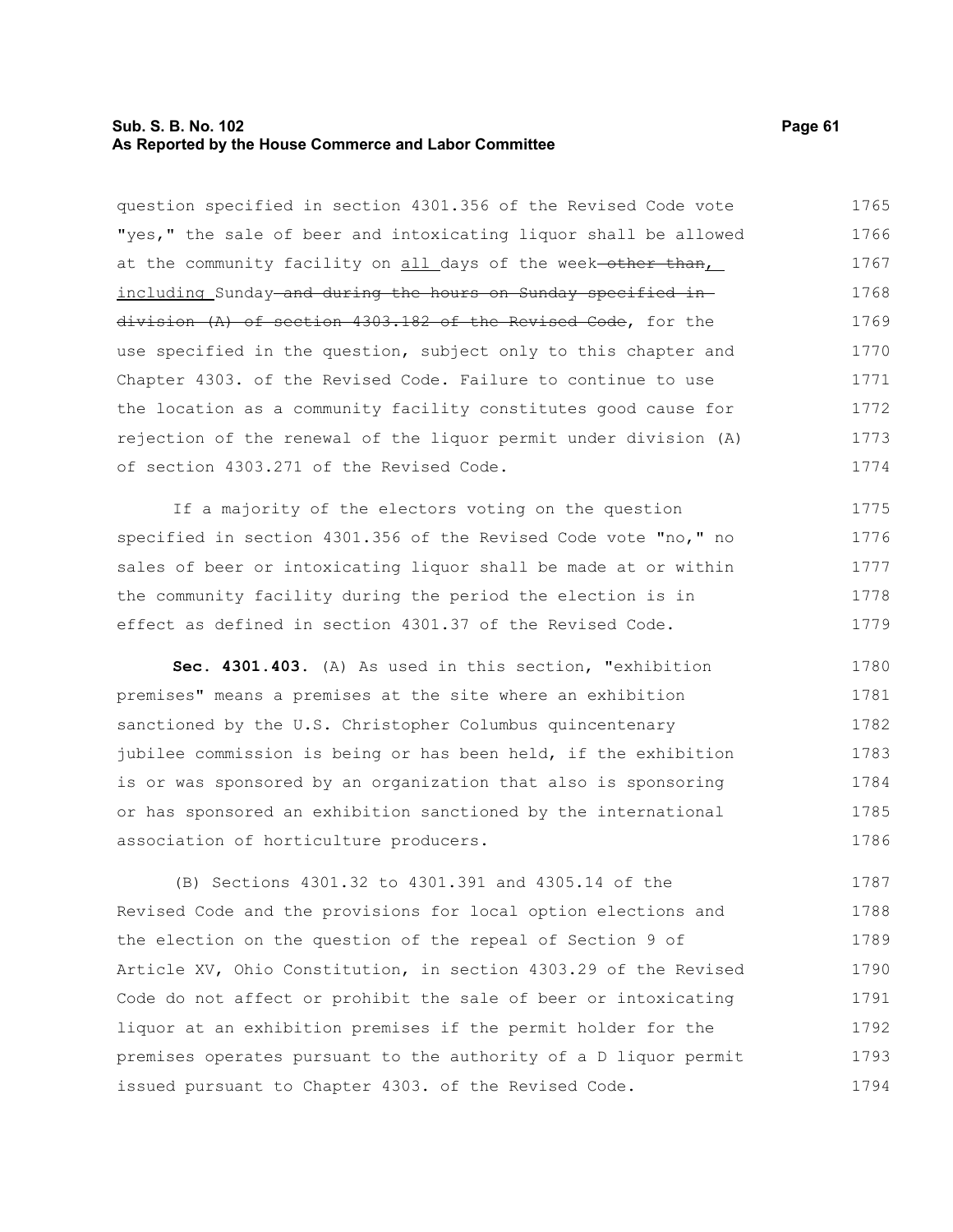# **Sub. S. B. No. 102 Page 62 As Reported by the House Commerce and Labor Committee**

Permit D-6 shall be issued to the holder of any D permit that authorizes the sale of intoxicating liquor and that is issued for an exhibition premises to allow the sale of intoxicating liquor under the permit at the premises betweenduring the hours of one p.m. and midnight on Sunday specified in division (N) of section 4303.182 of the Revised Code, whether or not such sale has been authorized in an election held under section 4301.351 of the Revised Code. Notwithstanding section 4301.351 of the-revised code Revised Code, the holder of a D permit issued for an exhibition premises may sell beer on Sunday whether or not the sale of intoxicating liquor has been authorized in an election held under that section. 1795 1796 1797 1798 1799 1800 1801 1802 1803 1804 1805 1806

(C) Nothing in section 4303.29 of the Revised Code shall be construed to restrict the issuance of a D permit for an exhibition premises. An application for a D permit for an exhibition premises is exempt from the population quota restrictions contained in section 4303.29 of the Revised Code and from the population quota restrictions contained in any rule of the liquor control commission. The location of a D permit issued for an exhibition premises shall not be transferred. An applicant applying for a  $D-1$ ,  $D-2$ ,  $D-3$ ,  $D-4$ , or  $D-5$  permit for an exhibition premises is not subject to section 4303.31 of the Revised Code. 1807 1808 1809 1810 1811 1812 1813 1814 1815 1816 1817

**Sec. 4301.404.** (A) As used in this section, "center for the preservation of wild animals" means a conservation center located on not less than five thousand acres of land that provides scientific, educational, and recreational resources to advance the conservation of animal populations and habitats. 1818 1819 1820 1821 1822

(B) Sections 4301.32 to 4301.391 and 4305.14 of the Revised Code and the provisions for local option elections and 1823 1824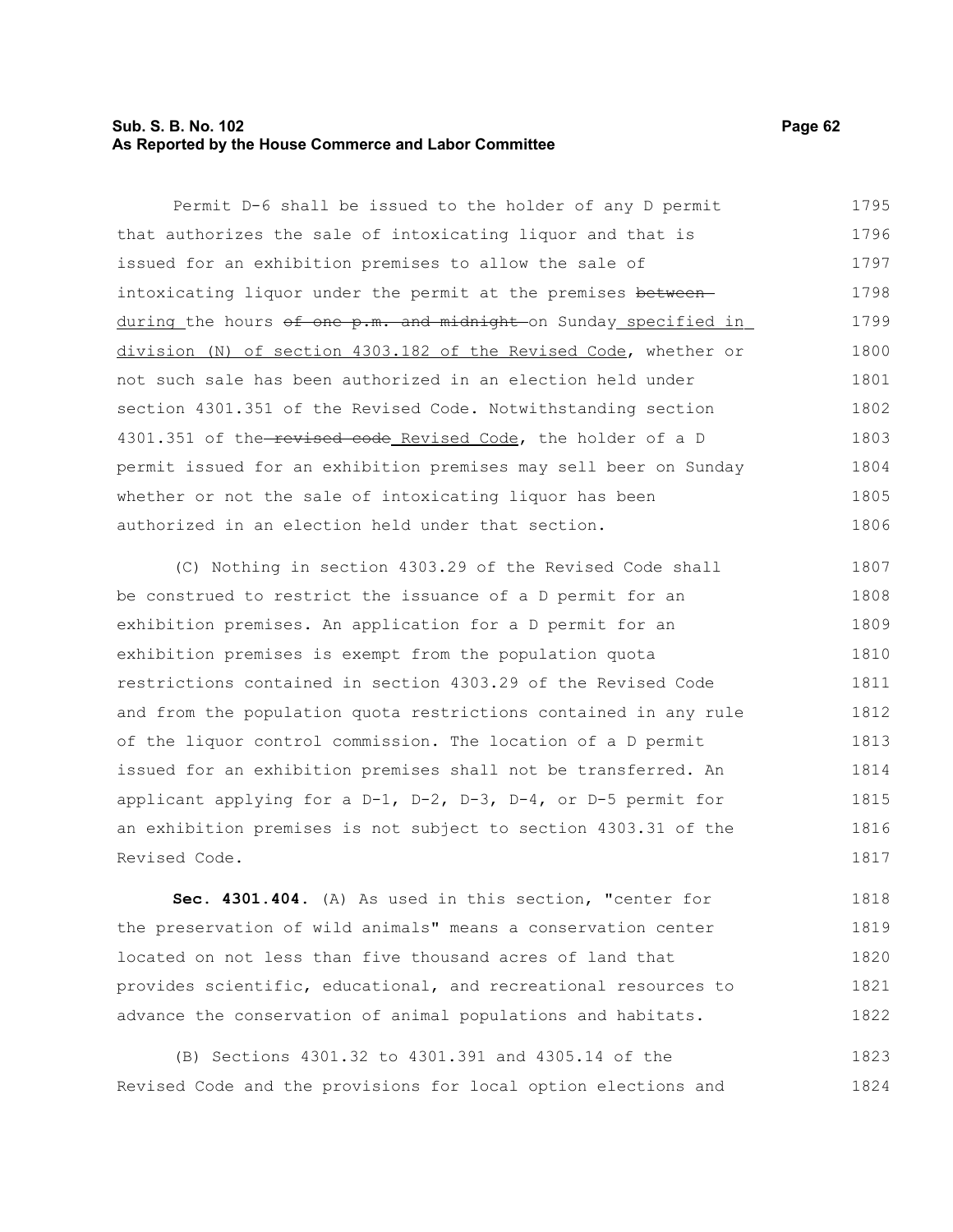## **Sub. S. B. No. 102 Page 63 As Reported by the House Commerce and Labor Committee**

the election on the repeal of Ohio Constitution, Article XV, Section 9 in section 4303.29 of the Revised Code do not affect or prohibit the sale of beer or intoxicating liquor at a center for the preservation of wild animals if any permit holder for the premises operates pursuant to the authority of a D liquor permit issued pursuant to Chapter 4303. of the Revised Code. 1825 1826 1827 1828 1829 1830

(C) Permit D-6 shall be issued to the holder of any D permit that authorizes the sale of intoxicating liquor and that is issued for a center for the preservation of wild animals to allow the sale of intoxicating liquor under the permit at the premises between during the hours of one p.m. and midnight on Sunday specified in division (N) of section 4303.182 of the Revised Code, whether or not such sale has been authorized in an election held under section 4301.351 of the Revised Code. Notwithstanding section 4301.351 of the Revised Code, the holder of a D permit issued for a center for the preservation of wild animals may sell beer on Sunday whether or not the sale of intoxicating liquor has been authorized in an election held under that section. 1831 1832 1833 1834 1835 1836 1837 1838 1839 1840 1841 1842 1843

**Sec. 4301.58.** (A) As used in this section:

(1) "Charitable organization" is an organization described under section 501(c)(3) of the Internal Revenue Code and exempt from federal income taxation under section 501(a) of the Internal Revenue Code. 1845 1846 1847 1848

(2) "Fundraiser" means a raffle, silent auction, or event where a door prize is awarded. 1849 1850

(3) "Political organization" means a political organization defined under section 527 of the Internal Revenue Code. 1851 1852 1853

1844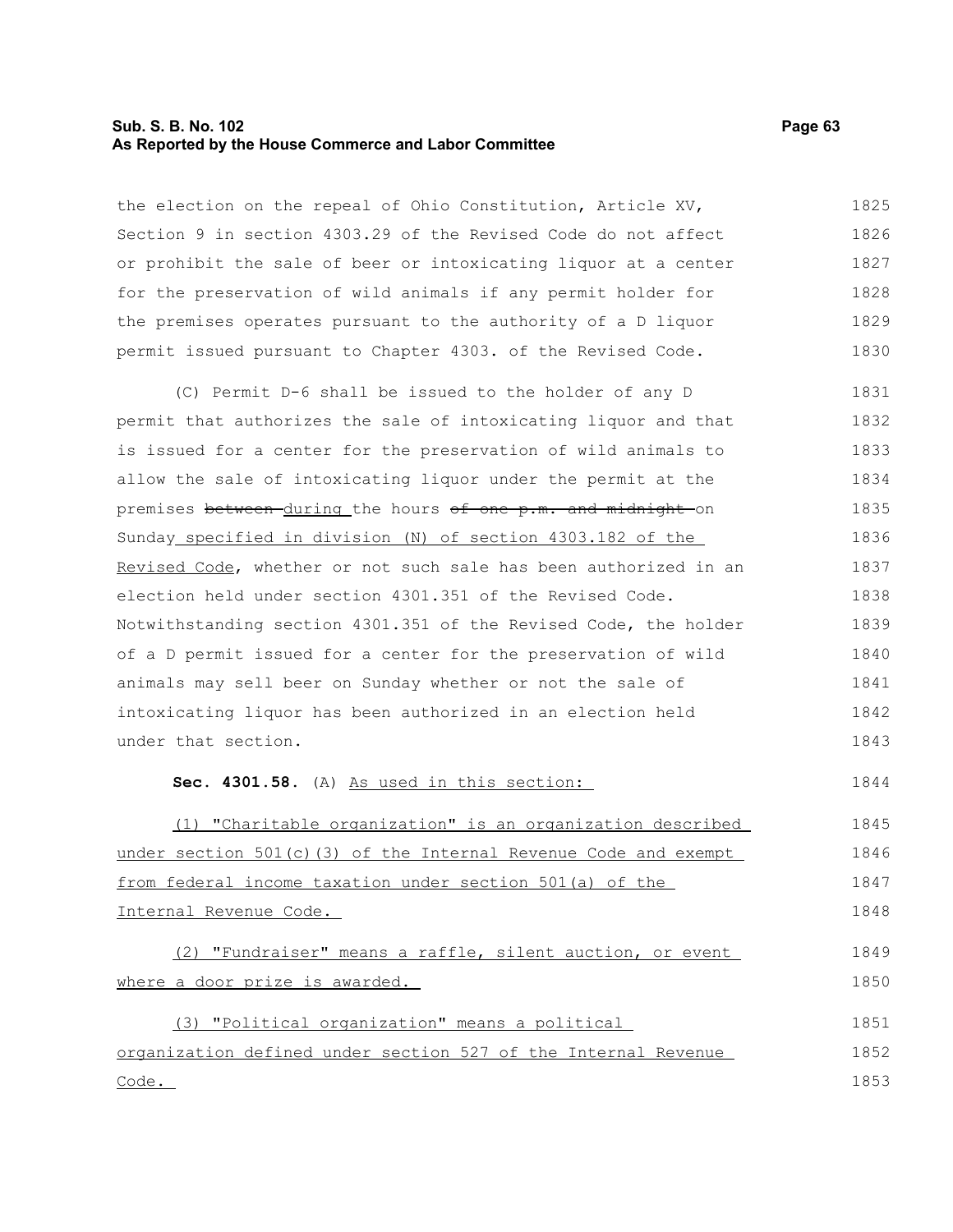1878 1879

| (4) "Raffle" means a raffle conducted in accordance with         | 1854 |
|------------------------------------------------------------------|------|
| Chapter 2915. of the Revised Code.                               | 1855 |
| (5) "Silent auction" means a method of submitting bids in        | 1856 |
| writing by one or more persons and, after a review of all the    | 1857 |
| bids received, personal property is awarded to the highest and   | 1858 |
| most responsive bidder.                                          | 1859 |
| (B) No person, personally or by the person's clerk, agent,       | 1860 |
| or employee, who is not the holder of an A permit issued by the  | 1861 |
| division of liquor control, in force at the time, and            | 1862 |
| authorizing the manufacture of beer or intoxicating liquor, or   | 1863 |
| who is not an agent or employee of the division authorized to    | 1864 |
| manufacture such beer or intoxicating liquor, shall manufacture  | 1865 |
| any beer or intoxicating liquor for sale, or shall manufacture   | 1866 |
| spirituous liquor.                                               | 1867 |
| (B) (C) No person, personally or by the person's clerk,          | 1868 |
| agent, or employee, who is not the holder of an A, B, C, D, E,   | 1869 |
| F, G, I, or S permit issued by the division, in force at the     | 1870 |
| time, and authorizing the sale of beer, intoxicating liquor, or  | 1871 |
| alcohol, or who is not an agent or employee of the division or   | 1872 |
| the tax commissioner authorized to sell such beer, intoxicating  | 1873 |
| liquor, or alcohol, shall sell, keep, or possess beer,           | 1874 |
| intoxicating liquor, or alcohol for sale to any persons other    | 1875 |
| than those authorized by Chapters 4301. and 4303. of the Revised | 1876 |
| Code to purchase any beer or intoxicating liquor, or sell any    | 1877 |

alcohol at retail. This division does not apply to or affect the sale or possession for sale of any low-alcohol beverage.

(C) (D) No person, personally or by the person's clerk, agent, or employee, who is the holder of a permit issued by the division, shall sell, keep, or possess for sale any intoxicating liquor not purchased from the division or from the holder of a 1880 1881 1882 1883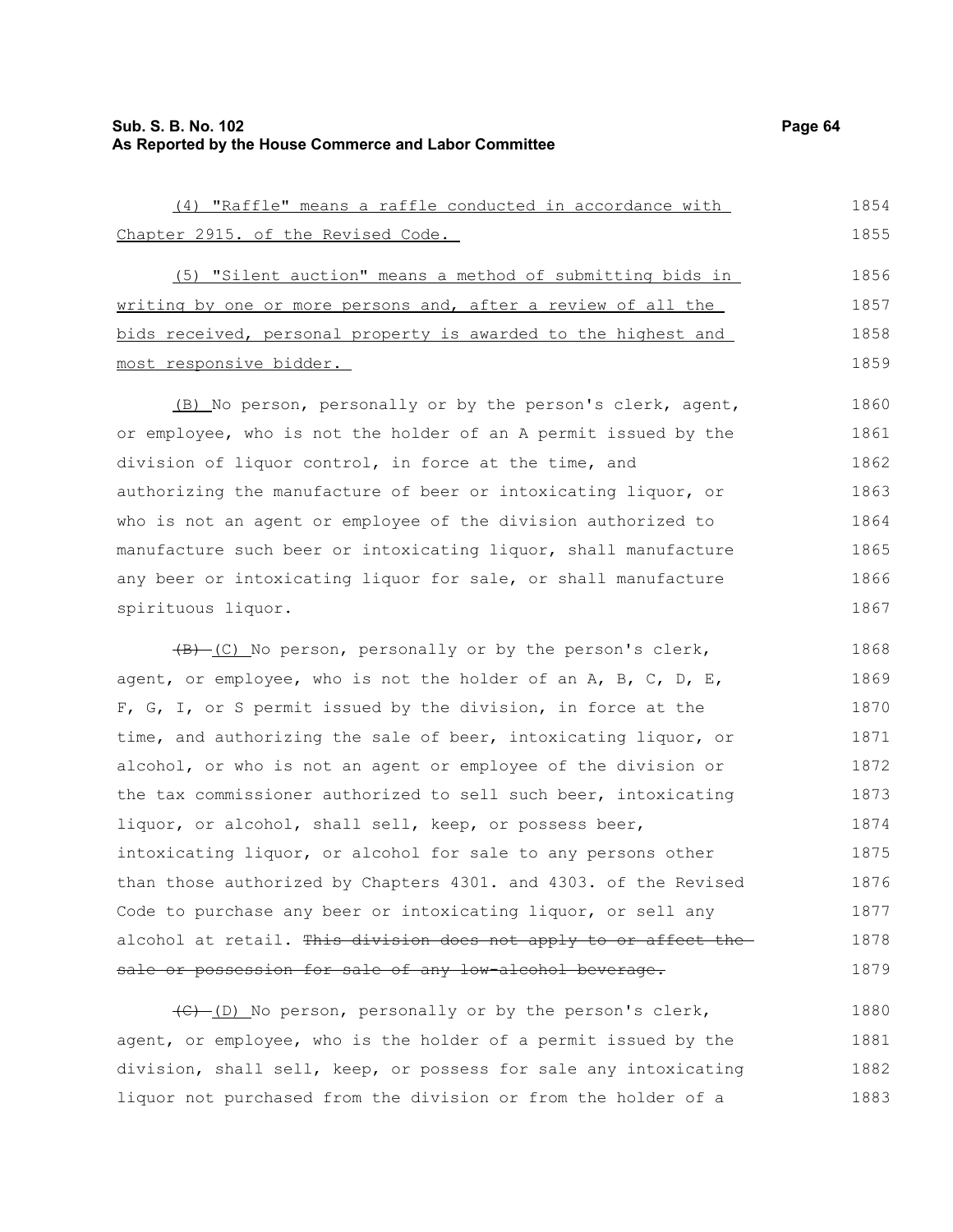# **Sub. S. B. No. 102 Page 65 As Reported by the House Commerce and Labor Committee**

permit issued by the division authorizing the sale of such intoxicating liquor unless the same has been purchased with the special consent of the division. The division shall revoke the permit of any person convicted of a violation of division (C) of this section. (E) Division (B) of this section does not apply to either of the following: (1) The sale or possession for sale of any low-alcohol beverage; (2) Beer and intoxicating liquor that is given away if all of the following apply: (a) The beer or intoxicating liquor is given away by a charitable or political organization to a participant in a fundraiser. (b) Any beer, wine, or mixed beverages given away via the fundraiser is purchased from a person issued a permit under Chapter 4303. of the Revised Code. (c) Any spirituous liquor given away via the fundraiser is purchased from an agency store located in this state. (d) Regarding any spirituous liquor donated to the charitable or political organization for purposes of the fundraiser, the donor is not an agency store located in this state and submits to the charitable or political organization receipts showing that the donor purchased the spirituous liquor from an agency store located in this state. (e) The charitable or political organization submits purchase receipts for the spirituous liquor given away via a fundraiser to the division of liquor control as proof that the 1884 1885 1886 1887 1888 1889 1890 1891 1892 1893 1894 1895 1896 1897 1898 1899 1900 1901 1902 1903 1904 1905 1906 1907 1908 1909 1910 1911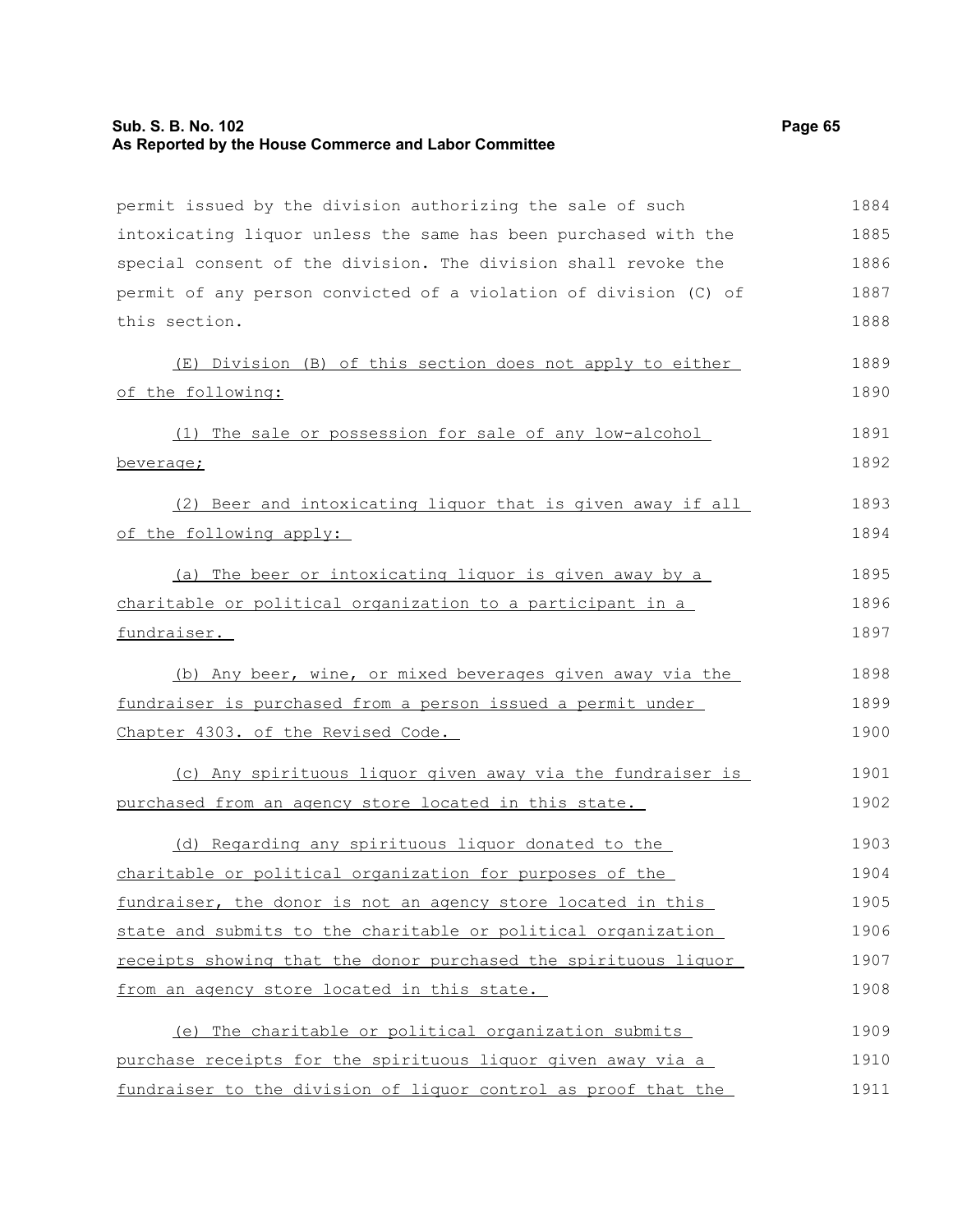| spirituous liquor was purchased from an agency store located in  | 1912 |
|------------------------------------------------------------------|------|
| this state. The charitable or political organization shall       | 1913 |
| submit the receipts in accordance with procedures that the       | 1914 |
| division shall establish.                                        | 1915 |
| Sec. 4301.62. (A) As used in this section:                       | 1916 |
| (1) "Chauffeured limousine" means a vehicle registered           | 1917 |
| under section 4503.24 of the Revised Code.                       | 1918 |
| (2) "Street," "highway," and "motor vehicle" have the same       | 1919 |
| meanings as in section 4511.01 of the Revised Code.              | 1920 |
| (B) No person shall have in the person's possession an           | 1921 |
| opened container of beer or intoxicating liquor in any of the    | 1922 |
| following circumstances:                                         | 1923 |
| (1) Except as provided in division (C) (1) (e) of this           | 1924 |
| section, in an agency store;                                     | 1925 |
| (2) Except as provided in division (C) or $(J)$ of this          | 1926 |
| section, on the premises of the holder of any permit issued by   | 1927 |
| the division of liquor control;                                  | 1928 |
| (3) In any other public place;                                   | 1929 |
| (4) Except as provided in division (D) or (E) of this            | 1930 |
| section, while operating or being a passenger in or on a motor   | 1931 |
| vehicle on any street, highway, or other public or private       | 1932 |
| property open to the public for purposes of vehicular travel or  | 1933 |
| parking;                                                         | 1934 |
| (5) Except as provided in division (D) or (E) of this            | 1935 |
| section, while being in or on a stationary motor vehicle on any  | 1936 |
| street, highway, or other public or private property open to the | 1937 |
| public for purposes of vehicular travel or parking.              | 1938 |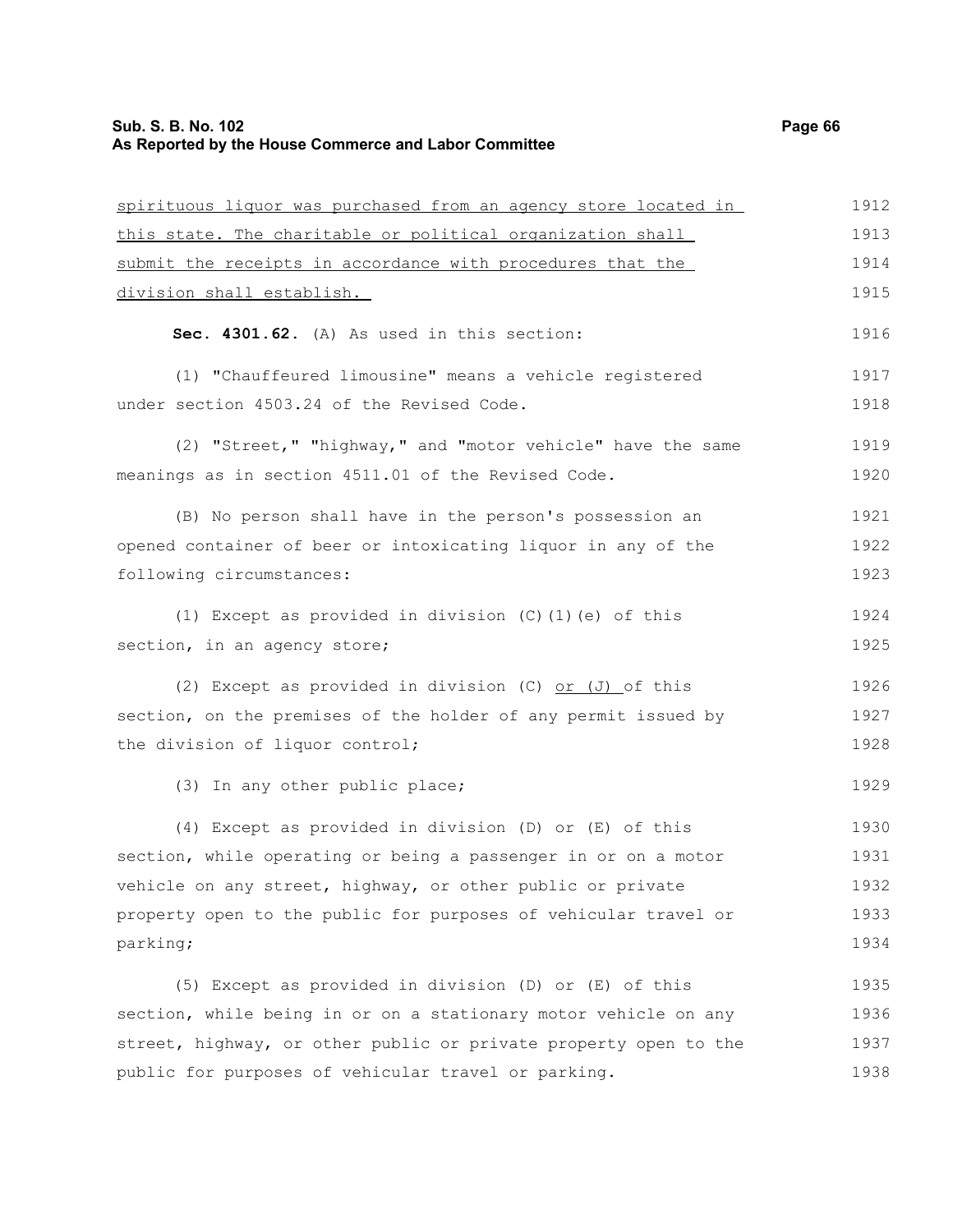# **Sub. S. B. No. 102 Page 67 As Reported by the House Commerce and Labor Committee**

| (C) (1) A person may have in the person's possession an          | 1939 |
|------------------------------------------------------------------|------|
| opened container of any of the following:                        | 1940 |
| (a) Beer or intoxicating liquor that has been lawfully           | 1941 |
| purchased for consumption on the premises where bought from the  | 1942 |
| holder of an A-1-A, A-2, A-2f, A-3a, D-1, D-2, D-3, D-3a, D-4,   | 1943 |
| D-4a, D-5, D-5a, D-5b, D-5c, D-5d, D-5e, D-5f, D-5g, D-5h, D-5i, | 1944 |
| D-5j, D-5k, D-51, D-5m, D-5n, D-5o, D-7, D-8, E, F, F-2, F-5, F- | 1945 |
| 7, or F-8 permit;                                                | 1946 |
| (b) Beer, wine, or mixed beverages served for consumption        | 1947 |
| on the premises by the holder of an F-3 permit, wine served as a | 1948 |
| tasting sample by an A-2, S-1, or S-2 permit holder for          | 1949 |
| consumption on the premises of a farmers market for which an F-  | 1950 |
| 10 permit has been issued, or wine served for consumption on the | 1951 |
| premises by the holder of an F-4 or F-6 permit;                  | 1952 |
| (c) Beer or intoxicating liquor consumed on the premises         | 1953 |
| of a convention facility as provided in section 4303.201 of the  | 1954 |
| Revised Code;                                                    | 1955 |
| (d) Beer or intoxicating liquor to be consumed during            | 1956 |
| tastings and samplings approved by rule of the liquor control    | 1957 |
| commission;                                                      | 1958 |
| (e) Spirituous liquor to be consumed for purposes of a           | 1959 |
| tasting sample, as defined in section 4301.171 of the Revised    | 1960 |
| Code.                                                            | 1961 |
| (2) A person may have in the person's possession on an F         | 1962 |
| liquor permit premises an opened container of beer or            | 1963 |
| intoxicating liquor that was not purchased from the holder of    | 1964 |
| the F permit if the premises for which the F permit is issued is | 1965 |
| a music festival and the holder of the F permit grants           | 1966 |
| permission for that possession on the premises during the period | 1967 |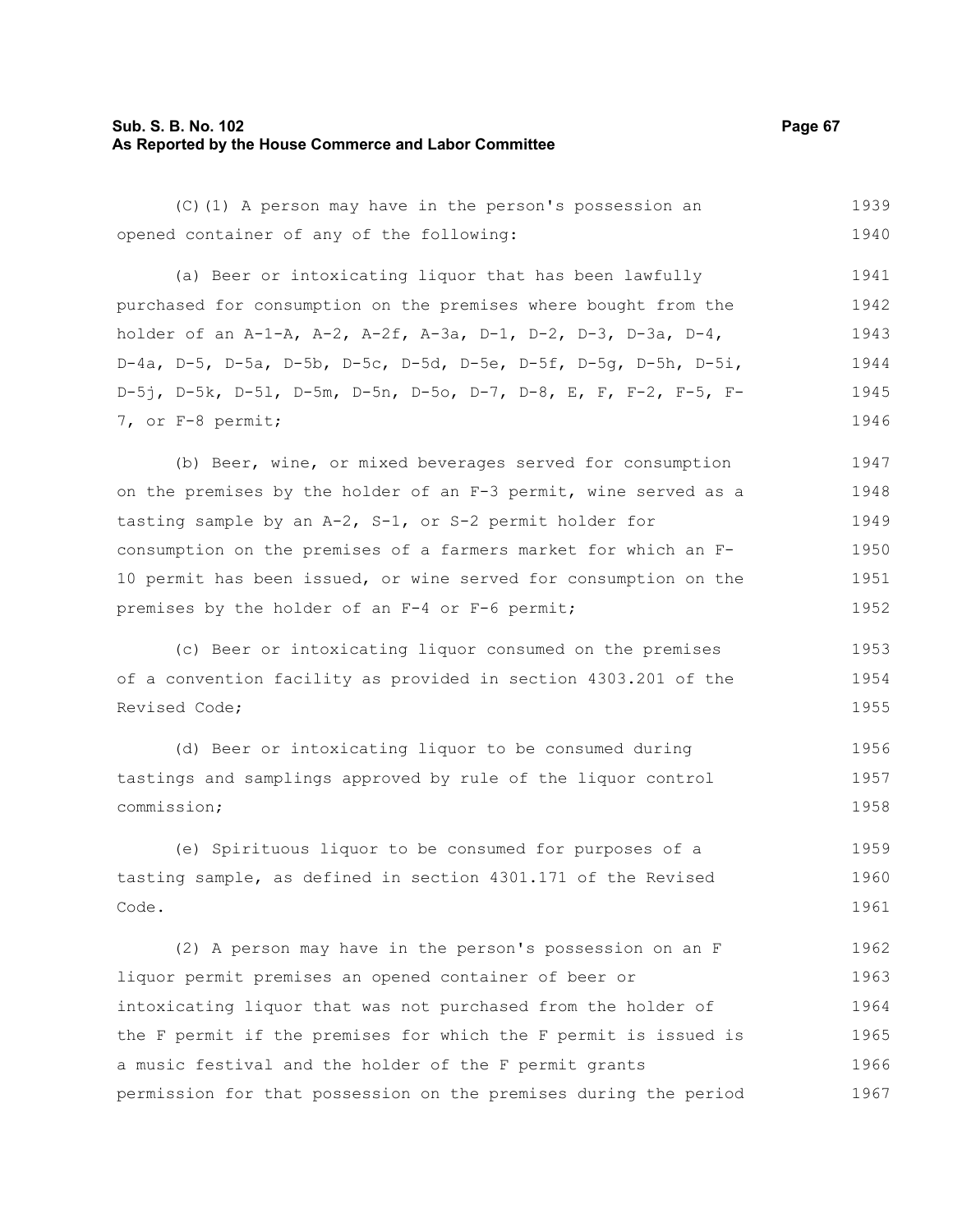#### **Sub. S. B. No. 102 Page 68 As Reported by the House Commerce and Labor Committee**

for which the F permit is issued. As used in this division, "music festival" means a series of outdoor live musical performances, extending for a period of at least three consecutive days and located on an area of land of at least forty acres. 1968 1969 1970 1971 1972

(3)(a) A person may have in the person's possession on a D-2 liquor permit premises an opened or unopened container of wine that was not purchased from the holder of the D-2 permit if the premises for which the D-2 permit is issued is an outdoor performing arts center, the person is attending an orchestral performance, and the holder of the D-2 permit grants permission for the possession and consumption of wine in certain predesignated areas of the premises during the period for which the D-2 permit is issued. 1973 1974 1975 1976 1977 1978 1979 1980 1981

(b) As used in division (C)(3)(a) of this section:

(i) "Orchestral performance" means a concert comprised of a group of not fewer than forty musicians playing various musical instruments. 1983 1984 1985

(ii) "Outdoor performing arts center" means an outdoor performing arts center that is located on not less than one hundred fifty acres of land and that is open for performances from the first day of April to the last day of October of each year. 1986 1987 1988 1989 1990

(4) A person may have in the person's possession an opened or unopened container of beer or intoxicating liquor at an outdoor location at which the person is attending an orchestral performance as defined in division  $(C)$  (3)(b)(i) of this section if the person with supervision and control over the performance grants permission for the possession and consumption of beer or 1991 1992 1993 1994 1995 1996

1982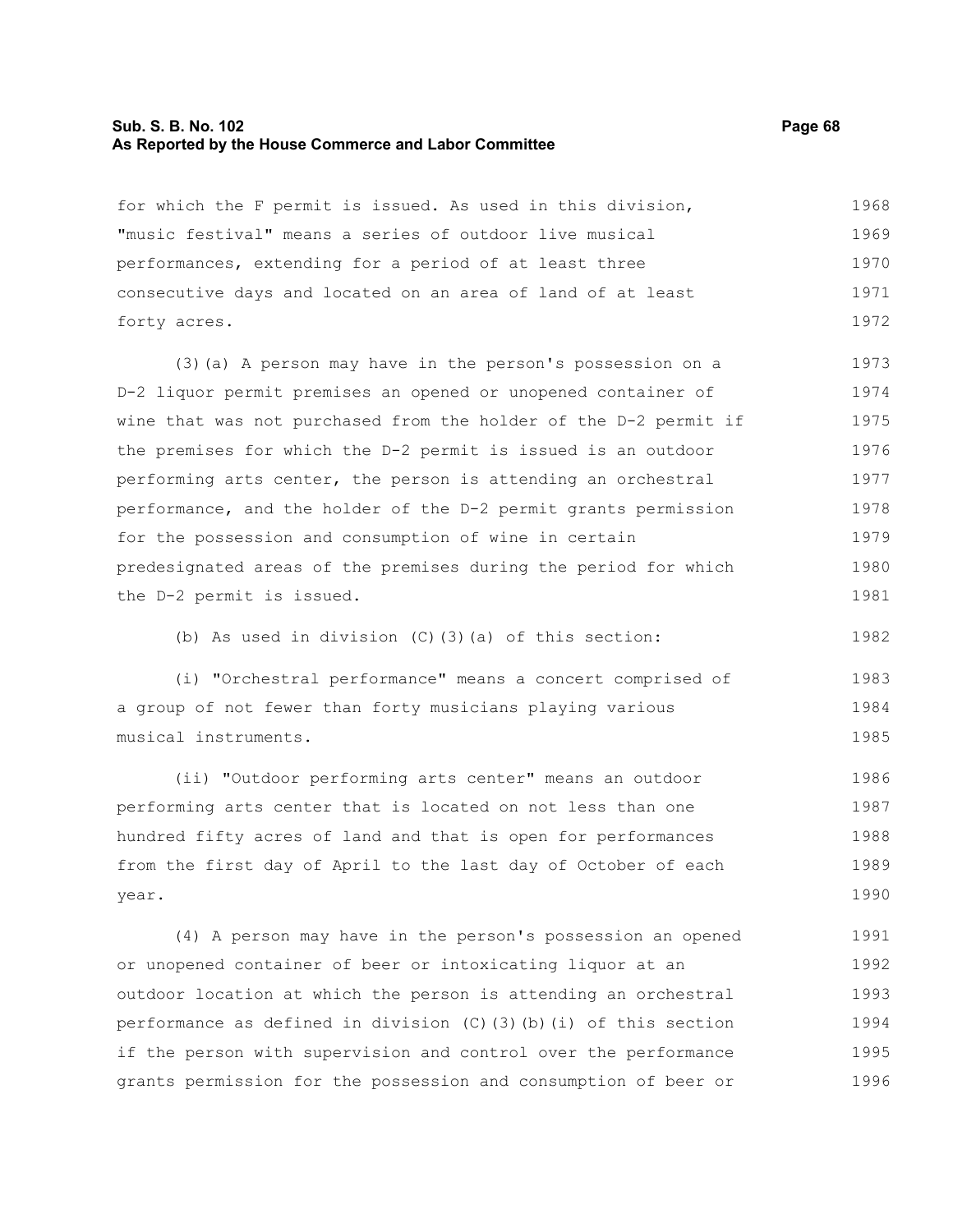# **Sub. S. B. No. 102 Page 69 As Reported by the House Commerce and Labor Committee**

| intoxicating liquor in certain predesignated areas of that       | 1997 |
|------------------------------------------------------------------|------|
| outdoor location.                                                | 1998 |
| (5) A person may have in the person's possession on an F-9       | 1999 |
| liquor permit premises an opened or unopened container of beer   | 2000 |
| or intoxicating liquor that was not purchased from the holder of | 2001 |
| the F-9 permit if the person is attending either of the          | 2002 |
| following:                                                       | 2003 |
| (a) An orchestral performance and the F-9 permit holder          | 2004 |
| grants permission for the possession and consumption of beer or  | 2005 |
| intoxicating liquor in certain predesignated areas of the        | 2006 |
| premises during the period for which the F-9 permit is issued;   | 2007 |
| (b) An outdoor performing arts event or orchestral               | 2008 |
| performance that is free of charge and the F-9 permit holder     | 2009 |
| annually hosts not less than twenty-five other events or         | 2010 |
| performances that are free of charge on the permit premises.     | 2011 |
| As used in division (C) (5) of this section, "orchestral         | 2012 |
| performance" has the same meaning as in division (C) (3) (b) of  | 2013 |
| this section.                                                    | 2014 |
| (6) (a) A person may have in the person's possession on the      | 2015 |
| property of an outdoor motorsports facility an opened or         | 2016 |
| unopened container of beer or intoxicating liquor that was not   | 2017 |
| purchased from the owner of the facility if both of the          | 2018 |
| following apply:                                                 | 2019 |
| (i) The person is attending a racing event at the                | 2020 |
| facility; and                                                    | 2021 |
| (ii) The owner of the facility grants permission for the         | 2022 |
| possession and consumption of beer or intoxicating liquor on the | 2023 |
| property of the facility.                                        | 2024 |
|                                                                  |      |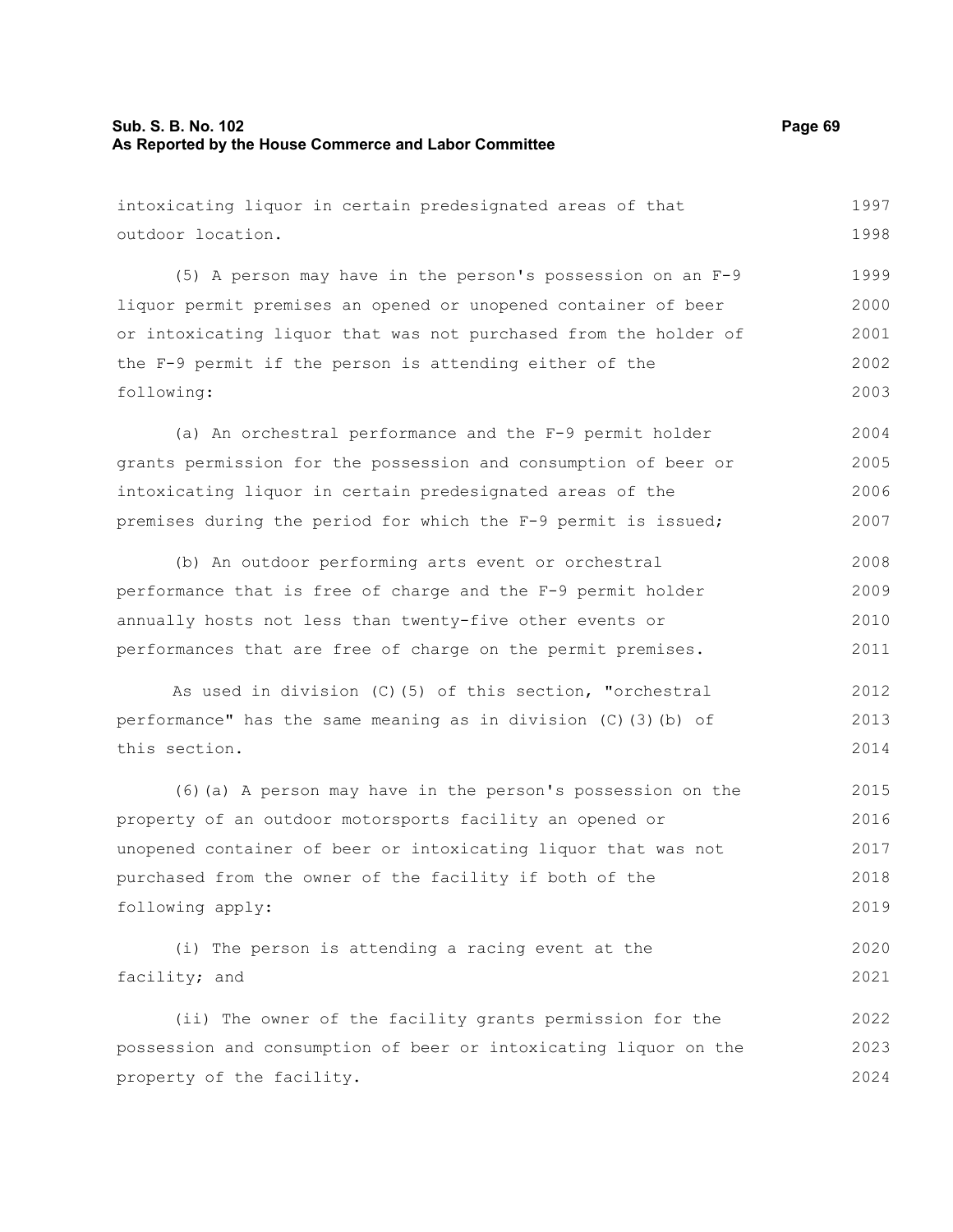# **Sub. S. B. No. 102 Page 70 As Reported by the House Commerce and Labor Committee**

| (b) As used in division $(C)$ $(6)$ $(a)$ of this section:       | 2025 |
|------------------------------------------------------------------|------|
| (i) "Racing event" means a motor vehicle racing event            | 2026 |
| sanctioned by one or more motor racing sanctioning               | 2027 |
| organizations.                                                   | 2028 |
| (ii) "Outdoor motorsports facility" means an outdoor             | 2029 |
| racetrack to which all of the following apply:                   | 2030 |
| (I) It is two and four-tenths miles or more in length.           | 2031 |
| (II) It is located on two hundred acres or more of land.         | 2032 |
| (III) The primary business of the owner of the facility is       | 2033 |
| the hosting and promoting of racing events.                      | 2034 |
| (IV) The holder of a D-1, D-2, or D-3 permit is located on       | 2035 |
| the property of the facility.                                    | 2036 |
| (7) (a) A person may have in the person's possession an          | 2037 |
| opened container of beer or intoxicating liquor at an outdoor    | 2038 |
| location within an outdoor refreshment area created under        | 2039 |
| section 4301.82 of the Revised Code if the opened container of   | 2040 |
| beer or intoxicating liquor was purchased from an A-1, A-1-A, A- | 2041 |
| 1c, A-2, A-2f, D class, or F class permit holder to which both   | 2042 |
| of the following apply:                                          | 2043 |
| (i) The permit holder's premises is located within the           | 2044 |
| outdoor refreshment area.                                        | 2045 |
| (ii) The permit held by the permit holder has an outdoor         | 2046 |
| refreshment area designation.                                    | 2047 |
| (b) Division (C) (7) of this section does not authorize a        | 2048 |
| person to do either of the following:                            | 2049 |
| (i) Enter the premises of an establishment within an             | 2050 |

outdoor refreshment area while possessing an opened container of 2051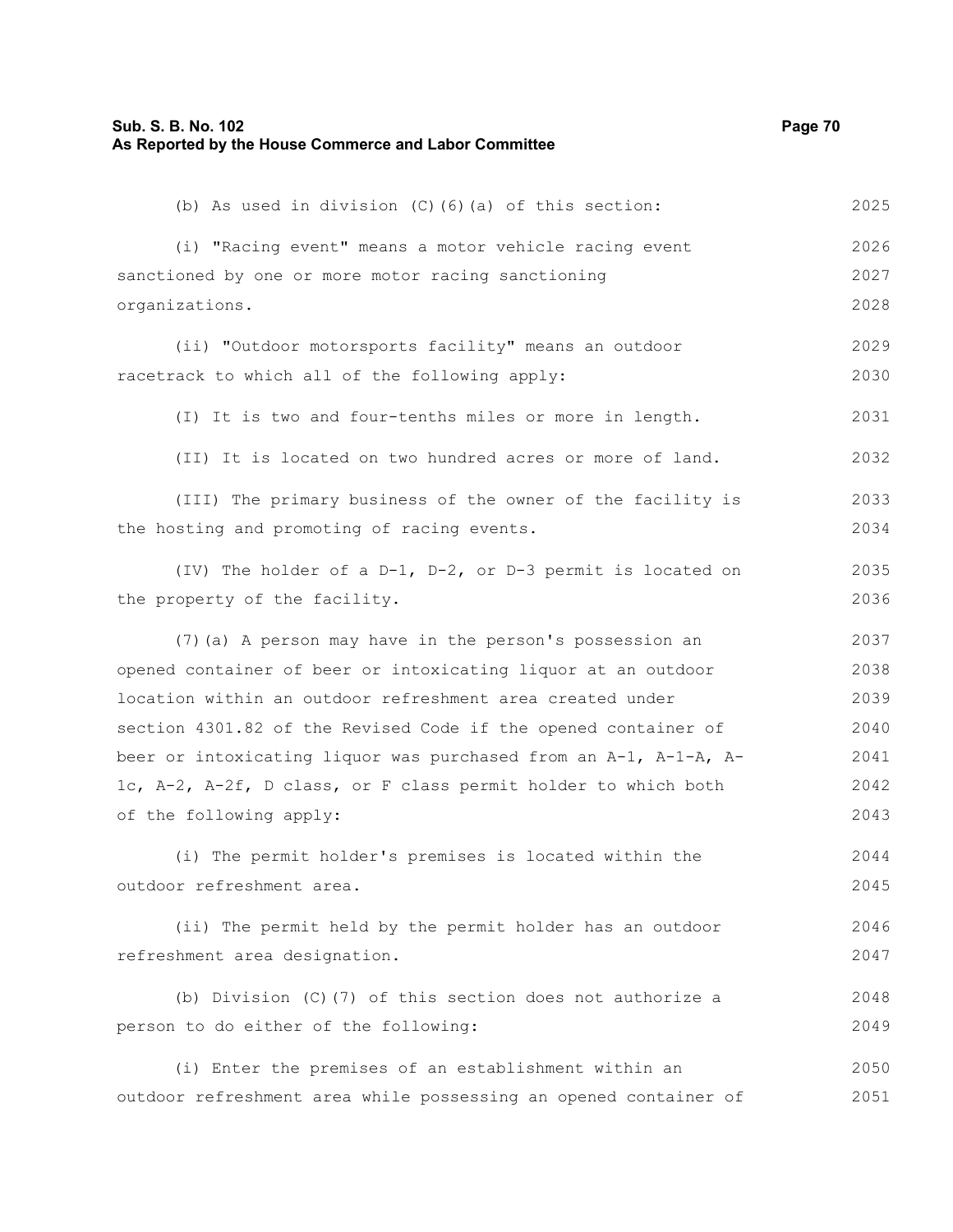## **Sub. S. B. No. 102 Page 71 As Reported by the House Commerce and Labor Committee**

beer or intoxicating liquor acquired elsewhere; 2052

(ii) Possess an opened container of beer or intoxicating liquor while being in or on a motor vehicle within an outdoor refreshment area, unless the possession is otherwise authorized under division (D) or (E) of this section. 2053 2054 2055 2056

(c) As used in division (C)(7) of this section, "D class permit holder" does not include a D-6 or D-8 permit holder. 2057 2058

(8)(a) A person may have in the person's possession on the property of a market, within a defined F-8 permit premises, an opened container of beer or intoxicating liquor that was purchased from a D permit premises that is located immediately adjacent to the market if both of the following apply: 2059 2060 2061 2062 2063

(i) The market grants permission for the possession and consumption of beer and intoxicating liquor within the defined F-8 permit premises; 2064 2065 2066

(ii) The market is hosting an event pursuant to an F-8 permit and the market has notified the division of liquor control about the event in accordance with division (A)(3) of section 4303.208 of the Revised Code. 2067 2068 2069 2070

(b) As used in division (C)(8) of this section, "market" means a market, for which an F-8 permit is held, that has been in operation since 1860. 2071 2072 2073

(D) This section does not apply to a person who pays all or a portion of the fee imposed for the use of a chauffeured limousine pursuant to a prearranged contract, or the guest of the person, when all of the following apply: 2074 2075 2076 2077

(1) The person or guest is a passenger in the limousine. (2) The person or guest is located in the limousine, but 2078 2079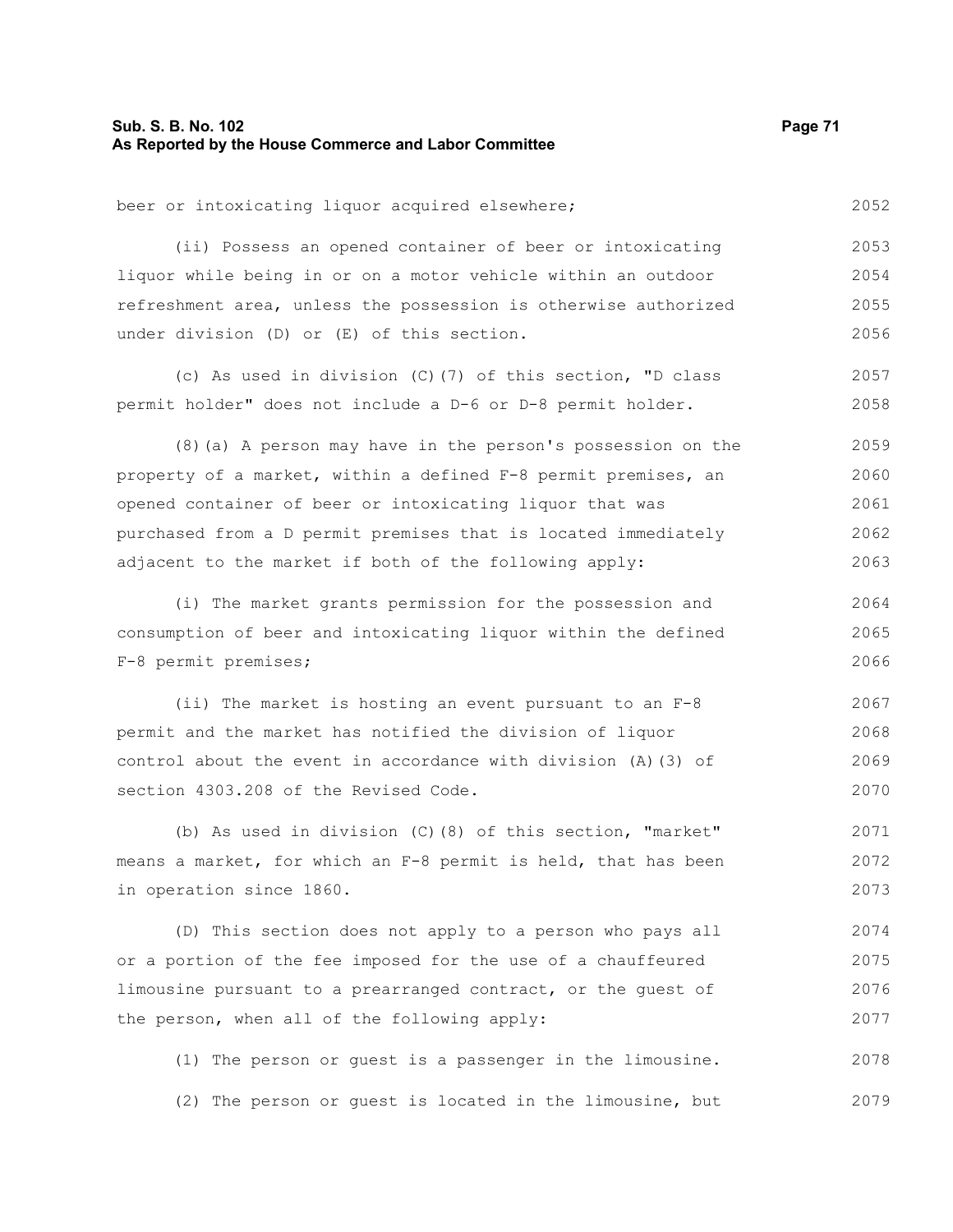#### **Sub. S. B. No. 102 Page 72 As Reported by the House Commerce and Labor Committee**

is not occupying a seat in the front compartment of the limousine where the operator of the limousine is located. 2080 2081

(3) The limousine is located on any street, highway, or other public or private property open to the public for purposes of vehicular travel or parking. 2082 2083 2084

(E) An opened bottle of wine that was purchased from the holder of a permit that authorizes the sale of wine for consumption on the premises where sold is not an opened container for the purposes of this section if both of the following apply: 2085 2086 2087 2088 2089

(1) The opened bottle of wine is securely resealed by the permit holder or an employee of the permit holder before the bottle is removed from the premises. The bottle shall be secured in such a manner that it is visibly apparent if the bottle has been subsequently opened or tampered with. 2090 2091 2092 2093 2094

(2) The opened bottle of wine that is resealed in accordance with division (E)(1) of this section is stored in the trunk of a motor vehicle or, if the motor vehicle does not have a trunk, behind the last upright seat or in an area not normally occupied by the driver or passengers and not easily accessible by the driver. 2095 2096 2097 2098 2099 2100

(F)(1) Except if an ordinance or resolution is enacted or adopted under division  $(F)(2)$  of this section, this section does not apply to a person who, pursuant to a prearranged contract, is a passenger riding on a commercial quadricycle when all of the following apply: 2101 2102 2103 2104 2105

(a) The person is not occupying a seat in the front of the commercial quadricycle where the operator is steering or braking. 2106 2107 2108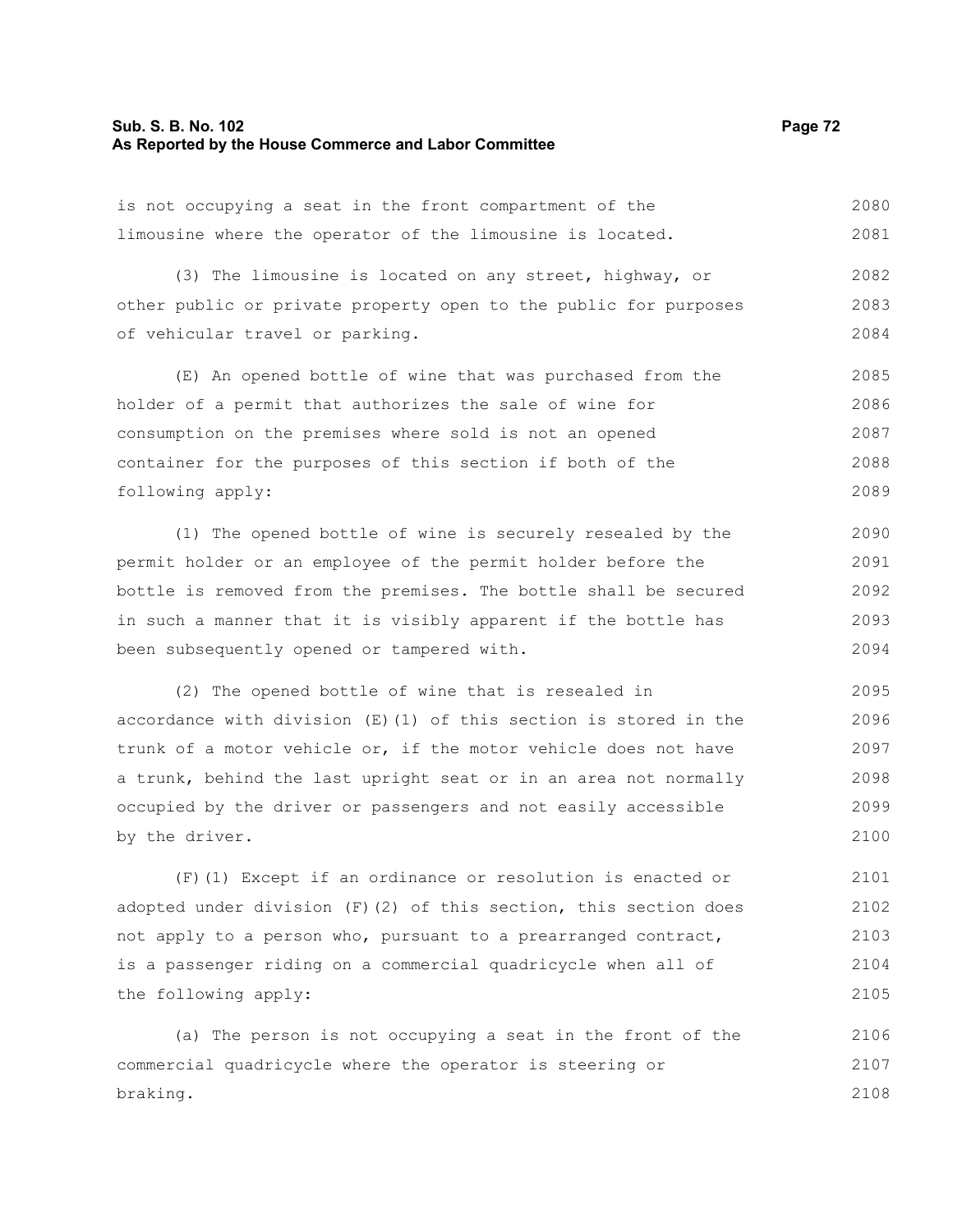### **Sub. S. B. No. 102 Page 73 As Reported by the House Commerce and Labor Committee**

(b) The commercial quadricycle is being operated on a street, highway, or other public or private property open to the public for purposes of vehicular travel or parking. 2109 2110 2111

(c) The person has in their possession on the commercial quadricycle an opened container of beer or wine. 2112 2113

(d) The person has in their possession on the commercial quadricycle not more than either thirty-six ounces of beer or eighteen ounces of wine. 2114 2115 2116

(2) The legislative authority of a municipal corporation or township may enact an ordinance or adopt a resolution, as applicable, that prohibits a passenger riding on a commercial quadricycle from possessing an opened container of beer or wine. 2117 2118 2119 2120

(3) As used in this section, "commercial quadricycle" means a vehicle that has fully-operative pedals for propulsion entirely by human power and that meets all of the following requirements: 2121 2122 2123 2124

(a) It has four wheels and is operated in a manner similar to a bicycle. 2125 2126

(b) It has at least five seats for passengers. 2127

(c) It is designed to be powered by the pedaling of the operator and the passengers. 2128 2129

(d) It is used for commercial purposes.

(e) It is operated by the vehicle owner or an employee of the owner. 2131 2132

(G) This section does not apply to a person that has in the person's possession an opened container of beer or intoxicating liquor on the premises of a market if the beer or 2133 2134 2135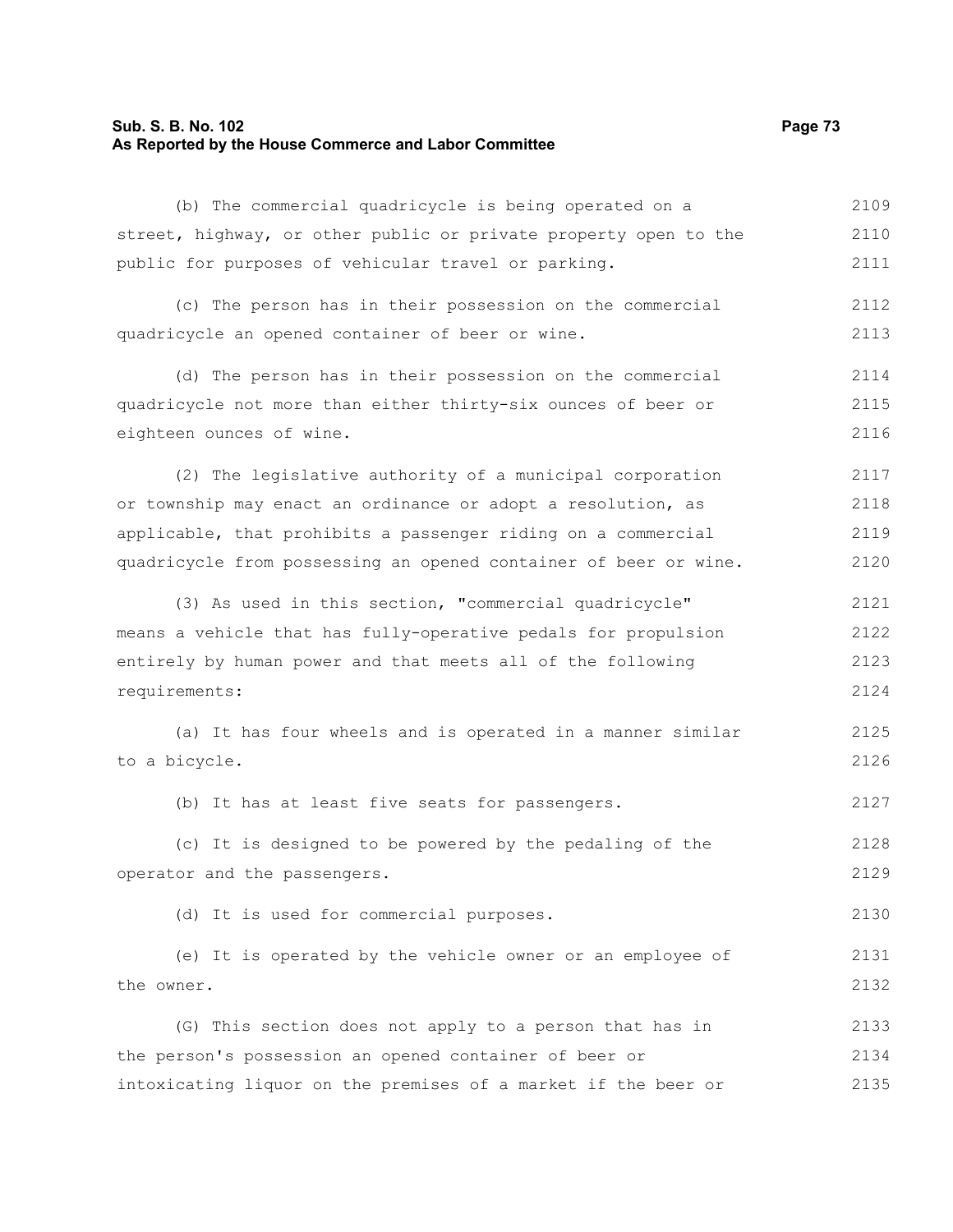# **Sub. S. B. No. 102 Page 74 As Reported by the House Commerce and Labor Committee**

| intoxicating liquor has been purchased from a D liquor permit    | 2136 |
|------------------------------------------------------------------|------|
| holder that is located in the market.                            | 2137 |
| As used in division (G) of this section, "market" means an       | 2138 |
| establishment that:                                              | 2139 |
| (1) Leases space in the market to individual vendors, not        | 2140 |
| less than fifty per cent of which are retail food establishments | 2141 |
| or food service operations licensed under Chapter 3717. of the   | 2142 |
| Revised Code;                                                    | 2143 |
| (2) Has an indoor sales floor area of not less than              | 2144 |
| twenty-two thousand square feet;                                 | 2145 |
| (3) Hosts a farmer's market on each Saturday from April          | 2146 |
| through December.                                                | 2147 |
| (H) (1) As used in this section, "alcoholic beverage" has        | 2148 |
| the same meaning as in section 4303.185 of the Revised Code.     | 2149 |
| (2) An alcoholic beverage in a closed container being            | 2150 |
| transported under section 4303.185 of the Revised Code to its    | 2151 |
| final destination is not an opened container for the purposes of | 2152 |
| this section if the closed container is securely sealed in such  | 2153 |
| a manner that it is visibly apparent if the closed container has | 2154 |
| been subsequently opened or tampered with after sealing.         | 2155 |
| (I) This section does not apply to a person who has in the       | 2156 |
| person's possession an opened container of beer or intoxicating  | 2157 |
| liquor in a public-use airport, as described in division (D) (2) | 2158 |
| (a) (iii) of section 4303.181 of the Revised Code, when both of  | 2159 |
| the following apply:                                             | 2160 |
| (1) Consumption of the opened container of beer or               | 2161 |
| intoxicating liquor occurs in the area of the airport terminal   | 2162 |
| that is restricted to persons taking flights to and from the     | 2163 |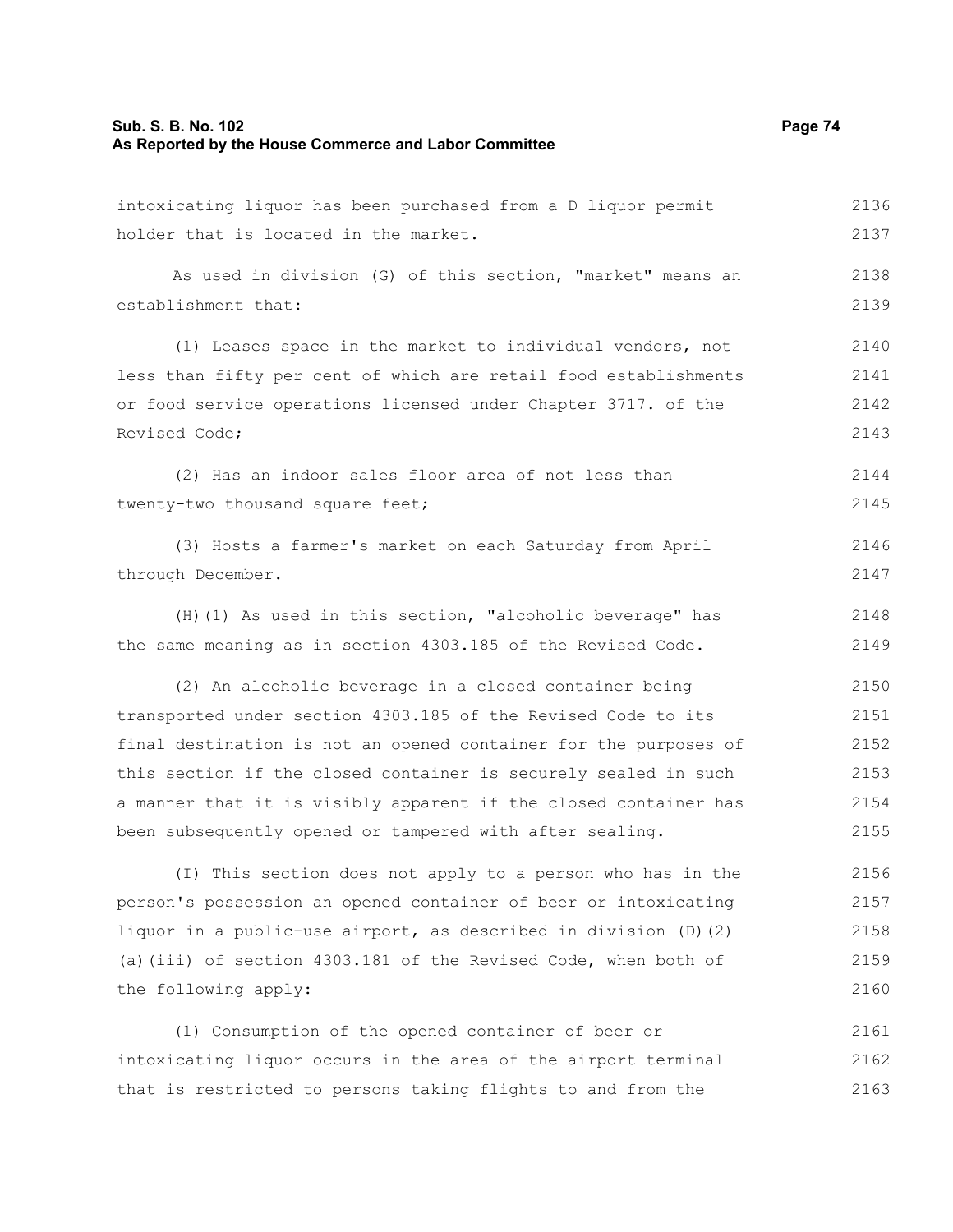| Sub. S. B. No. 102<br>As Reported by the House Commerce and Labor Committee | Page 75 |
|-----------------------------------------------------------------------------|---------|
| airport; and                                                                | 2164    |
| (2) The consumption is authorized under division $(D)$ (2) (a)              | 2165    |
| of section 4303.181 of the Revised Code.                                    | 2166    |
| (J) This section does not apply to a person that has in                     | 2167    |
| the person's possession an opened container of homemade beer or             | 2168    |
| wine that is served in accordance with division (E) of section              | 2169    |
| 4301.201 of the Revised Code.                                               | 2170    |
| Sec. 4301.82. (A) As used in this section:                                  | 2171    |
| (1) "Qualified permit holder" means the holder of an A-1,                   | 2172    |
| A-1-A, A-1c, A-2, A-2f, or D class permit issued under Chapter              | 2173    |
| 4303. of the Revised Code.                                                  | 2174    |
| (2) "D class permit" does not include a D-6 or D-8 permit.                  | 2175    |
| (B) The executive officer of a municipal corporation or                     | 2176    |
| the fiscal officer of a township may file an application with               | 2177    |
| the legislative authority of the municipal corporation or                   | 2178    |
| township to have property within the municipal corporation or               | 2179    |
| township designated as an outdoor refreshment area or to expand             | 2180    |
| an existing outdoor refreshment area to include additional                  | 2181    |
| property within the municipal corporation or township. The                  | 2182    |
| executive officer or fiscal officer shall ensure that the                   | 2183    |
| application contains all of the following:                                  | 2184    |
| (1) A map or survey of the proposed outdoor refreshment                     | 2185    |
| area in sufficient detail to identify the boundaries of the                 | 2186    |
| area, which shall not exceed either of the following, as                    | 2187    |
| applicable:                                                                 | 2188    |
| (a) Three-Six_hundred twenty-forty_contiguous acres or-                     | 2189    |
| one half square mile-if the municipal corporation or township               | 2190    |
| has a population of more than thirty-five-fifty thousand as                 | 2191    |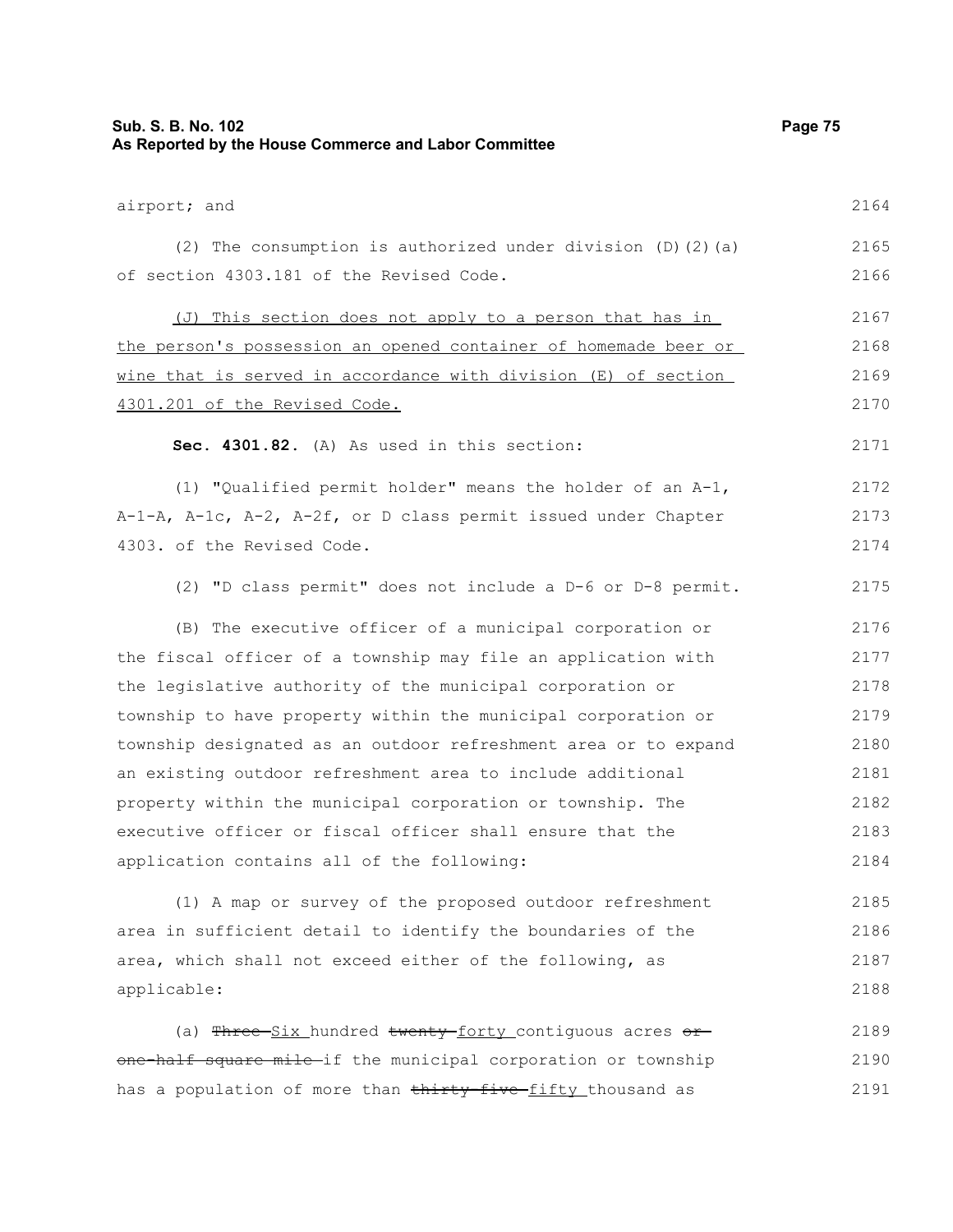## **Sub. S. B. No. 102 Page 76 As Reported by the House Commerce and Labor Committee**

specified in division (D) of this section; (b) One-Three hundred fifty-twenty contiguous acres if the municipal corporation or township has a population of thirtyfive fifty thousand or less as specified in division (D) of this section. (2) A general statement of the nature and types of establishments that will be located within the proposed outdoor refreshment area; (3) A statement that the proposed outdoor refreshment area will encompass not fewer than four qualified permitholderscomplies with division (D) of this section; (4) Evidence that the uses of land within the proposed outdoor refreshment area are in accord with the master zoning plan or map of the municipal corporation or township; (5) Proposed requirements for the purpose of ensuring public health and safety within the proposed outdoor refreshment area. (C) Within forty-five days after the date the application is filed with the legislative authority of a municipal corporation or township, the legislative authority shall publish public notice of the application in one newspaper of general circulation in the municipal corporation or township or as provided in section 7.16 of the Revised Code. The legislative authority shall ensure that the notice states that the application is on file in the office of the clerk of the municipal corporation or township and is available for inspection by the public during regular business hours. The legislative authority also shall indicate in the notice the date and time of any public hearing to be held regarding the 2192 2193 2194 2195 2196 2197 2198 2199 2200 2201 2202 2203 2204 2205 2206 2207 2208 2209 2210 2211 2212 2213 2214 2215 2216 2217 2218 2219 2220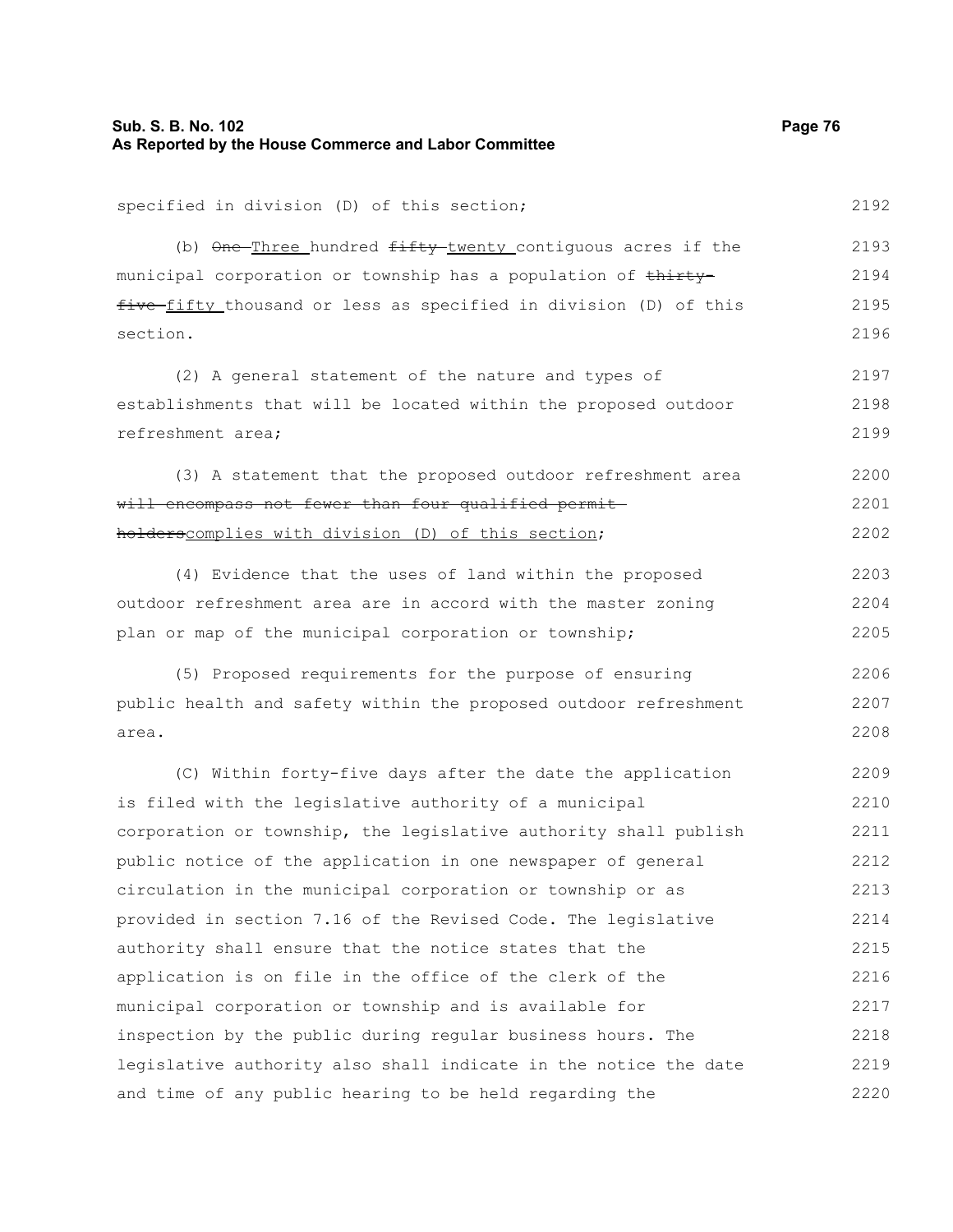# **Sub. S. B. No. 102 Page 77 As Reported by the House Commerce and Labor Committee**

2221

application by the legislative authority.

Not earlier than thirty but not later than sixty days after the initial publication of notice, the legislative authority shall approve or disapprove the application by either ordinance or resolution, as applicable. Approval of an application requires an affirmative vote of a majority of the legislative authority. Upon approval of the application by the legislative authority, the territory described in the application constitutes an outdoor refreshment area. The legislative authority shall provide to the division of liquor control and the investigative unit of the department of public safety notice of the approval of the application and a description of the area specified in the application. If the legislative authority disapproves the application, the executive officer of a municipal corporation or fiscal officer of a township may make changes in the application to secure its approval by the legislative authority. 2222 2223 2224 2225 2226 2227 2228 2229 2230 2231 2232 2233 2234 2235 2236 2237

(D) The creation of outdoor refreshment areas is limited as follows: 2238 2239

(1) A municipal corporation or township with a population of more than fifty thousand shall not create more than four-six outdoor refreshment areas. Any such outdoor refreshment area shall include at least four qualified permit holders. 2240 2241 2242 2243

(2) A municipal corporation or township with a population of more than thirty-five-fifty thousand but-or less than orequal to fifty thousand shall not create more than two three outdoor refreshment areas. Any such outdoor refreshment area shall include at least two qualified permit holders. 2244 2245 2246 2247 2248

(3)(a) Except as provided in division (D)(3)(b) of this 2249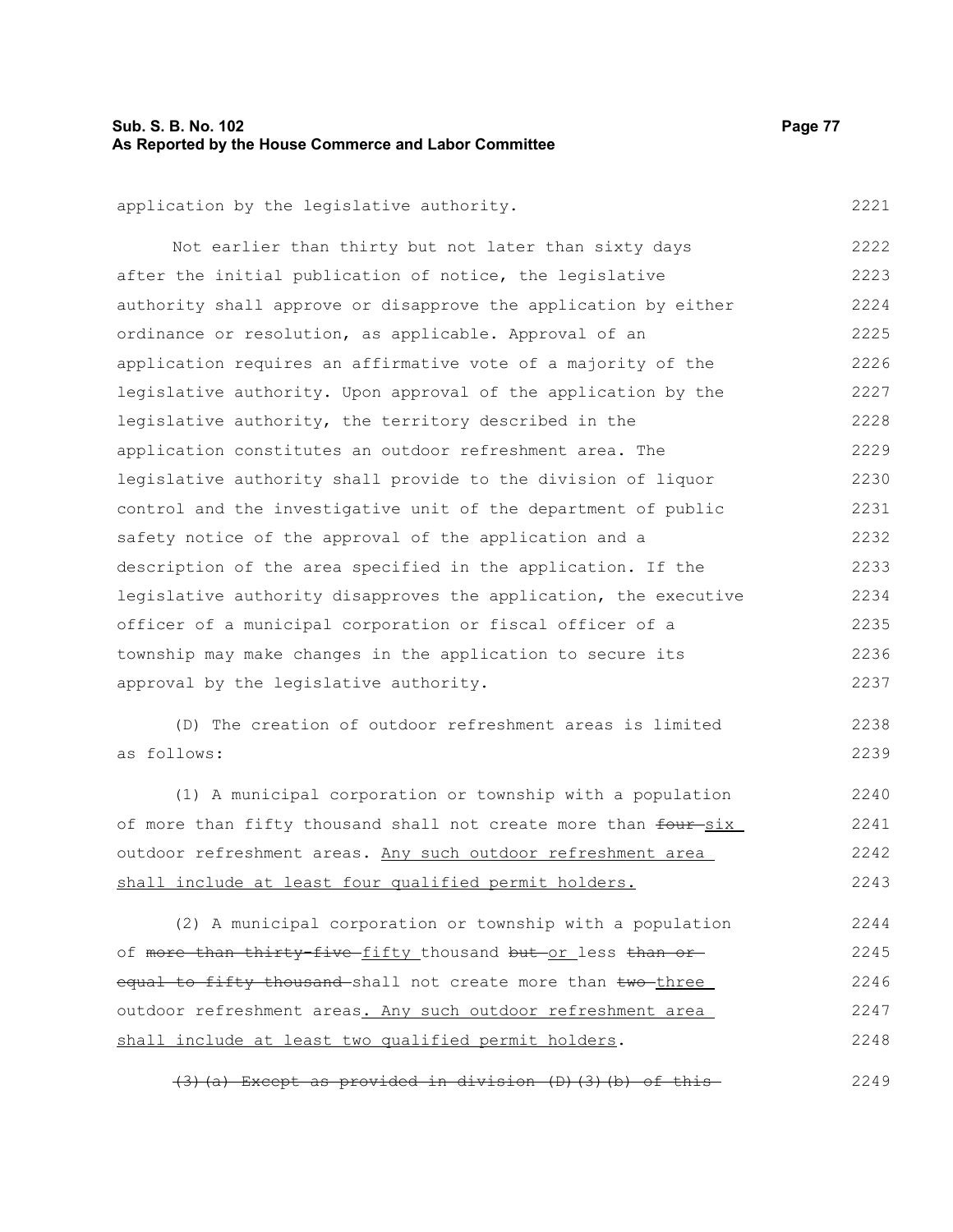# **Sub. S. B. No. 102 Page 78 As Reported by the House Commerce and Labor Committee**

| section, a municipal corporation or township with a population-   | 2250 |
|-------------------------------------------------------------------|------|
| of thirty-five thousand or less shall not create an outdoor-      | 2251 |
| refreshment area.                                                 | 2252 |
| (b) A municipal corporation or township with a population-        | 2253 |
|                                                                   |      |
| of thirty-five thousand or less may create one outdoor-           | 2254 |
| refreshment area if the proposed area will include at least four- | 2255 |
| qualified permit holders and be composed of one hundred fifty or  | 2256 |
| fewer contiguous acres.                                           | 2257 |
| For purposes of this section, the population of a                 | 2258 |
| municipal corporation or township is deemed to be the population  | 2259 |
| shown by the most recent reqular federal decennial census.        | 2260 |
| (E) As soon as possible after receiving notice that an            | 2261 |
| outdoor refreshment area has been approved, the division of       | 2262 |
|                                                                   |      |
| liquor control, for purposes of section 4301.62 of the Revised    | 2263 |
| Code, shall issue an outdoor refreshment area designation to      | 2264 |
| each qualified permit holder located within the refreshment area  | 2265 |
| that is in compliance with all applicable requirements under      | 2266 |
| Chapters 4301. and 4303. of the Revised Code. The division shall  | 2267 |
| not charge any fee for the issuance of the designation. Any       | 2268 |
| permit holder that receives such a designation shall comply with  | 2269 |
| all laws, rules, and regulations that govern its license type,    | 2270 |
| and the applicable public health and safety requirements          | 2271 |
| established for the area under division (F) of this section.      | 2272 |
| $(F)$ (1) At the time of the creation of an outdoor               | 2273 |
| refreshment area, the legislative authority of a municipal        | 2274 |
|                                                                   |      |

corporation or township in which such an area is located shall adopt an ordinance or resolution, as applicable, that establishes requirements the legislative authority determines necessary to ensure public health and safety within the area. The legislative authority shall include in the ordinance or 2275 2276 2277 2278 2279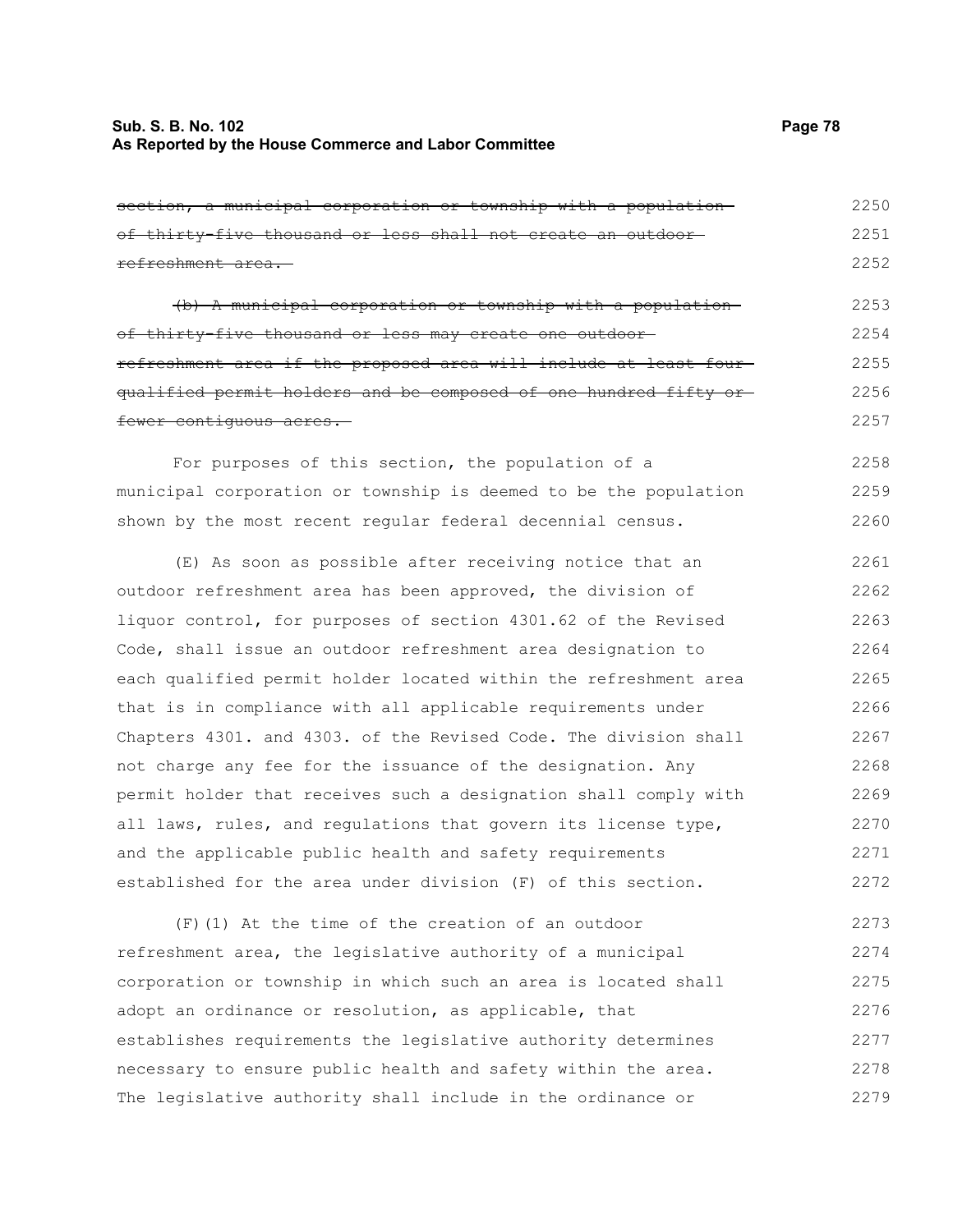| Sub. S. B. No. 102<br>As Reported by the House Commerce and Labor Committee | Page 79 |
|-----------------------------------------------------------------------------|---------|
| resolution all of the following:                                            | 2280    |
| (a) The specific boundaries of the area, including street                   | 2281    |
| addresses;                                                                  | 2282    |
| (b) The number, spacing, and type of signage designating                    | 2283    |
| the area;                                                                   | 2284    |
| (c) The hours of operation for the area;                                    | 2285    |
| (d) The number of personnel needed to ensure public safety                  | 2286    |
| in the area;                                                                | 2287    |
| (e) A sanitation plan that will help maintain the                           | 2288    |
| appearance and public health of the area;                                   | 2289    |
| (f) The number of personnel needed to execute the                           | 2290    |
| sanitation plan;                                                            | 2291    |
| (g) A requirement that beer and intoxicating liquor be                      | 2292    |
| served solely in plastic bottles or other non-glass containers              | 2293    |
| in the area.                                                                | 2294    |
| The legislative authority may, but is not required to,                      | 2295    |
| include in the ordinance or resolution any public health and                | 2296    |
| safety requirements proposed in an application under division               | 2297    |
| (B) of this section to designate or expand the outdoor                      | 2298    |
| refreshment area. The legislative authority may subsequently                | 2299    |
| modify the public health and safety requirements as determined              | 2300    |
| necessary by the legislative authority.                                     | 2301    |
| (2) Prior to adopting an ordinance or resolution under                      | 2302    |
| this division, the legislative authority shall give notice of               | 2303    |
| its proposed action by publication in one newspaper of general              | 2304    |
| circulation in the municipal corporation or township or as                  | 2305    |
| provided in section 7.16 of the Revised Code.                               | 2306    |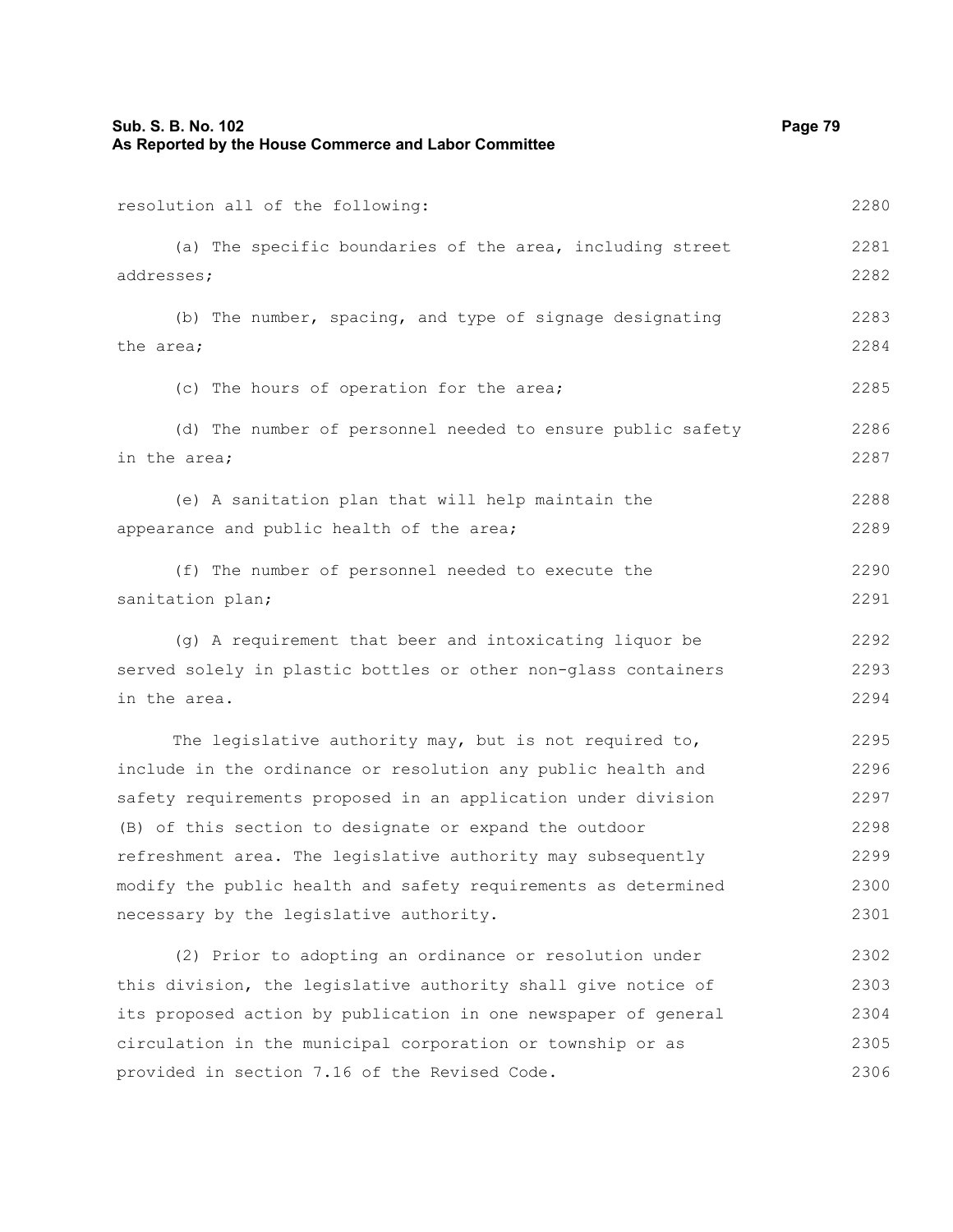## **Sub. S. B. No. 102 Page 80 As Reported by the House Commerce and Labor Committee**

(3) The legislative authority shall provide to the division of liquor control and the investigative unit of the department of public safety notice of the public health and safety requirements established or modified under this division. 2307 2308 2309 2310

(G) If an outdoor refreshment area has been created in accordance with this section, the holder of an F class permit that sponsors an event located in the outdoor refreshment area may apply to the division for issuance of an outdoor refreshment area designation. The division shall issue such a designation if the division determines that the permit holder is in compliance with all applicable requirements established under this chapter and Chapter 4303. of the Revised Code. An F class permit holder that receives a designation under this division shall do both of the following: 2311 2312 2313 2314 2315 2316 2317 2318 2319 2320

(1) Comply with all laws, rules, and regulations that govern its type of permit, and the applicable public health and safety requirements established for the outdoor refreshment area under division (F) of this section; 2321 2322 2324

(2) Not block ingress or egress to the outdoor refreshment area or any other liquor permit premises located within the area.

(H) Section 4399.18 of the Revised Code applies to a liquor permit holder located within an outdoor refreshment area in the same manner as if the liquor permit holder were not located in an outdoor refreshment area. 2328 2329 2330 2331

(I)(1) Five years after the date of creation of an outdoor refreshment area, the legislative authority of the municipal corporation or township that created the area under this section shall review the operation of the area and shall, by ordinance 2332 2333 2334 2335

2323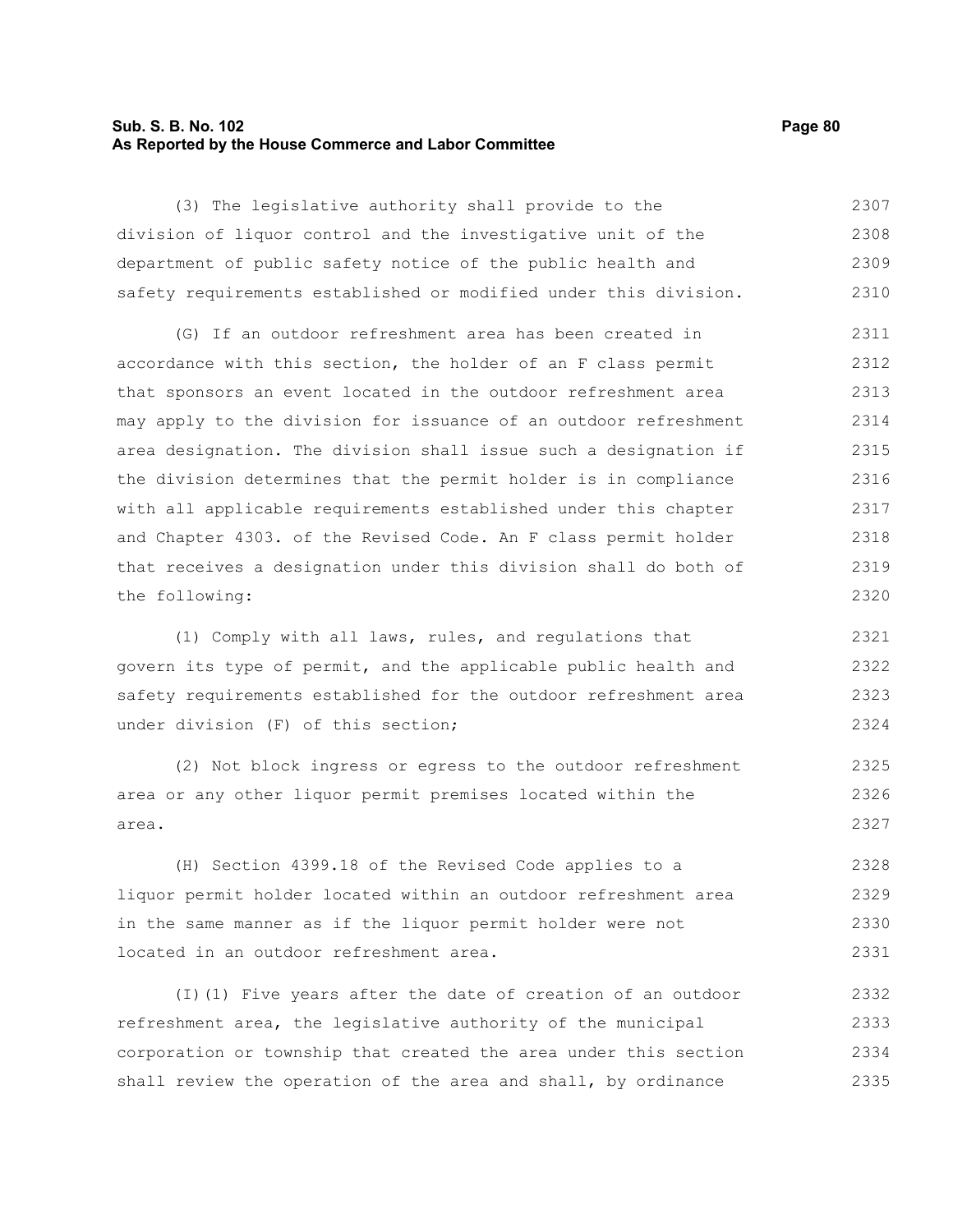#### **Sub. S. B. No. 102 Page 81 As Reported by the House Commerce and Labor Committee**

or resolution, either approve the continued operation of the area or dissolve the area. Prior to adopting the ordinance or resolution, the legislative authority shall give notice of its proposed action by publication in one newspaper of general circulation in the municipal corporation or township or as provided in section 7.16 of the Revised Code. 2336 2337 2338 2339 2340 2341

If the legislative authority dissolves the outdoor refreshment area, the outdoor refreshment area ceases to exist. The legislative authority then shall provide notice of its action to the division of liquor control and the investigative unit of the department of public safety. Upon receipt of the notice, the division shall revoke all outdoor refreshment area designations issued to qualified permit holders within the dissolved area. If the legislative authority approves the continued operation of the outdoor refreshment area, the area continues in operation. 2342 2343 2344 2345 2346 2347 2348 2349 2350 2351

(2) Five years after the approval of the continued operation of an outdoor refreshment area under division (I)(1) of this section, the legislative authority shall conduct a review in the same manner as provided in division (I)(1) of this section. The legislative authority also shall conduct such a review five years after any subsequent approval of continued operation under division (I)(2) of this section. 2352 2353 2354 2355 2356 2357 2358

(J) At any time, the legislative authority of a municipal corporation or township in which an outdoor refreshment area is located may, by ordinance or resolution, dissolve all or a part of the outdoor refreshment area. Prior to adopting the resolution or ordinance, the legislative authority shall give notice of its proposed action by publication in one newspaper of general circulation in the municipal corporation or township or 2359 2360 2361 2362 2363 2364 2365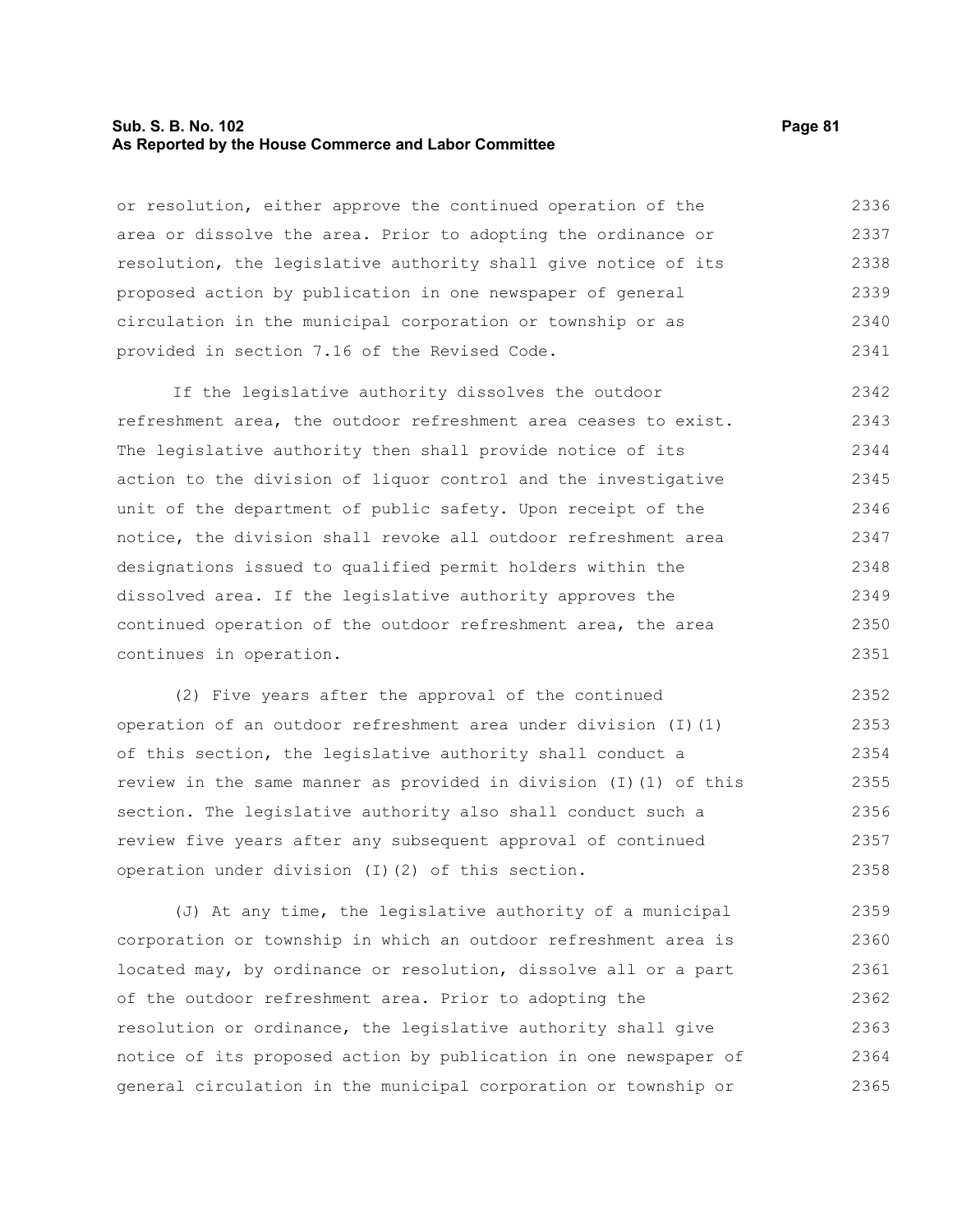## **Sub. S. B. No. 102 Page 82 As Reported by the House Commerce and Labor Committee**

as provided in section 7.16 of the Revised Code. If the legislative authority dissolves all or part of an outdoor refreshment area, the area designated in the ordinance or resolution no longer constitutes an outdoor refreshment area. The legislative authority shall provide notice of its actions to the division of liquor control and the investigative unit of the department of public safety. Upon receipt of the notice, the division shall revoke all outdoor refreshment area designations issued to qualified permit holders or the holder of an F class permit within the dissolved area or portion of the area. 2366 2367 2368 2369 2370 2371 2372 2373 2374 2375

**Sec. 4303.14.** (A) Permit D-2 may be issued to the owner or operator of a hotel, of a retail food establishment or a food service operation licensed pursuant to Chapter 3717. of the Revised Code that operates as a restaurant for purposes of this chapter, or of a club, boat, or vessel, to sell cider, wine, and prepared and bottled cocktails, cordials, and other mixed beverages manufactured and distributed by holders of A-4 and B-4 permits at retail, either in glass or container, for consumption on the premises where sold. The holder of this permit-2376 2377 2378 2379 2380 2381 2382 2383 2384

(B) A D-2 permit holder may also sell wine and prepared the following for consumption off the premises where sold and not for resale: 2385 2386 2387

(1) Wine in original packages;

2388

(2) Prepared and bottled cocktails, cordials, and other mixed beverages in original packages and not for consumption on the premises where sold or for resale; 2389 2390 2391

(3) Cider, in original packages, or dispensed in containers with a capacity that does not exceed one gallon. The 2392 2393

(C) The fee for this permit is five hundred sixty-four 2394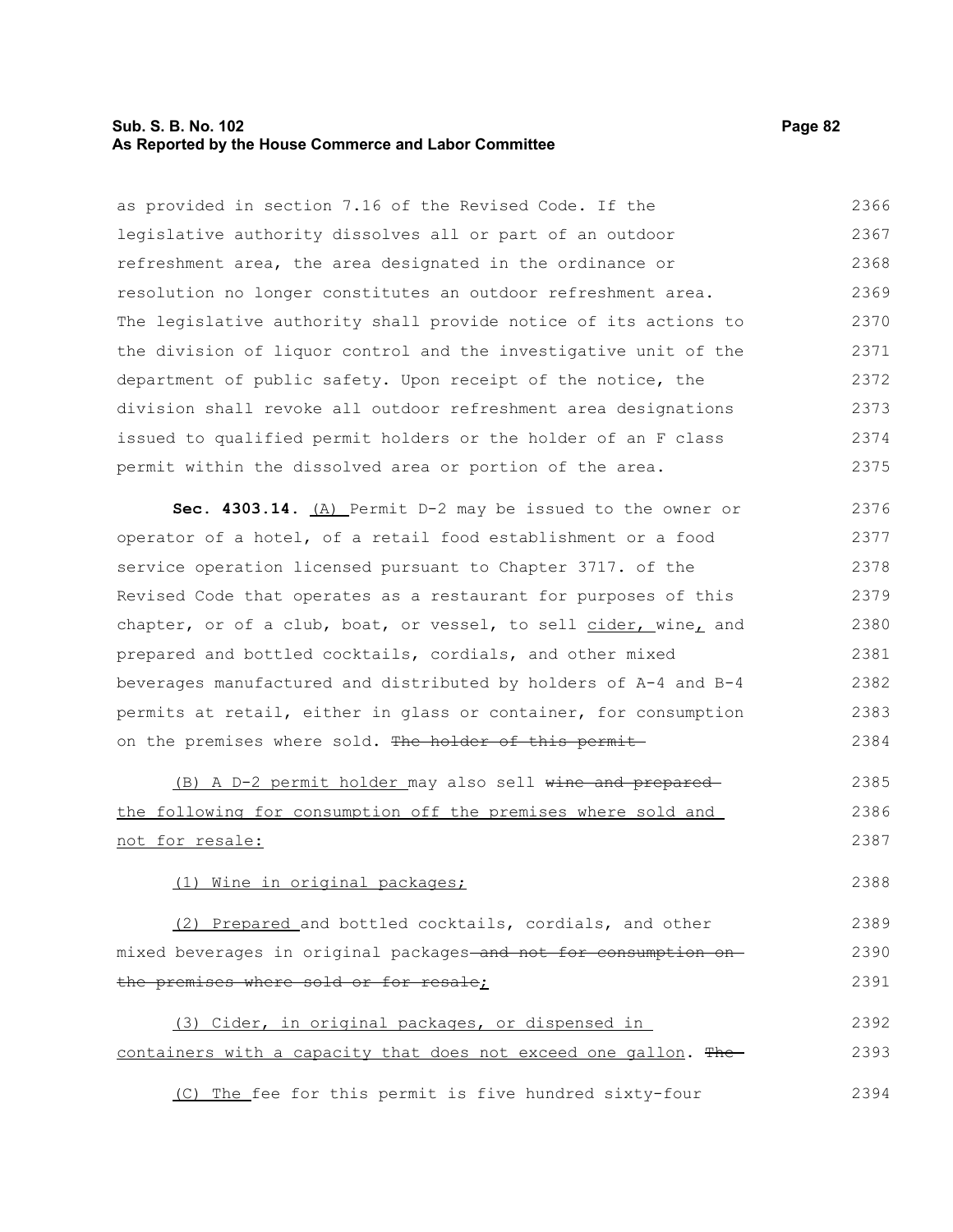# **Sub. S. B. No. 102 Page 83 As Reported by the House Commerce and Labor Committee**

2395

dollars for each location, boat, or vessel.

**Sec. 4303.18.** Permit D-5 may be issued to the owner or operator of a retail food establishment or a food service operation licensed pursuant to Chapter 3717. of the Revised Code that operates as a restaurant or night club for purposes of this chapter, to sell beer and any intoxicating liquor at retail, only by the individual drink in glass and from the container, for consumption on the premises where sold, and to sell the same products in the same manner and amounts not for consumption on the premises as may be sold by holders of D-1 and D-2 permits. A person who is the holder of both a D-3 and D-3a permit need not obtain a D-5 permit. A D-5 permit holder may sell beer and intoxicating liquor from five-thirty a.m. until two-thirty a.m. the following day, but shall not sell beer and intoxicating liquor between the hours of two-thirty a.m. and five-thirty a.m. on any day. The fee for this permit is two thousand three hundred forty-four dollars. 2396 2397 2398 2399 2400 2401 2402 2403 2404 2405 2406 2407 2408 2409 2410 2411

**Sec. 4303.181.** (A) Permit D-5a may be issued either to the owner or operator of a hotel or motel that is required to be licensed under section 3731.03 of the Revised Code, that contains at least fifty rooms for registered transient guests or is owned by a state institution of higher education as defined in section 3345.011 of the Revised Code or a private college or university, and that qualifies under the other requirements of this section, or to the owner or operator of a restaurant specified under this section, to sell beer and any intoxicating liquor at retail, only by the individual drink in glass and from the container, for consumption on the premises where sold, and to registered guests in their rooms, which may be sold by means of a controlled access alcohol and beverage cabinet in accordance with division (B) of section 4301.21 of the Revised 2412 2413 2414 2415 2416 2417 2418 2419 2420 2421 2422 2423 2424 2425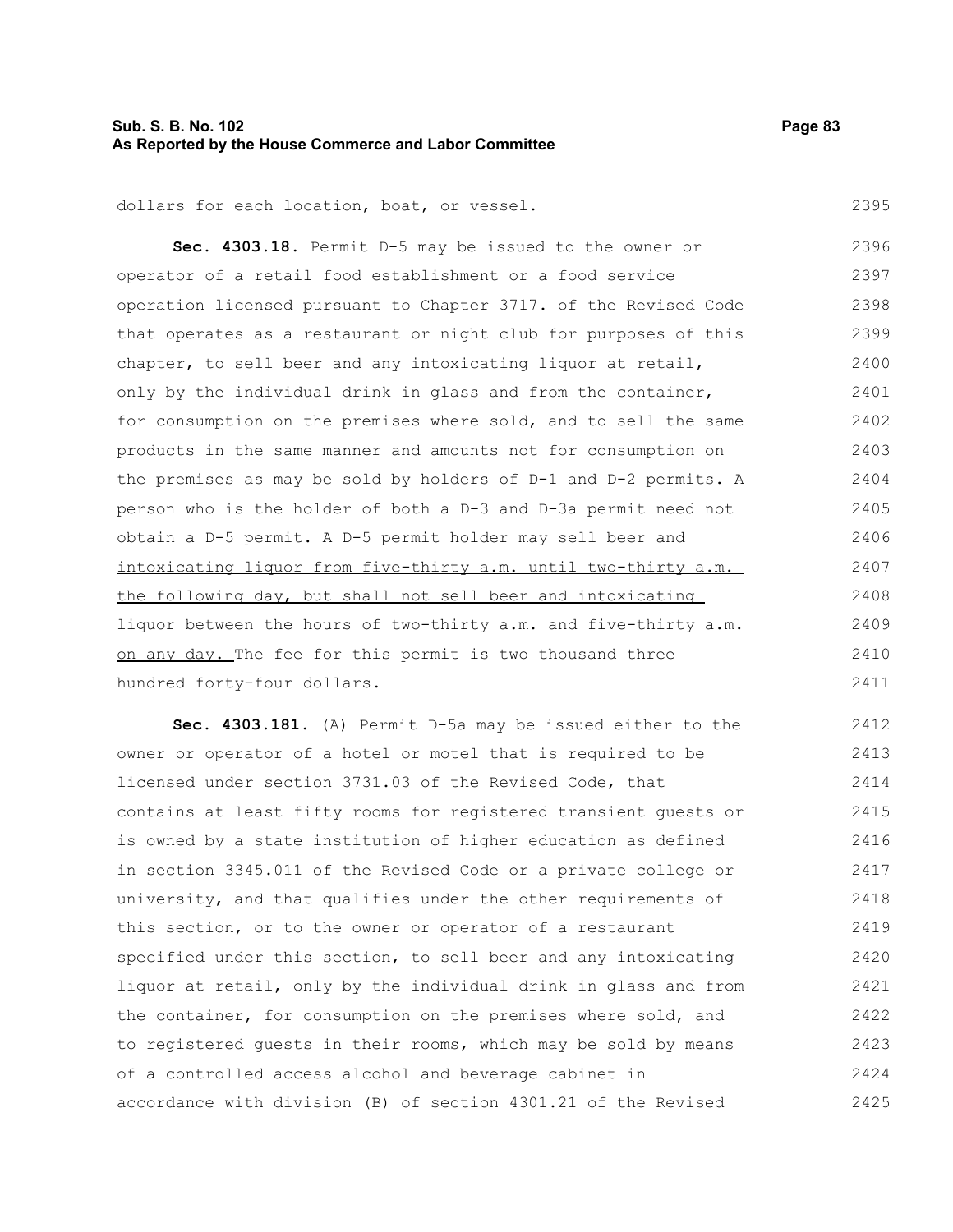## **Sub. S. B. No. 102 Page 84 As Reported by the House Commerce and Labor Committee**

Code; and to sell the same products in the same manner and amounts not for consumption on the premises as may be sold by holders of D-1 and D-2 permits. The premises of the hotel or motel shall include a retail food establishment or a food service operation licensed pursuant to Chapter 3717. of the Revised Code that operates as a restaurant for purposes of this chapter and that is affiliated with the hotel or motel and within or contiguous to the hotel or motel, and that serves food within the hotel or motel, but the principal business of the owner or operator of the hotel or motel shall be the accommodation of transient guests. In addition to the privileges authorized in this division, the holder of a D-5a permit may exercise the same privileges, and shall observe the same hours of operation, as the holder of a D-5 permit. 2426 2427 2428 2429 2430 2431 2432 2433 2434 2435 2436 2437 2438 2439

The owner or operator of a hotel, motel, or restaurant who qualified for and held a D-5a permit on August 4, 1976, may, if the owner or operator held another permit before holding a D-5a permit, either retain a D-5a permit or apply for the permit formerly held, and the division of liquor control shall issue the permit for which the owner or operator applies and formerly held, notwithstanding any quota. 2440 2441 2442 2443 2444 2445 2446

A D-5a permit shall not be transferred to another location. No quota restriction shall be placed on the number of D-5a permits that may be issued. 2447 2448 2449

The fee for this permit is two thousand three hundred forty-four dollars. 2450 2451

(B) Permit D-5b may be issued to the owner, operator, tenant, lessee, or occupant of an enclosed shopping center to sell beer and intoxicating liquor at retail, only by the individual drink in glass and from the container, for 2452 2453 2454 2455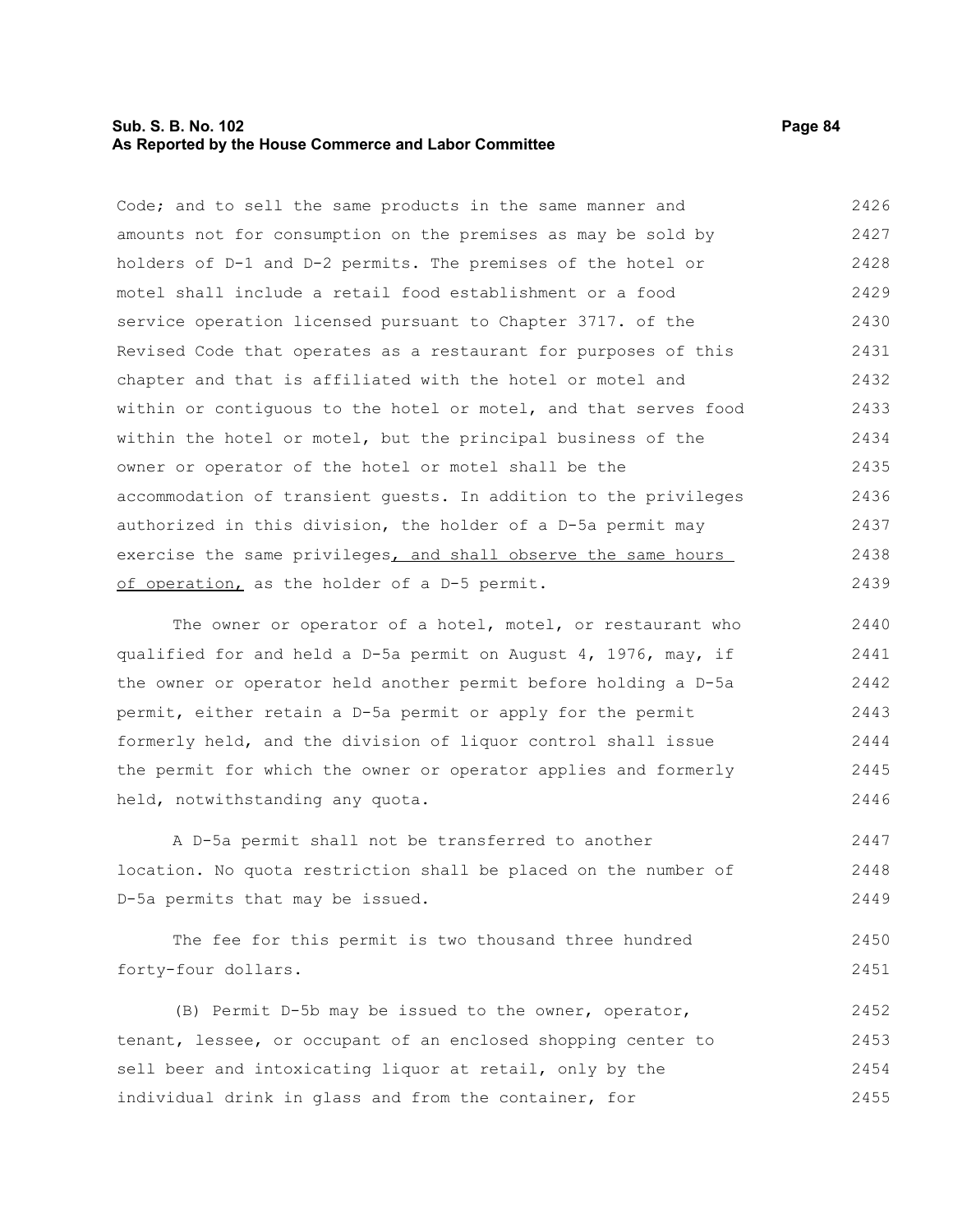## **Sub. S. B. No. 102 Page 85 As Reported by the House Commerce and Labor Committee**

consumption on the premises where sold; and to sell the same products in the same manner and amount not for consumption on the premises as may be sold by holders of D-1 and D-2 permits. In addition to the privileges authorized in this division, the holder of a D-5b permit may exercise the same privileges, and shall observe the same hours of operation, as a holder of a D-5 permit. 2456 2457 2458 2459 2460 2461 2462

A D-5b permit shall not be transferred to another location. 2463 2464

One D-5b permit may be issued at an enclosed shopping center containing at least two hundred twenty-five thousand, but less than four hundred thousand, square feet of floor area. 2465 2466 2467

Two D-5b permits may be issued at an enclosed shopping center containing at least four hundred thousand square feet of floor area. No more than one D-5b permit may be issued at an enclosed shopping center for each additional two hundred thousand square feet of floor area or fraction of that floor area, up to a maximum of five D-5b permits for each enclosed shopping center. The number of D-5b permits that may be issued at an enclosed shopping center shall be determined by subtracting the number of D-3 and D-5 permits issued in the enclosed shopping center from the number of D-5b permits that otherwise may be issued at the enclosed shopping center under the formulas provided in this division. Except as provided in this section, no quota shall be placed on the number of D-5b permits that may be issued. Notwithstanding any quota provided in this section, the holder of any D-5b permit first issued in accordance with this section is entitled to its renewal in accordance with section 4303.271 of the Revised Code. 2468 2469 2470 2471 2472 2473 2474 2475 2476 2477 2478 2479 2480 2481 2482 2483 2484

The holder of a D-5b permit issued before April 4, 1984, 2485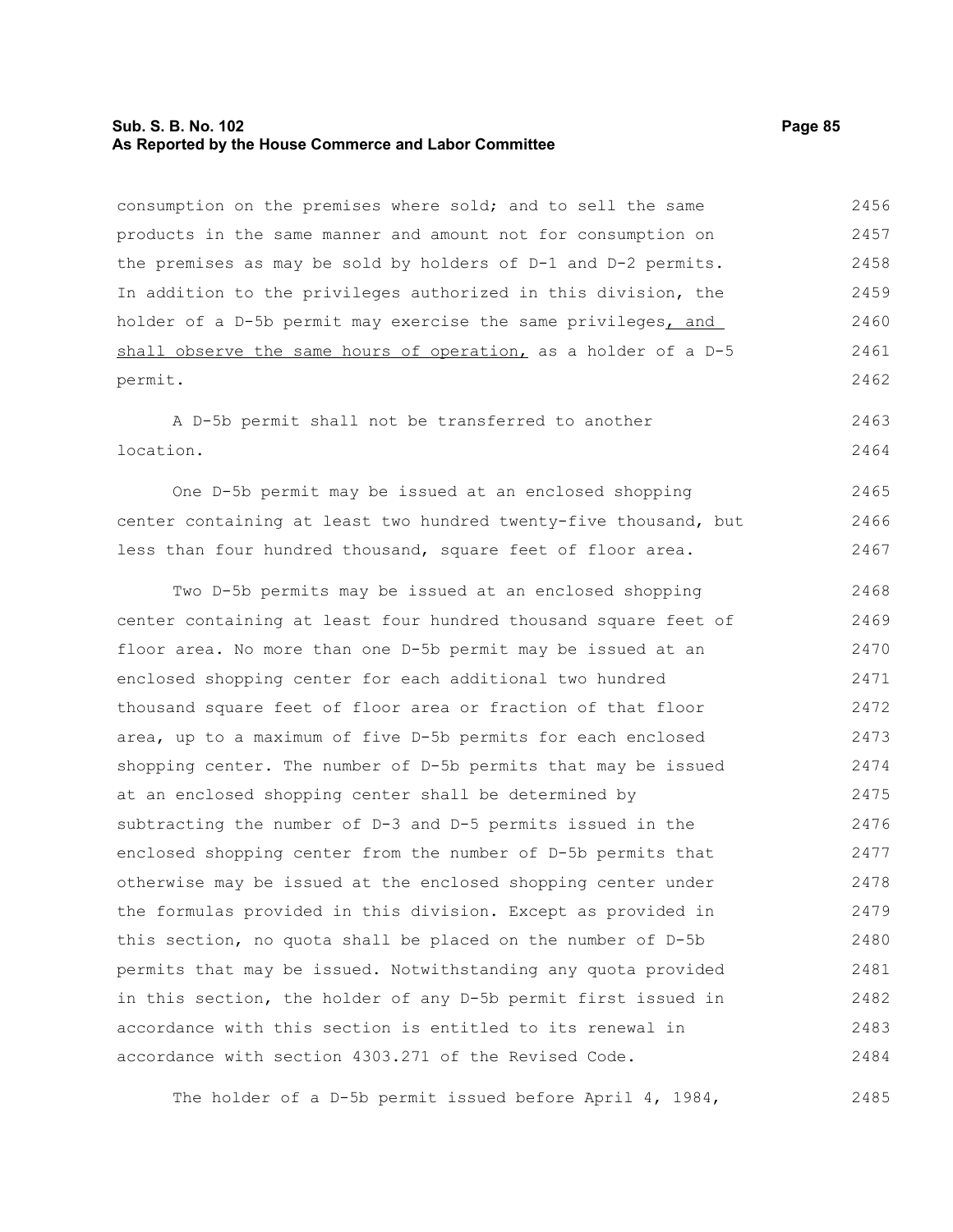## **Sub. S. B. No. 102 Page 86 As Reported by the House Commerce and Labor Committee**

whose tenancy is terminated for a cause other than nonpayment of rent, may return the D-5b permit to the division of liquor control, and the division shall cancel that permit. Upon cancellation of that permit and upon the permit holder's payment of taxes, contributions, premiums, assessments, and other debts owing or accrued upon the date of cancellation to this state and its political subdivisions and a filing with the division of a certification of that payment, the division shall issue to that person either a D-5 permit, or a D-1, a D-2, and a D-3 permit, as that person requests. The division shall issue the D-5 permit, or the D-1, D-2, and D-3 permits, even if the number of D-1, D-2, D-3, or D-5 permits currently issued in the municipal corporation or in the unincorporated area of the township where that person's proposed premises is located equals or exceeds the maximum number of such permits that can be issued in that municipal corporation or in the unincorporated area of that township under the population quota restrictions contained in section 4303.29 of the Revised Code. Any D-1, D-2, D-3, or D-5 permit so issued shall not be transferred to another location. If a D-5b permit is canceled under the provisions of this paragraph, the number of D-5b permits that may be issued at the enclosed shopping center for which the D-5b permit was issued, under the formula provided in this division, shall be reduced by one if the enclosed shopping center was entitled to more than one D-5b permit under the formula. 2486 2487 2488 2489 2490 2491 2492 2493 2494 2495 2496 2497 2498 2499 2500 2501 2502 2503 2504 2505 2506 2507 2508 2509 2510

The fee for this permit is two thousand three hundred forty-four dollars. 2511 2512

(C) Permit D-5c may be issued to the owner or operator of a retail food establishment or a food service operation licensed pursuant to Chapter 3717. of the Revised Code that operates as a restaurant for purposes of this chapter and that qualifies under 2513 2514 2515 2516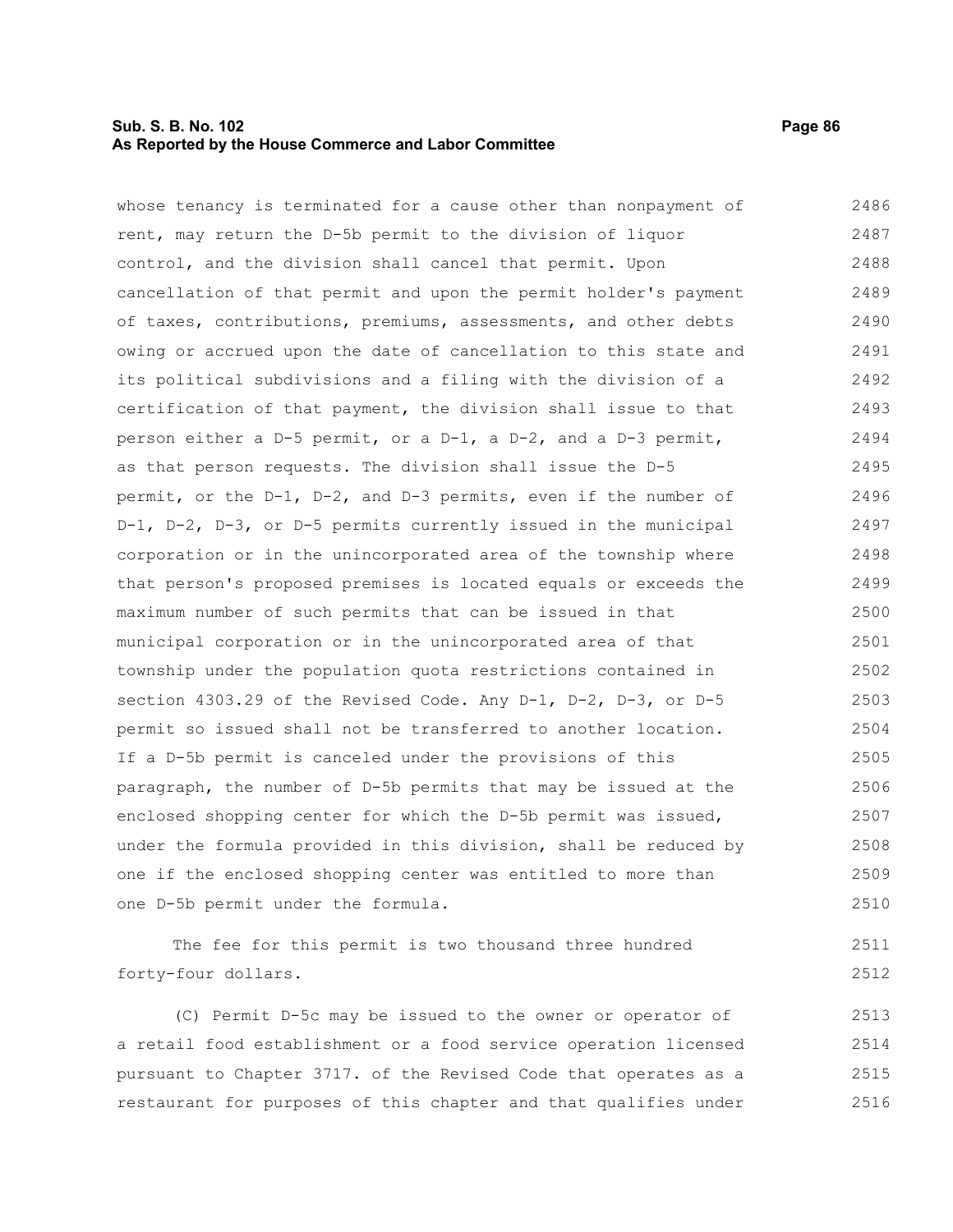### **Sub. S. B. No. 102 Page 87 As Reported by the House Commerce and Labor Committee**

the other requirements of this section to sell beer and any intoxicating liquor at retail, only by the individual drink in glass and from the container, for consumption on the premises where sold, and to sell the same products in the same manner and amounts not for consumption on the premises as may be sold by holders of D-1 and D-2 permits. In addition to the privileges authorized in this division, the holder of a D-5c permit may exercise the same privileges, and shall observe the same hours of operation, as the holder of a D-5 permit. 2517 2518 2519 2520 2521 2522 2523 2524 2525

To qualify for a D-5c permit, the owner or operator of a retail food establishment or a food service operation licensed pursuant to Chapter 3717. of the Revised Code that operates as a restaurant for purposes of this chapter, shall have operated the restaurant at the proposed premises for not less than twentyfour consecutive months immediately preceding the filing of the application for the permit, have applied for a D-5 permit no later than December 31, 1988, and appear on the division's quota waiting list for not less than six months immediately preceding the filing of the application for the permit. In addition to these requirements, the proposed D-5c permit premises shall be located within a municipal corporation and further within an election precinct that, at the time of the application, has no more than twenty-five per cent of its total land area zoned for residential use. 2526 2527 2528 2529 2530 2531 2532 2533 2534 2535 2536 2537 2538 2539 2540

A D-5c permit shall not be transferred to another location. No quota restriction shall be placed on the number of such permits that may be issued. 2541 2542 2543

Any person who has held a D-5c permit for at least two years may apply for a D-5 permit, and the division of liquor control shall issue the D-5 permit notwithstanding the quota 2544 2545 2546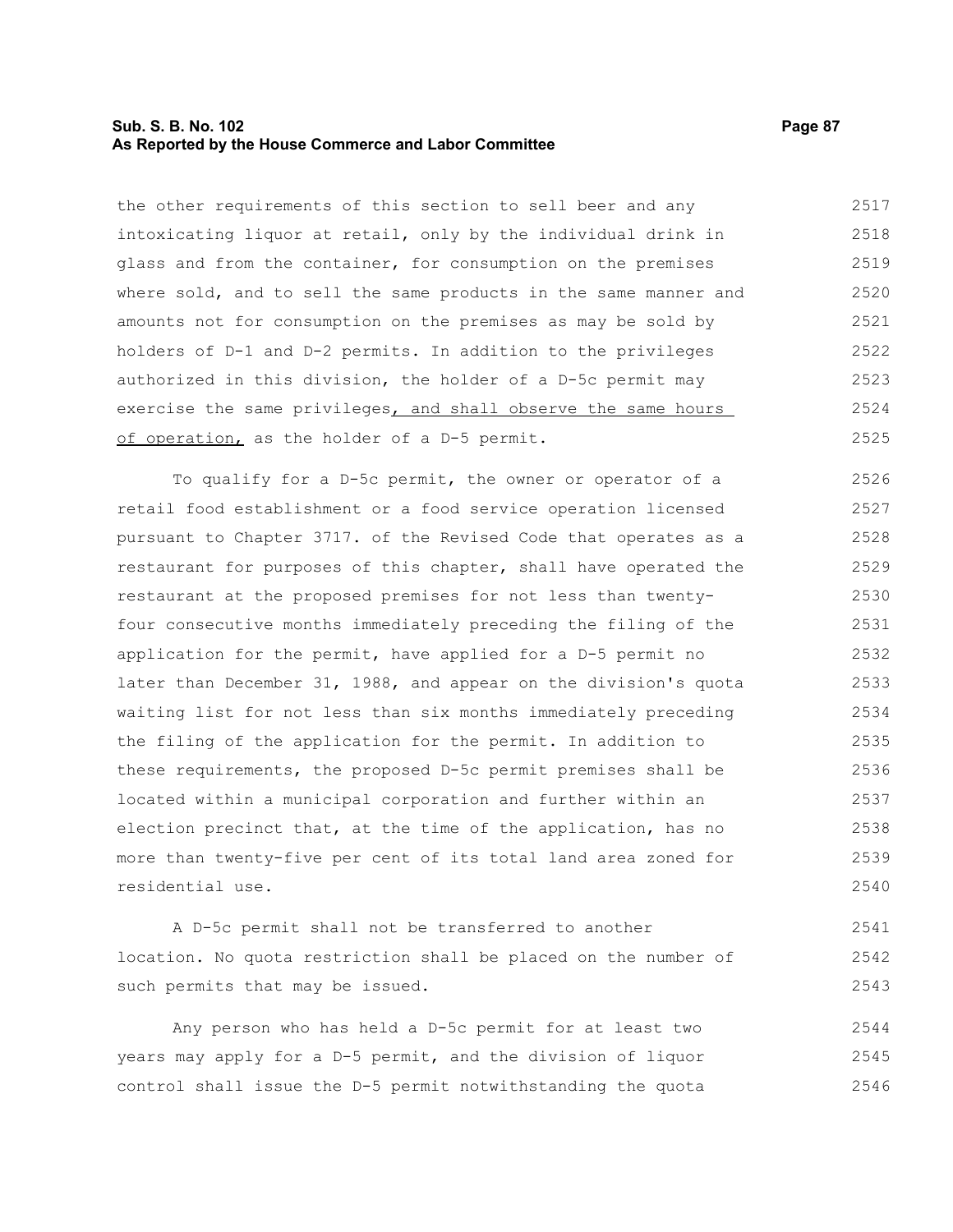# **Sub. S. B. No. 102 Page 88 As Reported by the House Commerce and Labor Committee**

| restrictions contained in section 4303.29 of the Revised Code or | 2547 |
|------------------------------------------------------------------|------|
| in any rule of the liquor control commission.                    | 2548 |
| The fee for this permit is one thousand five hundred             | 2549 |
| sixty-three dollars.                                             | 2550 |
| (D) (1) Permit D-5d may be issued to the owner or operator       | 2551 |
| of a retail food establishment or a food service operation       | 2552 |
| licensed pursuant to Chapter 3717. of the Revised Code that      | 2553 |
| operates as a restaurant for purposes of this chapter and that   | 2554 |
| is located at an airport operated by a municipal corporation, at | 2555 |
| an airport operated by a board of county commissioners pursuant  | 2556 |
| to section 307.20 of the Revised Code, at an airport operated by | 2557 |
| a port authority pursuant to Chapter 4582. of the Revised Code,  | 2558 |
| or at an airport operated by a regional airport authority        | 2559 |
| pursuant to Chapter 308. of the Revised Code.                    | 2560 |
| (2) The holder of a D-5d permit may sell either of the           | 2561 |
| following:                                                       | 2562 |
| (a) Beer and any intoxicating liquor at retail, only by          | 2563 |
| the individual drink in glass and from the container, for        | 2564 |
| consumption on the premises where sold. In addition, such        | 2565 |
| consumption may occur in the area of the airport terminal that   | 2566 |
| is restricted to persons taking flights to and from the airport, | 2567 |
| provided all of the following apply:                             | 2568 |
| (i) The airport's governing body authorizes the                  | 2569 |
| consumption of beer and intoxicating liquor in that area.        | 2570 |
| (ii) The D-5d permit holder is located in that area.             | 2571 |
| (iii) The airport is a public-use airport, as defined in         | 2572 |
| section 4563.30 of the Revised Code, that has commercial flight  | 2573 |
| activity and has one or more passenger or property screening     | 2574 |
| checkpoints or restricted areas used as security measures.       | 2575 |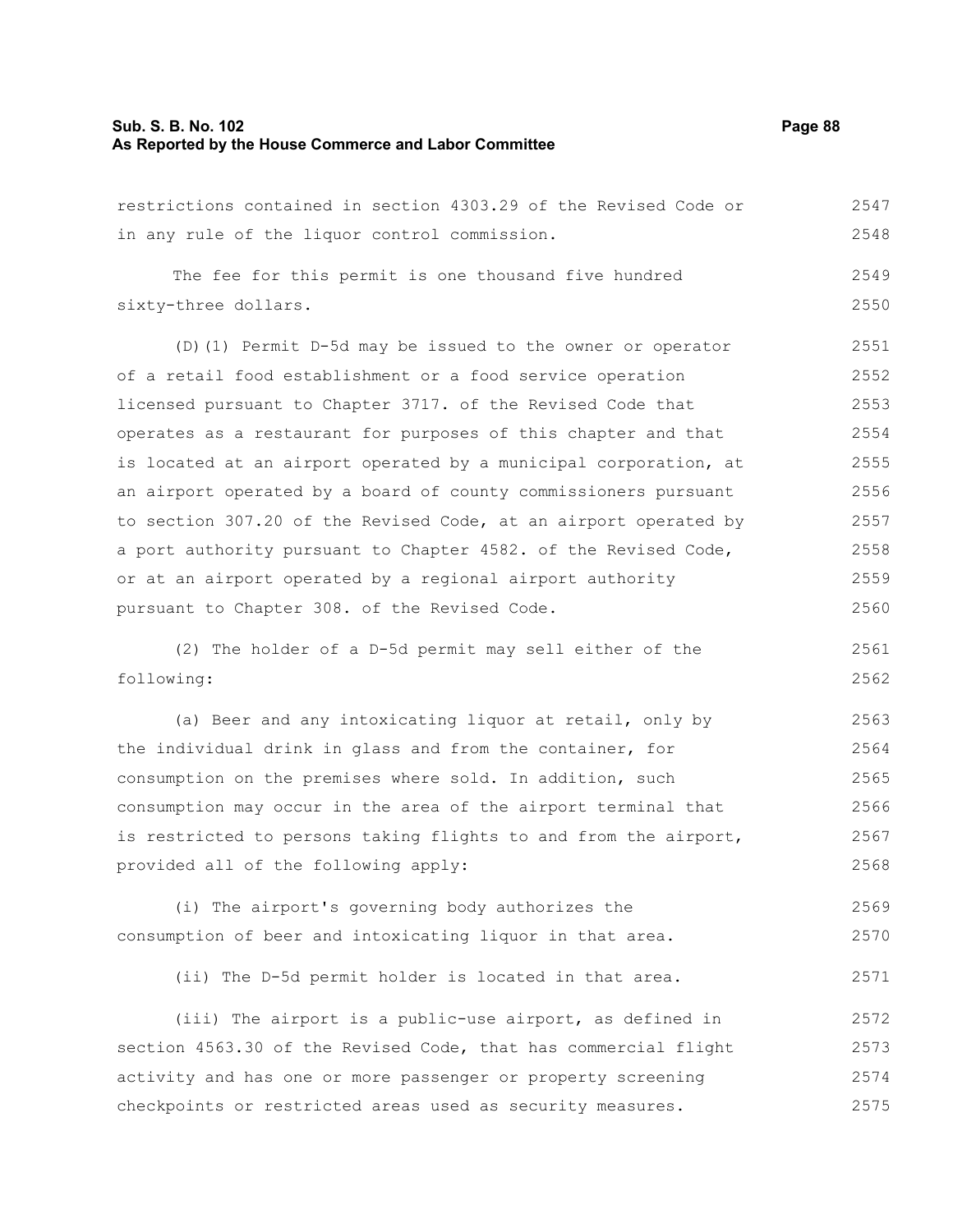# **Sub. S. B. No. 102 Page 89 As Reported by the House Commerce and Labor Committee**

| (iv) The beer or intoxicating liquor is served solely in         | 2576 |
|------------------------------------------------------------------|------|
| plastic bottles or other plastic containers that clearly         | 2577 |
| identify the D-5d permit holder.                                 | 2578 |
| (b) The the same products in the same manner and amounts         | 2579 |
| not for consumption on the premises where sold as may be sold by | 2580 |
| the holders of D-1 and D-2 permits.                              | 2581 |
| In addition to the privileges authorized in division (D)         | 2582 |
| of this section, the holder of a D-5d permit may exercise the    | 2583 |
| same privileges, and shall observe the same hours of operation,  | 2584 |
| as the holder of a D-5 permit.                                   | 2585 |
| (3) A D-5d permit shall not be transferred to another            | 2586 |
| location. No quota restrictions shall be placed on the number of | 2587 |
| such permits that may be issued.                                 | 2588 |
| (4) The fee for the D-5d permit is two thousand three            | 2589 |
| hundred forty-four dollars.                                      | 2590 |
| (E) Permit D-5e may be issued to any nonprofit                   | 2591 |
| organization that is exempt from federal income taxation under   | 2592 |
| the "Internal Revenue Code of 1986," 100 Stat. 2085, 26 U.S.C.A. | 2593 |
| $501(c)$ (3), as amended, or that is a charitable organization   | 2594 |
| under any chapter of the Revised Code, and that owns or operates | 2595 |
| a riverboat that meets all of the following:                     | 2596 |
| (1) Is permanently docked at one location;                       | 2597 |
| (2) Is designated as an historical riverboat by the Ohio         | 2598 |
| history connection;                                              | 2599 |
| (3) Contains not less than fifteen hundred square feet of        | 2600 |
| floor area;                                                      | 2601 |
| (4) Has a seating capacity of fifty or more persons.             | 2602 |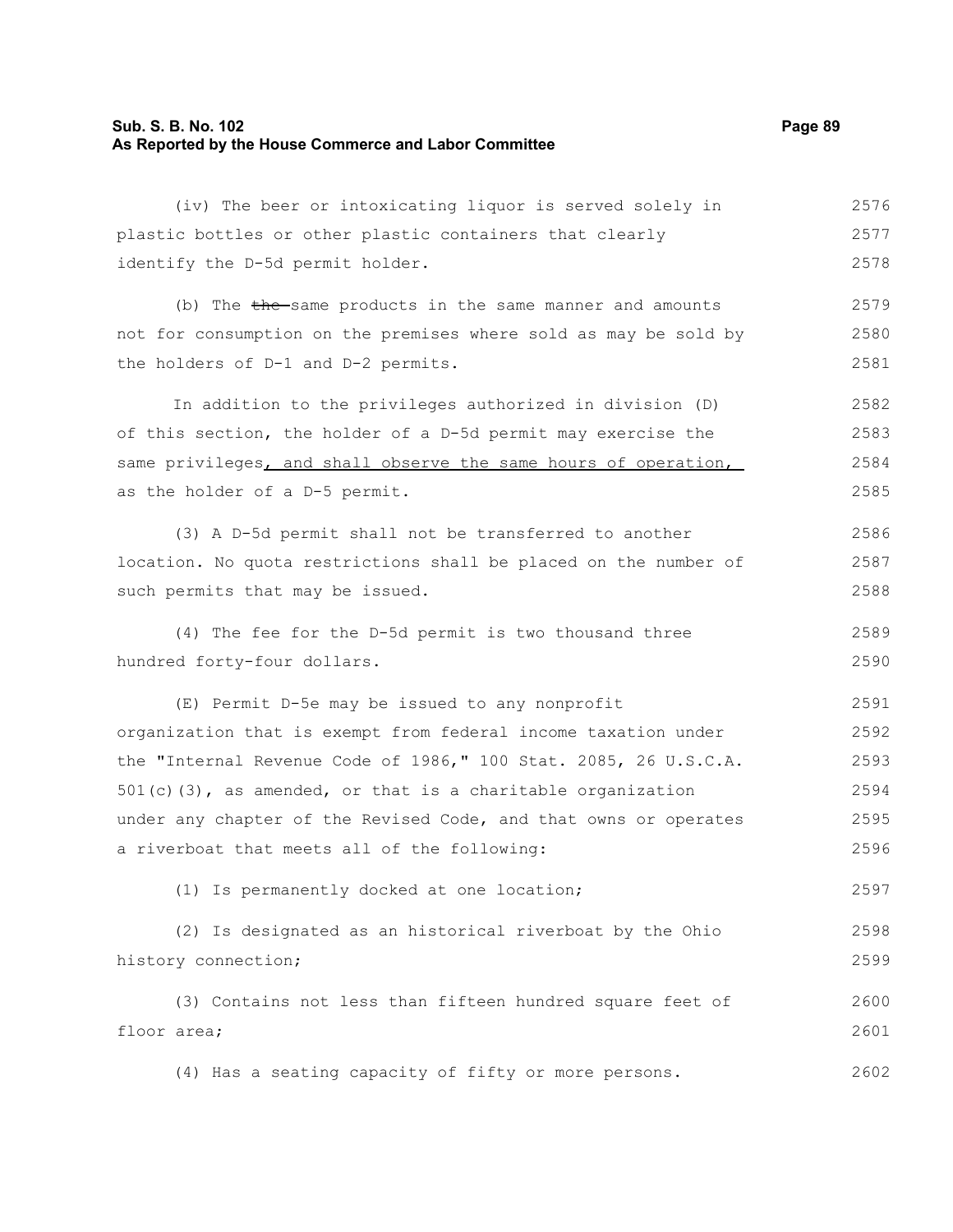# **Sub. S. B. No. 102 Page 90 As Reported by the House Commerce and Labor Committee**

| The holder of a D-5e permit may sell beer and intoxicating       | 2603 |
|------------------------------------------------------------------|------|
| liquor at retail, only by the individual drink in glass and from | 2604 |
| the container, for consumption on the premises where sold.       | 2605 |
| A D-5e permit shall not be transferred to another                | 2606 |
| location. No quota restriction shall be placed on the number of  | 2607 |
| such permits that may be issued. The population quota            | 2608 |
| restrictions contained in section 4303.29 of the Revised Code or | 2609 |
| in any rule of the liquor control commission shall not apply to  | 2610 |
| this division, and the division shall issue a D-5e permit to any | 2611 |
| applicant who meets the requirements of this division. However,  | 2612 |
| the division shall not issue a D-5e permit if the permit         | 2613 |
| premises or proposed permit premises are located within an area  | 2614 |
| in which the sale of spirituous liquor by the glass is           | 2615 |
| prohibited.                                                      | 2616 |
| In addition to the privileges authorized in this division,       | 2617 |
| the holder of a D-5e permit may exercise the same privileges,    | 2618 |
| and shall observe the same hours of operation, as the holder of  | 2619 |
|                                                                  |      |
| a D-5 permit.                                                    | 2620 |
| The fee for this permit is one thousand two hundred              | 2621 |
| nineteen dollars.                                                | 2622 |
| (F) Permit D-5f may be issued to the owner or operator of        | 2623 |
| a retail food establishment or a food service operation licensed | 2624 |
| under Chapter 3717. of the Revised Code that operates as a       | 2625 |
| restaurant for purposes of this chapter and that meets all of    | 2626 |
| the following:                                                   | 2627 |
| (1) It contains not less than twenty-five hundred square         | 2628 |
| feet of floor area.                                              | 2629 |
| (2) It is located on or in, or immediately adjacent to,          | 2630 |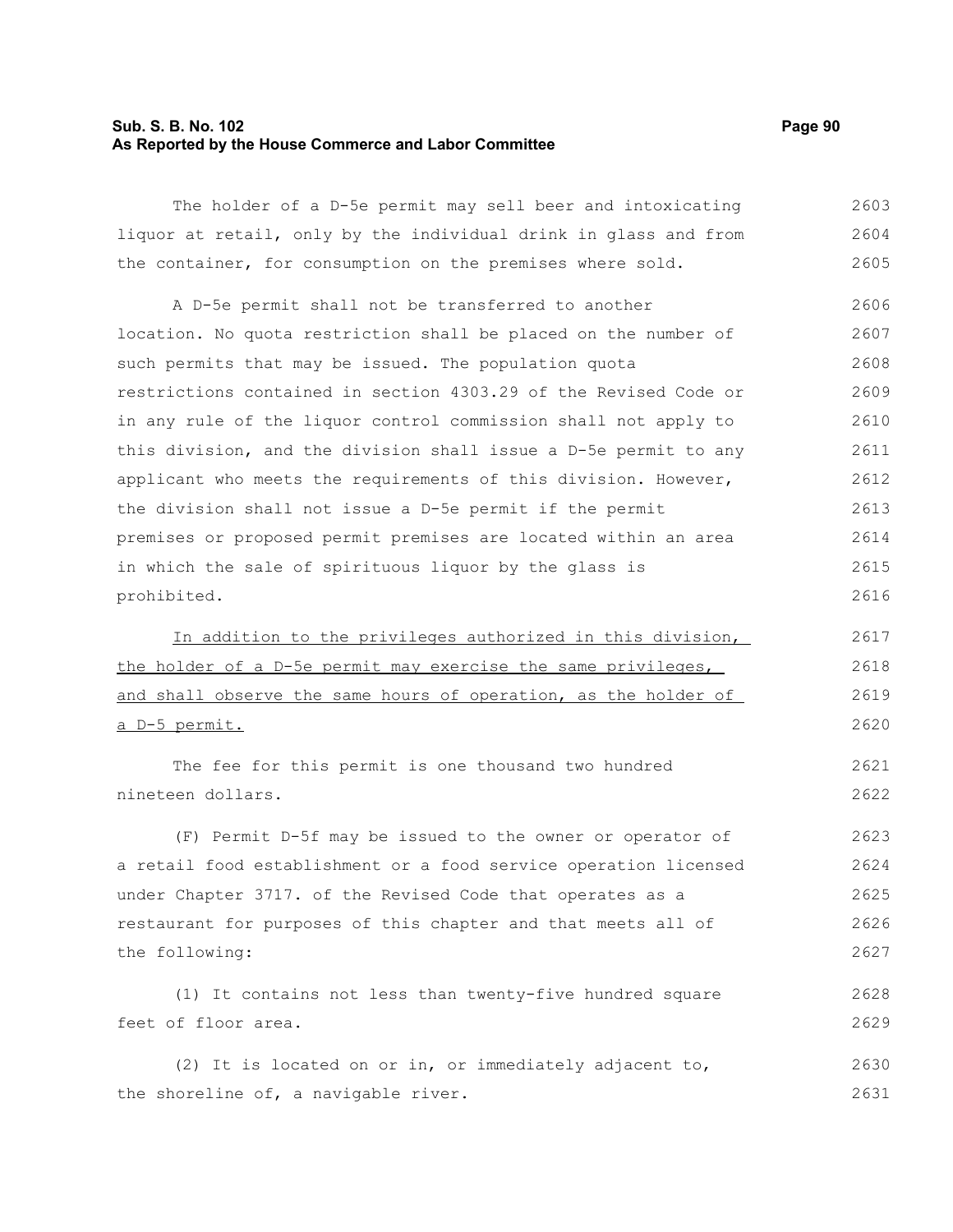### **Sub. S. B. No. 102 Page 91 As Reported by the House Commerce and Labor Committee**

(3) It provides docking space for twenty-five boats. 2632

(4) It provides entertainment and recreation, provided that not less than fifty per cent of the business on the permit premises shall be preparing and serving meals for a consideration. 2633 2634 2635 2636

In addition, each application for a D-5f permit shall be accompanied by a certification from the local legislative authority that the issuance of the D-5f permit is not inconsistent with that political subdivision's comprehensive development plan or other economic development goal as officially established by the local legislative authority. 2637 2638 2639 2640 2641 2642

The holder of a D-5f permit may sell beer and intoxicating liquor at retail, only by the individual drink in glass and from the container, for consumption on the premises where sold. 2643 2644 2645

A D-5f permit shall not be transferred to another location. 2646 2647

The division of liquor control shall not issue a D-5f permit if the permit premises or proposed permit premises are located within an area in which the sale of spirituous liquor by the glass is prohibited. In addition to the privileges authorized in this division, the holder of a D-5f permit may exercise the same privileges, and shall observe the same hours of operation, as the holder of a D-5 permit. 2648 2649 2650 2651 2652 2653 2654

A fee for this permit is two thousand three hundred fortyfour dollars. 2655 2656

As used in this division, "navigable river" means a river that is also a "navigable water" as defined in the "Federal Power Act," 94 Stat. 770 (1980), 16 U.S.C. 796. 2657 2658 2659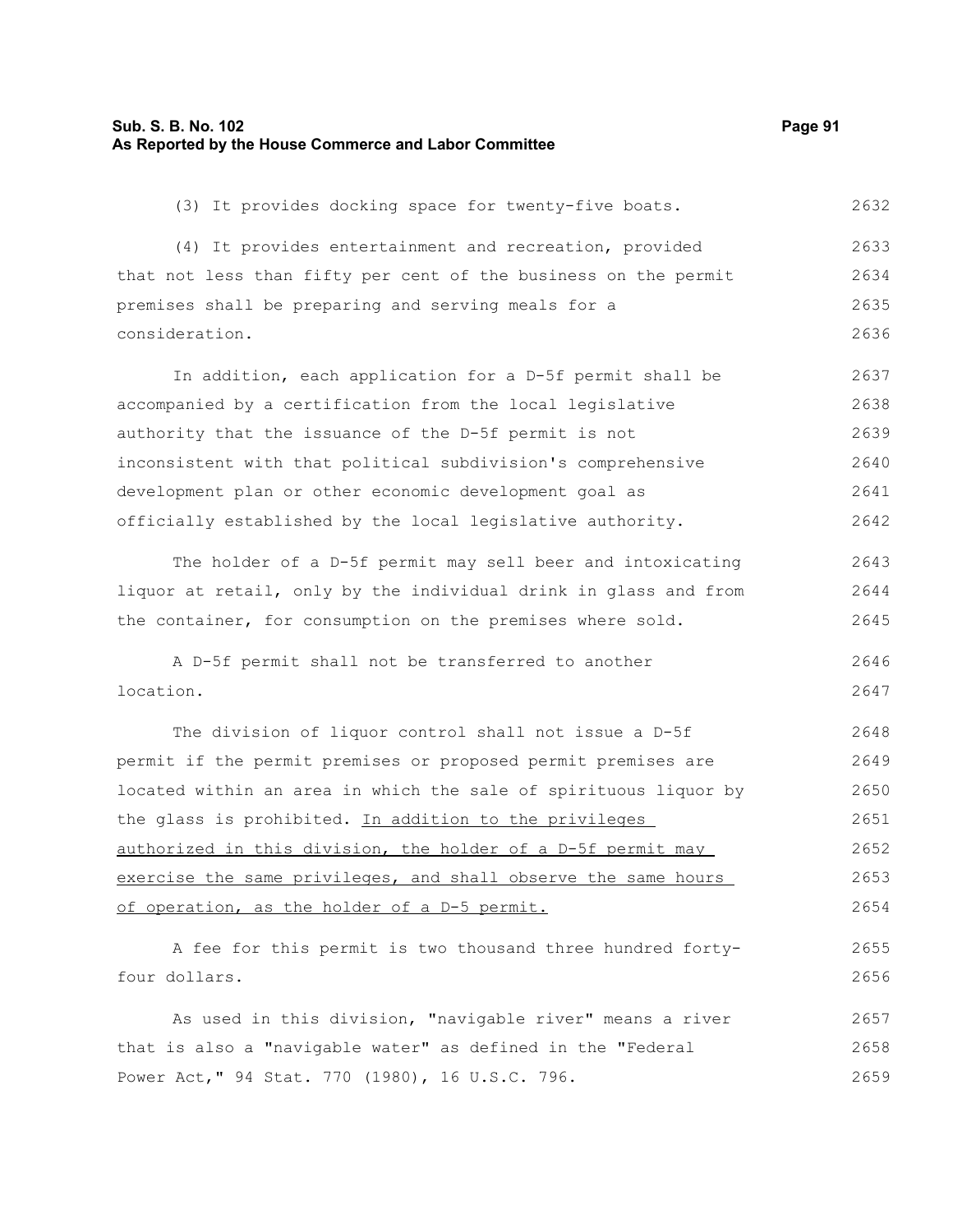# **Sub. S. B. No. 102 Page 92 As Reported by the House Commerce and Labor Committee**

(G) Permit D-5g may be issued to a nonprofit corporation that is either the owner or the operator of a national professional sports museum. The holder of a D-5g permit may sell beer and any intoxicating liquor at retail, only by the individual drink in glass and from the container, for consumption on the premises where sold. The holder of a D-5g permit shall sell no beer or intoxicating liquor for consumption on the premises where sold after two-thirty a.m. A D-5g permit shall not be transferred to another location. No quota restrictions shall be placed on the number of D-5g permits that may be issued. The In addition to the privileges authorized in this division, the holder of a D-5g permit may exercise the same privileges, and shall observe the same hours of operation, as the holder of a D-5 permit. 2660 2661 2662 2663 2664 2665 2666 2667 2668 2669 2670 2671 2672 2673

The fee for this permit is one thousand eight hundred seventy-five dollars. 2674 2675

(H)(1) Permit D-5h may be issued to any nonprofit organization that is exempt from federal income taxation under the "Internal Revenue Code of 1986," 100 Stat. 2085, 26 U.S.C.A.  $501(c)(3)$ , as amended, that owns or operates any of the following: 2676 2677 2678 2679 2680

(a) A fine arts museum, provided that the nonprofit organization has no less than one thousand five hundred bona fide members possessing full membership privileges; 2681 2682 2683

(b) A community arts center. As used in division  $(H)$  (1)(b) of this section, "community arts center" means a facility that provides arts programming to the community in more than one arts discipline, including, but not limited to, exhibits of works of art and performances by both professional and amateur artists. 2684 2685 2686 2687 2688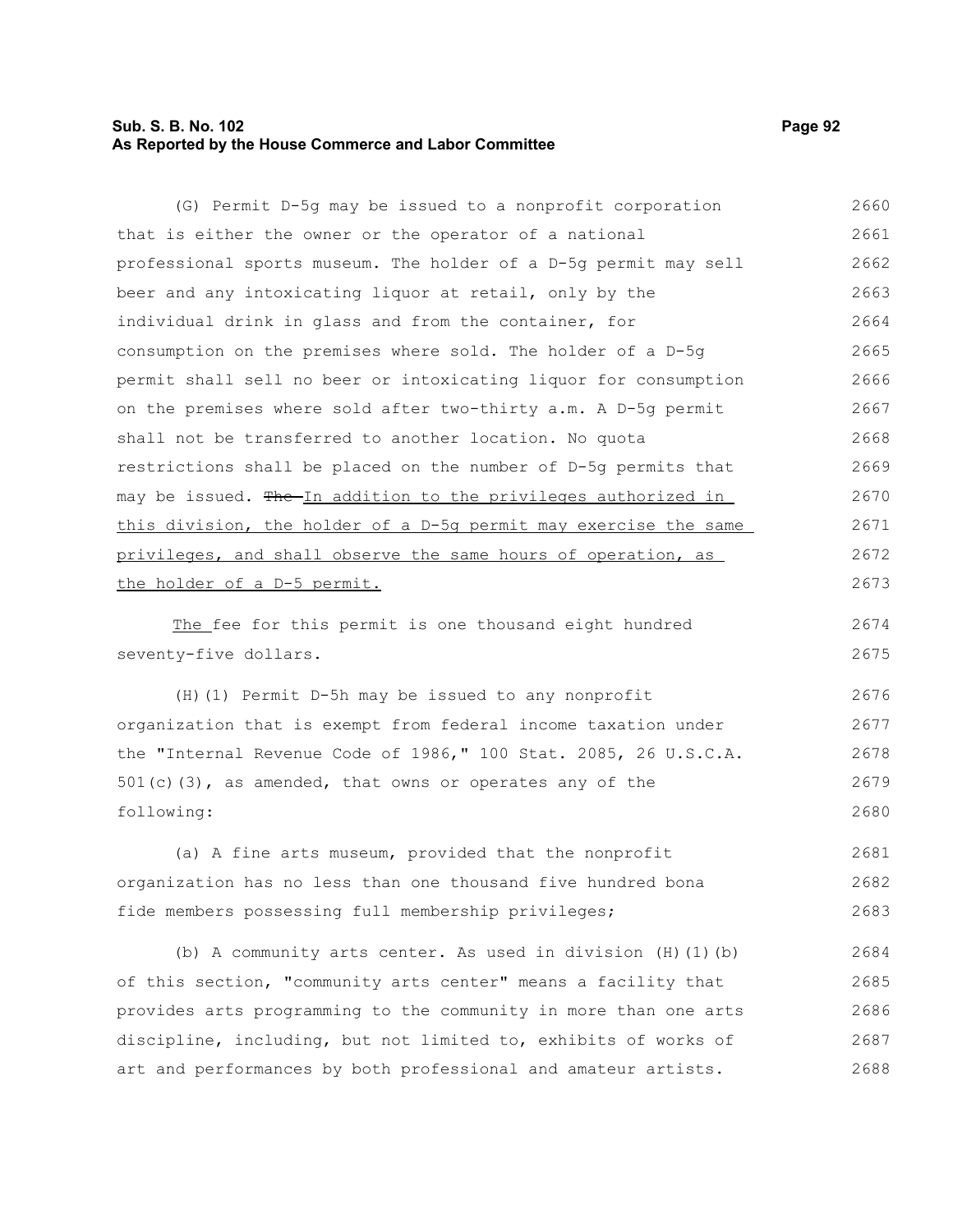## **Sub. S. B. No. 102 Page 93 As Reported by the House Commerce and Labor Committee**

(c) A community theater, provided that the nonprofit organization is a member of the Ohio arts council and the American community theatre association and has been in existence for not less than ten years. As used in division  $(H)$  (1)(c) of this section, "community theater" means a facility that contains at least one hundred fifty seats and has a primary function of presenting live theatrical performances and providing recreational opportunities to the community. 2689 2690 2691 2692 2693 2694 2695 2696

(2) The holder of a D-5h permit may sell beer and any intoxicating liquor at retail, only by the individual drink in glass and from the container, for consumption on the premises where sold. The holder of a D-5h permit shall sell no beer orintoxicating liquor for consumption on the premises where sold after one a.m. A D-5h permit shall not be transferred to another location. No quota restrictions shall be placed on the number of D-5h permits that may be issued. 2697 2698 2699 2700 2701 2702 2703 2704

(3) In addition to the privileges authorized in this division, the holder of a D-5h permit may exercise the same privileges, and shall observe the same hours of operation, as the holder of a D-5 permit. 2705 2706 2707 2708

(4) The fee for a D-5h permit is one thousand eight hundred seventy-five dollars. 2709 2710

(I) Permit D-5i may be issued to the owner or operator of a retail food establishment or a food service operation licensed under Chapter 3717. of the Revised Code that operates as a restaurant for purposes of this chapter and that meets all of the following requirements: 2711 2712 2713 2714 2715

(1) It is located in a municipal corporation or a township with a population of one hundred thousand or less. 2716 2717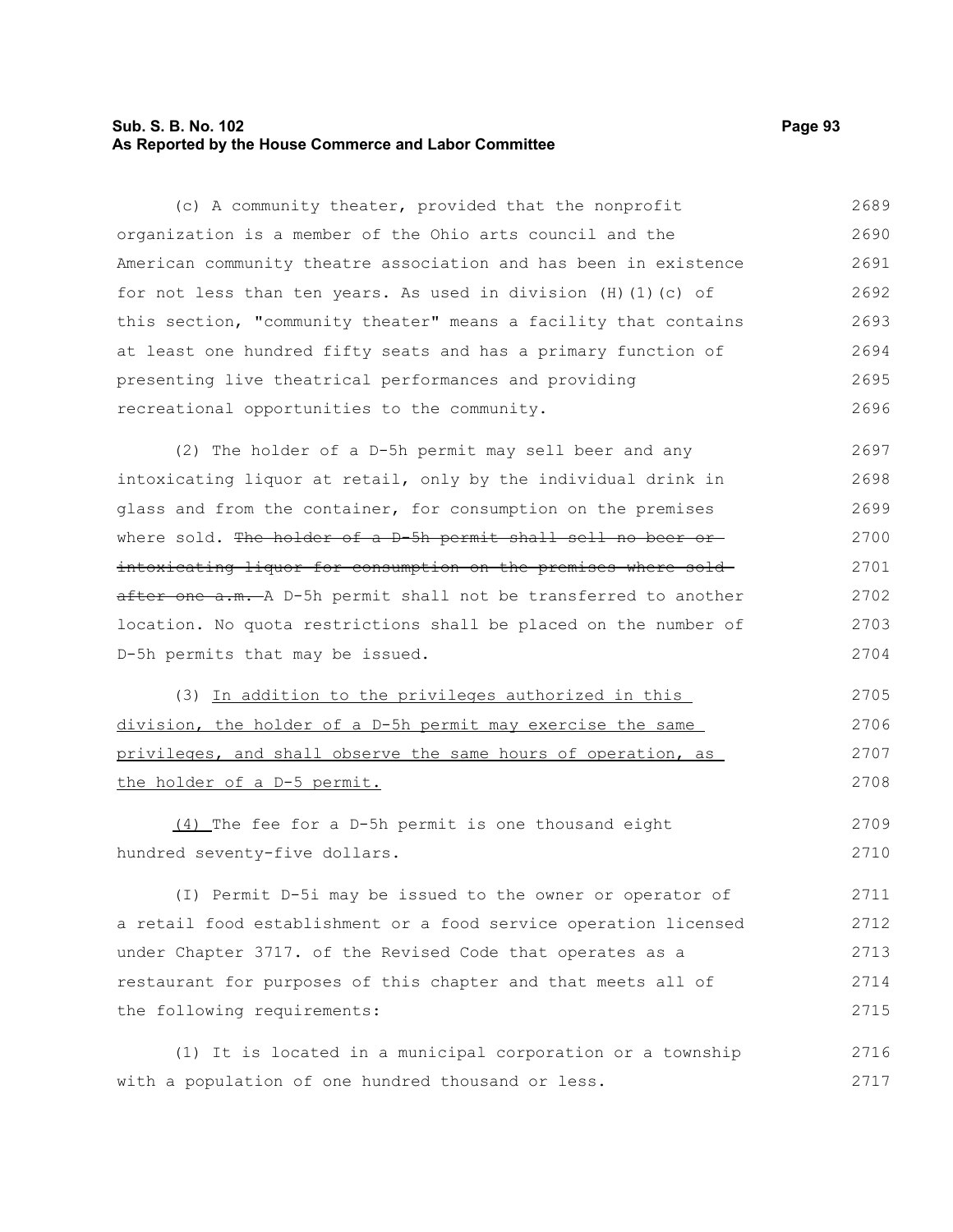## **Sub. S. B. No. 102 Page 94 As Reported by the House Commerce and Labor Committee**

(2) It has inside seating capacity for at least one hundred forty persons. (3) It has at least four thousand square feet of floor area. (4) It offers full-course meals, appetizers, and sandwiches. (5) Its receipts from beer and liquor sales, excluding wine sales, do not exceed twenty-five per cent of its total gross receipts. (6) It has at least one of the following characteristics: (a) The value of its real and personal property exceeds seven hundred twenty-five thousand dollars. (b) It is located on property that is owned or leased by the state or a state agency, and its owner or operator has authorization from the state or the state agency that owns or leases the property to obtain a D-5i permit. The holder of a D-5i permit may sell beer and any intoxicating liquor at retail, only by the individual drink in glass and from the container, for consumption on the premises where sold, and may sell the same products in the same manner and amounts not for consumption on the premises where sold as may be sold by the holders of D-1 and D-2 permits. The holder of a D-5i permit shall sell no beer or intoxicating liquor for consumption on the premises where sold after two-thirty a.m. In 2719 2720 2721 2722 2723 2724 2725 2726 2727 2728 2729 2730 2731 2732 2733 2734 2735 2736 2737 2738 2739 2740 2741

addition to the privileges authorized in this division, the holder of a D-5i permit may exercise the same privileges, and shall observe the same hours of operation, as the holder of a D-5 permit. 2742 2743 2744 2745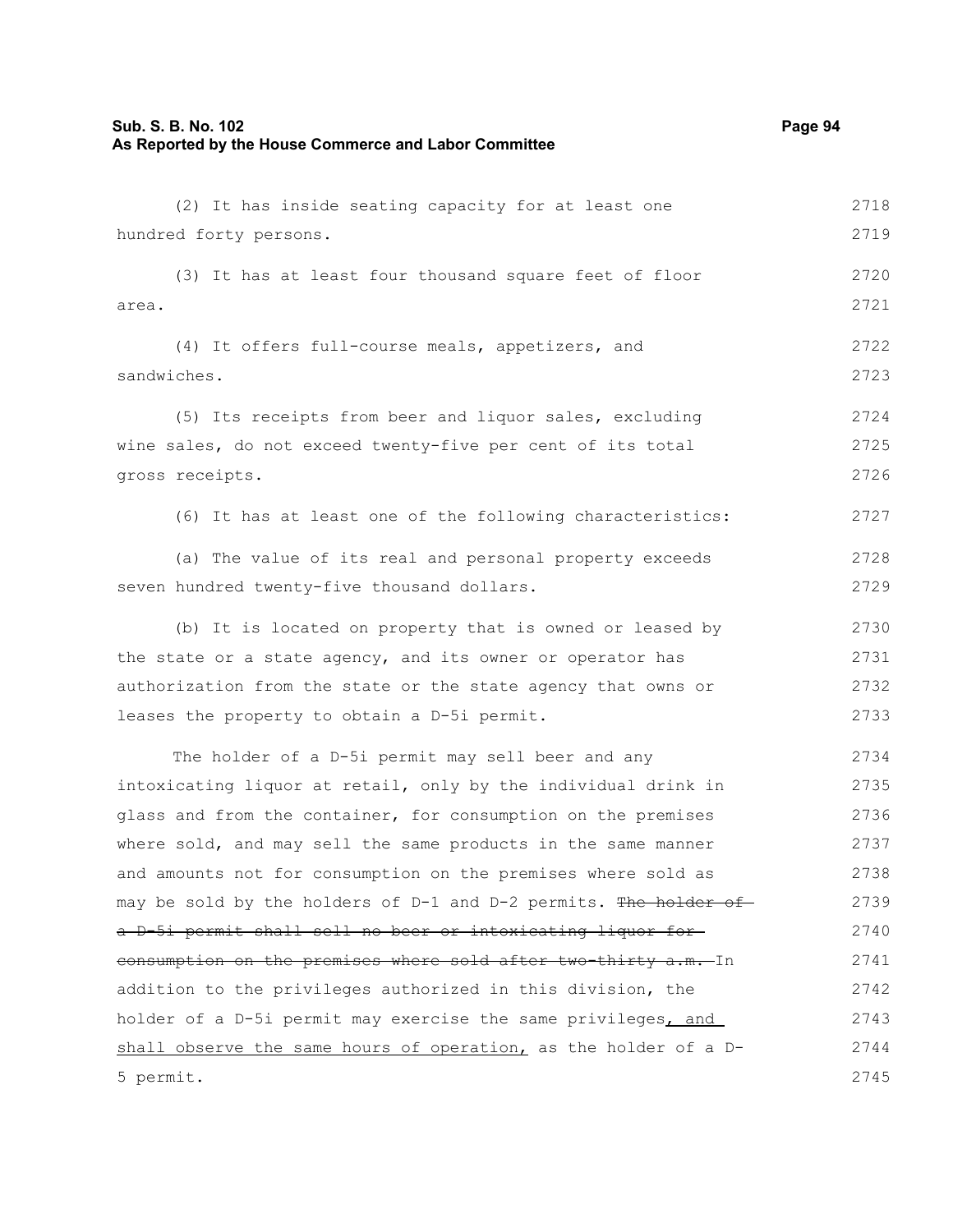## **Sub. S. B. No. 102 Page 95 As Reported by the House Commerce and Labor Committee**

A D-5i permit shall not be transferred to another location. The division of liquor control shall not renew a D-5i permit unless the retail food establishment or food service operation for which it is issued continues to meet the requirements described in divisions (I)(1) to (6) of this section. No quota restrictions shall be placed on the number of D-5i permits that may be issued. The fee for the D-5i permit is two thousand three hundred forty-four dollars. 2746 2747 2748 2749 2750 2751 2752 2753

(J) Permit D-5j may be issued to the owner or the operator of a retail food establishment or a food service operation licensed under Chapter 3717. of the Revised Code to sell beer and intoxicating liquor at retail, only by the individual drink in glass and from the container, for consumption on the premises where sold and to sell beer and intoxicating liquor in the same manner and amounts not for consumption on the premises where sold as may be sold by the holders of D-1 and D-2 permits. The holder of a D-5j permit may exercise the same privileges, and shall observe the same hours of operation, as the holder of a D-5 permit. 2754 2755 2756 2757 2758 2759 2760 2761 2762 2763 2764

The D-5j permit shall be issued only within a community entertainment district that is designated under section 4301.80 of the Revised Code. The permit shall not be issued to a community entertainment district that is designated under divisions (B) and (C) of section 4301.80 of the Revised Code if the district does not meet one of the following qualifications: 2765 2766 2767 2768 2769 2770

(1) It is located in a municipal corporation with a population of at least one hundred thousand. 2771 2772

(2) It is located in a municipal corporation with a population of at least twenty thousand, and either of the following applies: 2773 2774 2775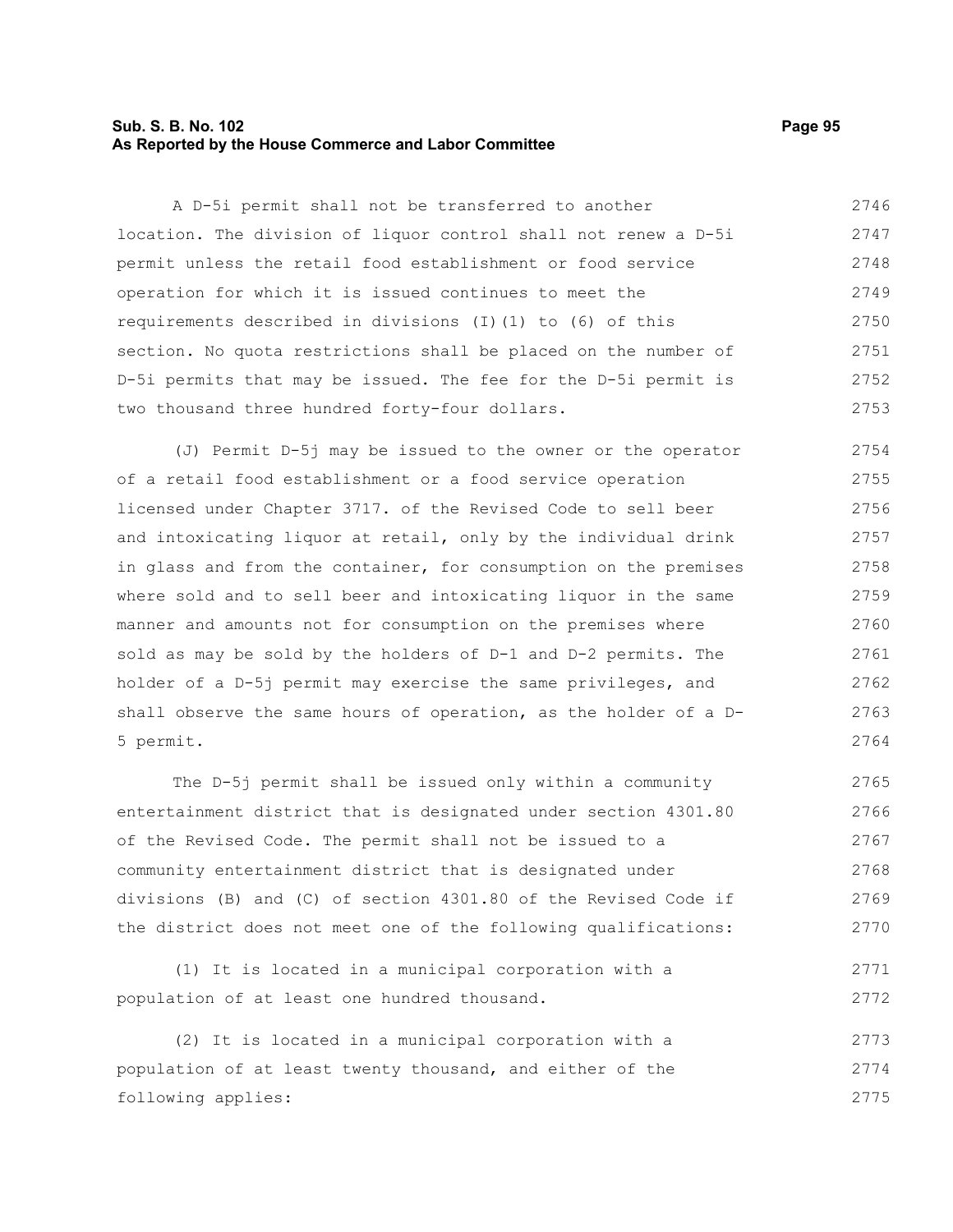## **Sub. S. B. No. 102 Page 96 As Reported by the House Commerce and Labor Committee**

(a) It contains an amusement park the rides of which have been issued a permit by the department of agriculture under Chapter 1711. of the Revised Code. (b) Not less than fifty million dollars will be invested in development and construction in the community entertainment district's area located in the municipal corporation. (3) It is located in a township with a population of at least forty thousand. (4) It is located in a township with a population of at

least twenty thousand, and not less than seventy million dollars will be invested in development and construction in the community entertainment district's area located in the township. 2784 2785 2786 2787

(5) It is located in a municipal corporation with a population between seven thousand and twenty thousand, and both of the following apply: 2788 2789 2790

(a) The municipal corporation was incorporated as a village prior to calendar year 1880 and currently has a historic downtown business district. 2791 2792 2793

(b) The municipal corporation is located in the same county as another municipal corporation with at least one community entertainment district. 2794 2795 2796

(6) It is located in a municipal corporation with a population of at least ten thousand, and not less than seventy million dollars will be invested in development and construction in the community entertainment district's area located in the municipal corporation. 2797 2798 2799 2800 2801

(7) It is located in a municipal corporation with a population of at least three thousand, and not less than one 2802 2803

2776 2777 2778

2779 2780 2781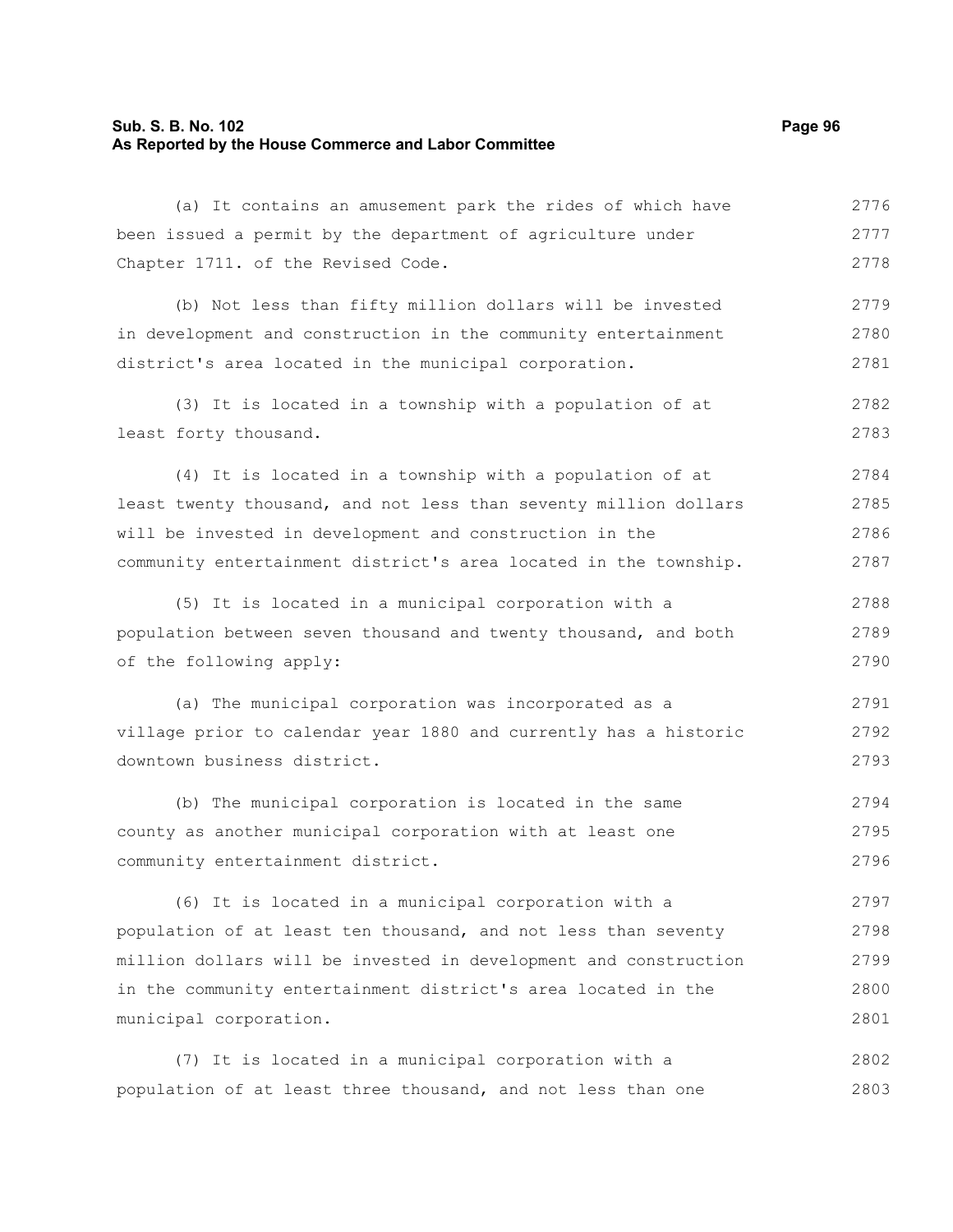### **Sub. S. B. No. 102 Page 97 As Reported by the House Commerce and Labor Committee**

hundred fifty million dollars will be invested in development and construction in the community entertainment district's area located in the municipal corporation. 2804 2805 2806

The location of a D-5j permit may be transferred only within the geographic boundaries of the community entertainment district in which it was issued and shall not be transferred outside the geographic boundaries of that district. 2807 2808 2809 2810

Not more than one D-5j permit shall be issued within each community entertainment district for each five acres of land located within the district. Not more than fifteen D-5j permits may be issued within a single community entertainment district. Except as otherwise provided in division  $(J)$  (4) of this section, no quota restrictions shall be placed upon the number of D-5j permits that may be issued. 2811 2812 2813 2814 2815 2816 2817

The fee for a D-5j permit is two thousand three hundred forty-four dollars. 2818 2819

(K)(1) Permit D-5k may be issued to any nonprofit organization that is exempt from federal income taxation under the "Internal Revenue Code of 1986," 100 Stat. 2085, 26 U.S.C.A. 501(c)(3), as amended, that is the owner or operator of a botanical garden recognized by the American association of botanical gardens and arboreta, and that has not less than twenty-five hundred bona fide members. 2820 2821 2822 2823 2824 2825 2826

(2) The holder of a D-5k permit may sell beer and any intoxicating liquor at retail, only by the individual drink in glass and from the container, on the premises where sold. 2827 2828 2829

(3) The In addition to the privileges authorized in this division, the holder of a D-5k permit shall sell no beer orintoxicating liquor for consumption on the premises where sold 2830 2831 2832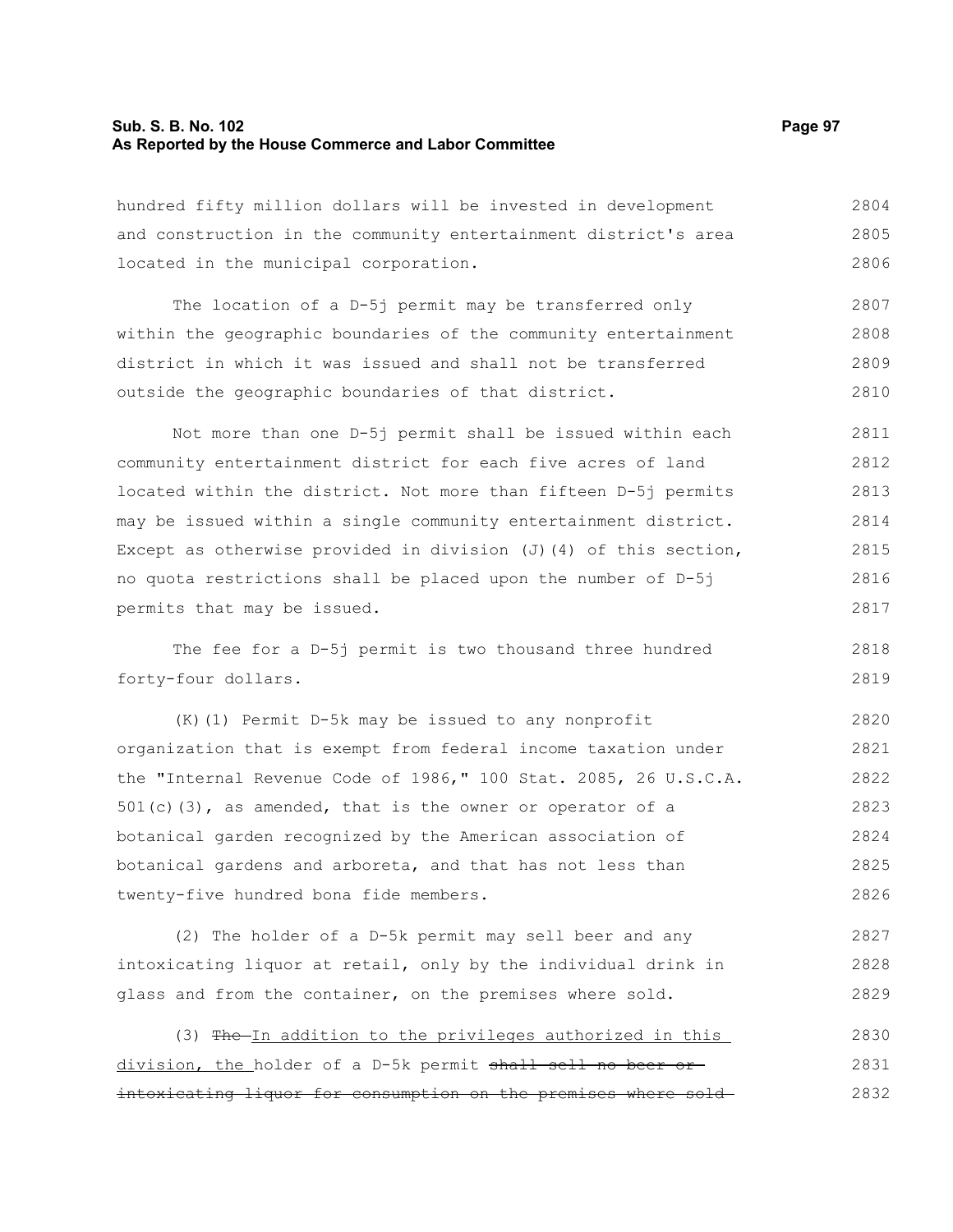after one a.m. may exercise the same privileges, and shall observe the same hours of operation, as the holder of a D-5 permit. 2833 2834 2835

(4) A D-5k permit shall not be transferred to another location.

(5) No quota restrictions shall be placed on the number of D-5k permits that may be issued.

(6) The fee for the D-5k permit is one thousand eight hundred seventy-five dollars. 2840 2841

(L)(1) Permit D-5l may be issued to the owner or the operator of a retail food establishment or a food service operation licensed under Chapter 3717. of the Revised Code to sell beer and intoxicating liquor at retail, only by the individual drink in glass and from the container, for consumption on the premises where sold and to sell beer and intoxicating liquor in the same manner and amounts not for consumption on the premises where sold as may be sold by the holders of D-1 and D-2 permits. The holder of a D-5l permit may exercise the same privileges, and shall observe the same hours of operation, as the holder of a D-5 permit. 2842 2843 2844 2845 2846 2847 2848 2849 2850 2851 2852

(2) The D-5l permit shall be issued only to a premises to which all of the following apply: 2853 2854

(a) The premises has gross annual receipts from the sale of food and meals that constitute not less than seventy-five per cent of its total gross annual receipts. 2855 2856 2857

(b) The premises is located within a revitalization district that is designated under section 4301.81 of the Revised Code. 2858 2859 2860

2836 2837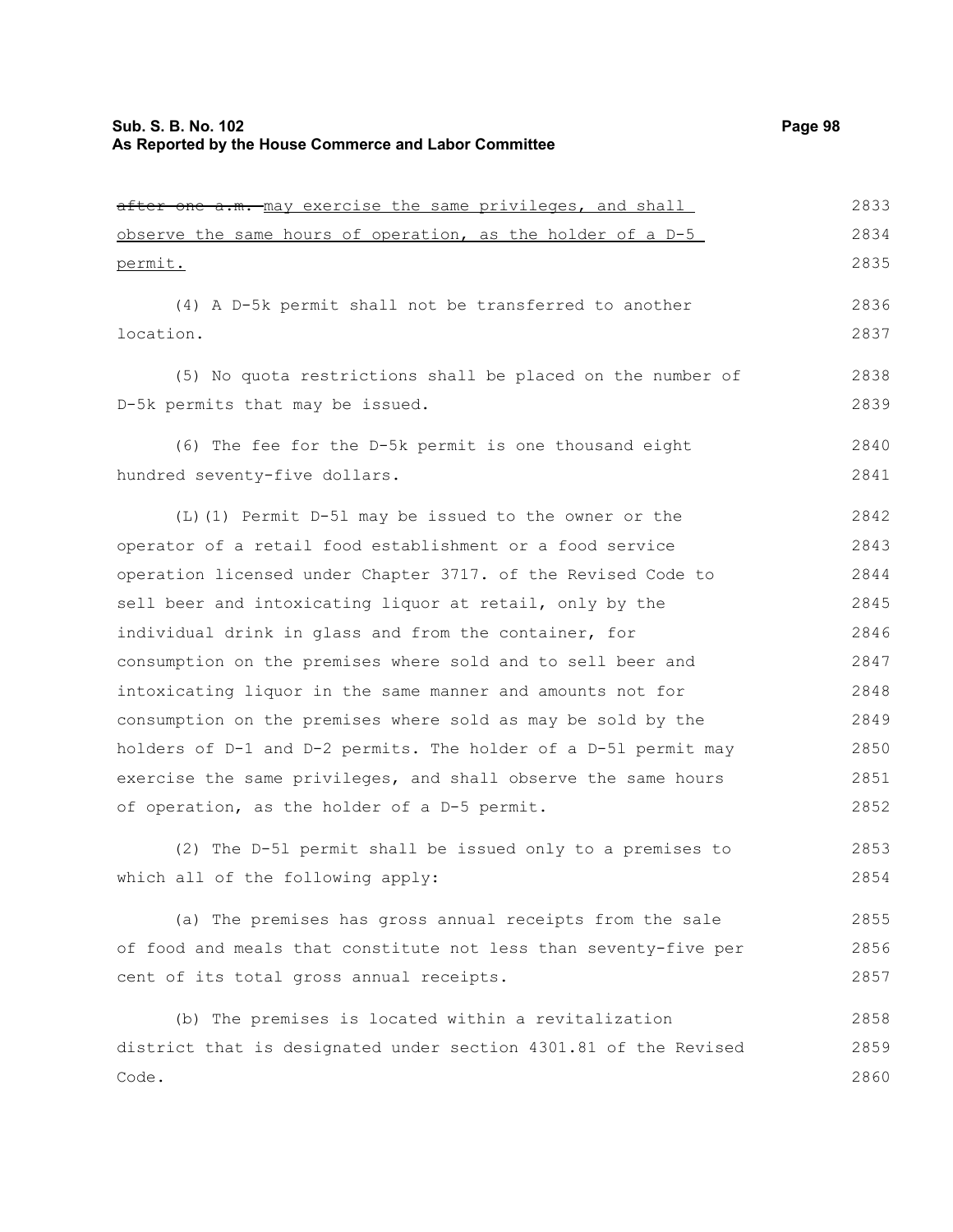## **Sub. S. B. No. 102 Page 99 As Reported by the House Commerce and Labor Committee**

(c) The premises is located in a municipal corporation or township in which the number of D-5 permits issued equals or exceeds the number of those permits that may be issued in that municipal corporation or township under section 4303.29 of the Revised Code. 2861 2862 2863 2864 2865

(d) The premises meets any of the following qualifications: 2866 2867

(i) It is located in a county with a population of one hundred twenty-five thousand or less according to the population estimates certified by the development services agency for calendar year 2006. 2868 2869 2870 2871

(ii) It is located in the municipal corporation that has the largest population in a county when the county has a population between two hundred fifteen thousand and two hundred twenty-five thousand according to the population estimates certified by the development services agency for calendar year 2006. Division (L)(2)(d)(ii) of this section applies only to a municipal corporation that is wholly located in a county. 2872 2873 2874 2875 2876 2877 2878

(iii) It is located in the municipal corporation that has the largest population in a county when the county has a population between one hundred forty thousand and one hundred forty-one thousand according to the population estimates certified by the development services agency for calendar year 2006. Division (L)(2)(d)(iii) of this section applies only to a municipal corporation that is wholly located in a county. 2879 2880 2881 2882 2883 2884 2885

(iv) It is located in a township with a population density of less than four hundred fifty people per square mile. For purposes of division (L)(2)(d)(iv) of this section, the population of a township is considered to be the population 2886 2887 2888 2889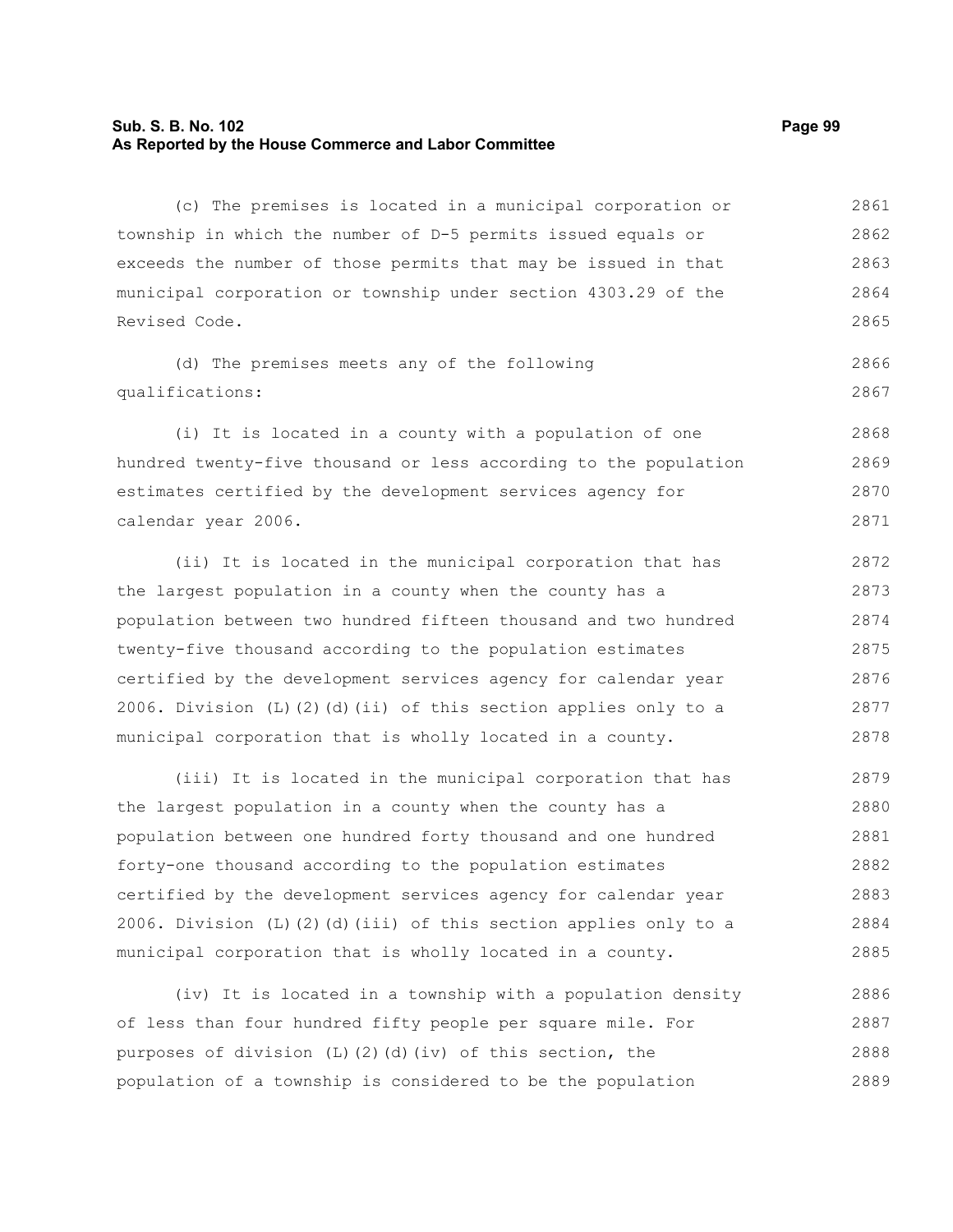# **Sub. S. B. No. 102 Page 100 As Reported by the House Commerce and Labor Committee**

| shown by the most recent regular federal decennial census.              | 2890 |
|-------------------------------------------------------------------------|------|
| (v) It is located in a municipal corporation that is                    | 2891 |
| wholly located within the geographic boundaries of a township,          | 2892 |
| provided that the municipal corporation and the unincorporated          | 2893 |
| portion of the township have a combined population density of           | 2894 |
| less than four hundred fifty people per square mile. For                | 2895 |
| purposes of division (L)(2)(d)(v) of this section, the                  | 2896 |
| population of a municipal corporation and unincorporated portion        | 2897 |
| of a township is the population shown by the most recent federal        | 2898 |
| decennial census.                                                       | 2899 |
| (vi) It is located in a county with a population of not                 | 2900 |
| less than one hundred seventy-two thousand and not more than one        | 2901 |
| hundred ninety-five thousand. For purposes of division (L) (2) (d)      | 2902 |
| (vi) of this section, the population of a county is the                 | 2903 |
| population shown by the most recent decennial census.                   | 2904 |
| (vii) It is located in a municipal corporation with a                   | 2905 |
| population of less than ten thousand and the municipal                  | 2906 |
| corporation is located in a county with a population of more            | 2907 |
| than one million. For purposes of division $(L)$ $(2)$ $(d)$ $(vii)$ of | 2908 |
| this section, the population of a municipal corporation and a           | 2909 |
| county is the population shown by the most recent decennial             | 2910 |
| census.                                                                 | 2911 |
|                                                                         |      |

(3) The location of a D-5l permit may be transferred only within the geographic boundaries of the revitalization district in which it was issued and shall not be transferred outside the geographic boundaries of that district. 2912 2913 2914 2915

(4) Not more than one D-5l permit shall be issued within each revitalization district for each five acres of land located within the district. Not more than fifteen D-5l permits may be 2916 2917 2918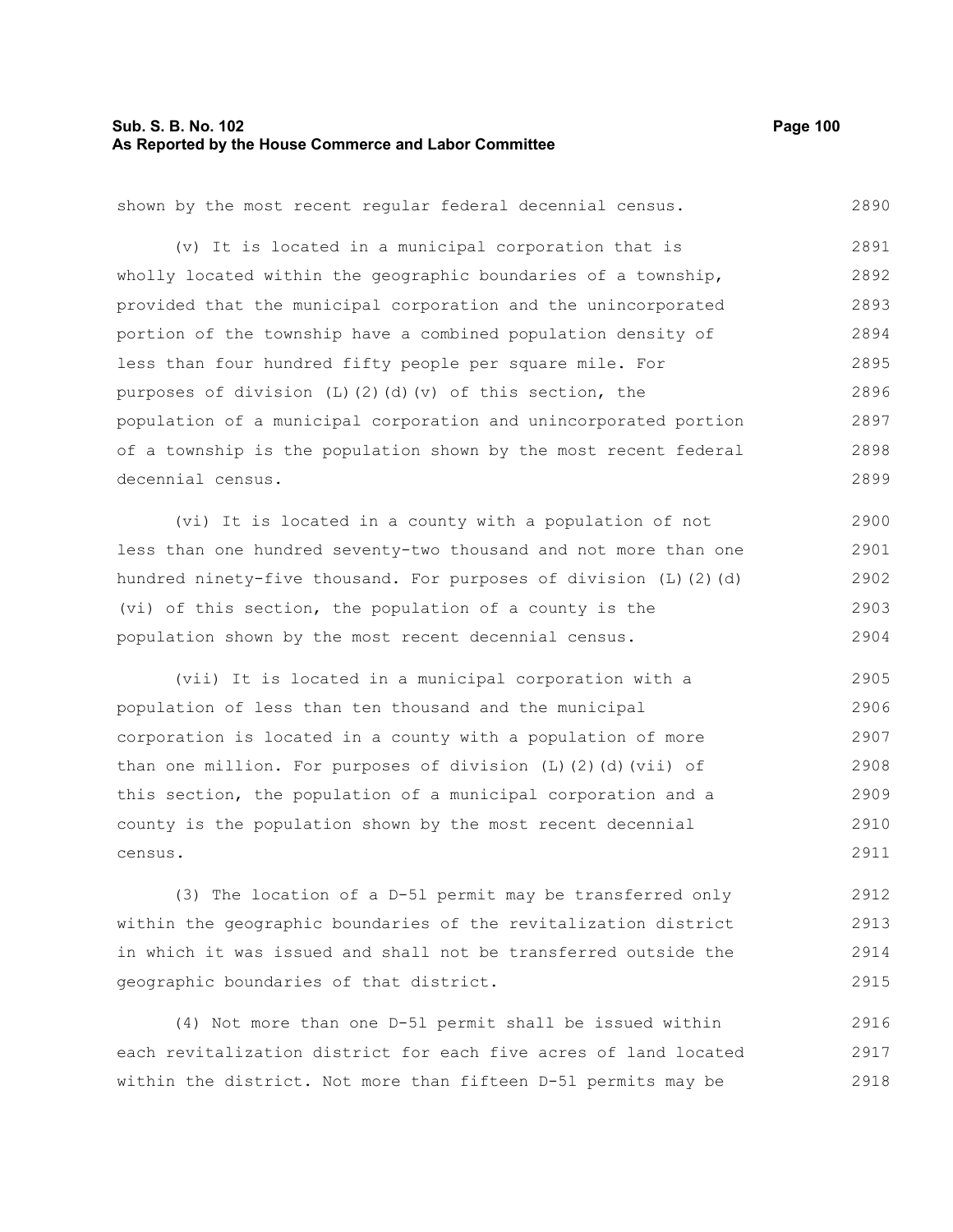#### **Sub. S. B. No. 102 Page 101 As Reported by the House Commerce and Labor Committee**

issued within a single revitalization district. Except as otherwise provided in division (L)(4) of this section, no quota restrictions shall be placed upon the number of D-5l permits that may be issued. 2919 2920 2921 2922

(5) No D-5l permit shall be issued to an adult entertainment establishment as defined in section 2907.39 of the Revised Code. 2923 2924 2925

(6) The fee for a D-5l permit is two thousand three hundred forty-four dollars. 2926 2927

(M) Permit D-5m may be issued to either the owner or the operator of a retail food establishment or food service operation licensed under Chapter 3717. of the Revised Code that operates as a restaurant for purposes of this chapter and that is located in, or affiliated with, a center for the preservation of wild animals as defined in section 4301.404 of the Revised Code, to sell beer and any intoxicating liquor at retail, only by the glass and from the container, for consumption on the premises where sold, and to sell the same products in the same manner and amounts not for consumption on the premises as may be sold by the holders of D-1 and D-2 permits. In addition to the privileges authorized by this division, the holder of a D-5m permit may exercise the same privileges, and shall observe the same hours of operation, as the holder of a D-5 permit. 2928 2929 2930 2931 2932 2933 2934 2935 2936 2937 2938 2939 2940 2941

A D-5m permit shall not be transferred to another location. No quota restrictions shall be placed on the number of D-5m permits that may be issued. The fee for a permit D-5m is two thousand three hundred forty-four dollars. 2942 2943 2944 2945

(N) Permit D-5n shall be issued to either a casino operator or a casino management company licensed under Chapter 2946 2947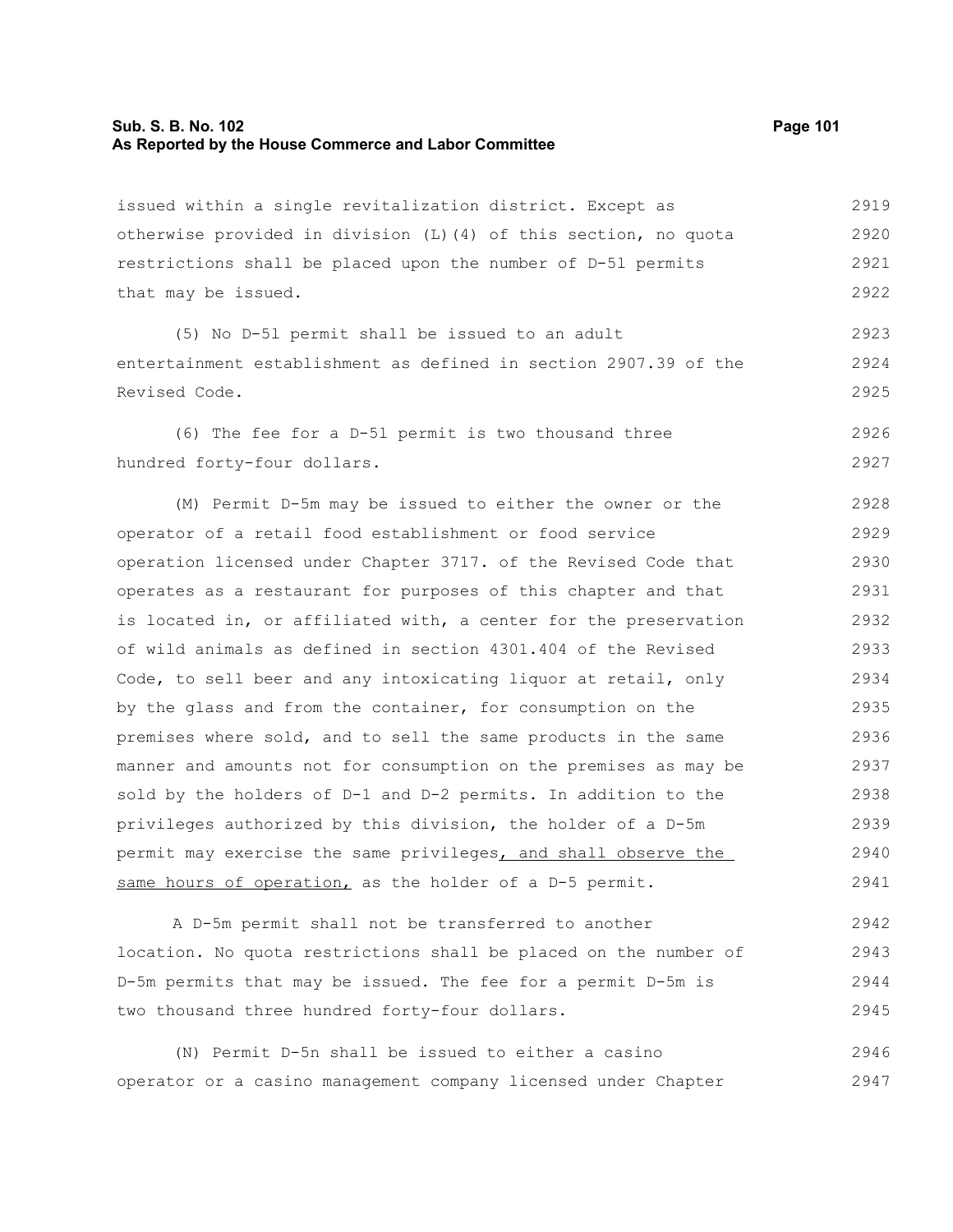# **Sub. S. B. No. 102 Page 102 As Reported by the House Commerce and Labor Committee**

3772. of the Revised Code that operates a casino facility under that chapter, to sell beer and any intoxicating liquor at retail, only by the individual drink in glass and from the container, for consumption on the premises where sold, and to sell the same products in the same manner and amounts not for consumption on the premises as may be sold by the holders of D-1 and D-2 permits. In addition to the privileges authorized by this division, the holder of a D-5n permit may exercise the same privileges, and shall observe the same hours for beer and intoxicating liquor sales, as the holder of a D-5 permit. A D-5n permit shall not be transferred to another location. Only one D-5n permit may be issued per casino facility and not more than four D-5n permits shall be issued in this state. The fee for a permit D-5n shall be twenty thousand dollars. The holder of a D-5n permit may conduct casino gaming on the permit premises notwithstanding any provision of the Revised Code or Administrative Code. 2948 2949 2950 2951 2952 2953 2954 2955 2956 2957 2958 2959 2960 2961 2962 2963 2964

(O) Permit D-5o may be issued to the owner or operator of a retail food establishment or a food service operation licensed under Chapter 3717. of the Revised Code that operates as a restaurant for purposes of this chapter and that is located within a casino facility for which a D-5n permit has been issued. The holder of a D-5o permit may sell beer and any intoxicating liquor at retail, only by the individual drink in glass and from the container, for consumption on the premises where sold, and may sell the same products in the same manner and amounts not for consumption on the premises where sold as may be sold by the holders of D-1 and D-2 permits. In addition to the privileges authorized by this division, the holder of a D-5o permit may exercise the same privileges, and shall observe the same hours for beer and intoxicating liquor sales, as the 2965 2966 2967 2968 2969 2970 2971 2972 2973 2974 2975 2976 2977 2978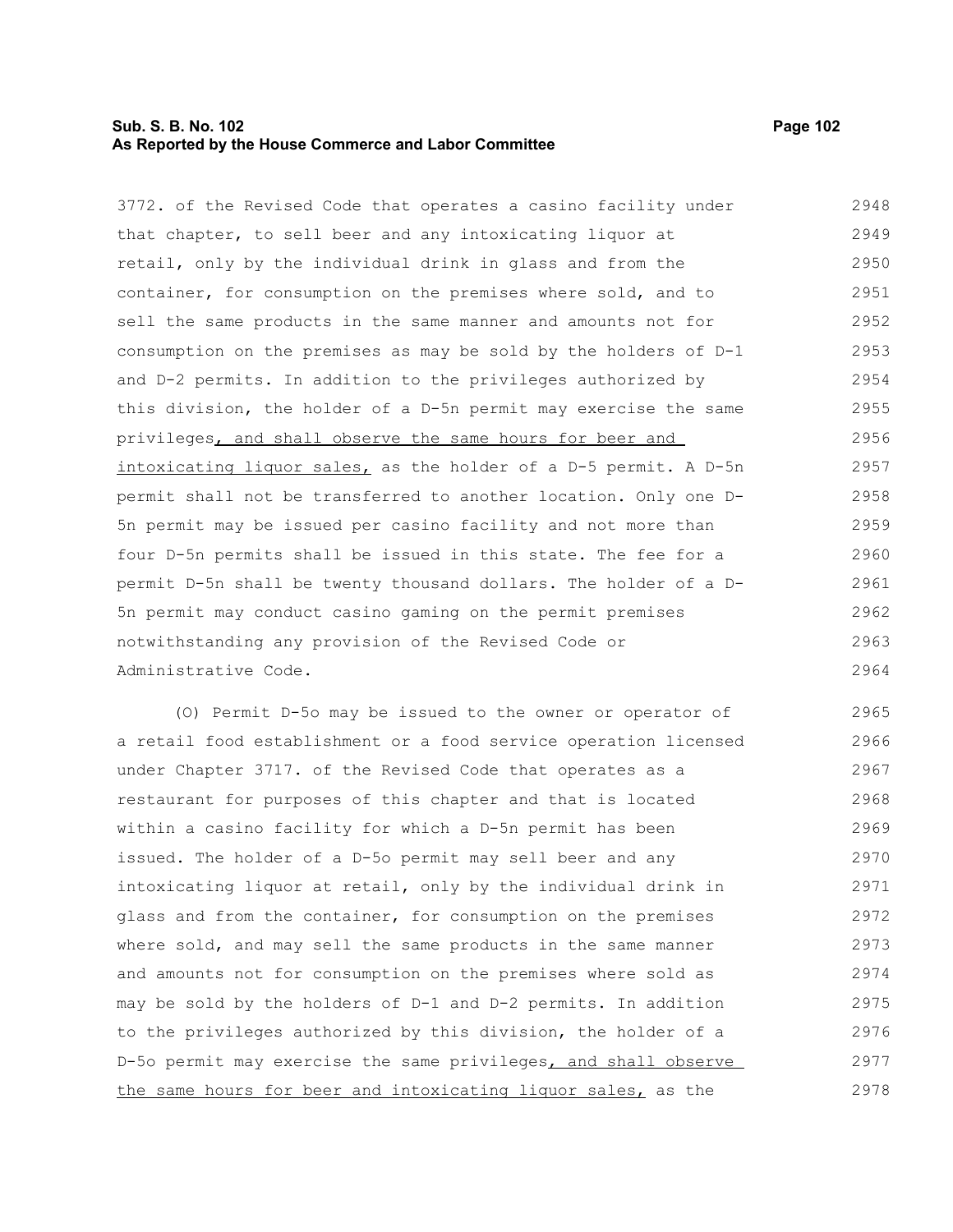### **Sub. S. B. No. 102 Page 103 As Reported by the House Commerce and Labor Committee**

holder of a D-5 permit. A D-5o permit shall not be transferred to another location. No quota restrictions shall be placed on the number of such permits that may be issued. The fee for this permit is two thousand three hundred forty-four dollars. 2979 2980 2981 2982

**Sec. 4303.182.** (A) Except as otherwise provided in divisions (B) to (K) of this section, permit D-6 shall be issued to the holder of an A-1-A, A-2, A-2f, A-3a, A-5, C-2, D-2, D-3, D-3a, D-4, D-4a, D-5, D-5a, D-5b, D-5c, D-5d, D-5e, D-5f, D-5g, D-5h, D-5i, D-5j, D-5k, D-5l, D-5m, D-5n, D-5o, or D-7 permit to allow sale under that permit-as follows: 2983 2984 2985 2986 2987 2988

(1) Between the hours of ten a.m. and midnight on Sunday if sale during those hours. However, such a sale only may be allowed if the sale has been approved under a question  $\left(\epsilon\right)\left(1\right),$ (2), or (3) specified in division (B) of section 4301.351 or 4301.354 of the Revised Code, under question in division (B)(2) of section 4301.355 of the Revised Code, or under-in section 4301.356 of the Revised Code and has been authorized under section 4301.361, 4301.364, 4301.365, or 4301.366 of the Revised Code, under the restrictions of that authorization $\div$ 2989 2990 2991 2992 2993 2994 2995 2996 2997

(2) Between the hours of eleven a.m. and midnight on Sunday, if sale during those hours has been approved on or after October 16, 2009, under question  $(B)$   $(1)$ ,  $(2)$ , or  $(3)$  of section 4301.351 or 4301.354 of the Revised Code, under question (B)(2) of section 4301.355 of the Revised Code, or under section 4301.356 of the Revised Code and has been authorized under section 4301.361, 4301.364, 4301.365, or 4301.366 of the Revised Code, under the restrictions of that authorization, 2998 2999 3000 3001 3002 3003 3004 3005

(3) Between the hours of eleven a.m. and midnight on Sunday if sale between the hours of one p.m. and midnight was approved before October 16, 2009, under question  $(B)$   $(1)$ ,  $(2)$ , or 3006 3007 3008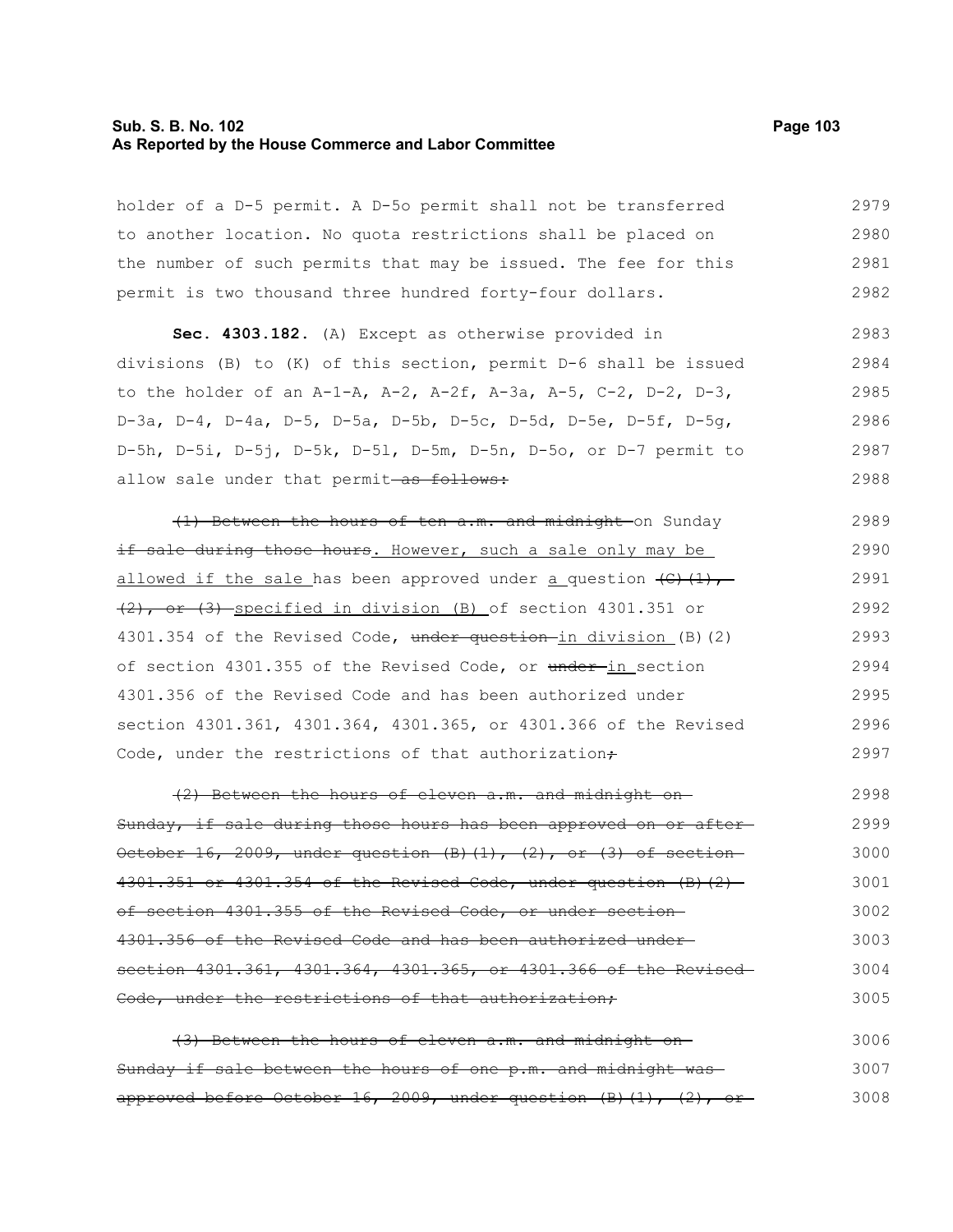#### **Sub. S. B. No. 102 Page 104 As Reported by the House Commerce and Labor Committee**

(3) of section 4301.351 or 4301.354 of the Revised Code, under question (B)(2) of section 4301.355 of the Revised Code, or under section 4301.356 of the Revised Code and has been authorized under section 4301.361, 4301.364, 4301.365, or 4301.366 of the Revised Code, under the other restrictions of that authorization. 3009 3010 3011 3012 3013 3014

(B) Permit D-6 shall be issued to the holder of any permit, including a D-4a and D-5d permit, authorizing the sale of intoxicating liquor issued for a premises located at any publicly owned airport, as defined in section 4563.01 of the Revised Code, at which commercial airline companies operate regularly scheduled flights on which space is available to the public, to allow sale under such permit between the hours of tena.m. and midnight on Sunday, whether or not that sale has been authorized under section 4301.361, 4301.364, 4301.365, or 4301.366 of the Revised Code. 3015 3016 3017 3018 3019 3020 3021 3022 3023 3024

(C) Permit D-6 shall be issued to the holder of a D-5a permit, and to the holder of a D-3 or D-3a permit who is the owner or operator of a hotel or motel that is required to be licensed under section 3731.03 of the Revised Code, that contains at least fifty rooms for registered transient guests, and that has on its premises a retail food establishment or a food service operation licensed pursuant to Chapter 3717. of the Revised Code that operates as a restaurant for purposes of this chapter and is affiliated with the hotel or motel and within or contiguous to the hotel or motel and serving food within the hotel or motel, to allow sale under such permit between thehours of ten a.m. and midnight on Sunday, whether or not that sale has been authorized under section 4301.361, 4301.364, 4301.365, or 4301.366 of the Revised Code. 3025 3026 3027 3028 3029 3030 3031 3032 3033 3034 3035 3036 3037 3038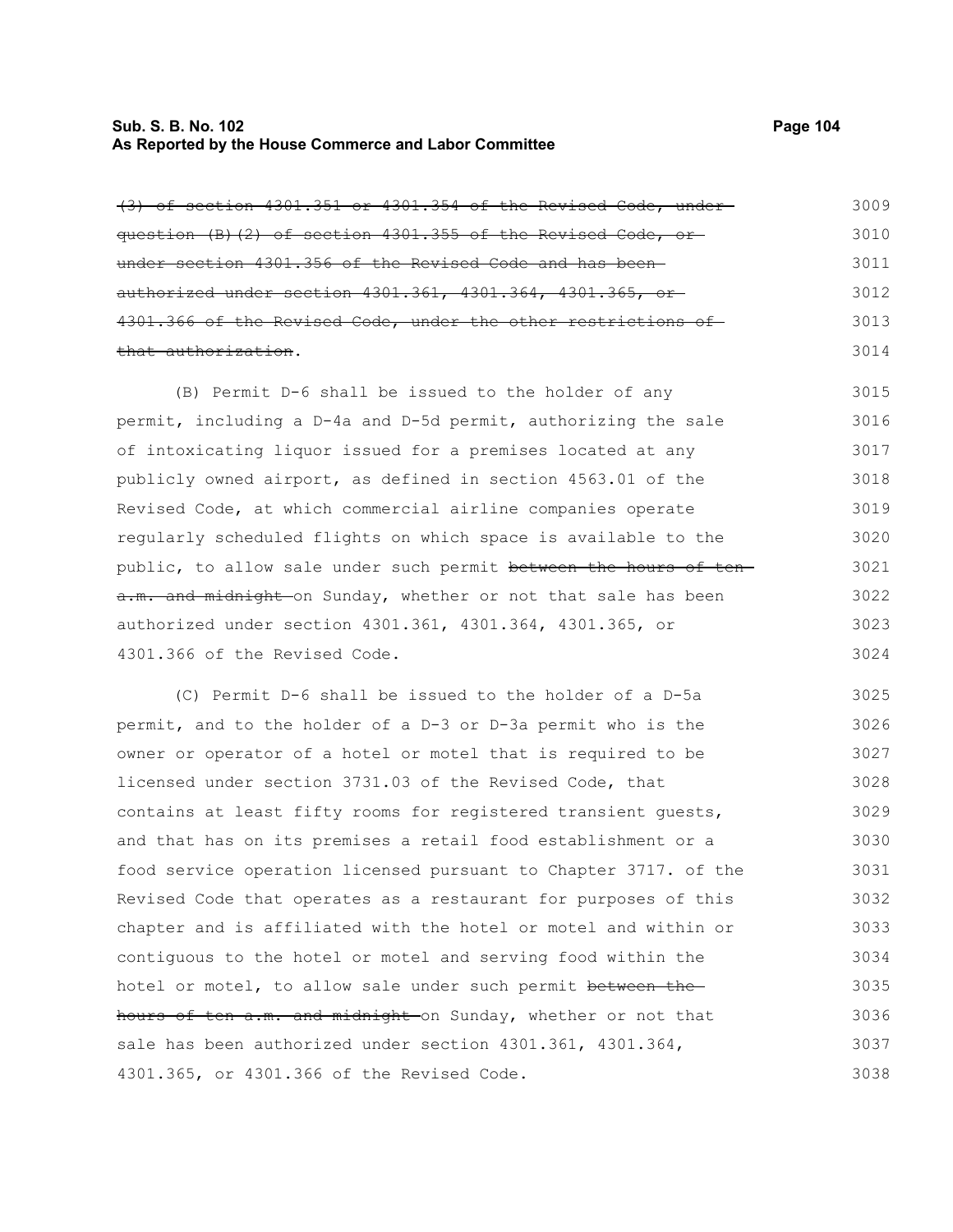# **Sub. S. B. No. 102 Page 105 As Reported by the House Commerce and Labor Committee**

(D) The holder of a D-6 permit that is issued to a sports facility may make sales under the permit between the hours of eleven a.m. and midnight on any Sunday on which a professional baseball, basketball, football, hockey, or soccer game is being played at the sports facility. As used in this division, "sports facility" means a stadium or arena that has a seating capacity of at least four thousand and that is owned or leased by a professional baseball, basketball, football, hockey, or soccer franchise or any combination of those franchises. 3039 3040 3041 3042 3043 3044 3045 3046 3047

(E) Permit D-6 shall be issued to the holder of any permit that authorizes the sale of beer or intoxicating liquor and that is issued to a premises located in or at the Ohio history connection area or the state fairgrounds, as defined in division (B) of section 4301.40 of the Revised Code, to allow sale under that permit between the hours of ten a.m. and midnight on Sunday, whether or not that sale has been authorized under section 4301.361, 4301.364, 4301.365, or 4301.366 of the Revised Code. 3048 3049 3050 3051 3052 3053 3054 3055 3056

(F) Permit D-6 shall be issued to the holder of any permit that authorizes the sale of intoxicating liquor and that is issued to an outdoor performing arts center to allow sale under that permit between the hours of one p.m. and midnight on Sunday, whether or not that sale has been authorized under section 4301.361 of the Revised Code. A D-6 permit issued under this division is subject to the results of an election, held after the D-6 permit is issued, on question (B)(4) as set forth in section 4301.351 of the Revised Code. Following the end of the period during which an election may be held on question (B) (4) as set forth in that section, sales of intoxicating liquor may continue at an outdoor performing arts center under a D-6 permit issued under this division, unless an election on that 3057 3058 3059 3060 3061 3062 3063 3064 3065 3066 3067 3068 3069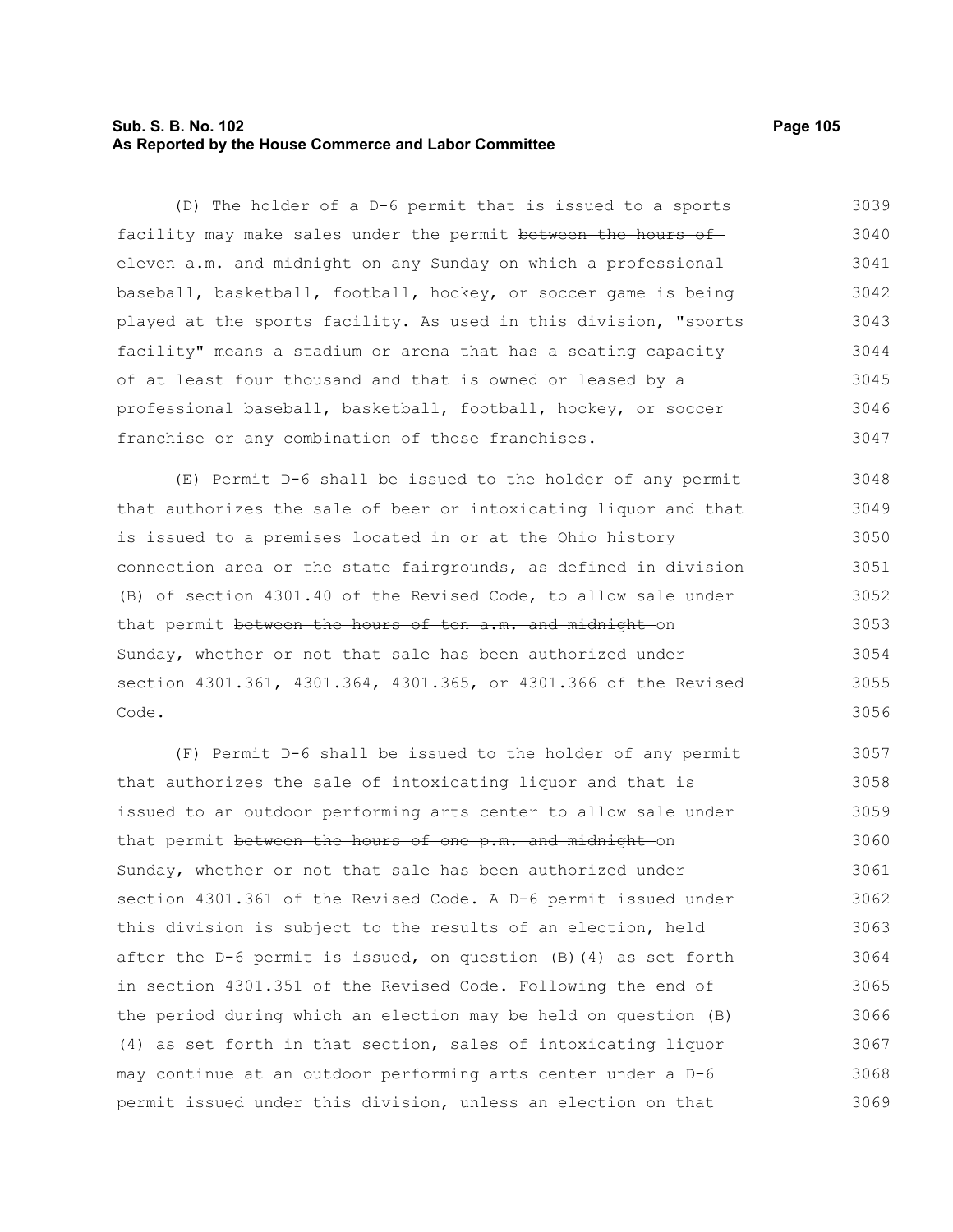#### **Sub. S. B. No. 102 Page 106 As Reported by the House Commerce and Labor Committee**

question is held during the permitted period and a majority of the voters voting in the precinct on that question vote "no." As used in this division, "outdoor performing arts center" means an outdoor performing arts center that is located on not less than eight hundred acres of land and that is open for performances from the first day of April to the last day of October of each year. (G) Permit D-6 shall be issued to the holder of any permit that authorizes the sale of beer or intoxicating liquor and that is issued to a golf course owned by the state, a conservancy district, a park district created under Chapter 1545. of the Revised Code, or another political subdivision to allow sale under that permit between the hours of ten a.m. and midnight on Sunday, whether or not that sale has been authorized under section 4301.361, 4301.364, 4301.365, or 4301.366 of the Revised Code. 3070 3071 3072 3073 3074 3075 3076 3077 3078 3079 3080 3081 3082 3083 3084 3085

(H) Permit D-6 shall be issued to the holder of a D-5g permit to allow sale under that permit between the hours of tena.m. and midnight on Sunday, whether or not that sale has been authorized under section 4301.361, 4301.364, 4301.365, or 4301.366 of the Revised Code. 3086 3087 3088 3089 3090

(I) Permit D-6 shall be issued to the holder of any D permit for a premises that is licensed under Chapter 3717. of the Revised Code and that is located at a ski area to allow sale under the D-6 permit between the hours of ten a.m. and midnight on Sunday, whether or not that sale has been authorized under section 4301.361, 4301.364, 4301.365, or 4301.366 of the Revised Code. 3091 3092 3093 3094 3095 3096 3097

As used in this division, "ski area" means a ski area as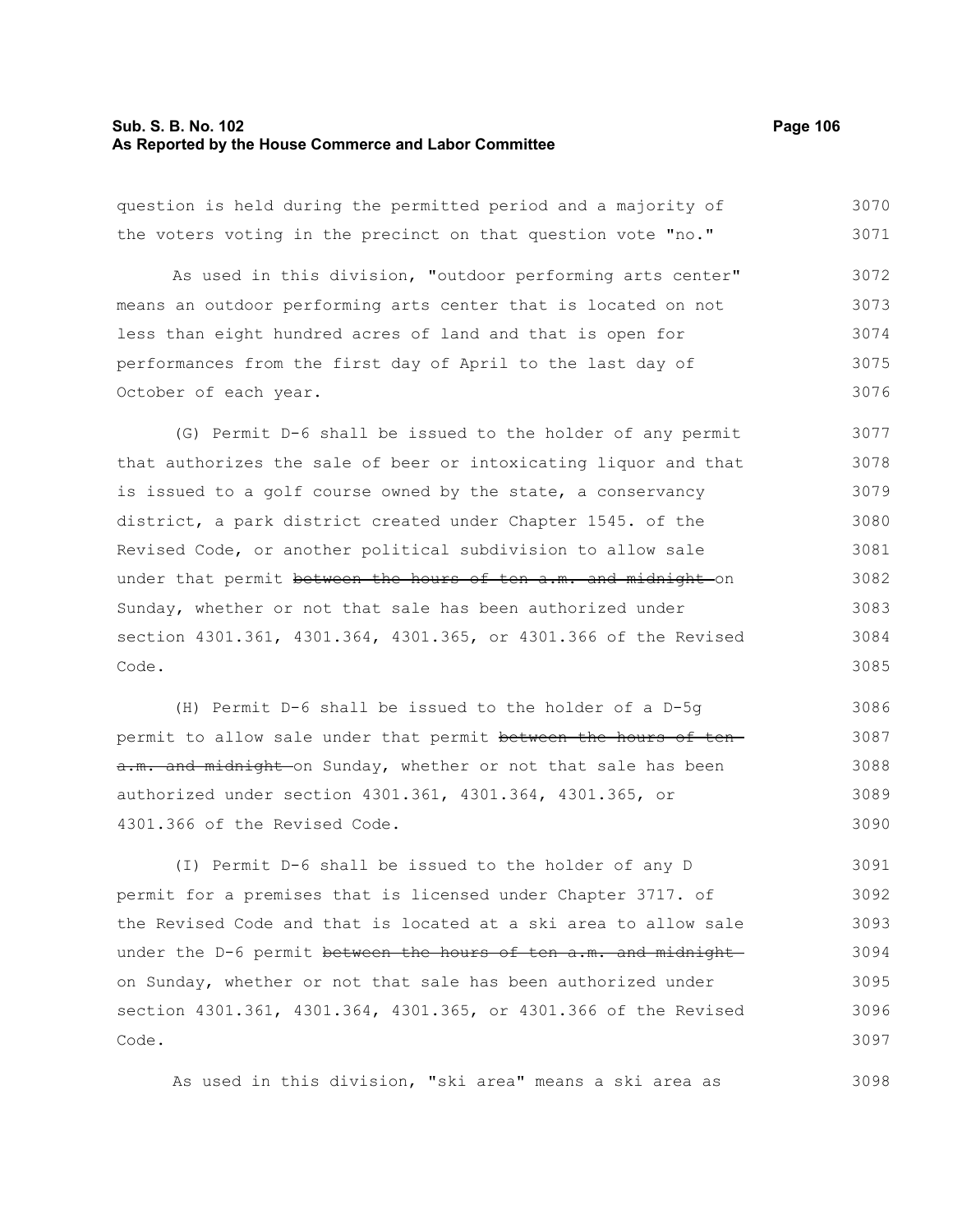### **Sub. S. B. No. 102 Page 107 As Reported by the House Commerce and Labor Committee**

defined in section 4169.01 of the Revised Code, provided that the passenger tramway operator at that area is registered under section 4169.03 of the Revised Code. 3099 3100 3101

(J) Permit D-6 shall be issued to the holder of any permit that is described in division (A) of this section for a permit premises that is located in a community entertainment district, as defined in section 4301.80 of the Revised Code, that was approved by the legislative authority of a municipal corporation under that section between October 1 and October 15, 2005, to allow sale under the permit between the hours of ten a.m. and midnight on Sunday, whether or not that sale has been authorized under section 4301.361, 4301.364, 4301.365, or 4301.366 of the Revised Code. 3102 3103 3104 3105 3106 3107 3108 3109 3110 3111

(K) A D-6 permit shall be issued to the holder of any D permit for a premises that is licensed under Chapter 3717. of the Revised Code and that is located in a state park to allow sales under the D-6 permit between the hours of ten a.m. and midnight on Sunday, whether or not those sales have been authorized under section 4301.361, 4301.364, 4301.365, or 4301.366 of the Revised Code. 3112 3113 3114 3115 3116 3117 3118

As used in this division, "state park" means a state park that is established or dedicated under Chapter 1546. of the Revised Code and that has a working farm on its property. 3119 3120 3121

(L) If the restriction to licensed premises where the sale of food and other goods and services exceeds fifty per cent of the total gross receipts of the permit holder at the premises is applicable, the division of liquor control may accept an affidavit from the permit holder to show the proportion of the permit holder's gross receipts derived from the sale of food and other goods and services. If the liquor control commission 3122 3123 3124 3125 3126 3127 3128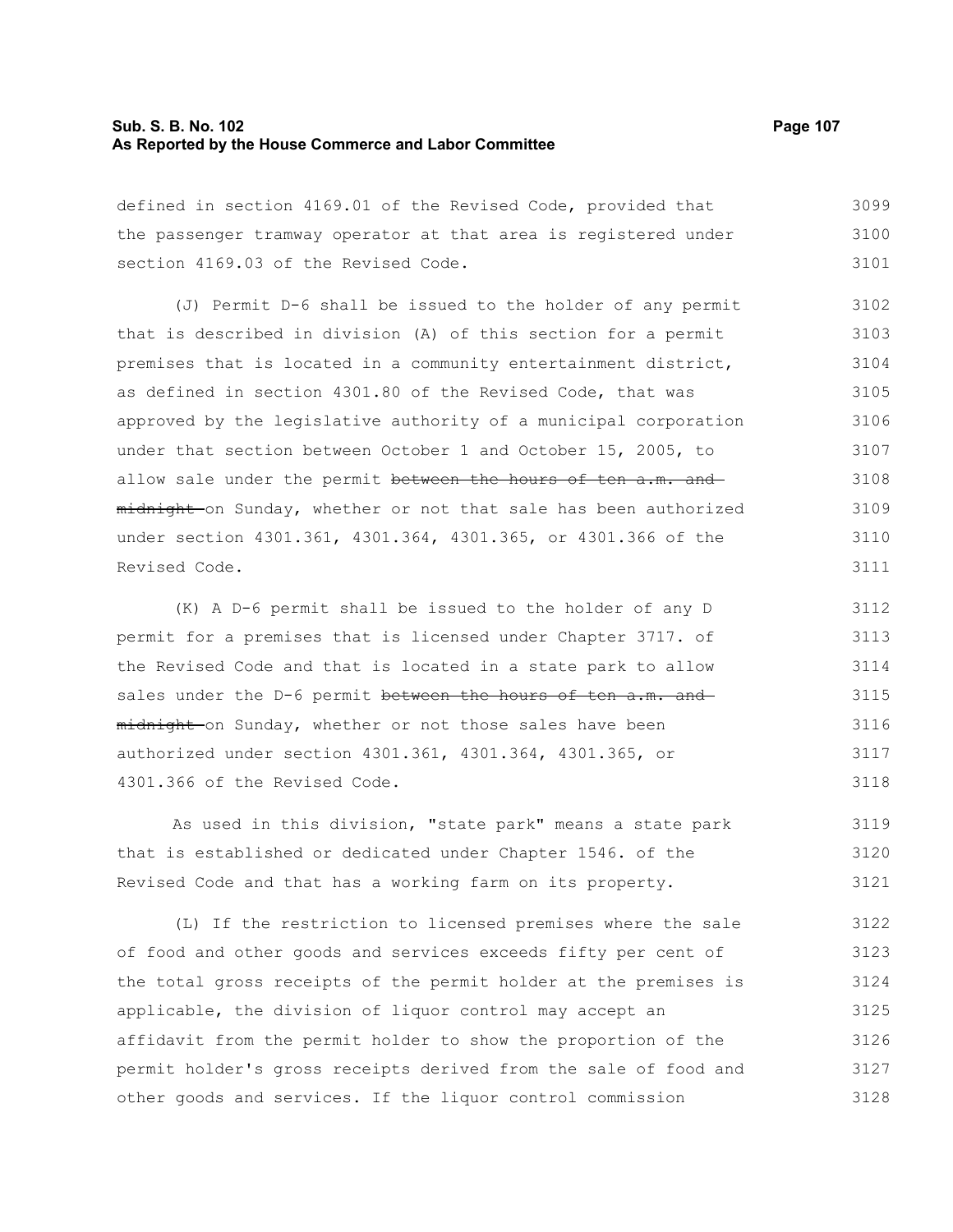# **Sub. S. B. No. 102 Page 108 As Reported by the House Commerce and Labor Committee**

| determines that affidavit to have been false, it shall revoke    | 3129 |
|------------------------------------------------------------------|------|
| the permits of the permit holder at the premises concerned.      | 3130 |
| (M) The fee for the D-6 permit is five hundred dollars           | 3131 |
| when it is issued to the holder of an A-1-A, A-2, A-2f, A-3a, A- | 3132 |
| 5, D-2, D-3, D-3a, D-4, D-4a, D-5, D-5a, D-5b, D-5c, D-5d, D-5e, | 3133 |
| D-5f, D-5g, D-5h, D-5i, D-5j, D-5k, D-5l, D-5m, D-5n, D-5o, or   | 3134 |
| D-7 permit. The fee for the D-6 permit is four hundred dollars   | 3135 |
| when it is issued to the holder of a C-2 permit.                 | 3136 |
| (N) Sunday sales of beer, wine, mixed beverages, or              | 3137 |
| spirituous liquor authorized under a valid D-6 permit issued     | 3138 |
| prior to, on, or after the effective date of this amendment may  | 3139 |
| occur during the same hours that a permit holder may sell those  | 3140 |
| products on Monday through Saturday.                             | 3141 |
| Sec. 4303.19. Permit E may be issued to the owner or             | 3142 |
| operator of any railroad, a sleeping car company operating       | 3143 |
| dining cars, buffet cars, club cars, lounge cars, or similar     | 3144 |
| equipment, or an airline providing charter or regularly          | 3145 |
| scheduled aircraft transportation service with dining, buffet,   | 3146 |
| club, lounge, or similar facilities, to sell beer or any         | 3147 |
| intoxicating liquor in any such car or aircraft to bona fide     | 3148 |
| passengers at retail in glass and from the container for         | 3149 |
| consumption in such car or aircraft, including sale on Sunday    | 3150 |
| between the hours of one p.m. and midnight. The fee for this     | 3151 |
| permit is five hundred dollars.                                  | 3152 |
| Sunday sales of beer and intoxicating liquor authorized          | 3153 |
| under a valid E permit issued prior to, on, or after the         | 3154 |
| effective date of this amendment may occur during the same hours | 3155 |
| that a permit holder may sell those products on Monday through   | 3156 |
| Saturday.                                                        | 3157 |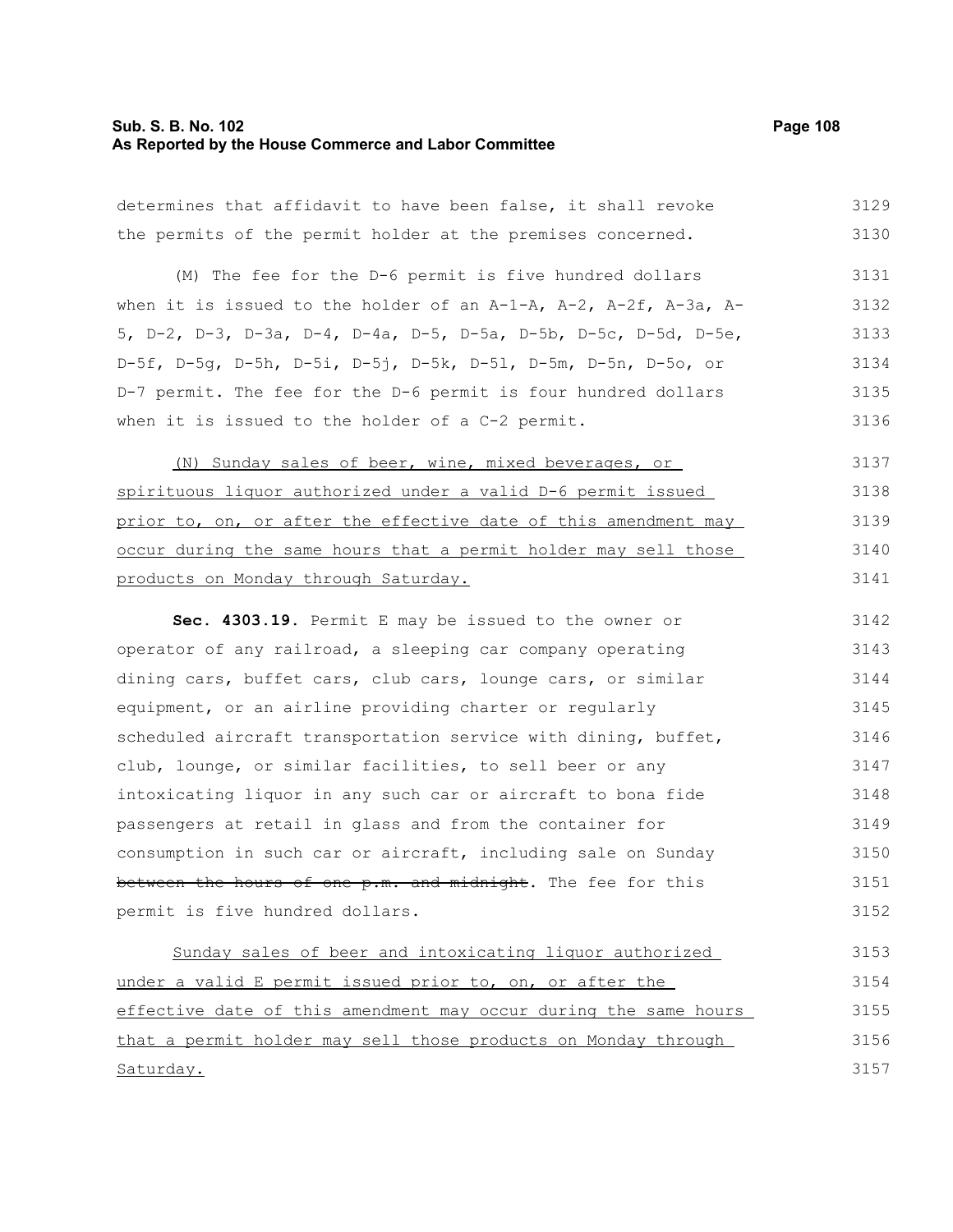# **Sub. S. B. No. 102** Page 109 **As Reported by the House Commerce and Labor Committee**

| Sec. 4303.191. Sales under an F class permit on Sundays          | 3158 |
|------------------------------------------------------------------|------|
| are not affected by whether Sunday sales of beer or intoxicating | 3159 |
| liquor for consumption on the premises where sold are allowed to | 3160 |
| be made by persons holding another type of permit in the         | 3161 |
| precinct or at the particular location where the event is to be  | 3162 |
| held, provided that the F class permit is issued for other days  | 3163 |
| of the week in addition to Sunday.                               | 3164 |
| Sec. 4303.2010. (A) As used in this section:                     | 3165 |
| (1) "Farmers market" means a farmers market registered           | 3166 |
| with the director of agriculture under section 3717.221 of the   | 3167 |
| Revised Code. "Farmers market" does not include a for-profit     | 3168 |
| farmers market, a farmers market located at a rest area within   | 3169 |
| the limits of the right-of-way of an interstate highway, a       | 3170 |
| farmers market located at a service facility as defined in       | 3171 |
| Chapter 5537. of the Revised Code that is along the Ohio         | 3172 |
| turnpike, or a farmers market with fewer than five farmers       | 3173 |
| market participants.                                             | 3174 |
| (2) "A-2 permit holderQualified winery" means an A-2 or A-       | 3175 |
| 2f permit holder that produces less than two hundred and fifty   | 3176 |
| thousand gallons of wine per year or an S-1 permit holder.       | 3177 |
| (B) The division of liquor control may issue an F-10             | 3178 |
| permit to a person who organizes a farmers market. Pursuant to   | 3179 |
| the permit, the F-10 permit holder may allow a farmers market    | 3180 |
| participant that is an A-2, S-1, or S-2 permit holder-a          | 3181 |
| qualified winery to do the following at the location of the      | 3182 |
| farmers market:                                                  | 3183 |
| (1) Sell tasting samples of wine manufactured by the $A-2$ ,     | 3184 |
| 5-1, or S-2 permit holder qualified winery for consumption on    | 3185 |
| the premises where the farmers market is located;                | 3186 |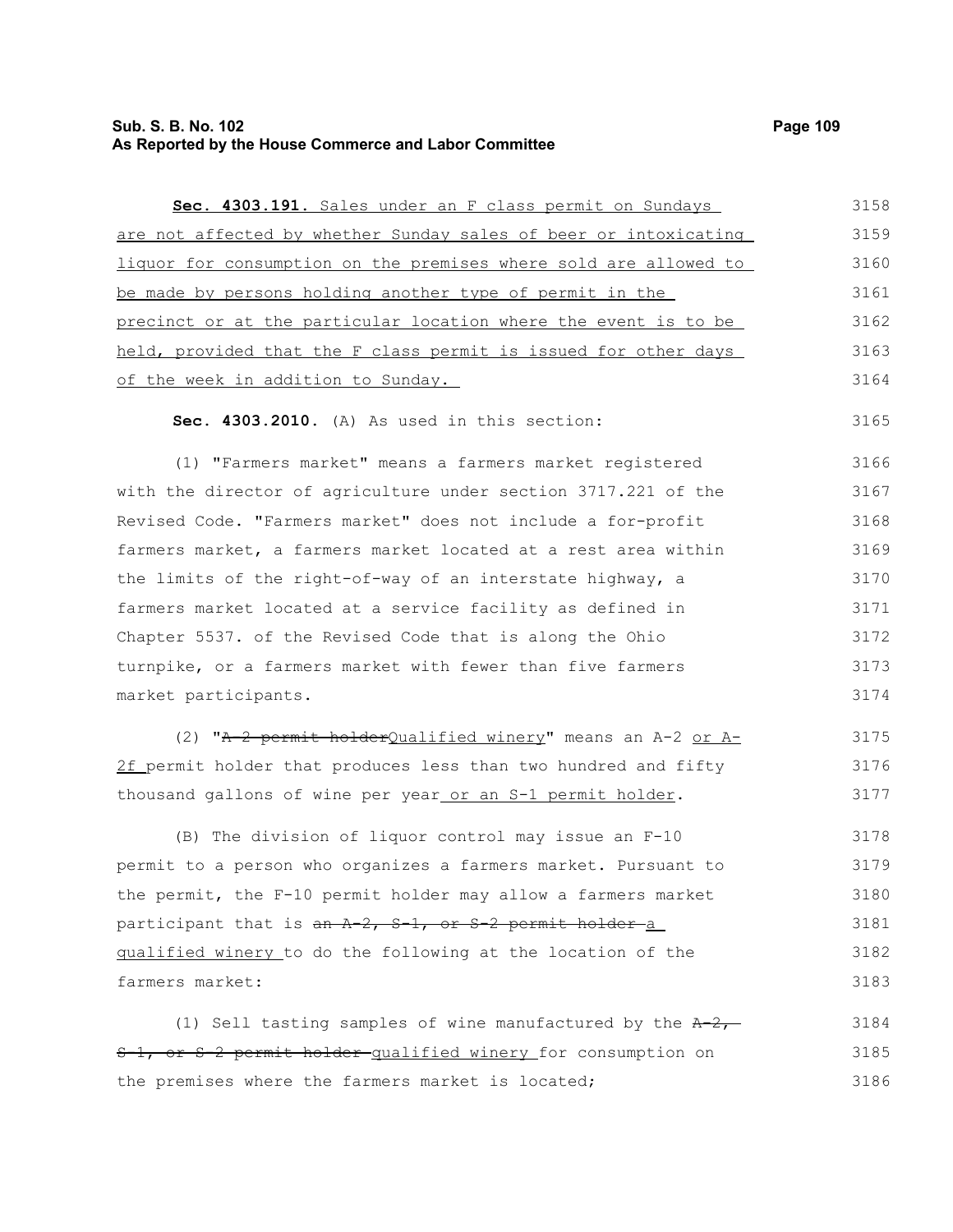# **Sub. S. B. No. 102 Page 110 As Reported by the House Commerce and Labor Committee**

| (2) Sell wine manufactured by the $A-2$ , $S-1$ , or S 2 permit  | 3187 |
|------------------------------------------------------------------|------|
| holder-qualified winery in sealed containers for consumption off | 3188 |
| the premises where the farmers market is located.                | 3189 |
| (C) An applicant for an F-10 permit shall submit an              | 3190 |
| application for the permit to the division of liquor control.    | 3191 |
| The application shall include the location of the farmers market | 3192 |
| that is the subject of the application.                          | 3193 |
| (D) The premises of the farmers market for which the F-10        | 3194 |
| permit is issued shall be clearly defined and sufficiently       | 3195 |
| restricted to allow proper enforcement of the permit by state    | 3196 |
| and local law enforcement officers. If an F-10 permit is issued  | 3197 |
| for all or a portion of the same premises for which another      | 3198 |
| class of permit is issued, the division of liquor control shall  | 3199 |
| suspend that permit holder's privileges in that portion of the   | 3200 |
| premises in which the F-10 permit is in effect.                  | 3201 |
| $(E)$ No $A-2$ , $S-1$ , or $S-2$ permit holder-qualified winery | 3202 |
| shall do any of the following at a farmers market for which an   | 3203 |
| F-10 permit has been issued:                                     | 3204 |
| (1) Sell a tasting sample in an amount that exceeds one          | 3205 |
| ounce;                                                           | 3206 |
| (2) Sell more than one sample of each wine offered for           | 3207 |
| sale to any one person;                                          | 3208 |
| (3) Sell more than five varieties of wine as tasting             | 3209 |
| samples per day;                                                 | 3210 |
| (4) Sell a variety of wine that is offered for                   | 3211 |
| distribution by a wholesale distributor in any state. Division   | 3212 |
| (E)(4) of this section does not apply to a variety of wine       | 3213 |
| solely distributed by the A-2, S-1, or S-2 permit-               | 3214 |
| holdergualified winery.                                          | 3215 |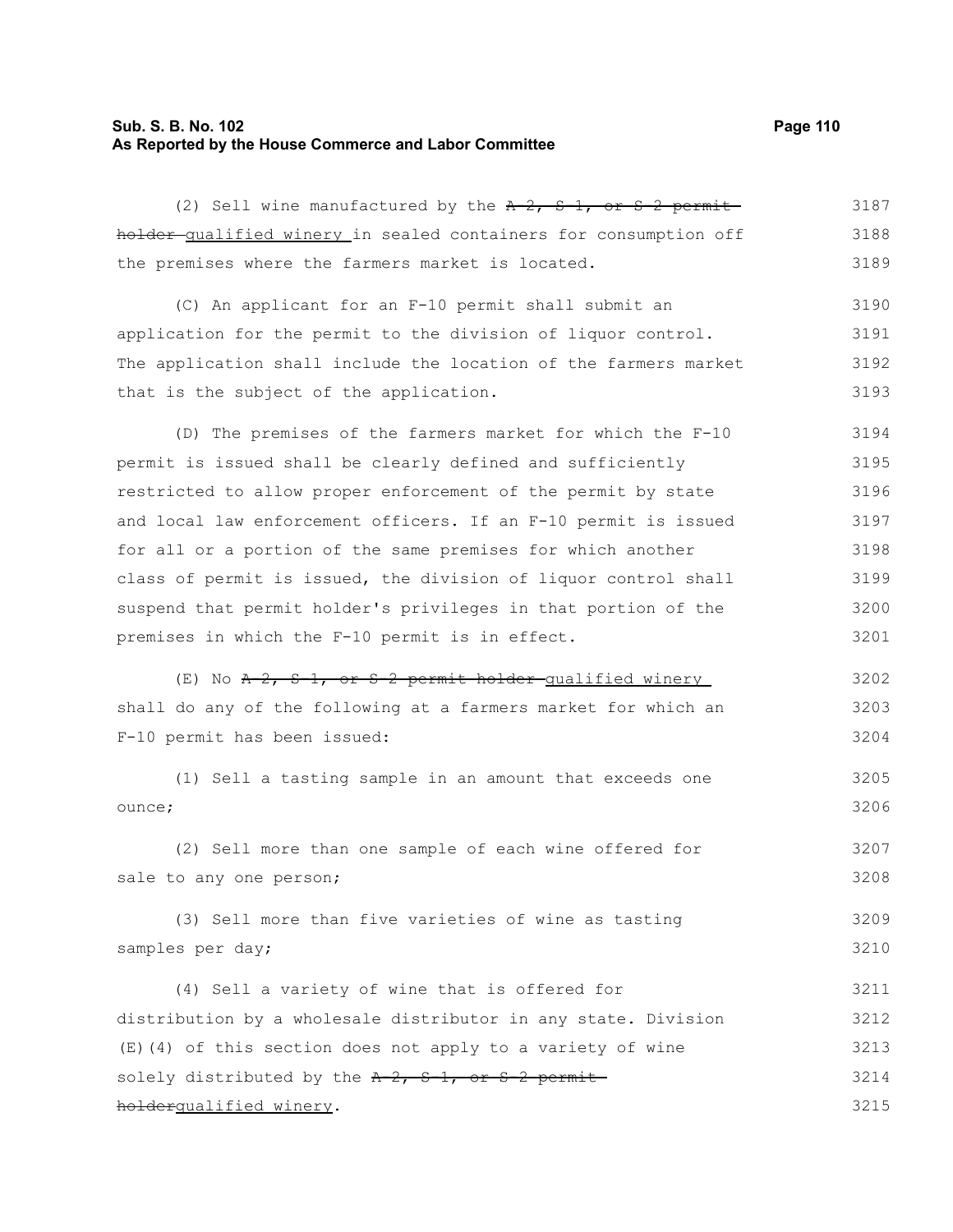### **Sub. S. B. No. 102 Page 111 As Reported by the House Commerce and Labor Committee**

(5) Sell more than four and one-half liters of wine per household for off-premises consumption under division (B)(2) of this section; (6) Allow any person other than the  $A-2$ ,  $S-1$ , or  $S-2$ permit holderqualified winery, a member of the applicable permitholder's qualified winery's family, or an employee of the applicable permit holder-qualified winery to sell wine. (F) The F-10 permit is effective for nine months. The permit is not renewable. However, a person who organizes a farmers market may re-apply for a new permit. The fee for the F-10 permit is one hundred dollars. (G) An A-2, S-1, or S-2 permit holder A qualified winery shall not conduct the activities described in division (B) of this section unless the sale of wine for consumption on the premises and the sale of wine for consumption off the premises is authorized in the election precinct in which the farmers market that is the subject of the F-10 permit is located. (H) No F-10 permit holder shall allow more than four  $A-2$ permit holders, four S-1 permit holders, four S-2 permit holders, or a combination of four  $A-2$ ,  $S-1$ , and  $S-2$  permitholders qualified wineries per day to conduct the activities described in division (B) of this section on the premises of the applicable farmers market. **Section 2.** That existing sections 4301.01, 4301.03, 4301.22, 4301.24, 4301.33, 4301.331, 4301.332, 4301.333, 4301.334, 4301.351, 4301.354, 4301.355, 4301.356, 4301.361, 4301.364, 4301.365, 4301.366, 4301.403, 4301.404, 4301.58, 4301.62, 4301.82, 4303.14, 4303.18, 4303.181, 4303.182, 4303.19, and 4303.2010 of the Revised Code are hereby repealed. 3216 3217 3218 3219 3220 3221 3222 3223 3224 3225 3226 3227 3228 3229 3230 3231 3232 3233 3234 3235 3236 3237 3238 3239 3240 3241 3242 3243 3244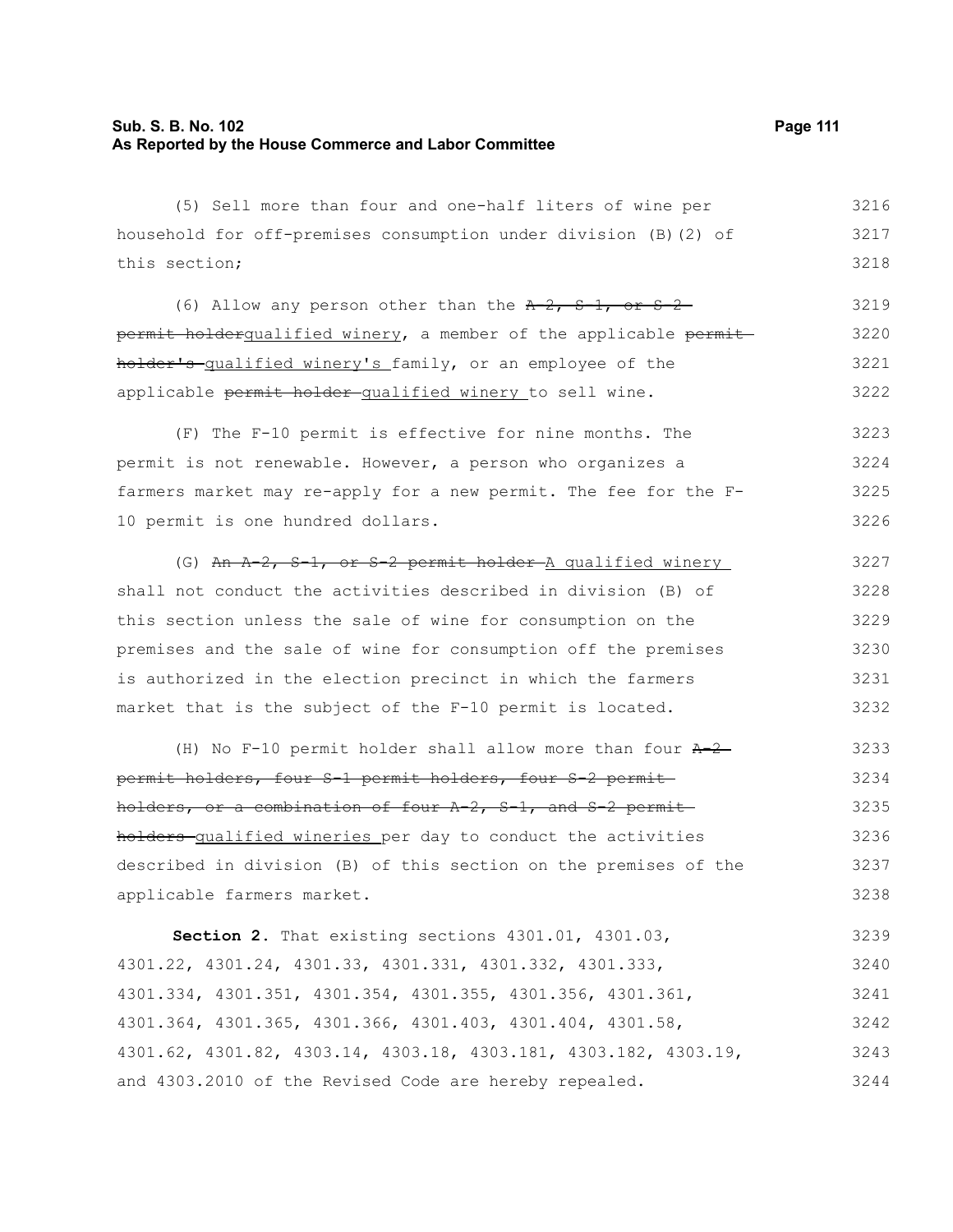### **Sub. S. B. No. 102 Page 112 As Reported by the House Commerce and Labor Committee**

**Section 3.** On the effective date of this section, if a board of elections is in the process of reviewing a petition submitted under Chapter 4301. of the Revised Code, as that chapter existed prior to its amendment by this act, calling for the submission of a question or questions authorizing Sunday sales of beer, wine, mixed beverages, or spirituous liquor between 10:00 a.m. or 11:00 a.m. and midnight on the ballot of the next general election or a special election conducted on the day of the next primary election, the board shall do either of the following, as applicable: 3245 3246 3247 3248 3249 3250 3251 3252 3253 3254

(A) If ballots have not been printed, revise the question or questions to authorize sales of beer, wine, mixed beverages, or spirituous liquor on Sunday during the same hours those products may be sold on Monday through Saturday; 3255 3256 3257 3258

(B) If ballots have been printed with the question or questions on them stating whether the question is to authorize the sale on Sunday between 10:00 a.m. and midnight or 11:00 a.m. and midnight, post a notice at each polling place on the day of the election, and enclose with each absent voter's ballot given or mailed, a notice that votes for either 10:00 a.m. or 11:00 a.m. will be counted as approval for sales on Sunday during the same hours those products may be sold on Monday through Saturday. 3259 3260 3261 3262 3263 3264 3265 3266 3267

**Section 4.** That Section 3 of H.B. 669 of the 133rd General Assembly be amended to read as follows: 3268 3269

**Sec. 3.** (A) As used in this section: 3270

(1) "Alcoholic beverage" means beer, wine, mixed beverages, or spirituous liquor as those terms are defined in section 4301.01 of the Revised Code. 3271 3272 3273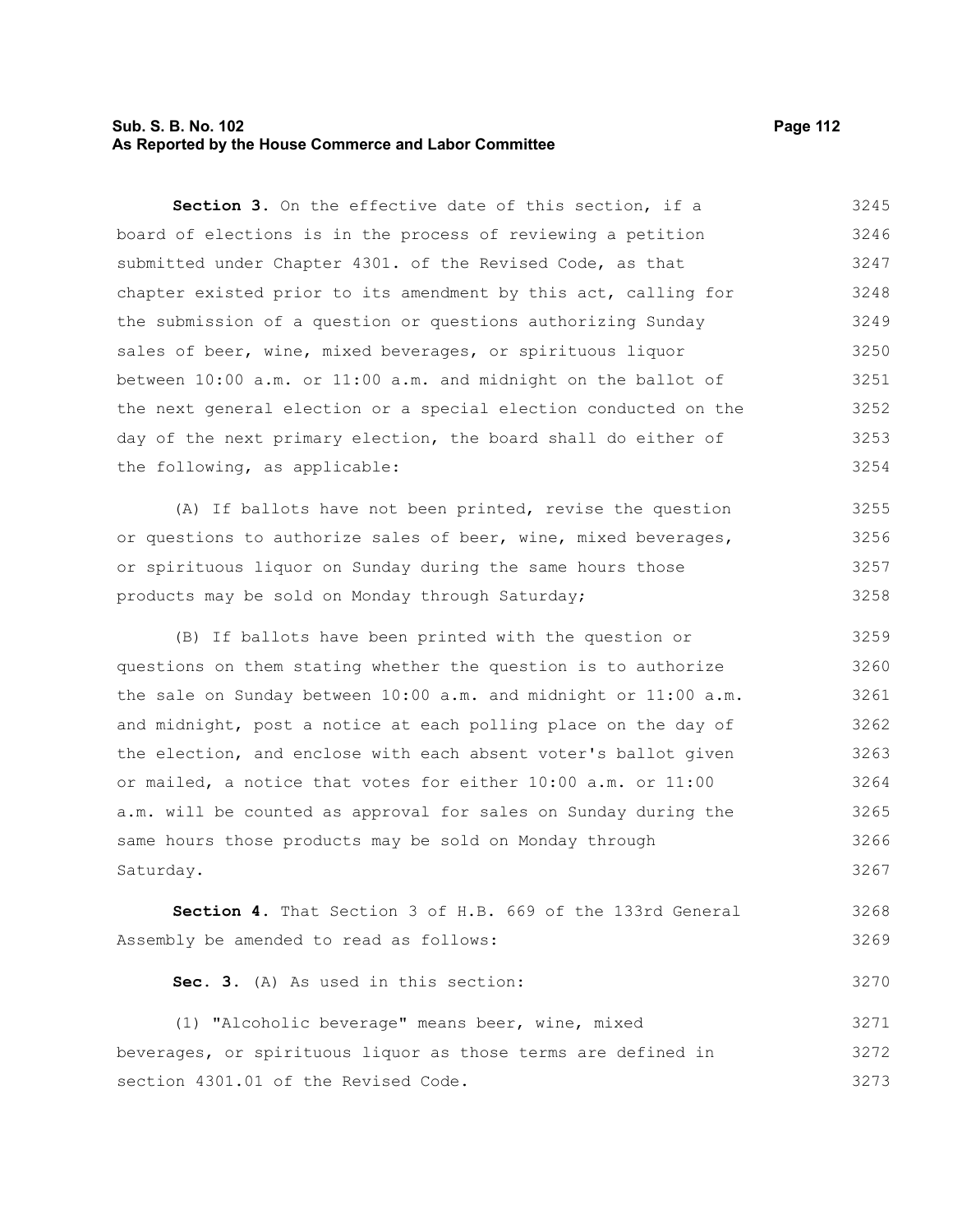### **Sub. S. B. No. 102 Page 113 As Reported by the House Commerce and Labor Committee**

(2) "Personal consumer" means an individual who is at least twenty-one years of age and intends to use a purchased alcoholic beverage for personal consumption only and not for resale or other commercial purposes.

(3) "Qualified permit holder" has the same meaning as in section  $4301.82$  of the Revised Code and also includes an  $A^{-3}a^{-}$ permit holder under Chapter 4303. of the Revised Code. 3278 3279 3280

(B)(1) Notwithstanding any other provision of law to the contrary and in addition to areas in which a qualified permit holder is authorized to sell alcoholic beverages under the qualified permit holder's permit, a qualified permit holder may sell alcoholic beverages by the individual drink for consumption as follows: 3281 3282 3283 3284 3285 3286

(a) In any area of the qualified permit holder's property in which sales are not currently authorized and that is outdoors, including the qualified permit holder's parking area; 3287 3288 3289

(b) In any outdoor area of public property that is immediately adjacent to the qualified permit holder's premises and that is owned by a municipal corporation or township, provided that the permit holder obtains written consent in accordance with division (C) of this section; 3290 3291 3292 3293 3294

(c) In any outdoor area of private property that is immediately adjacent to the qualified permit holder's premises, provided that the permit holder obtains the written consent of the owner of the private property. 3295 3296 3297 3298

(2) If a qualified permit holder sells alcoholic beverages in an-the outdoor area, the qualified permit holder shall clearly delineate the area where personal consumers may consume alcoholic beverages. 3299 3300 3301 3302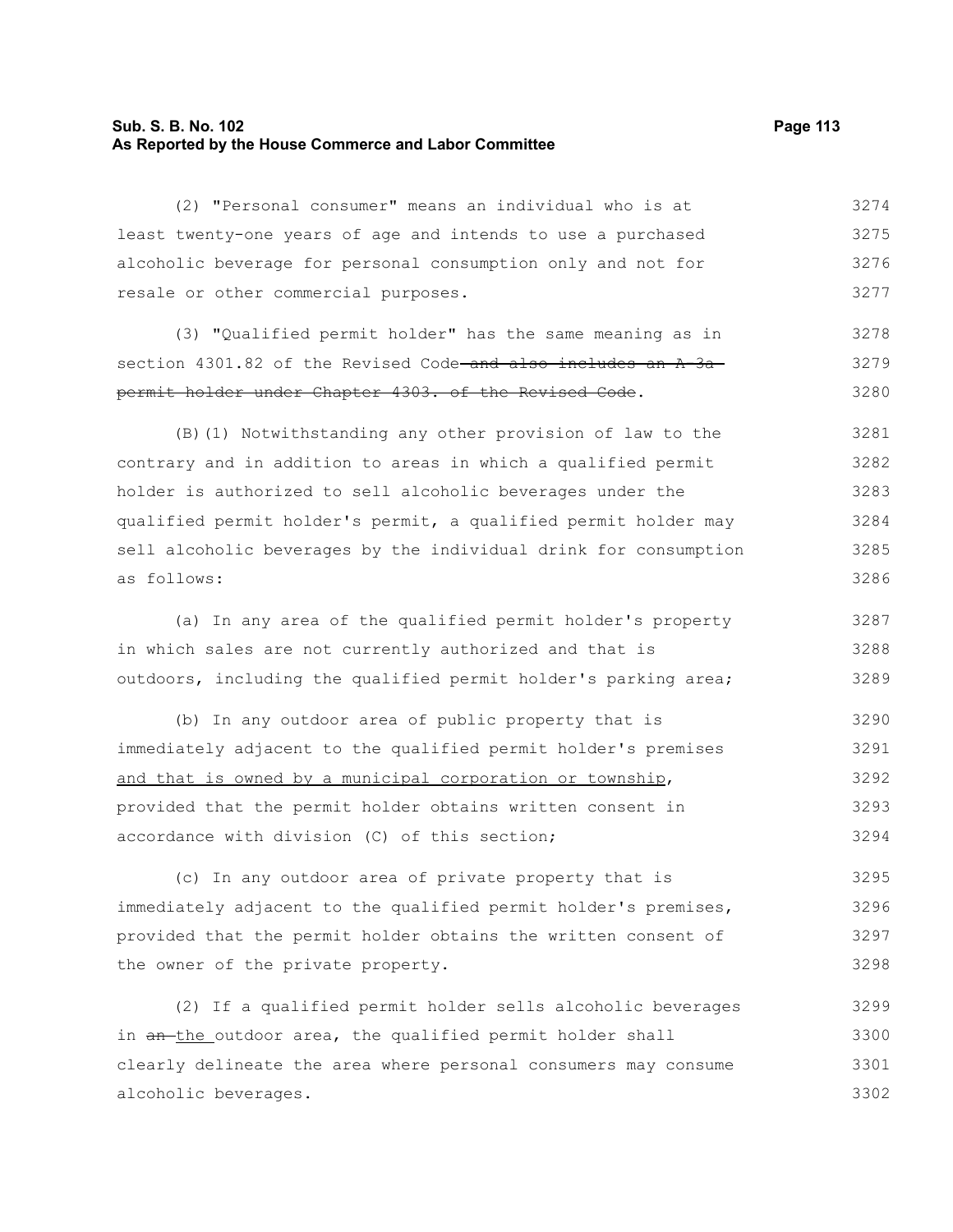# **Sub. S. B. No. 102 Page 114 As Reported by the House Commerce and Labor Committee**

| (C) For purposes of division (B) (1) (b) of this section, a      | 3303 |
|------------------------------------------------------------------|------|
| qualified permit holder shall obtain the written consent of      | 3304 |
| either of the following:                                         | 3305 |
| (1) If the public property is located in a municipal             | 3306 |
| corporation, the executive officer of the municipal corporation  | 3307 |
| or the executive officer's designee. If the executive officer or | 3308 |
| the executive officer's designee denies consent, the qualified   | 3309 |
| permit holder may appeal the denial to the legislative authority | 3310 |
| of the municipal corporation. The legislative authority may      | 3311 |
| adopt a resolution requesting the executive officer to           | 3312 |
| reconsider the executive officer's denial.                       | 3313 |
| (2) If the public property is located in the                     | 3314 |
| unincorporated area of a township, the legislative authority of  | 3315 |
| the township by the adoption of a resolution consenting to the   | 3316 |
| sale of alcoholic beverages in the outdoor area.                 | 3317 |
| (D) Section 4301.62 of the Revised Code does not apply to        | 3318 |
| the consumption of an alcoholic beverage in an outdoor area      | 3319 |
| described in division (B) (1) of this section.                   | 3320 |
| (E) A qualified permit holder that sells-intends to sell         | 3321 |
| alcoholic beverages by the individual drink in an outdoor area   | 3322 |
| under division (B) (1) of this section shall notify the Division | 3323 |
| of Liquor Control and the Investigative Unit of the Department   | 3324 |
| of Public Safety of the areas that area in which the qualified   | 3325 |
| permit holder intends to sell the alcoholic beverages. The       | 3326 |
| qualified permit holder shall provide the notice not later than  | 3327 |
| ten days prior to the commencement of such sales.                | 3328 |
| (F) This section is operative through December 31, 2022A         | 3329 |
| qualified permit holder or the holder's employee shall deliver   | 3330 |

each alcoholic beverage sold to a personal consumer in an 3331